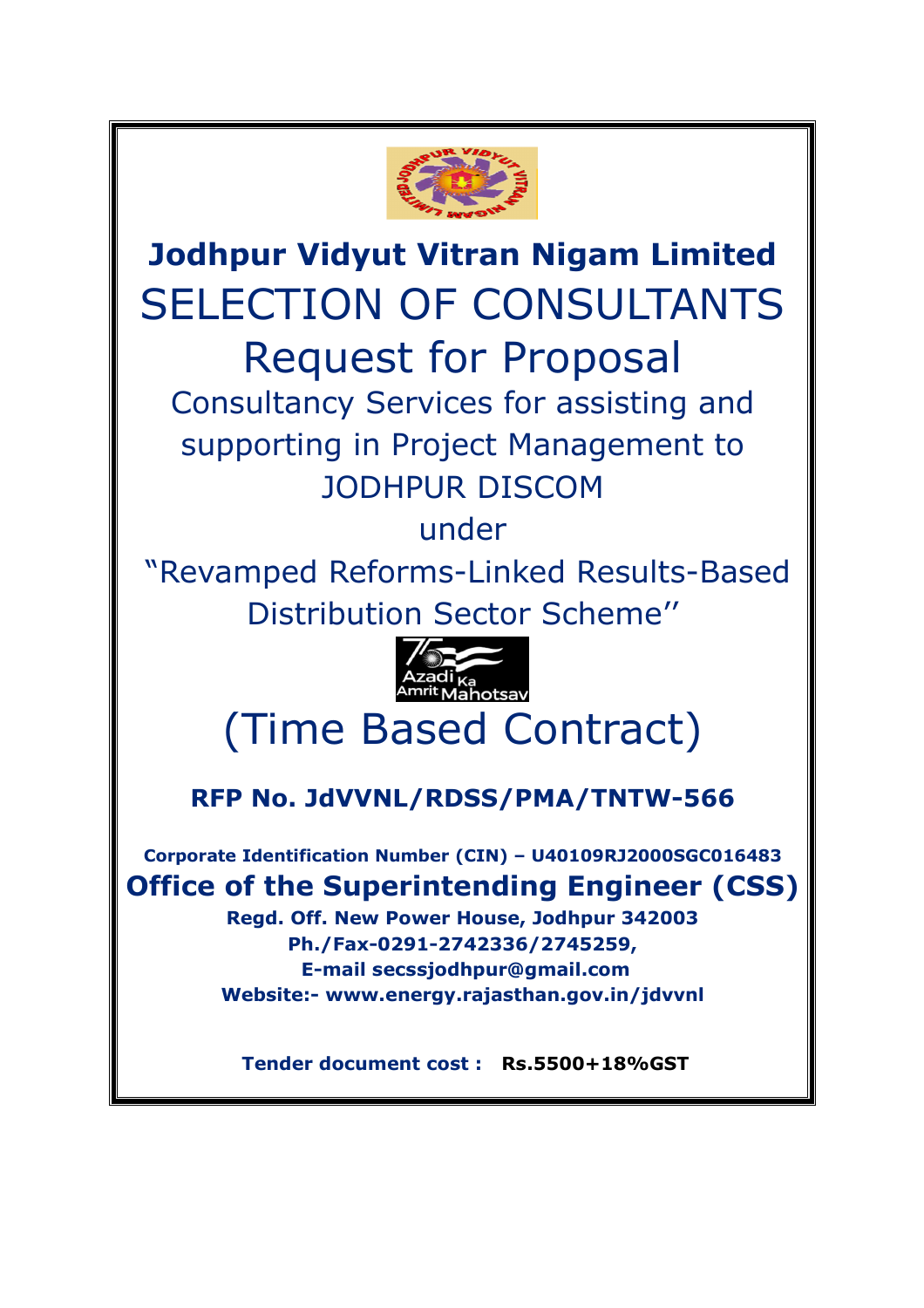### **Open E-Tender No. JDVVNL/RDSS/PMA/TNTW-566 GeM Non Availability Report (GAR) No.: GEM/GARPTS/08102021LUN4XL02HF5R (Single Stage Two-Envelope Bidding Process with e-Procurement)**

### **Request for Proposal for**

## **"Consultancy Services for assisting and supporting in Project Management to Jodhpur Discom under "Revamped Reforms-Linked Results-Based Distribution Sector Scheme''**

|                                                            | <b>Key Dates</b>                                                        |
|------------------------------------------------------------|-------------------------------------------------------------------------|
| Date of Release of RFP/NIT                                 | 08.10.2021                                                              |
| Date & Time of Pre-bid Meeting                             | 18.10.2021, 11:00 AM                                                    |
| Date & Time of Opening of<br><b>Technical Proposal/Bid</b> | 27.10.2021, 3:00 PM                                                     |
| <b>Tender Value</b>                                        | 105.46 Cr.                                                              |
| <b>Earnest Money Deposit</b><br>(EMD)/Bid Security         | <b>1.0546 Cr.</b> (Bid security declaration form is to be<br>furnished) |
| <b>Cost of Bid Document</b>                                | Rs. 5500+18% GST                                                        |
| <b>Tender Processing Fees</b>                              | Rs. 1000+18% GST                                                        |

### **Quality and Cost Based Selection (QCBS)**

**Regd. Office: New Power House, Jodhpur 342003(Rajasthan)**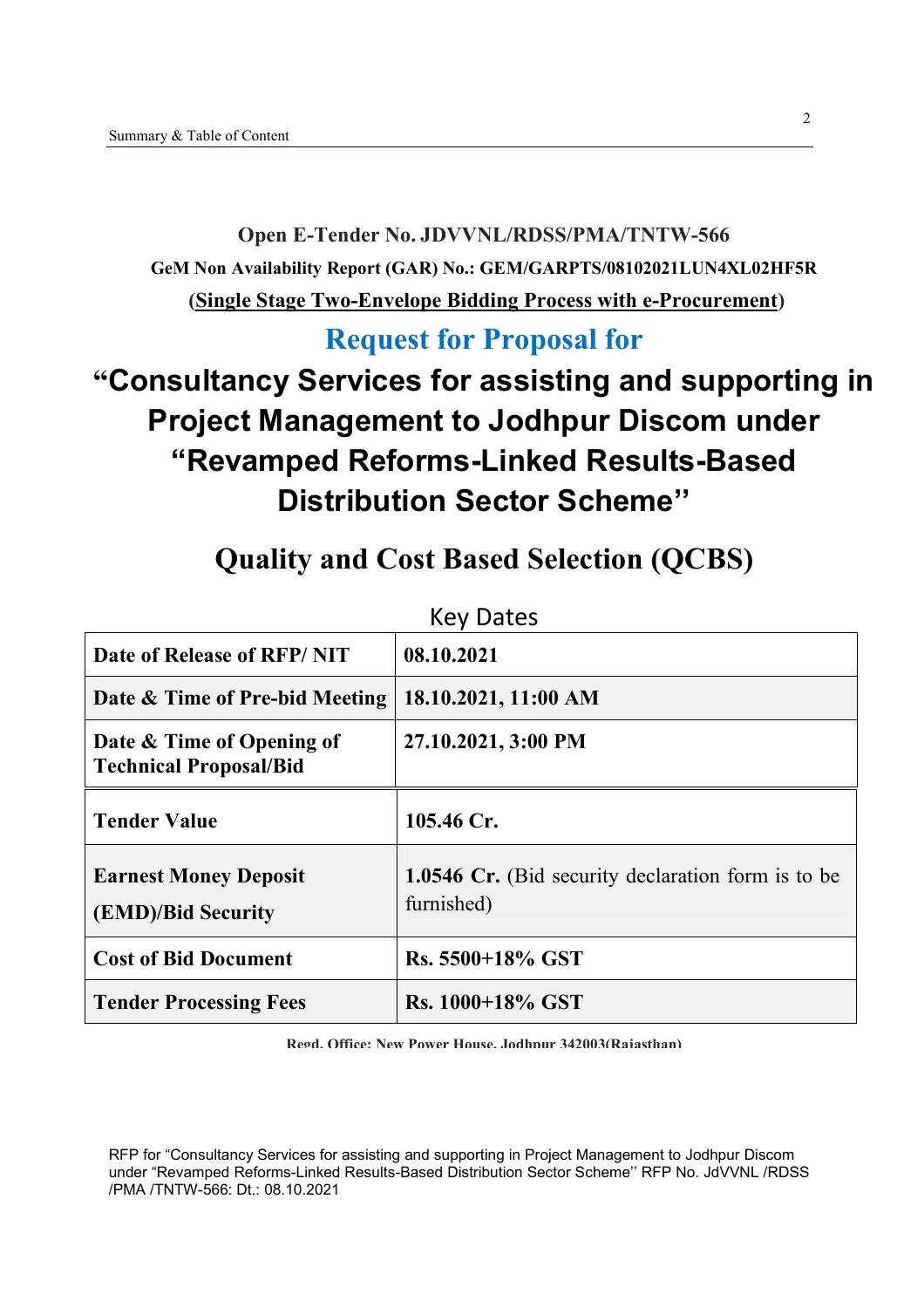#### **SUMMARY**

#### **PART I – SELECTION PROCEDURES AND REQUIREMENTS**

#### **Section 1: Request for Proposals (RFP) Notice**

This Section includes Request for Proposals.

#### **Section 2: Eligibility Requirements**

This Section contains information regarding specific eligibility requirements applicable for prospective consultants to be considered for further evaluation of their proposal.

#### **Section 3: Instructions to Consultants and Data Sheet**

This Section consists of two parts: "Instructions to Consultants" and "Data Sheet". "Data Sheet" contains information specific to selection and corresponds to the clauses in "Instructions to Consultants" that call for selection-specific information. This Section provides information to help prospective consultants prepare their proposals. Information is also provided on the method of selection, qualification requirement, submission, opening and evaluation of proposals, contract discussions and award of contract.

#### **Section 4: Technical Proposal – Forms**

This Section includes the forms for Technical Proposal that are to be completed by the prospective consultants and submitted in accordance with the requirements of Section 3.

#### **Section 5: Financial Proposal – Forms**

This Section includes the financial forms that are to be completed by the prospective consultants, including the consultant's costing of its technical proposal, which are to be submitted in accordance with the requirements of Section 3.

#### **Section 6: Terms of Reference (TOR)**

This Section describes the scope of services and tasks required to implement the assignment, and relevant background information, and lists the expected deliverables wherever applicable.

#### **PART II – CONDITIONS OF CONTRACT AND CONTRACT FORMS**

#### **Section 7: Standard Forms of Contract**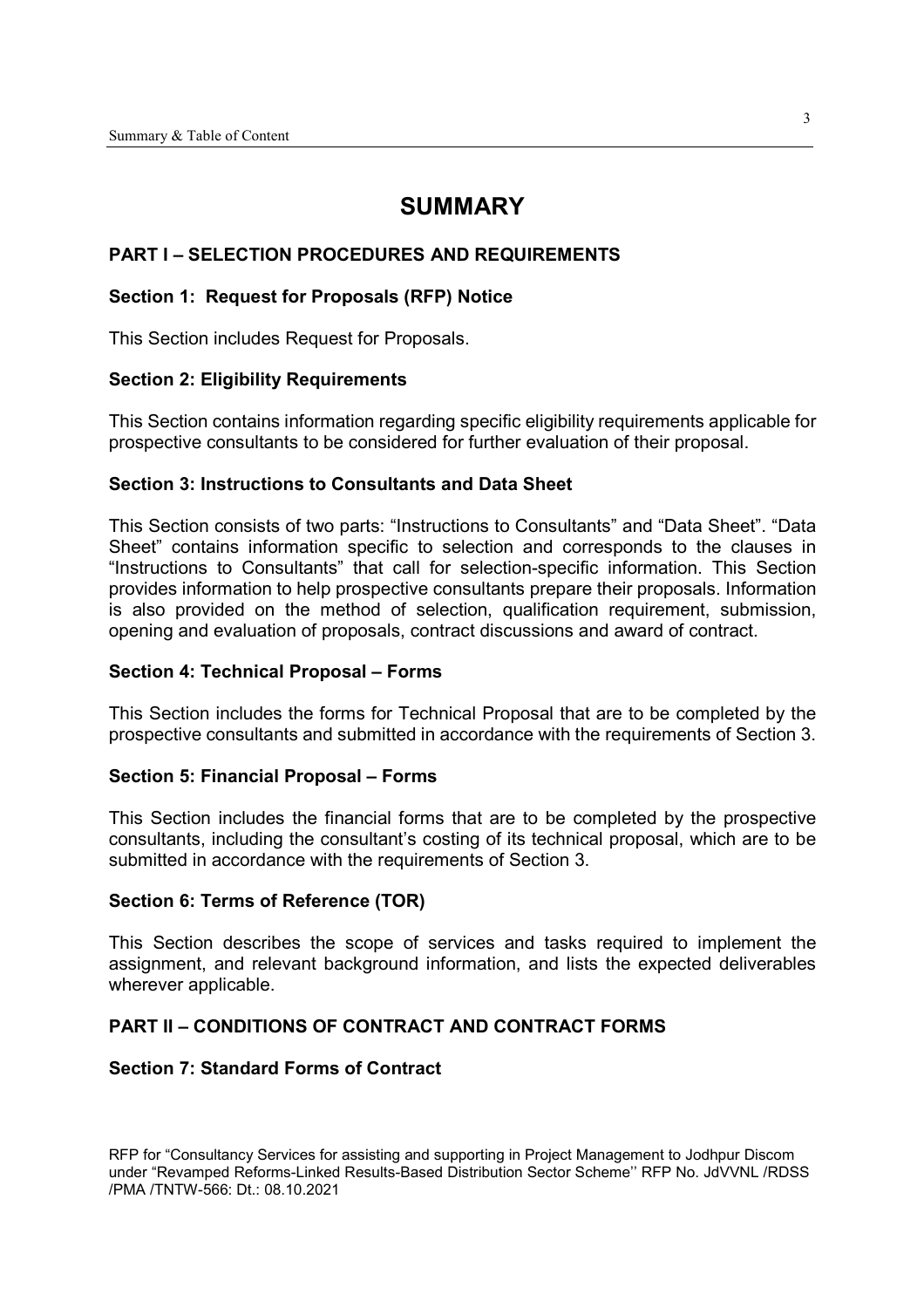This Section includes standard contract forms. It includes General Conditions of Contract ("GCC") and Special Conditions of Contract ("SCC"). The SCC include clauses specific to this contract to supplement the General Conditions. **PART III – NOTIFICATION OF AWARD** 

#### **Section 8: Notification Award**

This Section includes the form used to notify Award of the Contract to the successful Consultant.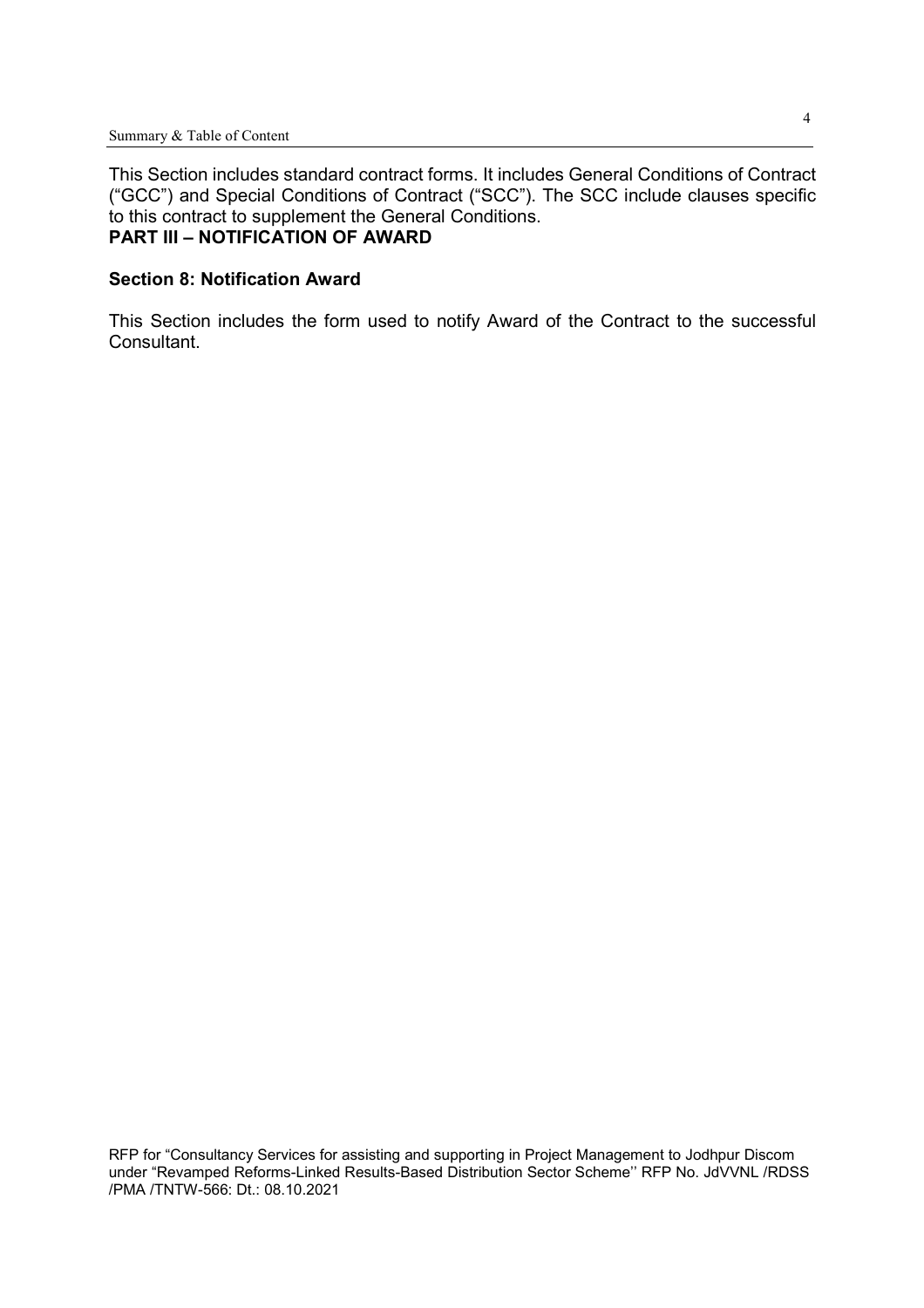### **TABLE OF CONTENT**

### **Please ensure correct page nos. based on finalized document**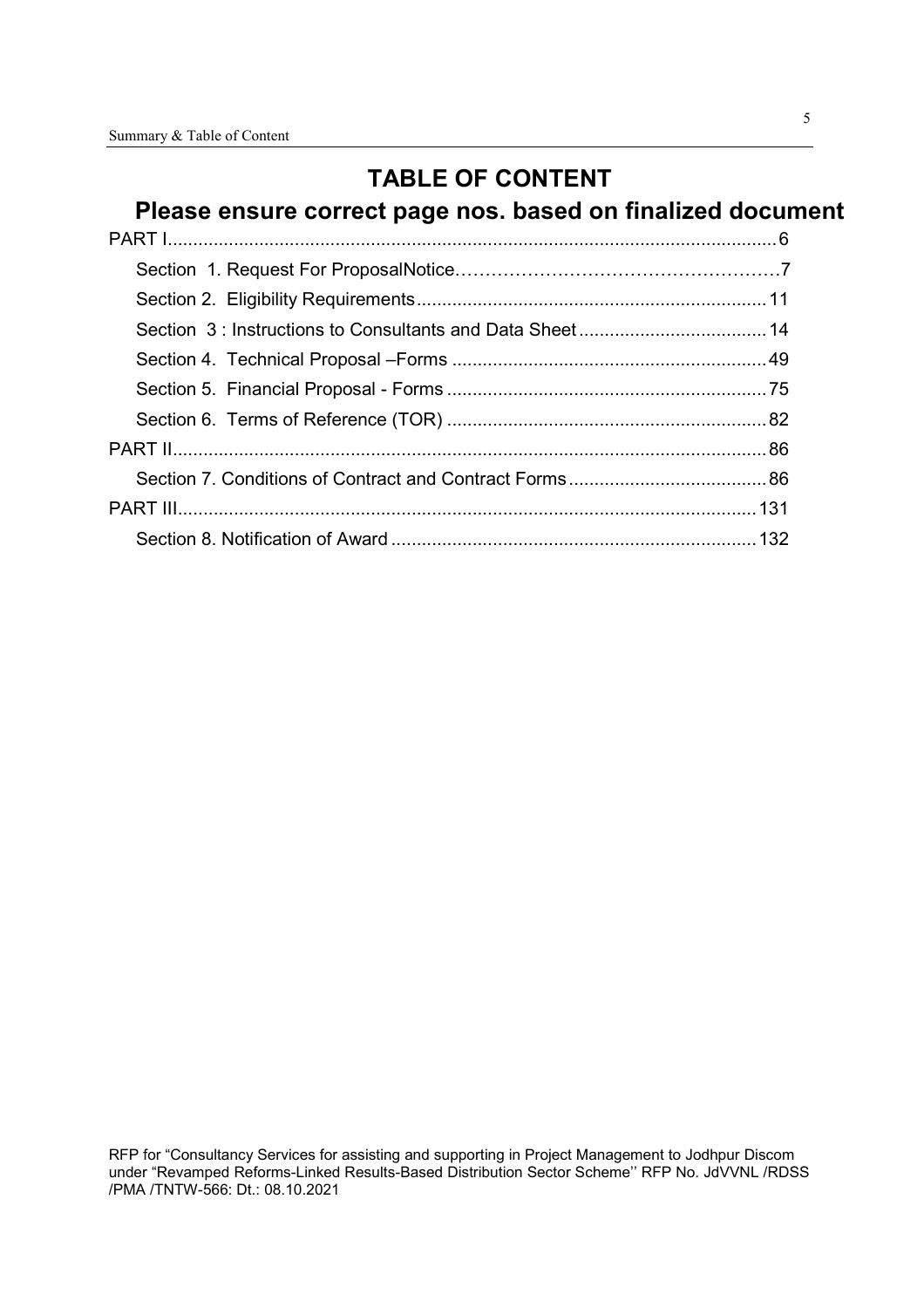### **PART I**

### **SELECTION PROCEDURES AND REQUIREMENTS**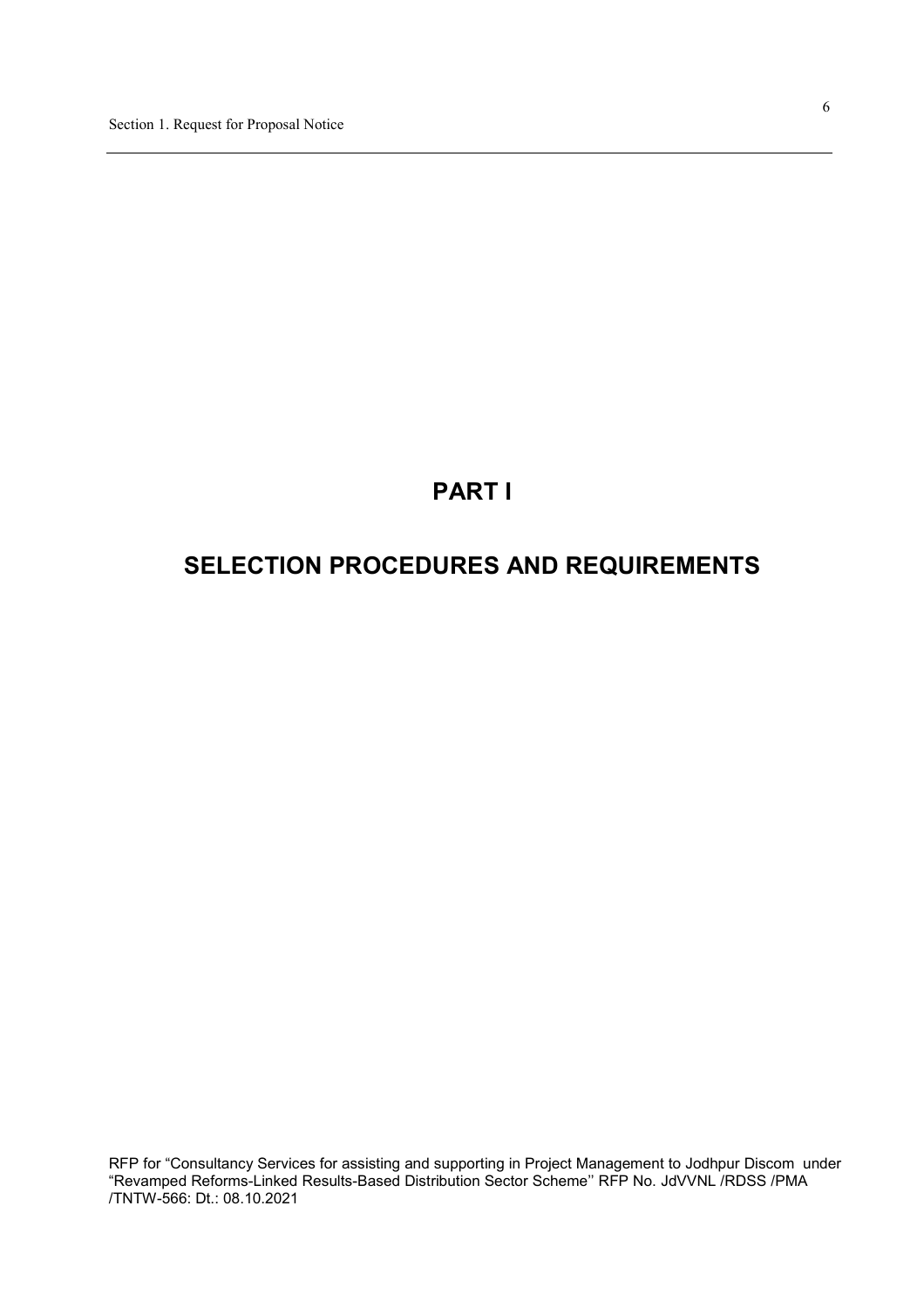### **SECTION – 1: Request for Proposal Notice**

"Consultancy Services for assisting and supporting in Project Management to JODHPUR DISCOM under "Revamped Reforms-Linked Results-Based Distribution Sector Scheme''.

**PROCUREMENT NOTICE**

#### **(Single Stage Two-Envelope Bidding Process with e-Procurement)**

#### **NATIONAL OPEN COMPETITIVE PROCUREMENT**

**Contract Title: "**Consultancy Services for assisting and supporting in Project Management to JODHPUR DISCOM under "Revamped Reforms-Linked Results-Based Distribution Sector Scheme''.

#### **Request for Proposal (RFP) Notice Inviting Tender (NIT) No: JdVVNL /RDSS /PMA /TNTW-566**

#### **Issued on: 08.10.2021 GeM GAR&PTS ID No: GEM/GARPTS/08102021LUN4XL02HF5R**

- 1. JODHPUR DISCOM invites online proposals for providing **"**Consultancy Services for assisting and supporting in Project Management to JODHPUR DISCOM under "Revamped Reforms-Linked Results-Based Distribution Sector Scheme''. Consultants are advised to note the clauses on Eligibility Requirements in Section-2 & Qualification Requirements and Evaluation Criteria in Section-3 of the RFP documents for evaluation of Proposals.
- 2. Bidding for selection of consultant will be conducted through national open competitive procurement.
- 3. The RFP document is available online from on http://www.eproc.rajasthan.gov.in, http://www.sppp.rajasthan.gov.in, http://energy.rajasthan.gov.in/jvvnl from 08.10.21 to 26.10.2021 free of cost. The prospective Consultant would be responsible for ensuring that any addenda/ corrigendum/ amendment available on the website is also downloaded and incorporated.
- 4. The bidding shall be conducted **under Single Stage Two-Envelope Bidding process with e-Procurement** as specified in Section 3.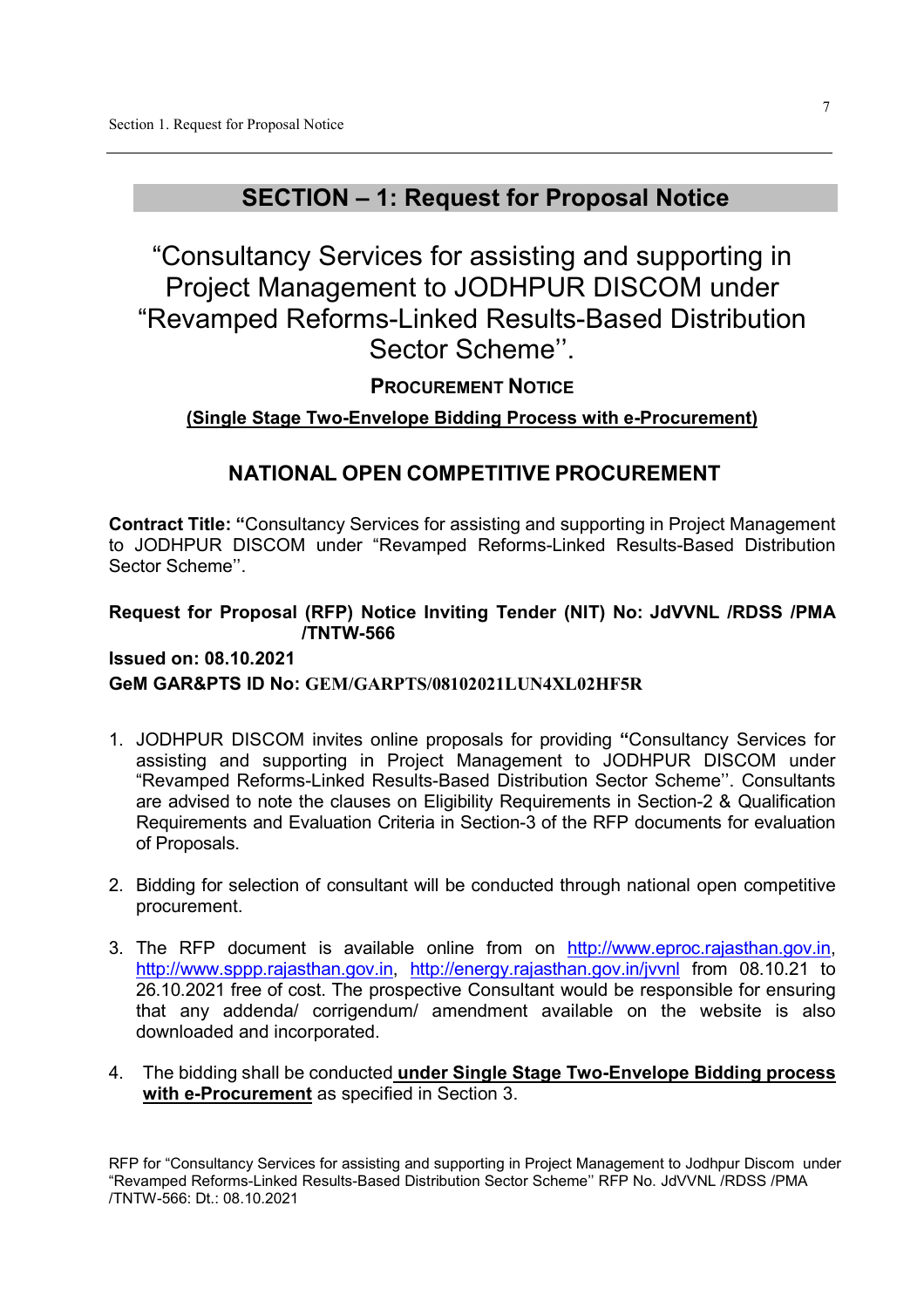- 5. Under the Single Stage Two-Envelope Bidding process, the Consultant shall not quote, disclose or submit its price in the Technical Proposal (First Envelope) or in any other manner, whatsoever, except as part of the Financial Proposal (Second Envelope). In case of any non-compliance in this regard, the Proposal shall be out-rightly / summarily rejected.
- 6. An incomplete and/or ambiguous and/or conditional Proposal and/or Proposal submitted late is liable to be ignored/ summarily rejected.
- 7. Proposal must be submitted online through the e-Procurement/ e-Tendering process specified in Section 3. Any Proposal or modifications to Proposal received outside the e-Procurement system will not be considered, unless otherwise specified in Section 3. DISCOM shall not be held liable for any delays due to e-Procurement/ e-Tendering system failure beyond its control.
- 8. Salient details pertaining to this RFP Notice including submission and opening of proposal, bid security, cost of documents, address for communication, etc., are given in the TABLE below.
- 9. If DISCOM office happens to be closed on the specified date of opening of the Proposals, the Proposals/ bids will be opened on the next working day at the same time and venue or as may be notified by DISCOM.
- 10. Other details can be seen in the RFP document.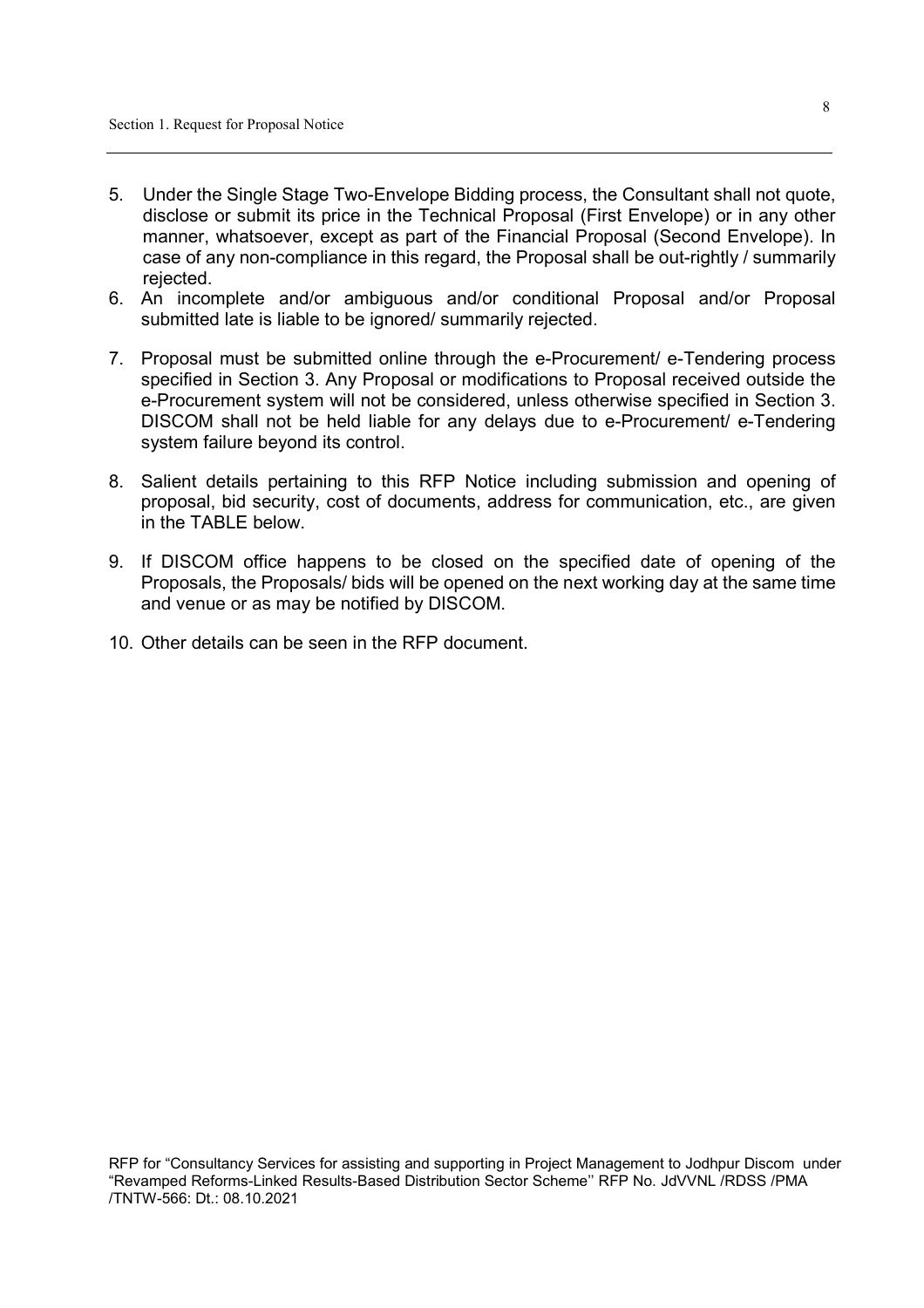### **TABLE- SALIENT DETAILS OF RFP NOTICE**

| <b>RFP/NIT No.</b>                                | JdVVNL/RDSS/PMA/TNTW-566                                                                                                                                                          |
|---------------------------------------------------|-----------------------------------------------------------------------------------------------------------------------------------------------------------------------------------|
| <b>GeM GAR &amp; PTS ID No.</b>                   | GEM/GARPTS/08102021LUN4XL02HF5R                                                                                                                                                   |
| <b>Contract Title for the Procurement</b>         | Consultancy Services for assisting and supporting in<br>Project Management to JODHPUR DISCOM under<br>"Revamped Reforms-Linked Results-Based Distribution<br><b>Sector Scheme</b> |
| <b>Mode of Procurement/Bidding</b>                | Single Stage Two-Envelope Bidding Process with e-                                                                                                                                 |
|                                                   | Procurement                                                                                                                                                                       |
| Date of Release of Request<br>for<br>Proposals    | 08.10.2021                                                                                                                                                                        |
| Date & Time of Pre-Bid Meeting                    | 18.10.2021, 11:00 AM                                                                                                                                                              |
| Proposal/<br><b>Bid</b><br>Last date<br><b>of</b> | 26.10.2021, 5:00 PM                                                                                                                                                               |
| <b>Submission</b>                                 |                                                                                                                                                                                   |
| Opening<br>of Technical<br>Date of                | 27.10.2021, 3:00 PM                                                                                                                                                               |
| <b>Proposals</b>                                  |                                                                                                                                                                                   |
| <b>Opening of Financial Proposals</b>             | To be notified through web portal later. Financial                                                                                                                                |
|                                                   | Proposals of only those Consultants/ bidder shall be                                                                                                                              |
|                                                   | opened who are found responsive, eligible and qualified<br>upon evaluation of Technical Proposals.                                                                                |
| <b>Location of Submission/ Opening</b>            | Office of the Superintending Engineer (CSS),                                                                                                                                      |
| of Proposals, as applicable                       | New Power House, Jodhpur 342003                                                                                                                                                   |
| <b>Type of Procurement</b>                        | <b>Consulting Services</b>                                                                                                                                                        |
| <b>EMD/ Bid Security</b>                          | Not Applicable. However, Bid Securing Declaration to be                                                                                                                           |
|                                                   | submitted as specified in Section 3.                                                                                                                                              |
| <b>Performance Security</b>                       | 3% of award cost of Services under the Contract as per                                                                                                                            |
|                                                   | GoR circular No. finance/G&T, Jaipur Dated 18/12/2020                                                                                                                             |
| <b>Bid Validity period</b>                        | 120 days from date of Opening of Technical Proposals                                                                                                                              |
| Time period for engagement of                     | The engagement shall be for a period of 4 (Four) years from                                                                                                                       |
| <b>Consultant</b>                                 | the Effective Date of Contract with a provision for annual                                                                                                                        |
|                                                   | extension by additional 2 (two) year or completion of                                                                                                                             |
|                                                   | project/work, whichever is earlier.                                                                                                                                               |
| <b>Address for Correspondence</b>                 | OFFICE OF THE SUPERINTENDING ENGINEER (CSS),                                                                                                                                      |
|                                                   | JODHPUR VIDYUT VITRAN NIGAM LTD.,                                                                                                                                                 |
|                                                   | New Power House, Jodhpur- 342003                                                                                                                                                  |
|                                                   | Phone No: 0291-2742336, Fax No: 0291-2745259                                                                                                                                      |
|                                                   | E-mail :- secssjodhpur@gmail.com,                                                                                                                                                 |
|                                                   | Website :- energy.rajasthan.gov.in/jdvvnl                                                                                                                                         |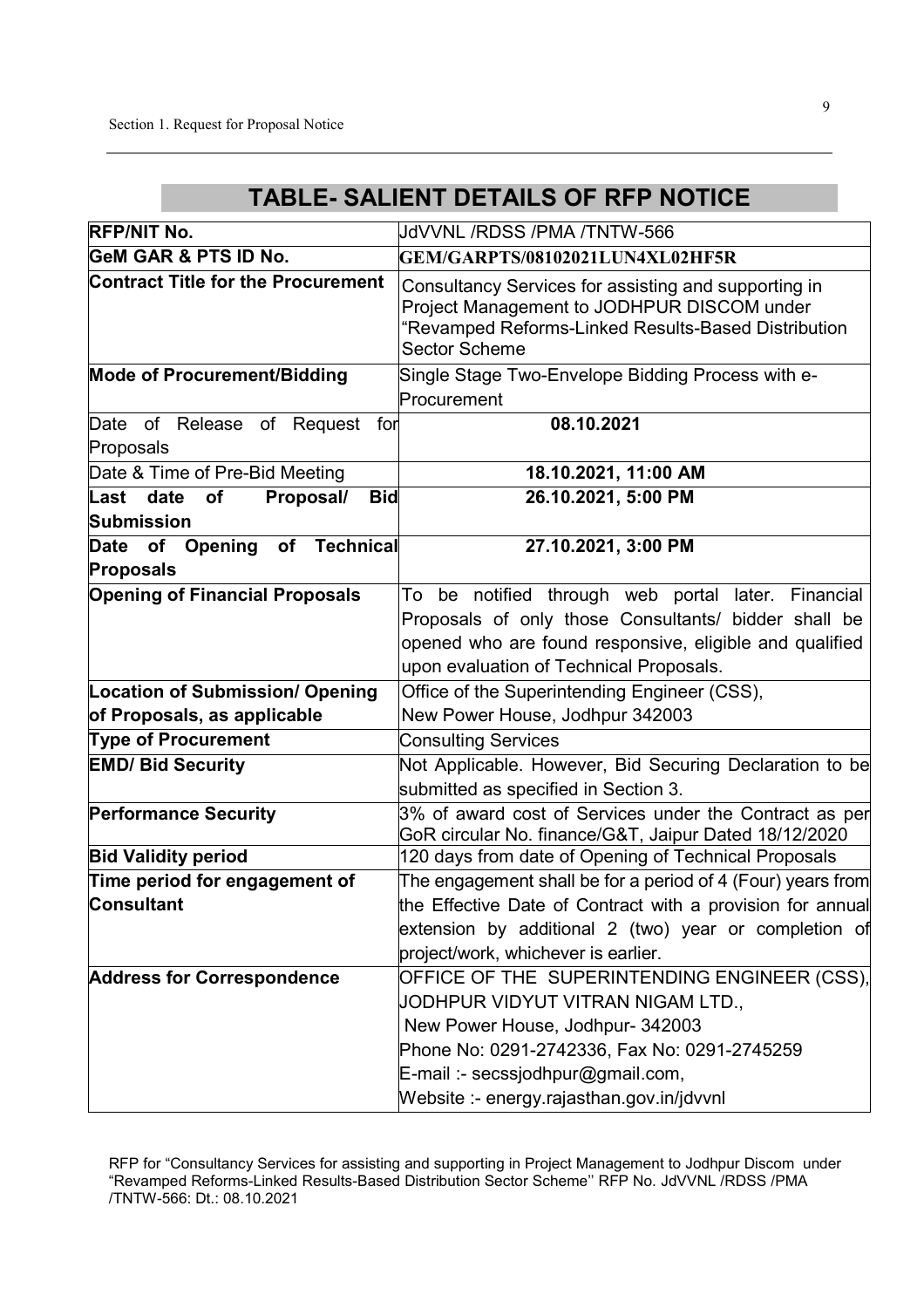| <b>Contact Details of e-Procurement/</b> | Contact No. 0141-4022688 (Help desk of RISL-10.00 AM    |
|------------------------------------------|---------------------------------------------------------|
| e-Tendering Support Team:                | to 6.00 PM) E-mail: eproc@rajasthan.gov.in              |
|                                          | Address: e-procurement cell, RISL, Yojana Bhawan, Tilak |
|                                          | Marg, C-Scheme, Jaipur.                                 |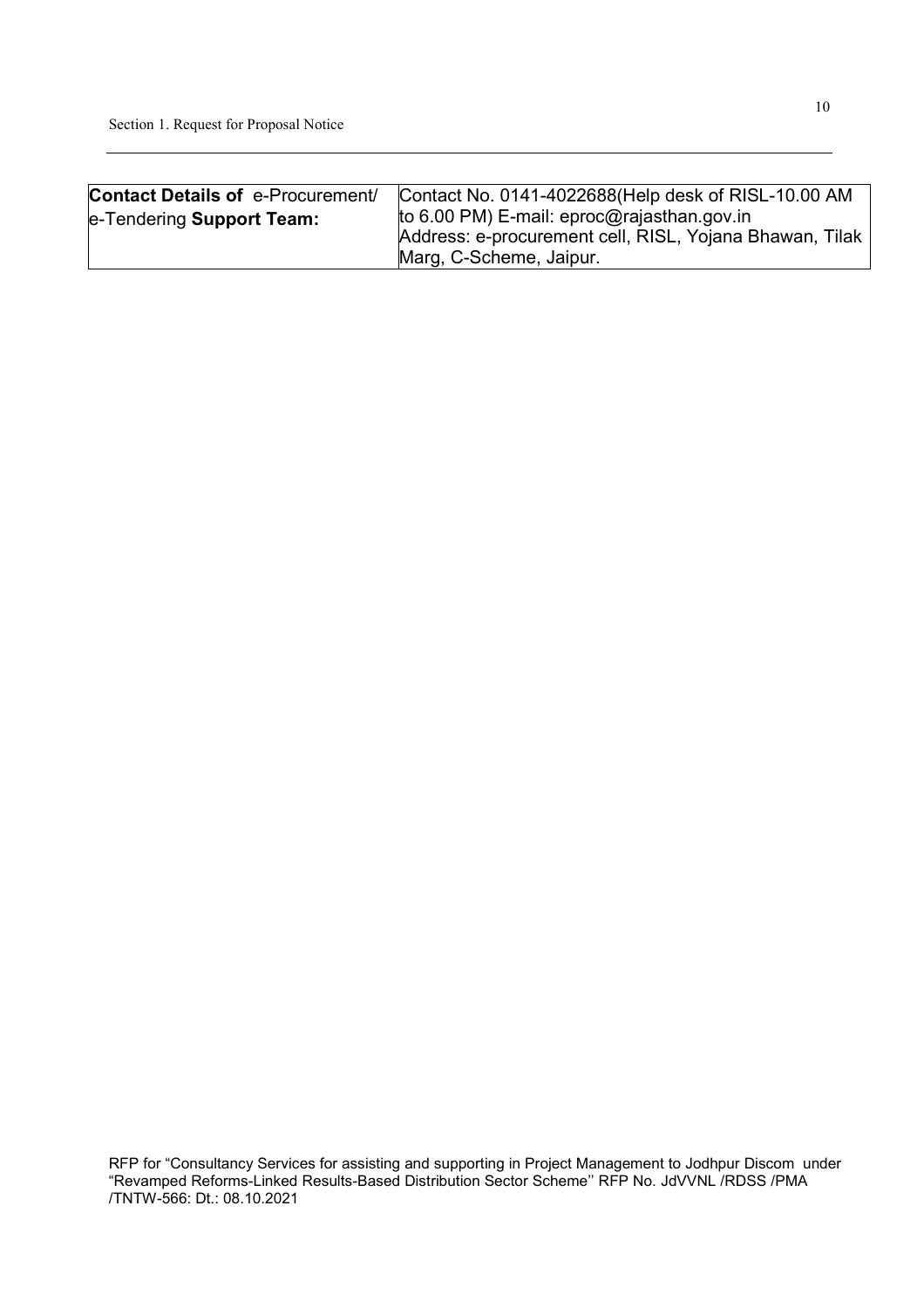#### **Section – 2: Eligibility Requirements**

Technical Proposals shall be evaluated as per ITC 21, interalia, on the basis of their responsiveness to and Consultant's compliance with the Eligibility Requirements specified herein below:

- 1. Only professional Consultants, legally established in India to offer consulting services are eligible to bid (submit their Proposal in response to RFP). The Consultant should be a registered entity in India under the Companies Act, 1956, 2013 or LLP Act (*Self-Attested Copy of Certificate of Registration, documentary evidence of GST registration, Income Tax Registration Number (PAN) to be enclosed with Technical Proposal*).
- 2. Joint Ventures as defined in ITC 1(k) are not eligible to bid.
- 3. As an exception to the foregoing Clause 1 above:
	- a. **Sanctions**: Consultants blacklisted by DISCOM or any of its subsidiary/ CPSEs or any of its subsidiary / Government of India/ Ministry of Power/ any Regulatory Authority or any Government entity, as on the date of submission of Proposal, are not eligible to bid.
	- b. **Prohibitions**: Firms and individuals of a country or goods/ services manufactured/ produced in a country shall be ineligible if so indicated in this Section 2 and, if as a matter of law or official regulations, the Government of India prohibits commercial relations with that country.
	- c. **Restriction for Public Employees**: Serving Government officials and civil servants are not eligible to be included as Experts, individuals, or members of a team of Experts in the Consultant's Proposal unless:
		- (i) the services of the government official or civil servant are of a unique and exceptional nature, or their participation is critical to project implementation; and
		- (ii) their hiring would not create a conflict of interest, including any conflict with employment or other laws, regulations, or policies of the Government.
- 4. To be eligible to bid, the Consultants must ensure compliance to the following, failing which they shall not be eligible:

#### *Restrictions under Rule 144 (xi) of GFR 2017: Restrictions on procurement from a bidder of a country which shares a land border with India*

- *I. Any bidder from a country which shares a land border with India will be eligible to bid only if the bidder is registered with the Competent Authority.*
- *II. "Bidder" (Seller / Service Provider) means any person or firm or company, including any member of a consortium or joint venture (that is an association of several persons, or firms or companies), every artificial juridical person not falling in any of the descriptions of bidders stated hereinbefore, including any agency*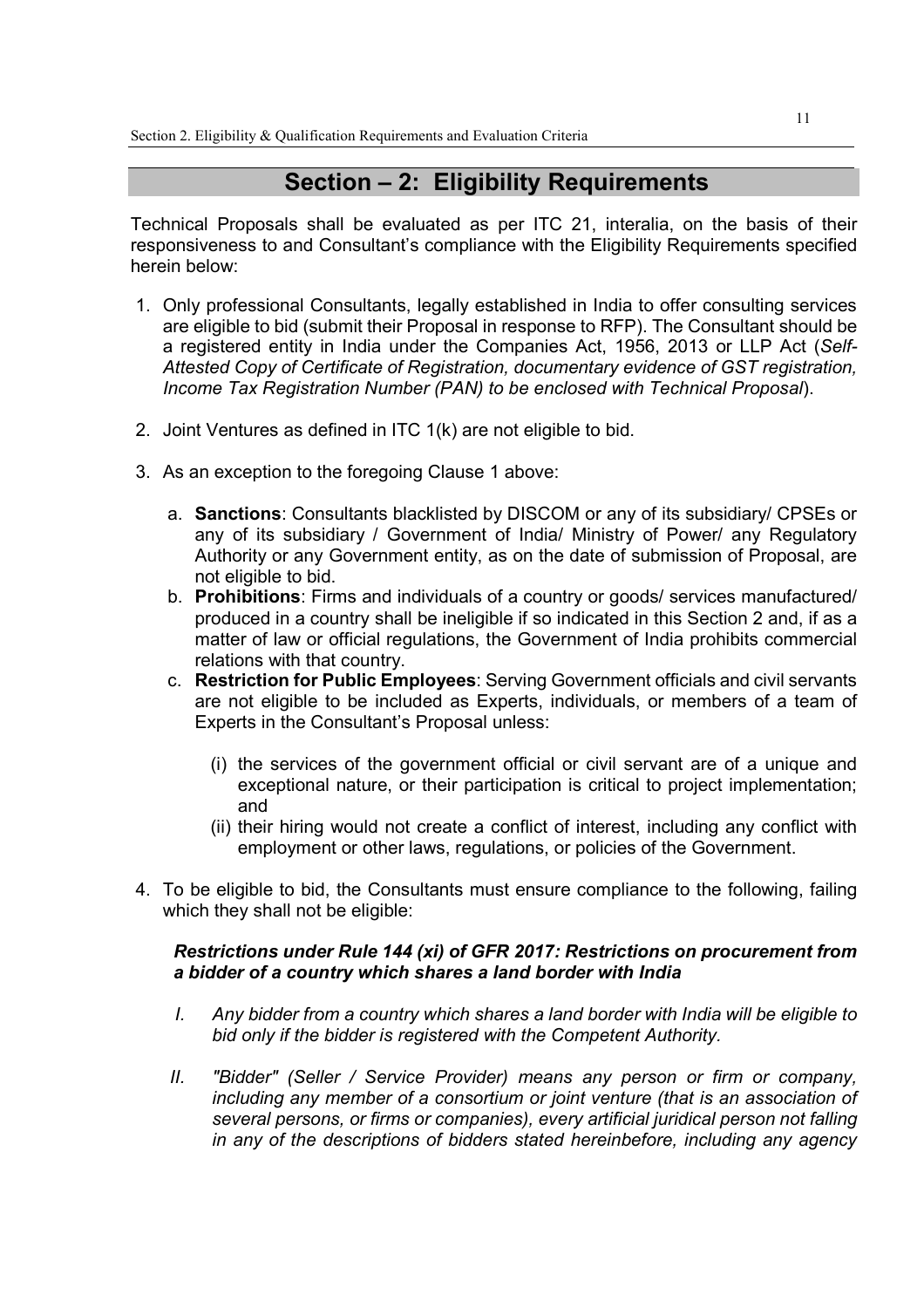*branch or office controlled by such person, participating in a procurement process.* 

- *III. "Bidder from a country which shares a land border with India" for the purpose of this Order/ Rule means:* 
	- *a. An entity incorporated, established, or registered in such a country; or*
	- *b. A subsidiary of an entity incorporated, established, or registered in such a country; or*
	- *c. An entity substantially controlled through entities incorporated, established, or registered in such a country; or*
	- *d. An entity whose beneficial owner is situated in such a country; or*
	- *e. An Indian (or other) agent of such an entity; or*
	- *f. A natural person who is a citizen of such a country; or*
	- *g. A consortium or joint venture where any member of the consortium or joint venture falls under any of the above*
- *IV. The beneficial owner for the purpose of (iii) above will be as under:* 
	- *1. In case of a company or Limited Liability Partnership, the beneficial owner is the natural person(s), who, whether acting alone or together, or through one or more juridical person, has a controlling ownership interest or who exercises control through other means. Explanation* 
		- *a. "Controlling ownership interest" means ownership of or entitlement to more than twenty-five percent of shares or capital or profits of the company;*
		- *b. "Control" shall include the right to appoint majority of the directors or to control the management or policy decisions including by virtue of their shareholding or management rights or shareholders agreements or voting agreements;*
	- *2. In case of a partnership firm, the beneficial owner is the natural person(s) who, whether acting alone or together, or through one or more juridical person, has ownership of entitlement to more than fifteen percent of capital or profits of the partnership;*
	- *3. In case of an unincorporated association or body of individuals, the beneficial owner is the natural person(s), who, whether acting alone or together, or through one or more juridical person, has ownership of or entitlement to more than fifteen percent of the property or capital or profits of such association or body of individuals;*
	- *4. Where no natural person is identified under (1) or (2) or (3) above, the beneficial owner is the relevant natural person who holds the position of senior managing official;*
- RFP for "Consultancy Services for assisting and supporting in Project Management to Jodhpur Discom under "Revamped Reforms-Linked Results-Based Distribution Sector Scheme'' RFP No. JdVVNL /RDSS /PMA /TNTW-566: Dt.: 08.10.2021 *5. In case of a trust, the identification of beneficial owner(s) shall include identification of the author of the trust, the trustee, the beneficiaries with fifteen*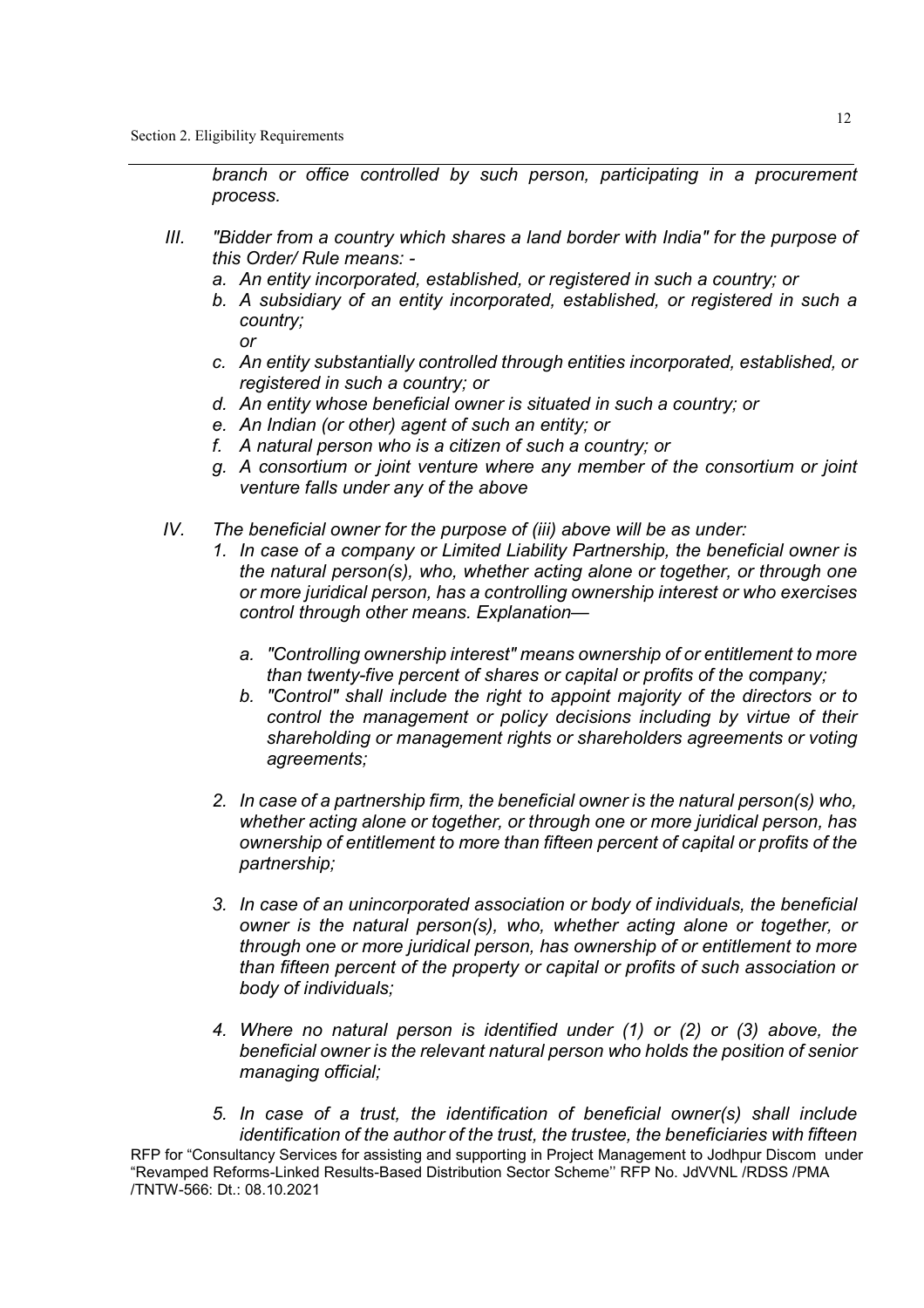*percent or more interest in the trust and any other natural person exercising ultimate effective control over the trust through a chain of control or ownership.* 

- *V. An Agent is a person employed to do any act for another, or to represent another in dealings with third person.*
- *VI. The successful bidder shall not be allowed to sub-contract works to any contractor from a country which shares a land border with India unless such contractor is registered with the Competent Authority.*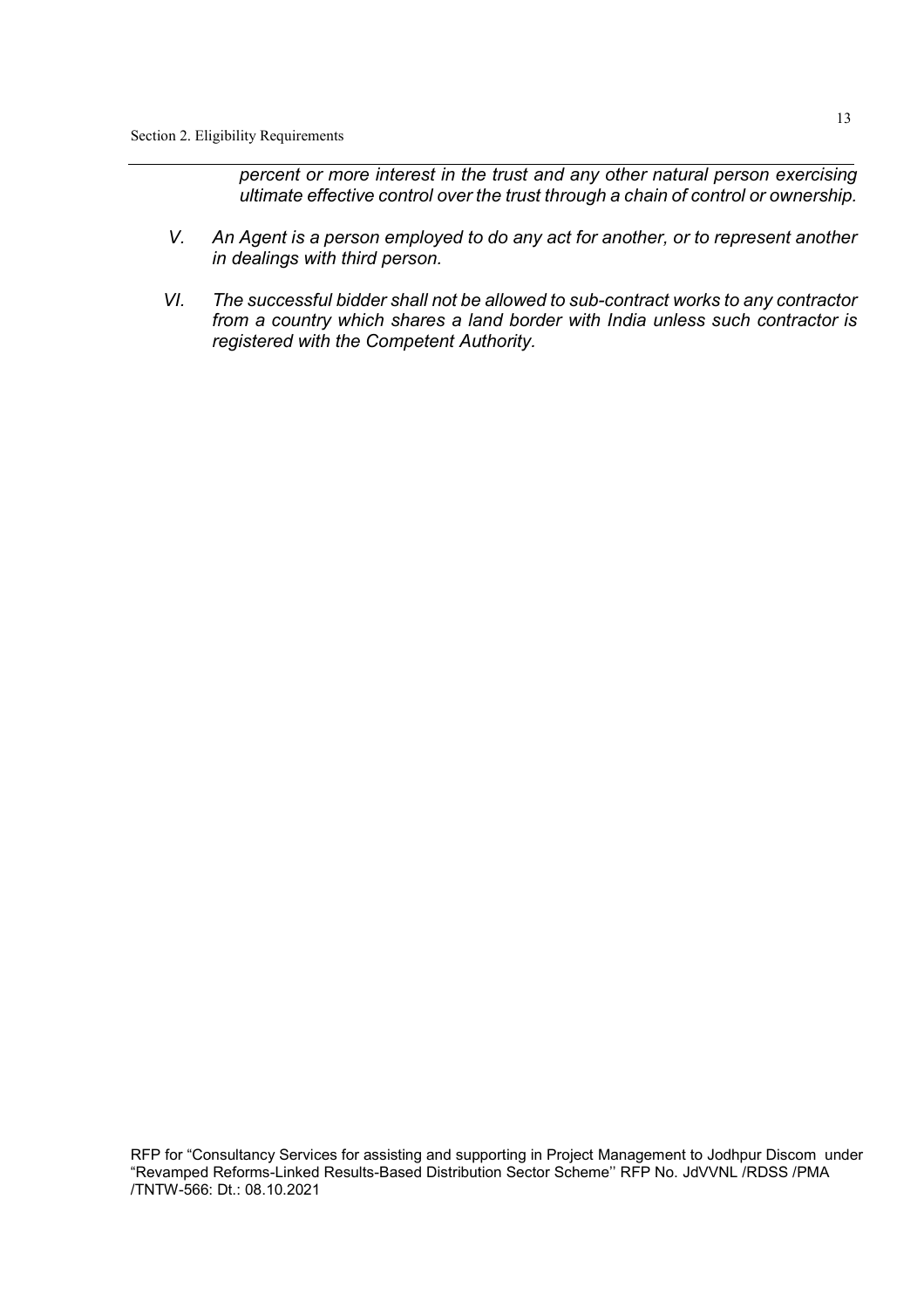### Section - 3: Instructions to Consultants and Data Sheet

### [correct page numbering to be ensured based on document as finalized]

### **TABLE OF CONTENT**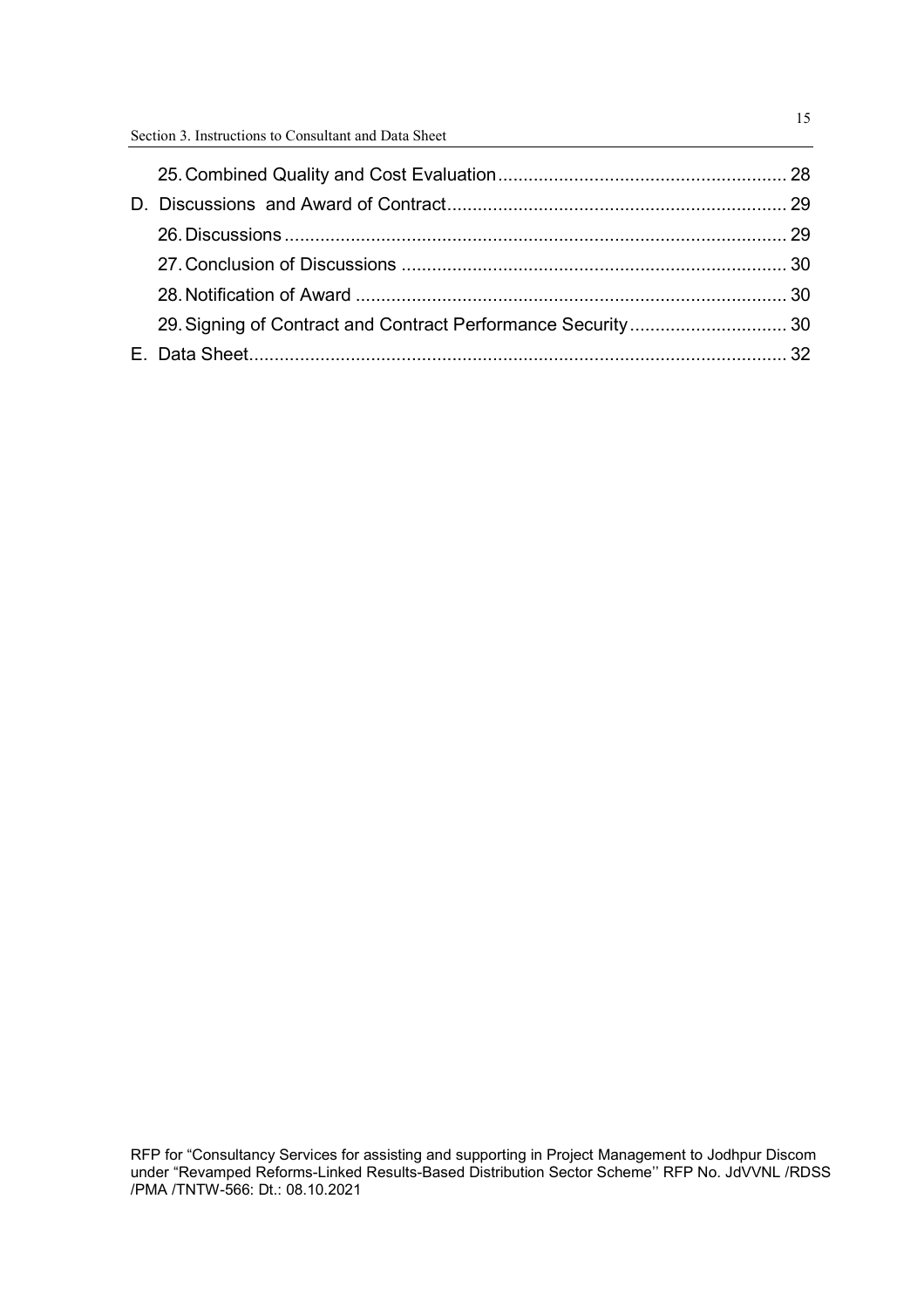### **Instructions to Consultants**

### **A. General Provisions**

- 
- 1. **Definitions** (a) **"Affiliate(s)"** means an individual or an entity that directly or indirectly controls, is controlled by, or is under common control with the Consultant.
	- (b) **"Applicable Law"** means the laws and any other instruments having the force of law in India, as may be issued and in force from time to time.
	- (c) **"DISCOM"** means JODHPUR DISCOM Jodhpur Vidyut Vitran Nigam Limited/JdVVNL which signs the Contract for the Services with the selected Consultant and includes its various divisions/ offices, as briefly described in **Data Sheet**.
	- (d) **DISCOM Personnel"** is as defined in Clause GCC 1.1  $(c)$ .
	- (e) **"Consultant"** means a legally-established professional consulting firm or an entity that may provide or provides the Services to DISCOM under the Contract.
	- (f) **"Contract"** means a legally binding written agreement signed between DISCOM and the Consultant and includes all the attached documents listed in its Clause 1 (the General Conditions of Contract (GCC), the Special Conditions of Contract (SCC), and the Appendices).
	- (g) **"Data Sheet"** means an integral part of the Instructions to Consultants (ITC) Section 3 that is used to reflect specific assignment issues and conditions to supplement the provisions of ITC.
	- (h) **"Day"** means a calendar day, unless otherwise specified as **"Business Day".** A Business Day is any day that is an official working day of DISCOM. It excludes DISCOM 's official public holidays.
	- (i) **Experts"** means, collectively, Key Experts, Non-Key Experts, or any other personnel of the Consultant, Subconsultant or Joint Venture member(s) (if bidding by Joint Venture is permitted). **"Government"** means the government of India, State Government or Local Government as applicable.
	- (j) **"in writing"** means communicated in written form (e.g. by mail, e-mail, fax, including that distributed or received through the electronic-procurement system used by DISCOM).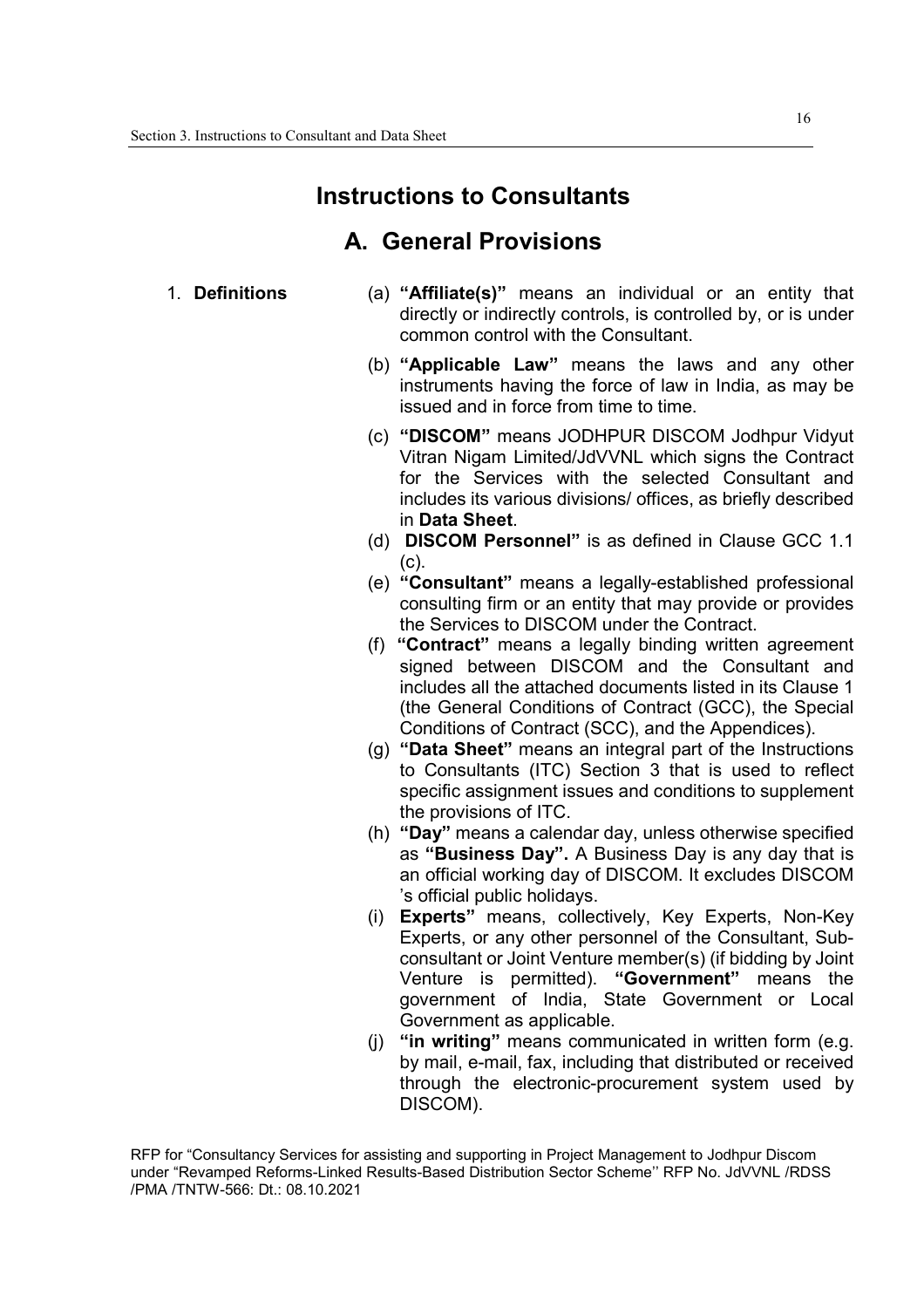- (k) **"Joint Venture (JV)"** means an association with or without a legal personality distinct from that of its members, of more than one Consultant where one member has the authority to conduct all business for and on behalf of any and all the members of the JV, and where the members of the JV are jointly and severally liable to DISCOM for the performance of the Contract. Whether or not bidding by Joint Venture is permitted, is specified in **Data Sheet**.
- (l) **"Key Expert(s)"** means an individual professional whose skills, qualifications, knowledge and experience are critical to the performance of the Services under the Contract and whose CV is taken into account in the technical evaluation of the Consultant's proposal.
- (m) **"ITC"** (this Section 3 of the RFP) means the Instructions to Consultants that, along with other Sections, provides the Consultants with all information needed to prepare their Proposals.
- (n) **"Non-Key Expert(s)"** means an individual professional provided by the Consultant or its Sub-consultant and who is assigned to perform the Services or any part thereof under the Contract and whose CVs are not evaluated individually.
- (o) **"Proposal"** means the Technical Proposal and the Financial Proposal of the Consultant.
- (p) **"RFP"** means the Request for Proposals issued by DISCOM for the selection of Consultants. Bidding against the Request for Proposal shall be under Two Envelope Single Stage Bidding Process. The bidding process will be conducted with Electronic – Procurement System (e-Procurement/ e- Tendering/ e- Bidding System) as specified in **Data Sheet**.
- (q) **"Services"** means the work to be performed/ consulting services to be rendered by the Consultant pursuant to the Contract.
- (r) **"Sub-consultant"** means an entity to whom the Consultant intends to subcontract any part of the Services while the Consultant remains responsible to DISCOM for the whole performance of the Contract.
- (s) **"Terms of Reference (TORs)"** (Section 6 of the RFP) means the Terms of Reference that explains the objectives, scope of work, activities, and tasks to be performed, respective responsibilities of DISCOM and the Consultant, and expected results and deliverables of the assignment and/or the consulting services to be rendered.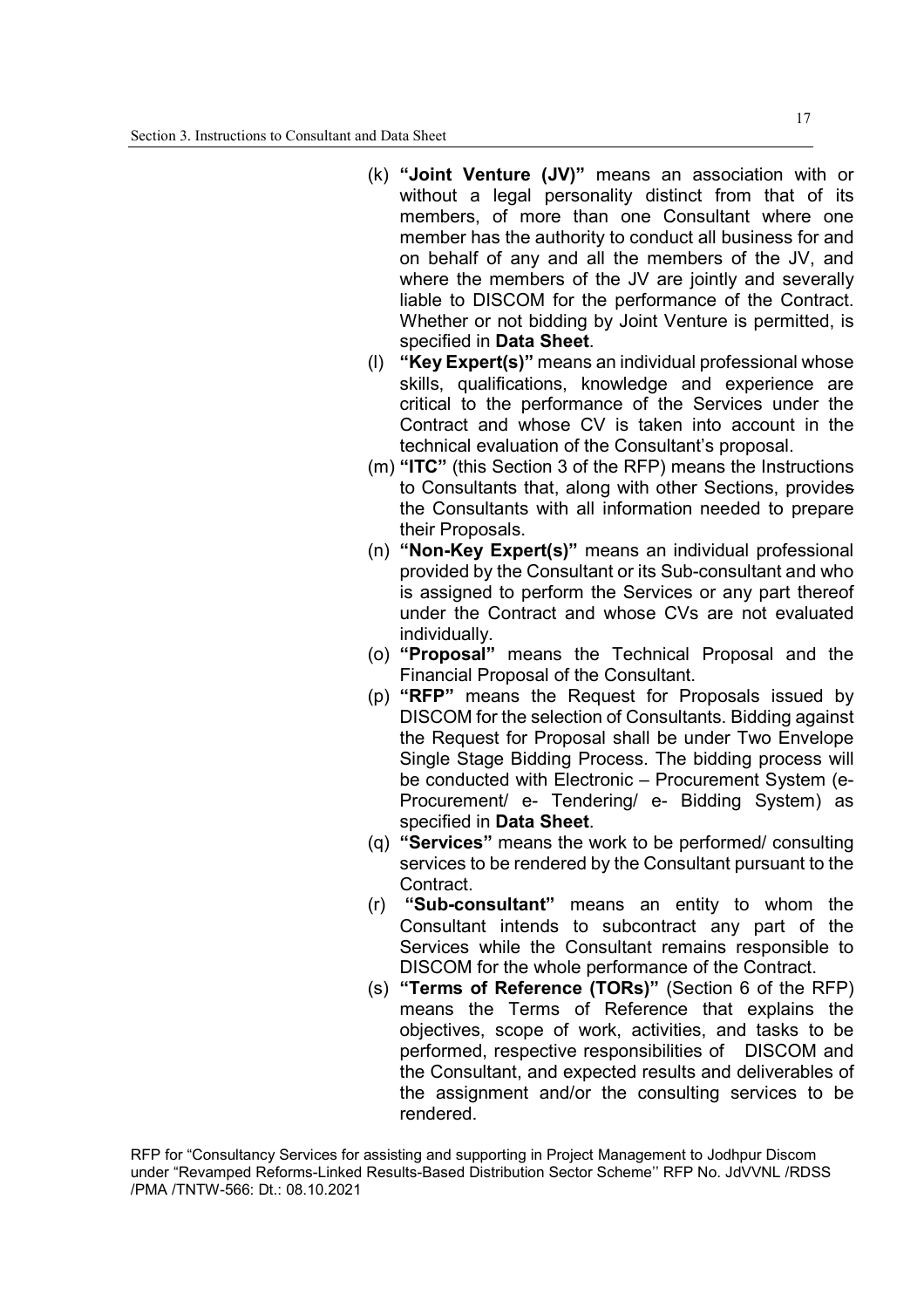| 2. Introduction                     | 2.1 DISCOM, intends to select a consultant from those who<br>submit their Proposal in response to the Request for<br>Proposals (RFP), in accordance with the method of<br>selection specified in the Data Sheet.                                                                                                                                                                                                                                                                      |
|-------------------------------------|---------------------------------------------------------------------------------------------------------------------------------------------------------------------------------------------------------------------------------------------------------------------------------------------------------------------------------------------------------------------------------------------------------------------------------------------------------------------------------------|
|                                     | 2.2 The Consultants are invited to submit their Proposal<br>comprising a Technical Proposal and a Financial Proposal,<br>for consulting services required for the assignment named in<br>the Data Sheet. The Proposal will be the basis for evaluation<br>and holding discussions, if required, and ultimately signing<br>the Contract with the selected Consultant.                                                                                                                  |
|                                     | 2.3 The Consultants should familiarize themselves with the local/<br>field conditions and take them into account in preparing their<br>Proposals; including attending a pre-proposal conference if<br>one is specified in the Data Sheet. Attending any such pre-<br>proposal conference is optional and is at the Consultants'<br>expense.                                                                                                                                           |
| 3. Conflict of<br><b>Interest</b>   | 3.1 The Consultant is required to provide professional, objective,<br>and impartial advice, at all times holding DISCOM 's interests<br>paramount, strictly avoiding conflicts with other assignments<br>or its own corporate interests, and acting without any<br>consideration for future work.                                                                                                                                                                                     |
|                                     | 3.2 The Consultant has an obligation to disclose to DISCOM any<br>situation of actual or potential conflict that impacts its<br>capacity to serve the best interest of its DISCOM. Failure to<br>disclose such situations may lead to the disqualification of<br>the Consultant or the termination of its Contract and/or<br>sanctions by DISCOM.                                                                                                                                     |
|                                     | 3.2.1 Without limitation on the generality of the foregoing, the<br>Consultant shall not be hired under the circumstances<br>set forth below:                                                                                                                                                                                                                                                                                                                                         |
| a. Conflicting<br><b>Activities</b> | Conflict between consulting activities and procurement<br>(i)<br>of goods, works or non-consulting services: a firm that<br>has been engaged by DISCOM to provide goods, works,<br>or non-consulting services for a project shall be<br>disqualified from providing consulting services resulting<br>from or directly related to those goods, works, or non-<br>consulting services. Conversely, a firm hired to provide<br>consulting<br>services<br>for<br>the<br>preparation<br>or |

RFP for "Consultancy Services for assisting and supporting in Project Management to Jodhpur Discom under "Revamped Reforms-Linked Results-Based Distribution Sector Scheme'' RFP No. JdVVNL /RDSS /PMA /TNTW-566: Dt.: 08.10.2021

implementation of a project shall be disqualified from subsequently providing goods or works or non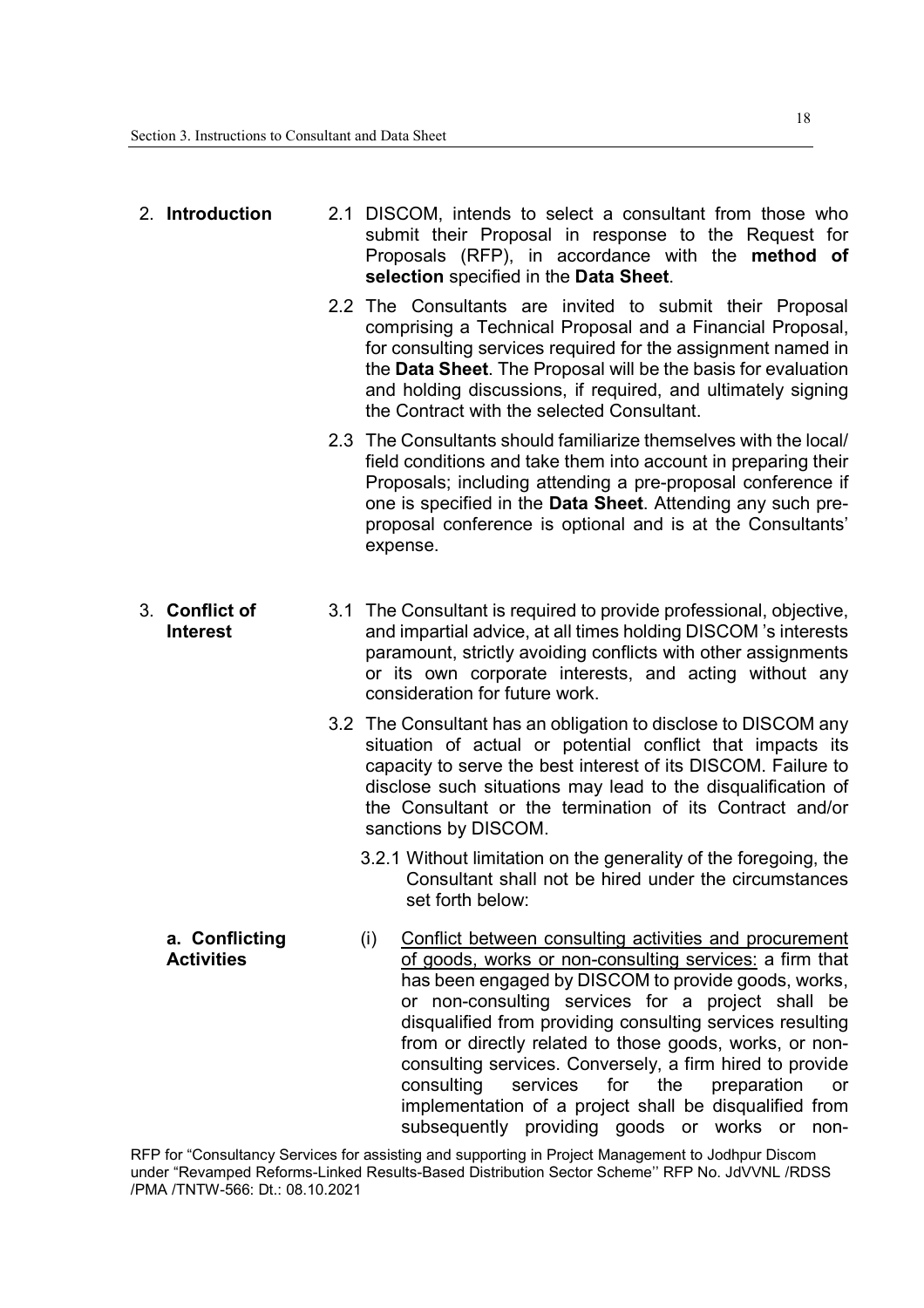consulting services resulting from or directly related to the consulting services for such preparation or implementation.

**b. Conflicting Assignments**  (ii) Conflict among consulting assignments: a Consultant (including its Experts and Sub-consultants) shall not be hired for any assignment that, by its nature, may be in conflict with another assignment of the Consultant for DISCOM.

- **c. Conflicting Relationships**  (iii) Relationship with DISCOM's staff: a Consultant (including its Experts and Sub-consultants) that has a close business or family relationship with a professional staff of DISCOM or its subsidiaries/ affiliates who are directly or indirectly involved in any part of (i) the preparation of the Terms of Reference for the assignment, (ii) the selection process for the Contract, or (iii) the supervision of the Contract, may not be awarded a Contract, unless the conflict stemming from this relationship has been resolved in a manner acceptable to DISCOM throughout the selection process and the execution of the Contract.
- 4. **Unfair Competitive Advantage**  4.1 Fairness and transparency in the selection process require that the Consultants competing for a specific assignment do not derive a competitive advantage from having provided consulting services related to the assignment in question. To that end, DISCOM has made available to all Consultants together with this RFP all information available with it in that respect.
	- 5.1 DISCOM requires compliance with the Anti-Corruption Guidelines/ Laws in force of the relevant Government/ its instrumentalities/ DISCOM.

6.1 The eligibility requirements for submission of Proposals

6. **Eligibility and Qualification Requirements** 

5. **Fraud and Corruption**

> **(a) Eligibility Requirements**

against the RFP are given in **Section 2**. Proposals, if any, from consultants not complying with the same shall be outrightly rejected and shall not be considered for evaluation.

**(b) Qualification Requirements**  6.2 The Qualification Requirements for Consultants are given in **Data Sheet**. Proposals submitted by the Consultants shall be evaluated to ascertain their compliance with Qualification Requirements, based on the details/ information/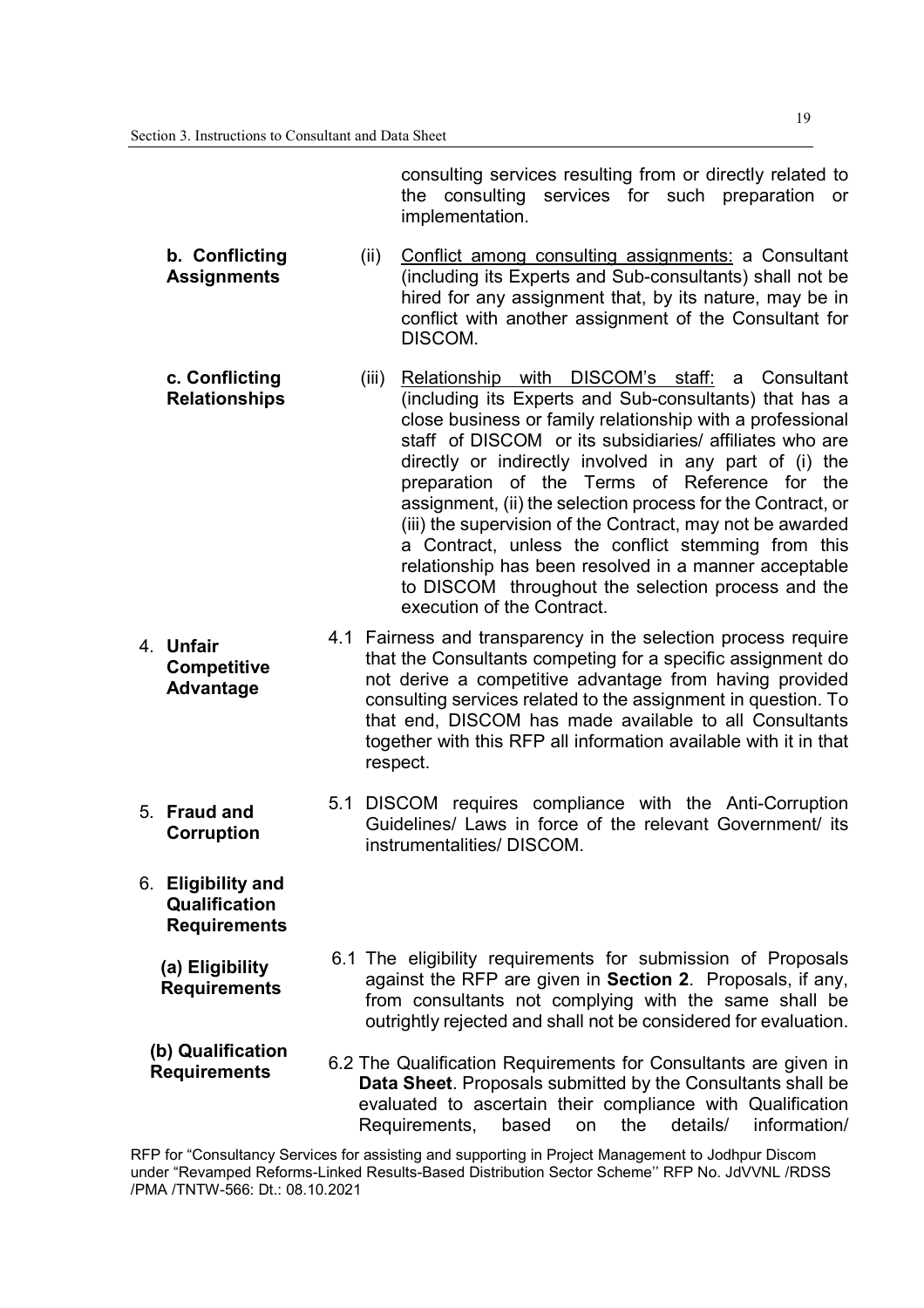10. **Documents** 

**Proposal** 

documentary evidence pertaining to the same to be submitted in the Technical Proposal, as specified in ITC. A Proposal shall be rejected if the Consultant submitting the Proposal, fails to meet the Qualification Requirements. Proposals submitted by those Consultants who meet the Qualification Requirement shall be shortlisted for further evaluation of their Proposal

### **B. Preparation of Proposals**

- 7. **General Considerations**  7.1 In preparing the Proposal, the Consultant is expected to examine the RFP in detail. Material deficiencies in providing the information requested in the RFP may result in rejection of the Proposal.
- 8. **Cost of Preparation of Proposal**  8.1 The Consultant shall bear all costs associated with the preparation and submission of its Proposal and DISCOM shall not be responsible or liable for those costs, regardless of the conduct or outcome of the selection process. DISCOM is not bound to accept any proposal, and reserves the right to annul the selection process at any time prior to Contract award, without thereby incurring any liability to the Consultant.
- 9. **Language** 9.1 The Proposal, as well as all correspondence and documents relating to the Proposal exchanged between the Consultant and DISCOM, shall be written in English language.
	- **Comprising the**  10.1 The Proposal shall comprise the documents and forms listed in the **Data Sheet**.
		- 10.2 If specified in the **Data Sheet**, the Consultant shall submit duly signed Integrity Pact with its Technical Proposal, interalia, to observe, in competing for and executing a contract, laws in force in India against fraud and corruption (including bribery).
- 11. **Only One Proposal**  11.1 The Consultant shall submit only one Proposal in its own. If a Consultant submits or participates in more than one proposal, all such proposals shall be disqualified and rejected. This does not, however, preclude a Sub-Consultant, or the Consultant's staff from participating as Key Experts and Non-Key Experts in more than one Proposal when circumstances justify and if stated in the **Data Sheet**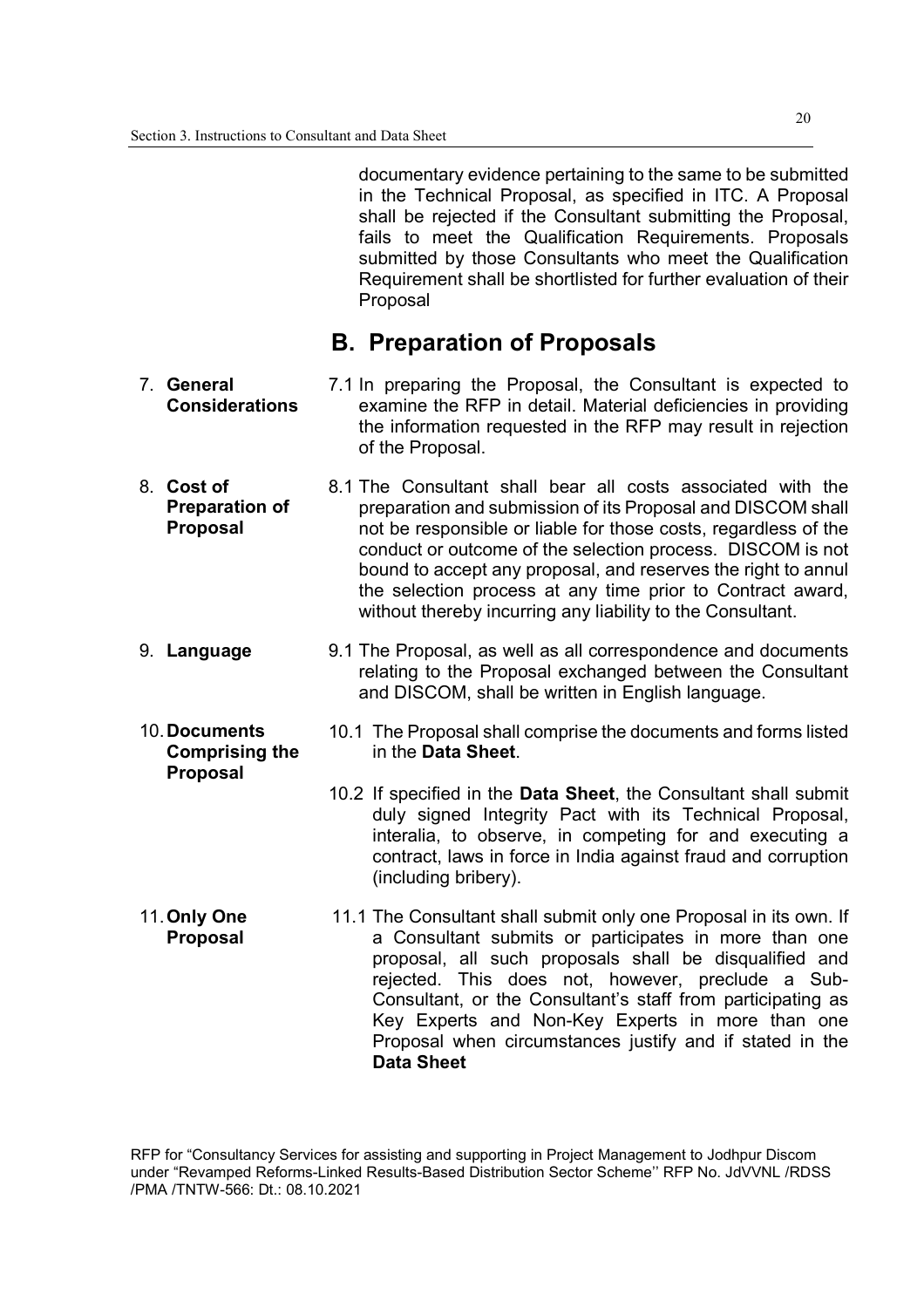| 12. Proposal<br><b>Validity &amp; Bid</b><br><b>Securing</b>         | 12.1 Proposals shall remain valid until the date specified in the<br>Data Sheet or any extended date if amended by DISCOM in<br>accordance with ITC 13.1.1.                                                                                                                                                                                                                                                                                                                                                                                                                                                                                                                                                                                                                                                                                                                                                                                                                                        |
|----------------------------------------------------------------------|----------------------------------------------------------------------------------------------------------------------------------------------------------------------------------------------------------------------------------------------------------------------------------------------------------------------------------------------------------------------------------------------------------------------------------------------------------------------------------------------------------------------------------------------------------------------------------------------------------------------------------------------------------------------------------------------------------------------------------------------------------------------------------------------------------------------------------------------------------------------------------------------------------------------------------------------------------------------------------------------------|
| <b>Declaration</b>                                                   | 12.2 During this period, the Consultant shall maintain its original<br>Proposal without any change, including the availability of the<br>Key Experts, the proposed rates and the total price. The<br>Consultant shall, accordingly, submit a <b>Bid Securing</b><br><b>Declaration</b> along with its Technical Proposal, if so specified<br>in the Data Sheet. If it is established that any Key Expert<br>nominated in the Consultant's Proposal was not available at<br>the time of Proposal submission or was included in the<br>Proposal without his/her confirmation, such Proposal shall be<br>disqualified and rejected for further evaluation, and may be<br>subject to sanctions by DISCOM.                                                                                                                                                                                                                                                                                              |
| a. Extension of<br><b>Proposal</b><br>Validity                       | 12.3 DISCOM will make its best effort to complete the discussions<br>if required, and award the contract prior to the date of expiry<br>of the Proposal validity. However, should the need arise,<br>DISCOM may request, in writing, all Consultants who<br>submitted Proposals prior to the submission deadline to<br>extend the Proposals' validity.                                                                                                                                                                                                                                                                                                                                                                                                                                                                                                                                                                                                                                             |
|                                                                      | 12.4 If the Consultant agrees to extend the validity of its Proposal,<br>it shall be done without any change in the original Proposal<br>and with the confirmation of the availability of the Key<br>Experts, except as provided in ITC 12.6.                                                                                                                                                                                                                                                                                                                                                                                                                                                                                                                                                                                                                                                                                                                                                      |
|                                                                      | 12.5 The Consultant has the right to refuse to extend the validity<br>of its Proposal in which case such Proposal will not be further<br>evaluated.                                                                                                                                                                                                                                                                                                                                                                                                                                                                                                                                                                                                                                                                                                                                                                                                                                                |
| b. Substitution<br>of Key Experts<br>at Validity<br><b>Extension</b> | 12.6If any of the Key Expert becomes unavailable for the<br>extended validity period, the Consultant shall seek to<br>substitute another Key Expert. The Consultant shall provide<br>a written adequate justification and evidence satisfactory to<br>DISCOM together with the substitution request. In such case,<br>substitute Key Expert shall have equal or better<br>а<br>qualifications and experience than those of the originally<br>proposed Key Expert, and on applying the evaluation criteria,<br>sub-criteria and point system mentioned in ITC 21.1 (d) in the<br>Data Sheet, as applicable for that category of Key Expert, the<br>substitute Key Expert must secure, technical evaluation<br>score equal to or better than that of the original Key Expert<br>and must be acceptable `to DISCOM. The technical<br>evaluation score to be considered for evaluation of the<br>Proposal, however, will remain to be based on the evaluation<br>of the CV of the original Key Expert. |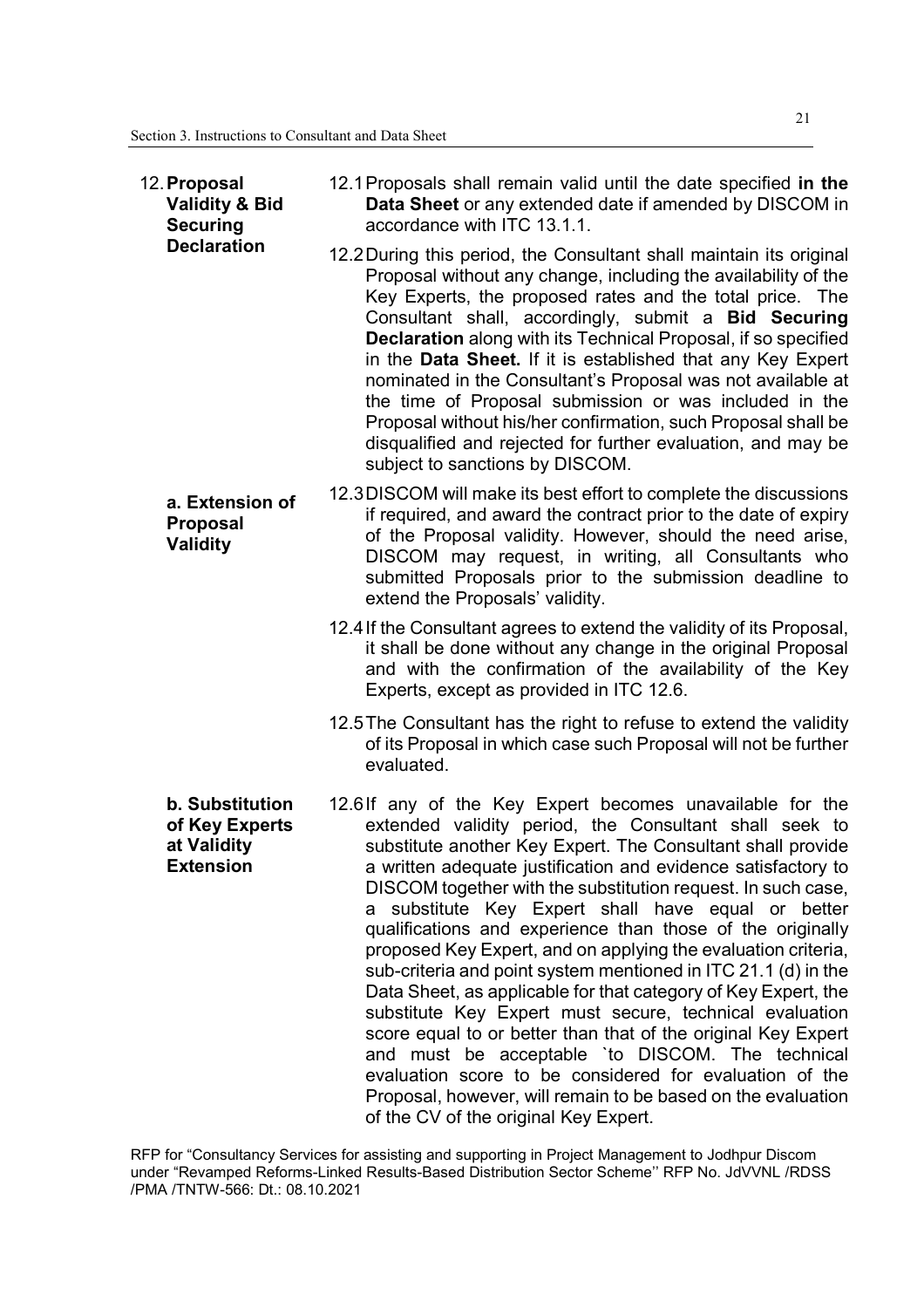|                                                            | 12.7 If the Consultant fails to provide a substitute Key Expert with<br>equal or better qualifications, or if substitute Key Expert or<br>the provided reasons for the replacement or justification are<br>unacceptable to DISCOM, such Proposal will be rejected.                                                                                                                                                                                                                                                                                                          |
|------------------------------------------------------------|-----------------------------------------------------------------------------------------------------------------------------------------------------------------------------------------------------------------------------------------------------------------------------------------------------------------------------------------------------------------------------------------------------------------------------------------------------------------------------------------------------------------------------------------------------------------------------|
| c. Sub-<br><b>Contracting</b>                              | 12.8 Subcontracting shall not be allowed. However, for some<br>specialized services, PMA may subcontract part of the<br>services, valued at not more than 25% of the value of the<br>contract, with prior written permission of DISCOM.                                                                                                                                                                                                                                                                                                                                     |
| 13. Clarification and<br><b>Amendment of</b><br><b>RFP</b> | 13.1 The Consultant may request a clarification of any part of the<br>RFP during the period indicated in the Data Sheet before the<br>Proposals' submission deadline. Any request for clarification<br>must be sent in writing, or by standard electronic means, to<br>DISCOM's address indicated in the Data Sheet. DISCOM<br>will respond in writing, or by standard electronic means,<br>including posting it on website. Should DISCOM deem it<br>necessary to amend the RFP as a result of a clarification, it<br>shall do so following the procedure described below: |
|                                                            | 13.1.1 At any time before the proposal submission<br>deadline, DISCOM may amend the RFP by issuing an<br>amendment in writing or by standard electronic<br>means. The amendment will be binding on all the<br>Consultants who submit their Proposal.                                                                                                                                                                                                                                                                                                                        |
|                                                            | 13.1.2 If the amendment is substantial, DISCOM may extend<br>the proposal submission deadline to give the<br>Consultants reasonable time to take an amendment<br>into account in their Proposals.                                                                                                                                                                                                                                                                                                                                                                           |
|                                                            | 13.2 The Consultant may submit a modified Proposal or a<br>modification to any part of it at any time prior to the proposal<br>submission deadline. No modifications to the Technical or<br>Financial Proposal shall be accepted after the deadline.                                                                                                                                                                                                                                                                                                                        |
| 14. Preparation of<br><b>Proposals</b><br><b>Specific</b>  | 14.1 While preparing the Proposal, the Consultant must give<br>particular attention to the following:                                                                                                                                                                                                                                                                                                                                                                                                                                                                       |
| <b>Considerations</b>                                      | 14.1.1 DISCOM may indicate in the <b>Data Sheet</b> the<br>estimated Key Experts' time input (expressed in<br>person-month)<br>14.1.2 If stated in the Data Sheet, the Consultant shall<br>include in its Proposal at least the same time input (in<br>the same unit as indicated in the Data Sheet) of Key                                                                                                                                                                                                                                                                 |

RFP for "Consultancy Services for assisting and supporting in Project Management to Jodhpur Discom under "Revamped Reforms-Linked Results-Based Distribution Sector Scheme'' RFP No. JdVVNL /RDSS /PMA /TNTW-566: Dt.: 08.10.2021

Experts, failing which the Financial Proposal will be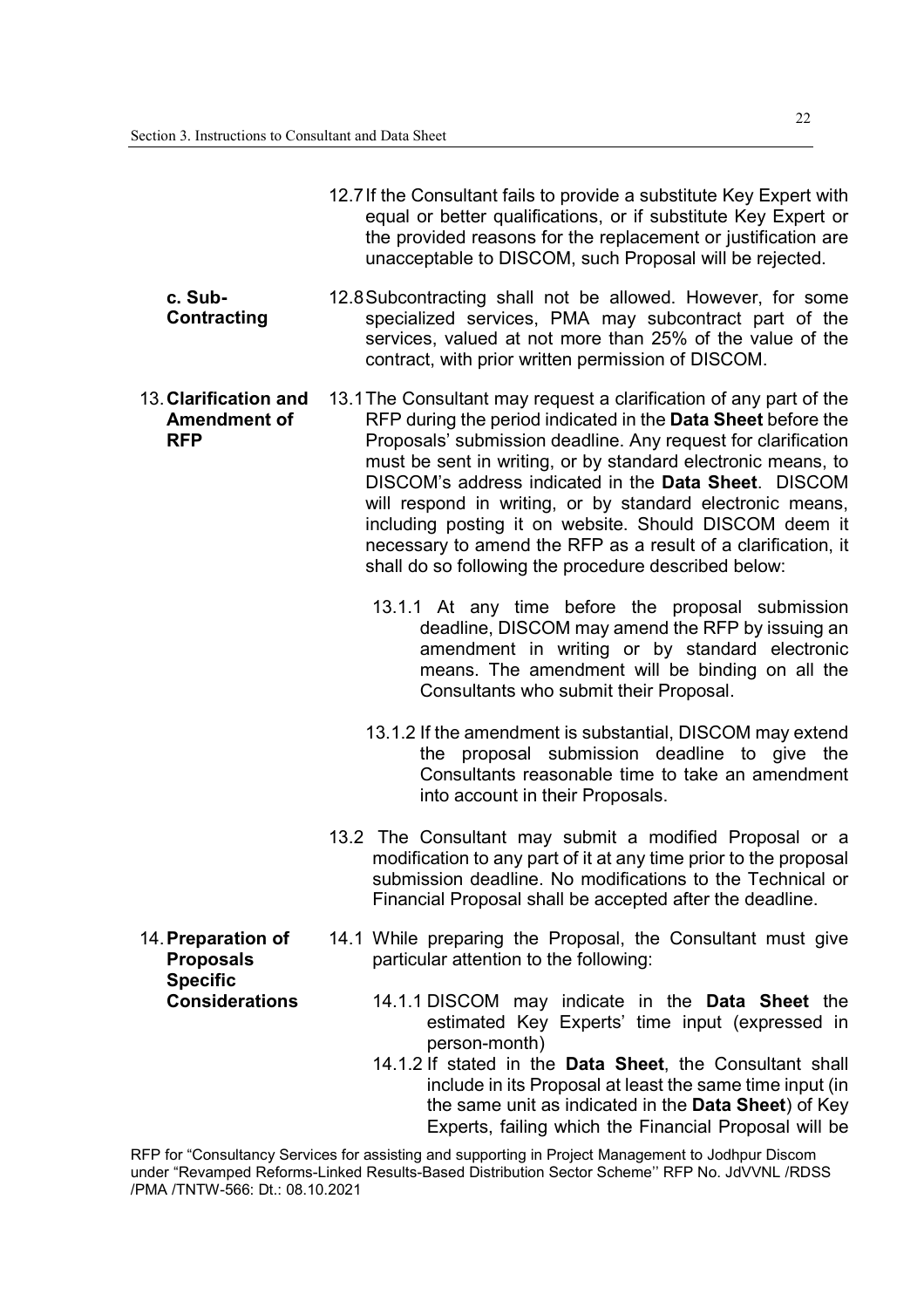adjusted for the purpose of comparison of proposals and decision for award in accordance with the procedure in the **Data Sheet**.

- 15. **Technical Proposal Format and Content**  15.1 The Technical Proposal shall be prepared using the Forms provided in Section 4 of the RFP and shall comprise the documents listed in the **Data Sheet.** The Technical Proposal shall not include any financial information. A Technical Proposal containing material financial information shall be declared non-responsive.
	- 15.1.1 Consultant shall not propose alternative Key Experts. Only one CV shall be submitted for each Key Expert position. Failure to comply with this requirement will make the Proposal nonresponsive.

Submission of the Technical Proposal in a wrong format may lead to the Proposal being deemed non-responsive to the RFP requirements.

- 16. **Financial Proposal**  16.1 The Financial Proposal shall be prepared using the Forms provided in Section 5 of the RFP. The remuneration rates and charges for the Experts shall be quoted as indicated in the **Data Sheet**.
	- 16.2 The remuneration rates and charges shall be inclusive of all costs and shall interalia cover: (i) such salaries and allowances as the Consultant shall have agreed to pay to the Key- Experts/ non-Key Experts, if any, identified separately in Section 5 and Section 6, as well as factors for social charges/ allowances and overheads (bonuses or other means of profit-sharing shall not be allowed as an element of overheads but shall be considered inclusive in profit), (ii) the cost of backstopping by home office staff and/ or any non-Key Experts, if any, other than those identified separately in Section 5 and Section 6 , (iii) the Consultant's profit, (iv) all taxes, duties and levies whatsoever except those reimbursable/ payable by DISCOM as per ITC 16.4, and (v) any other items as may be applicable but excluding reimbursable expenses as indicated in the **Data Sheet**.
	- **a. Price Adjustment**  16.3 For the assignment, a price adjustment provision for inflation for remuneration applies if so stated in the **Data Sheet**.
	- **b. Taxes** 16.4 The Consultant and its Sub-consultants and Experts are responsible for meeting all tax liabilities arising out of the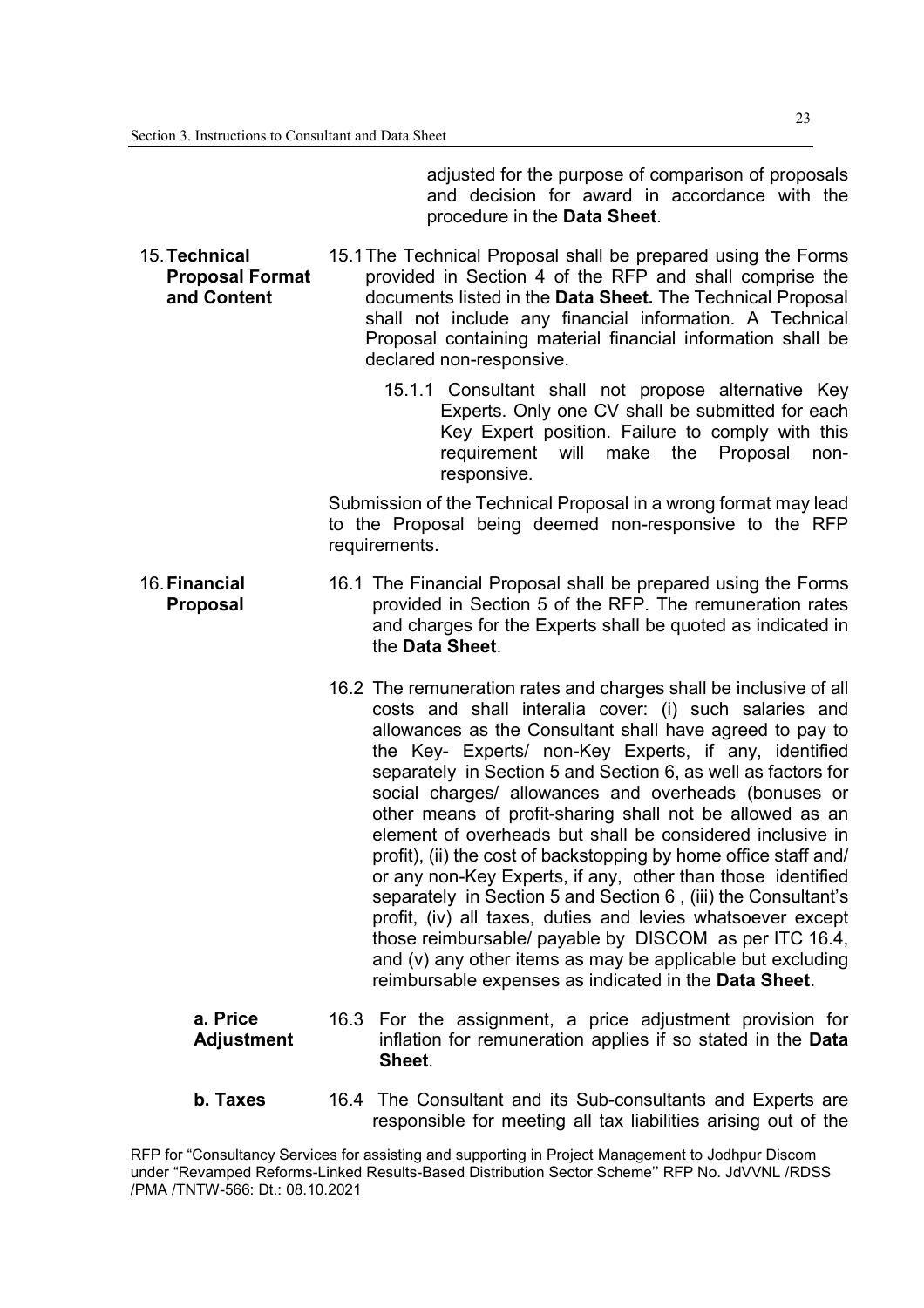Contract. Only those taxes and duties, as specified in the **Data Sheet** shall be reimbursed/ paid by DISCOM as per actuals.

- **c. Currency of Proposal**  16.5 The Consultant is required to express the price for its Services in Indian Rupee only, failing which the proposal is liable to be rejected.
- **d. Currency of Payment**  16.6 Payment under the Contract shall be made in the currency or currencies of the Proposal.

### **C. Submission, Opening and Evaluation**

- 17. **Submission of Proposals**  17.1 The Consultant shall submit a digitally signed and complete Proposal comprising the documents and forms in accordance with ITC 10 (Documents Comprising Proposal) through the e-Procurement/ e- Tendering system except if and to the extent otherwise specified in the **Data Sheet.** The electronic submission procedure specified in the RFP Notice and Data **Sheet** shall be applicable.
	- 17.2 An authorized representative of the Consultant shall digitally sign the submissions in the required format for both the Technical Proposal and the Financial Proposal to be submitted through the e-Procurement/ e- Tendering system. Documents, if any, specified in the **Data Sheet** to be submitted in hard copy shall be duly signed by the authorized representative. The authorization shall be in the form of a written power of attorney attached to the Technical Proposal.
	- 17.3 Any modifications, revisions, interlineations, erasures, or overwriting shall be valid only if they are signed or initialed by the person signing the Proposal as per ITC 17.1 and 17.2 above.
	- 17.4 The deadline for submission and receipt of Proposals through the e-Procurement / e- Tendering system is indicated in the **Data Sheet**, or any extension to this deadline. Any Proposal or its modification received by DISCOM after the deadline through any means or medium, whatsoever, shall be declared late and rejected, and promptly returned unopened.
- 
- 18. **Confidentiality** 18.1 From the time the Proposals are opened to the time the Contract is awarded, the Consultant should not contact DISCOM on any matter related to its Technical and/or Financial Proposal. Information relating to the evaluation of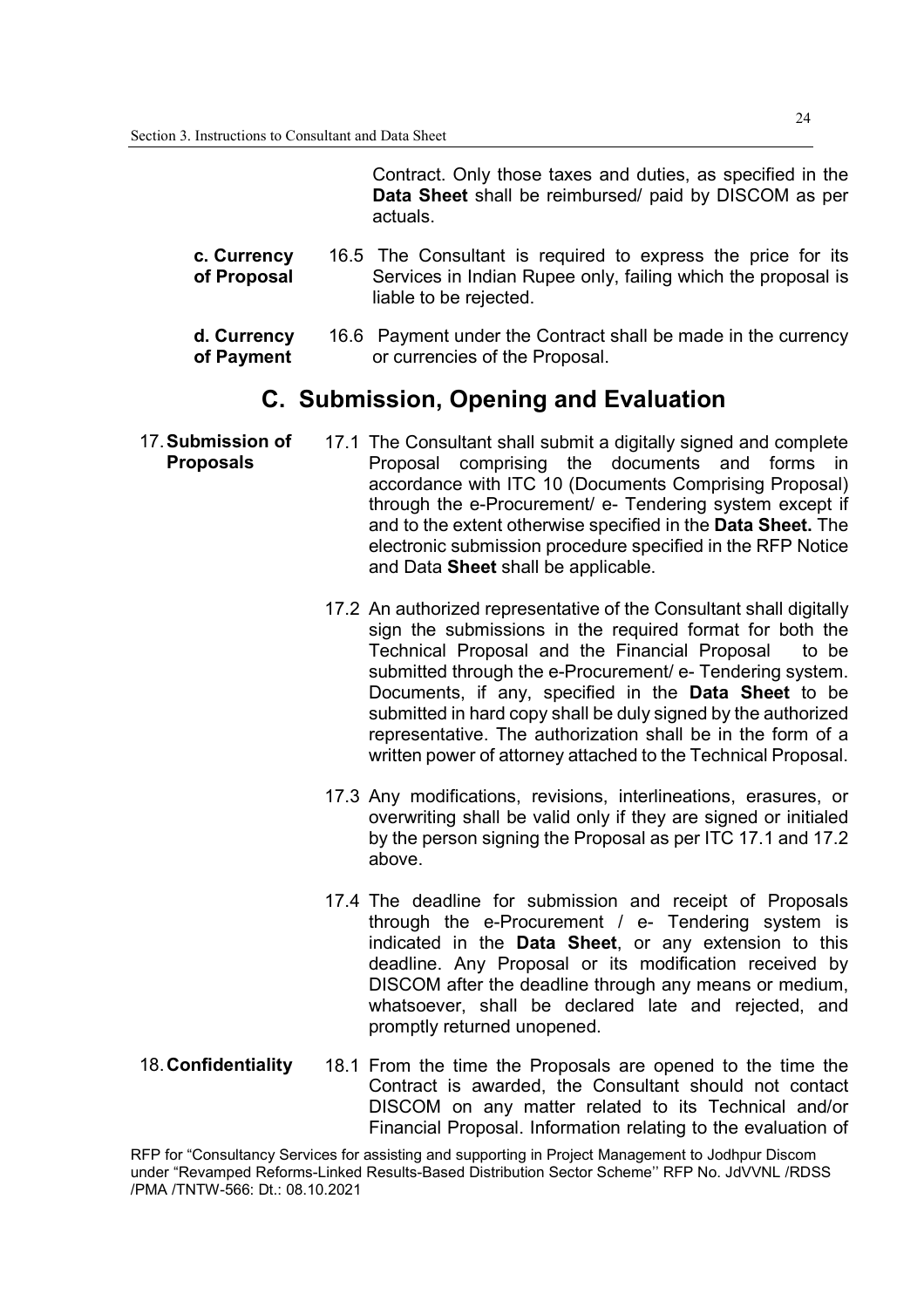Proposals and award recommendations shall not be disclosed to the Consultants who submitted the Proposals or to any other party not officially concerned with the process.

- 18.2 Any attempt by Consultants or anyone on behalf of the Consultant to influence improperly DISCOM in the evaluation of the Proposals or Contract award decisions may result in the rejection of its Proposal, and may be subject sanctions.
- 18.3 Notwithstanding the above provisions, from the time of the Proposals' opening to the time of Contract award publication, if a Consultant wishes to contact DISCOM on any matter related to the selection process, it shall do so only in writing. However, DISCOM is not bound to respond if it considers the same inappropriate.
- 19. **Opening of Technical Proposals**  19.1 DISCOM 's evaluation committee shall conduct the electronic opening of the Technical Proposals submitted and received through the e-Procurement/ e-Tendering system, in the presence of the Consultants' authorized representatives who choose to attend the online opening. The opening date, time and the address are stated in the **Data Sheet**. The Financial Proposal shall remain unopened in the e-Procurement/ e-Tendering system securely, until they are opened in accordance with ITC 22.
	- 19.2 At the opening of the Technical Proposals the following shall be read out: (i) the name of the Consultant; (ii) any modifications to the Proposal submitted through the e-Procurement/ e-Tendering system prior to proposal submission deadline; and (iii) any other information deemed appropriate.
	- 20.1 The Consultant is not permitted to alter or modify its Proposal in any way after the proposal submission deadline except as permitted under ITC 12.7. While evaluating the Proposals, DISCOM will conduct the evaluation solely on the basis of the submitted Technical and Financial Proposals including any response to clarifications sought by DISCOM which does not alter the substance of the Proposal or the price.
- 21. **Evaluation of Technical Proposals**

20. **Proposals Evaluation** 

- 21.1 DISCOM evaluation committee shall evaluate the Technical Proposals for determining:
	- a) Consultant's compliance to the Eligibility Requirements specified in Section 2;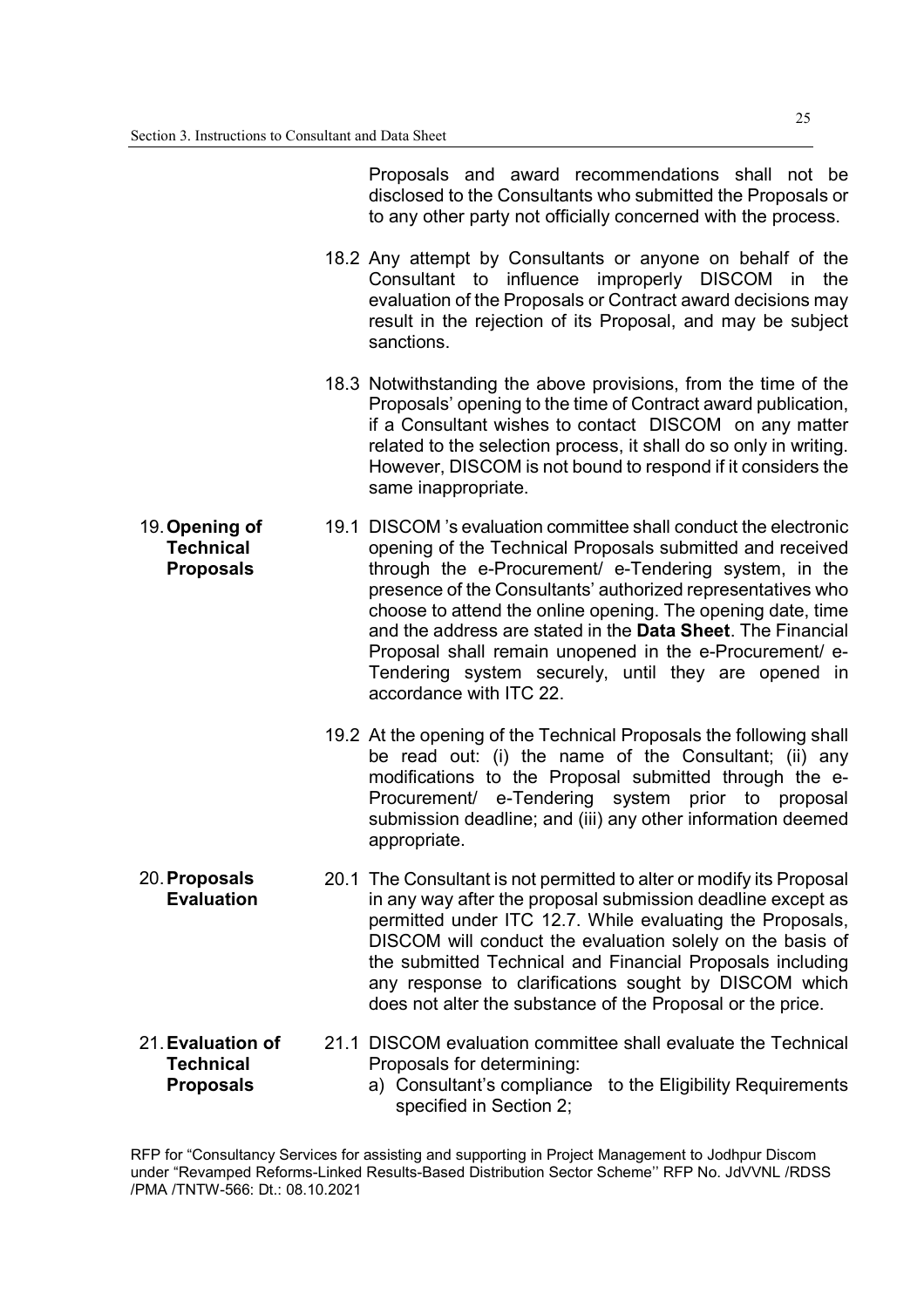- b) Consultant meeting the Qualification Requirements specified in ITC 6.2 in Data Sheet;
- c) Proposal's responsiveness to the Terms of Reference and the RFP; and
- d) Technical Score/ Marks secured in respect of and on the basis of the Technical Proposal applying the evaluation criteria, sub-criteria, and point system, in accordance with and as specified in the Data **Sheet for** the method of selection specified in ITC 2.1.

At this stage, a Proposal shall be rejected if the determination on any of one the aspects listed in (a), (b) or (c) above is not in the affirmative. Further, in respect of (d) above, each responsive Proposal will be given a technical score and if it fails to secure at least the qualifying Technical Score specified the Data **Sheet**, it will be rejected at this stage.

- 22. **Public Opening of Financial Proposals**  22.1 After the technical evaluation is completed pursuant to ITC 21.1, and approved by the competent authority, DISCOM may at its discretion and specific written request of the consultant and on case to case basis notify the Consultants whose Proposals were considered non-responsive to the RFP and TOR or, did not comply with the Eligibility Requirement or, did not meet the Qualification Requirement and/ or, did not secure at least the qualifying Technical Score, as applicable, advising them the following:
	- (i) their Proposal was not responsive to the RFP and TOR or, did not comply with the Eligibility Requirement or, did not meet the Qualification Requirement and/ or. did not secure at least the qualifying technical score, as applicable; and/or;
	- (ii) provide, if so requested by such Consultants, information relating to the Consultant's overall technical score, as well as scores obtained for each criterion and sub-criterion; and/or
	- (iii) their Financial Proposals will be archived in the e-Procurement/ e-Tendering system unopened, after completing the selection process and Contract signing.
	- 22.2 DISCOM may at its discretion and on receipt of specific written request from the consultant on case to case basis. simultaneously notify in writing those Consultants whose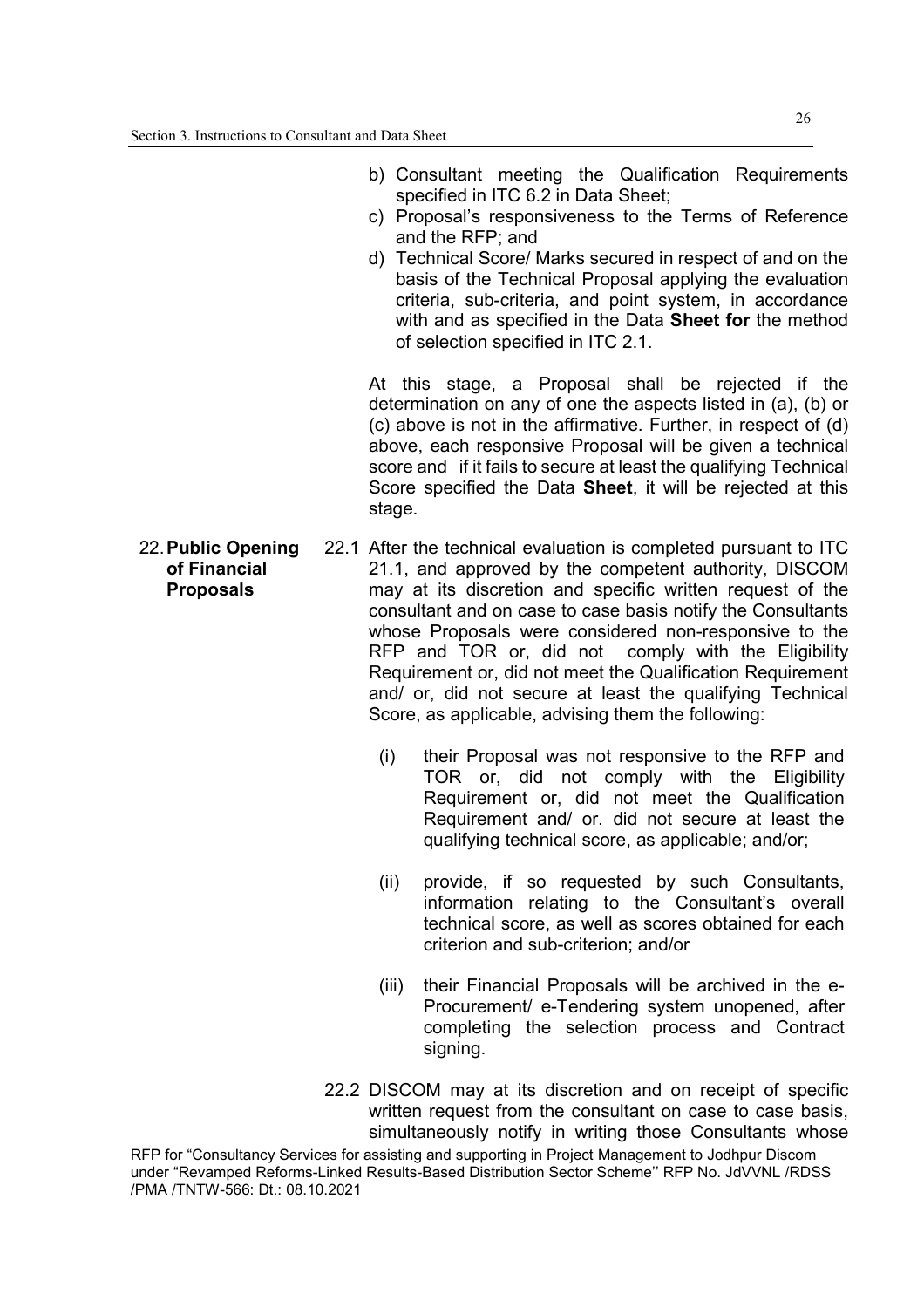Proposals were considered responsive to the RFP and TOR and, compliant with the Eligibility Requirement and, meeting the Qualification Requirement and, secured at least the qualifying Technical Score, as applicable, advising them the following:

- (i) their Proposal was responsive to the RFP and TOR and compliant with the Eligibility Requirement and, met the Qualification Requirement and, secured at least the qualifying Technical Score, as applicable; and/or
- (ii) provide information relating to the Consultant's overall technical score, as well as scores obtained for each criterion and sub-criterion; and/or
- (iii) their Financial Proposal will be opened through the e-Procurement/ e-Tendering system at the public opening of Financial Proposals; and/or
- (iv) notify them electronically through e- Procurement/ e-Tendering system and/ or through e-mail, of the date, time and location of the public opening and invite them to be present for the opening of the Financial Proposals at their option.
- 22.3 The Financial Proposals opening date shall be no less than two (2) Business Days from the date of notification referred to in ITC 22.1 and 22.2.
- 22.4 The Consultant's attendance at the opening of the Financial Proposals in person is optional and is at the Consultant's choice. The opening will be conducted online through the e-Procurement/ e-Tendering system.
- 22.5 The Financial Proposals shall be opened publicly by DISCOM's evaluation committee. At the opening, the names of the Consultants, and the overall technical scores, shall be read aloud. The Financial Proposals shall be then opened, and the total prices read aloud and recorded.
- 23. **Correction of Errors**  23.1 Activities and items described in the Technical Proposal but not priced in the Financial Proposal, shall be assumed and deemed to be included in the quoted prices, including the applicable taxes, duties and levies, etc., and no corrections will be made to the Financial Proposal. Further all the items in the Financial Proposal shall be quoted failing which the financial proposal is liable to be summarily rejected and not considered in evaluation.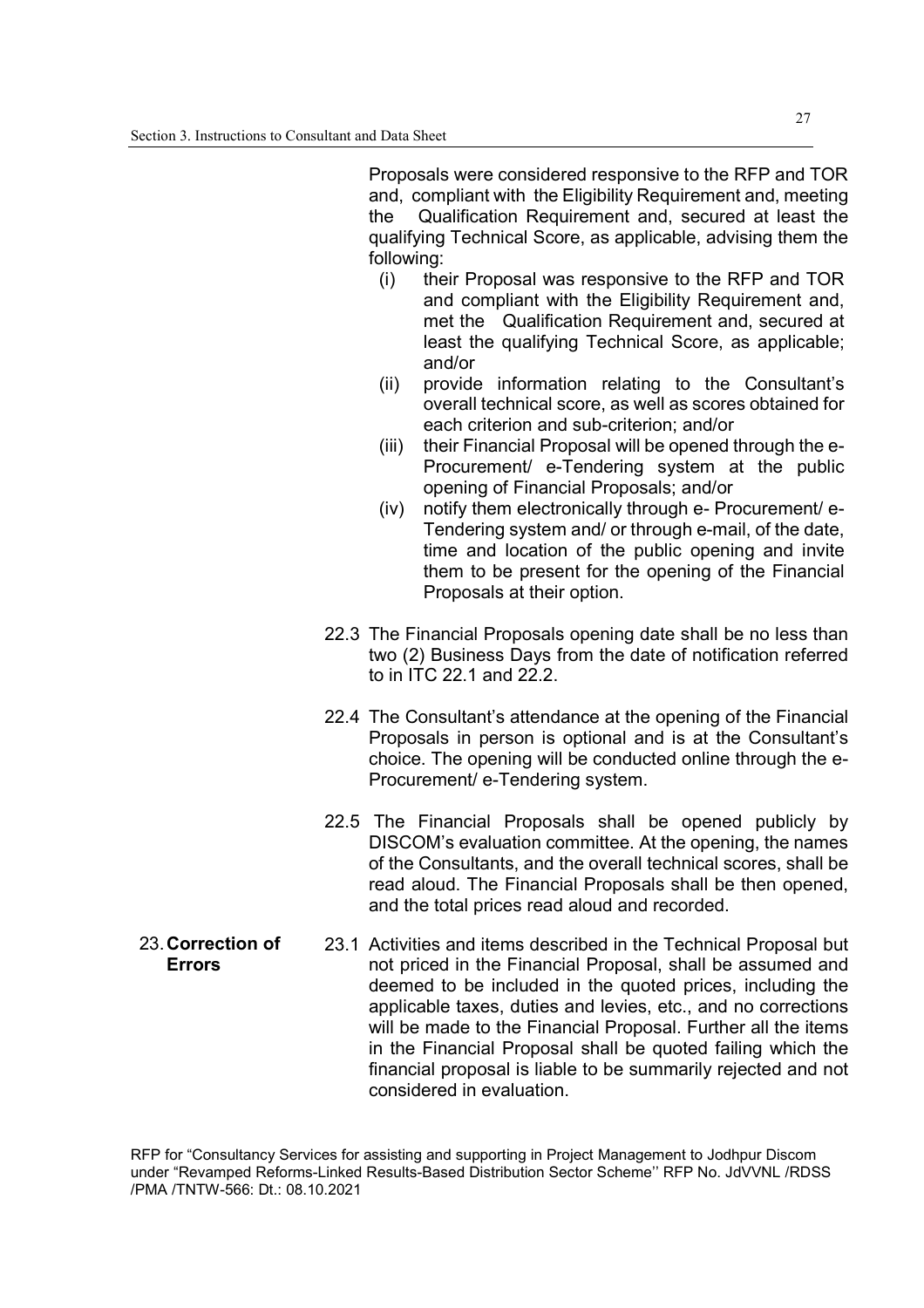25. **Combined Quality and Cost Evaluation**  25.1 In the case of QCBS, the total score is calculated by weighting the technical and financial scores and adding them as per the formula and instructions specified in the **Data Sheet**. The Consultant with the Most Advantageous Proposal, which is the Proposal that achieves the highest combined technical and financial scores, will be invited for discussions, if required. **a. Quality and Cost-Based Selection (QCBS)** 

**Data Sheet**.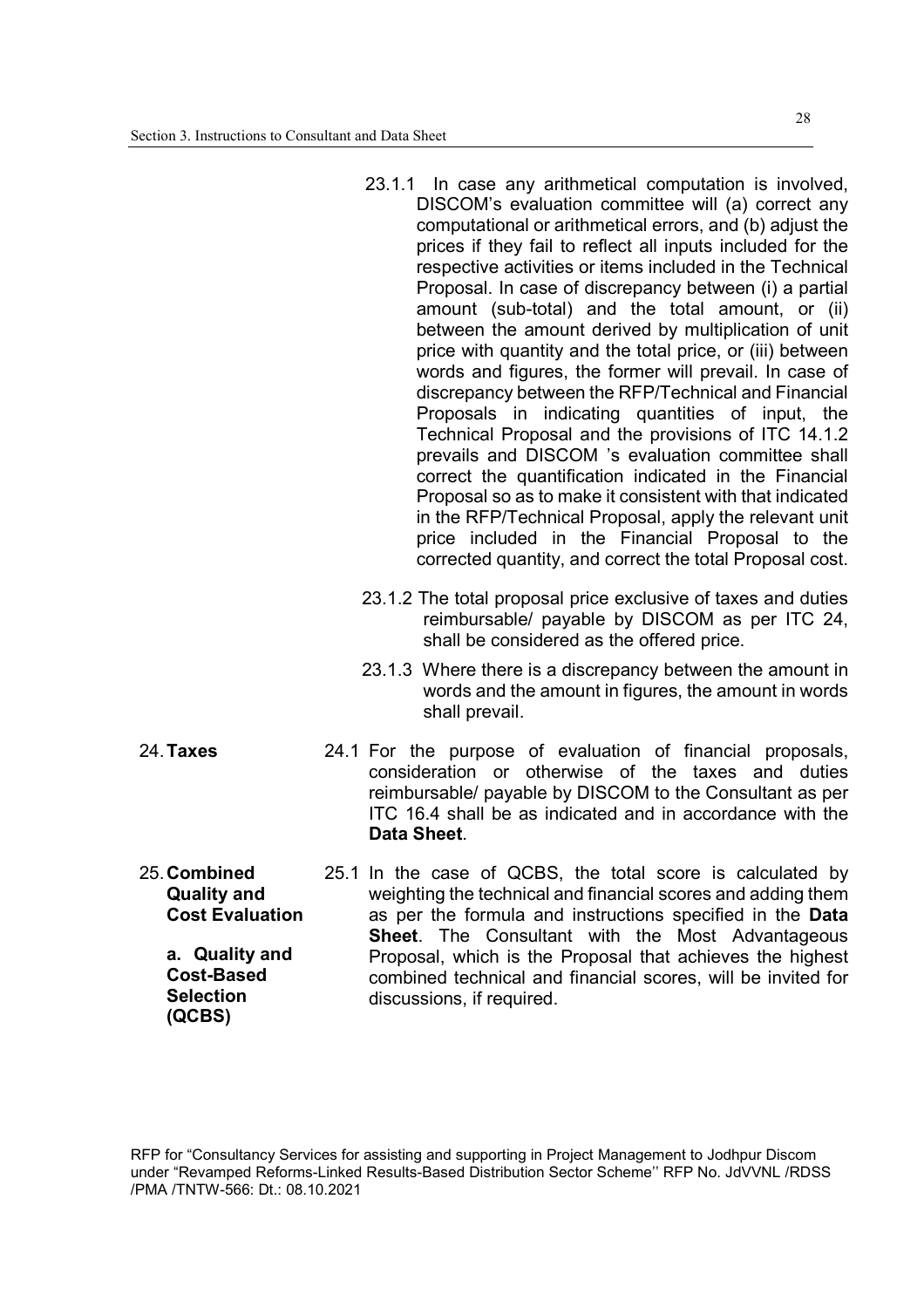### **D. Discussions and Award of Contract**

26. **Discussions** 26.1 The discussions, if required, will be held at the date and at the address to be communicated by DISCOM, with the Consultant's representative(s) who must have written power of attorney to hold discussions and negotiation of prices, if so decided by DISCOM, and sign a Contract on behalf of the **Consultant** 26.2 The discussions shall be duly placed on record in the form of minutes to be prepared by DISCOM and signed by DISCOM and the Consultant's authorized representative, or in any other appropriate manner as may be decided by DISCOM. **a. Availability of Key Experts**  26.3 The invited Consultant shall confirm the availability of all Key Experts included in the Proposal as a pre-requisite to the discussions, or, if applicable, a replacement in accordance with ITC 12.6. Failure to confirm the Key Experts availability may result in the rejection of the Consultant's Proposal and would constitute sufficient grounds for further action as per the Bid Securing Declaration. 26.4 Notwithstanding the above, the substitution of Key Experts at the discussions may be considered if due solely to circumstances outside the reasonable control of and not foreseeable by the Consultant, including but not limited to death or medical incapacity. In such case, the Consultant shall offer a substitute Key Expert within the period of time specified by DISCOM, who shall have equivalent or better qualifications and experience than the original candidate, and on applying the evaluation criteria and sub-criteria and point system mentioned in ITC 21.1 (d) in the Data Sheet, as applicable for that category of Key Expert, the substitute Key Expert must secure technical evaluation score equal to or better than that of the original Key Expert as specified in ITC 12.6. **b. Technical Discussions**  26.5 The discussions shall be in respect of the Terms of Reference (TORs), the proposed methodology, DISCOM's inputs, the special conditions of the Contract, and finalizing the "Description of Services" part of the Contract. These discussions shall not substantially alter the original scope of

RFP for "Consultancy Services for assisting and supporting in Project Management to Jodhpur Discom under "Revamped Reforms-Linked Results-Based Distribution Sector Scheme'' RFP No. JdVVNL /RDSS /PMA /TNTW-566: Dt.: 08.10.2021

initial evaluation be affected.

services under the TOR or the terms of the contract, lest the quality of the final product, its price, or the relevance of the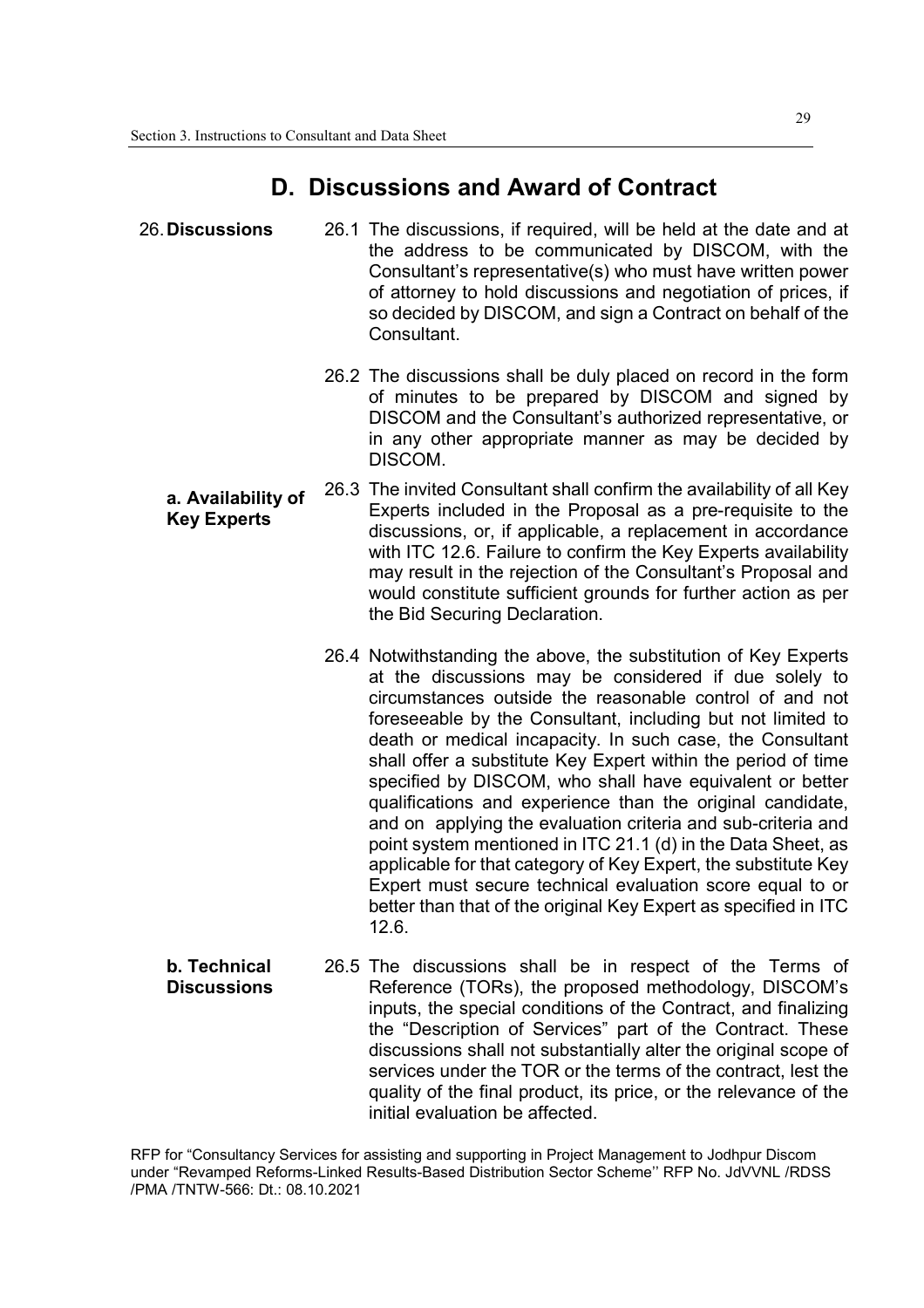| c. Financial       |
|--------------------|
| <b>Discussions</b> |

**Security** 

- 26.6 The discussions shall be in respect of tax reimbursable/ payable by DISCOM as specified in Data Sheet and how it should be reflected in the Contract.
- 26.7 As the selection method includes cost as a factor in the evaluation, the total price as per the Financial Proposal may require to be reviewed during Contract discussions, if necessitated.
- 27. **Conclusion of Discussions**  27.1 The discussions are concluded with a review of the finalized draft Contract, which then shall be initialed by DISCOM and the Consultant's authorized representative.
- 28. **Notification of Award**  28.1 DISCOM shall, send a notification of award to the successful Consultant prior to the expiry date of the Proposal validity, confirming award of the Contract to the successful Consultant and requesting the successful Consultant to sign and return the Contract finalized after Contract discussions, within seven (7) Business Days from the date of receipt of such notification.
	- 28.2 The Notification of Award shall constitute the acceptance of the Consultant's Proposal read in conjunction with Contract discussions, if any.
- 29. **Signing of Contract and Contract Performance**  29.1 The Contract shall be signed preferably prior to the expiry date of the Proposal validity and promptly after issuance of Notice of Award of Contract.
	- 29.2 The Consultant is expected to commence the Services related to the assignment on the date specified in the **Data Sheet** along with the time period for the engagement.
		- 29.3 The Consultant shall furnish a Contract Performance Security if so specified in the **Data Sheet**.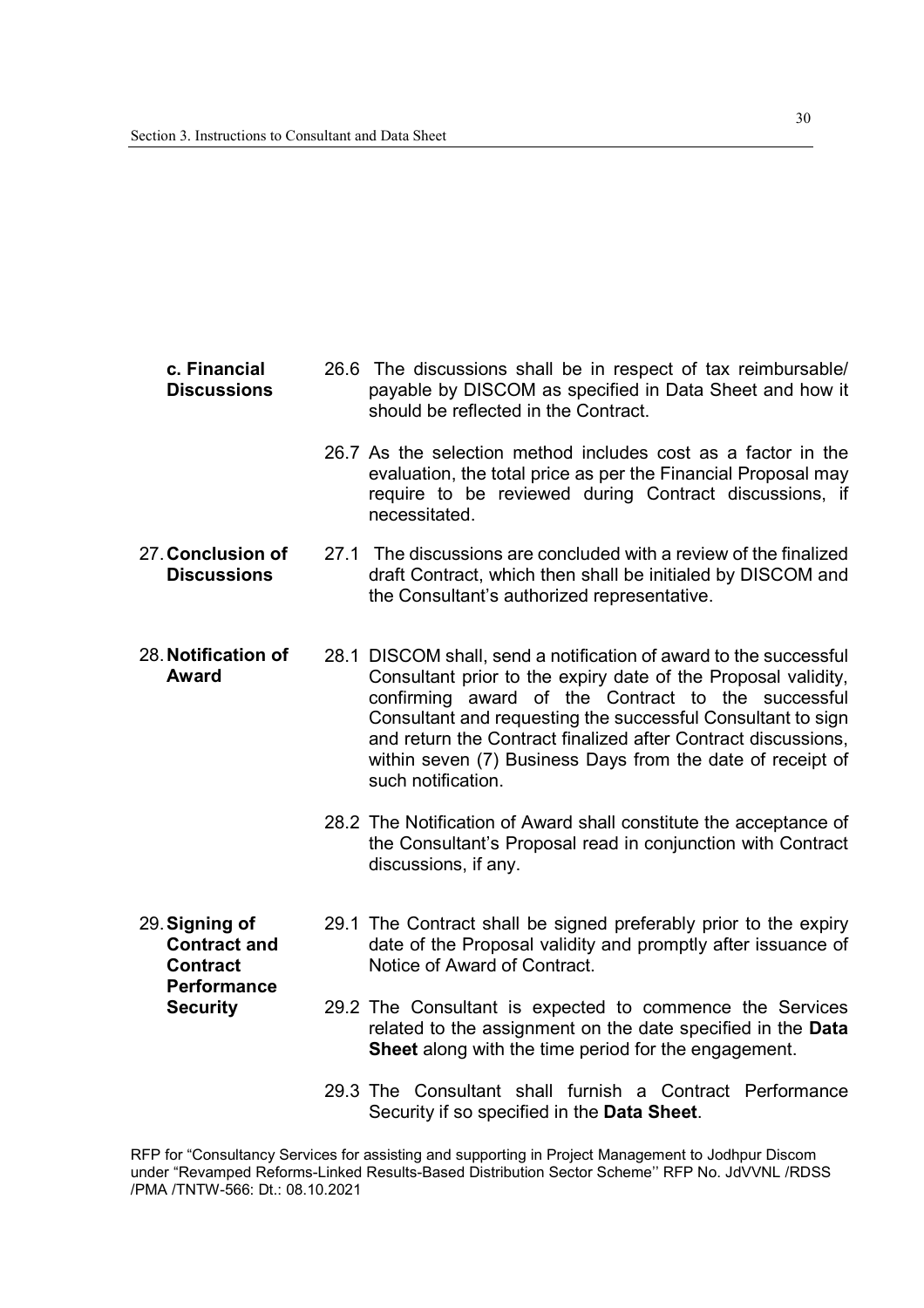- 29.4 Failure of the Consultant to act on the requirements of ITC 29.1, 29.2 and 29.3 shall constitute sufficient grounds for the annulment of the award of Contract and for further action as per the Bid Securing Declaration.
- 30. **RTPP Act-2012** 30.1 Relevant clauses of Rajasthan Transparency in Public Procurement Act-2012 and Rules-2013 to be read with latest amendments time to time shall also be applicable.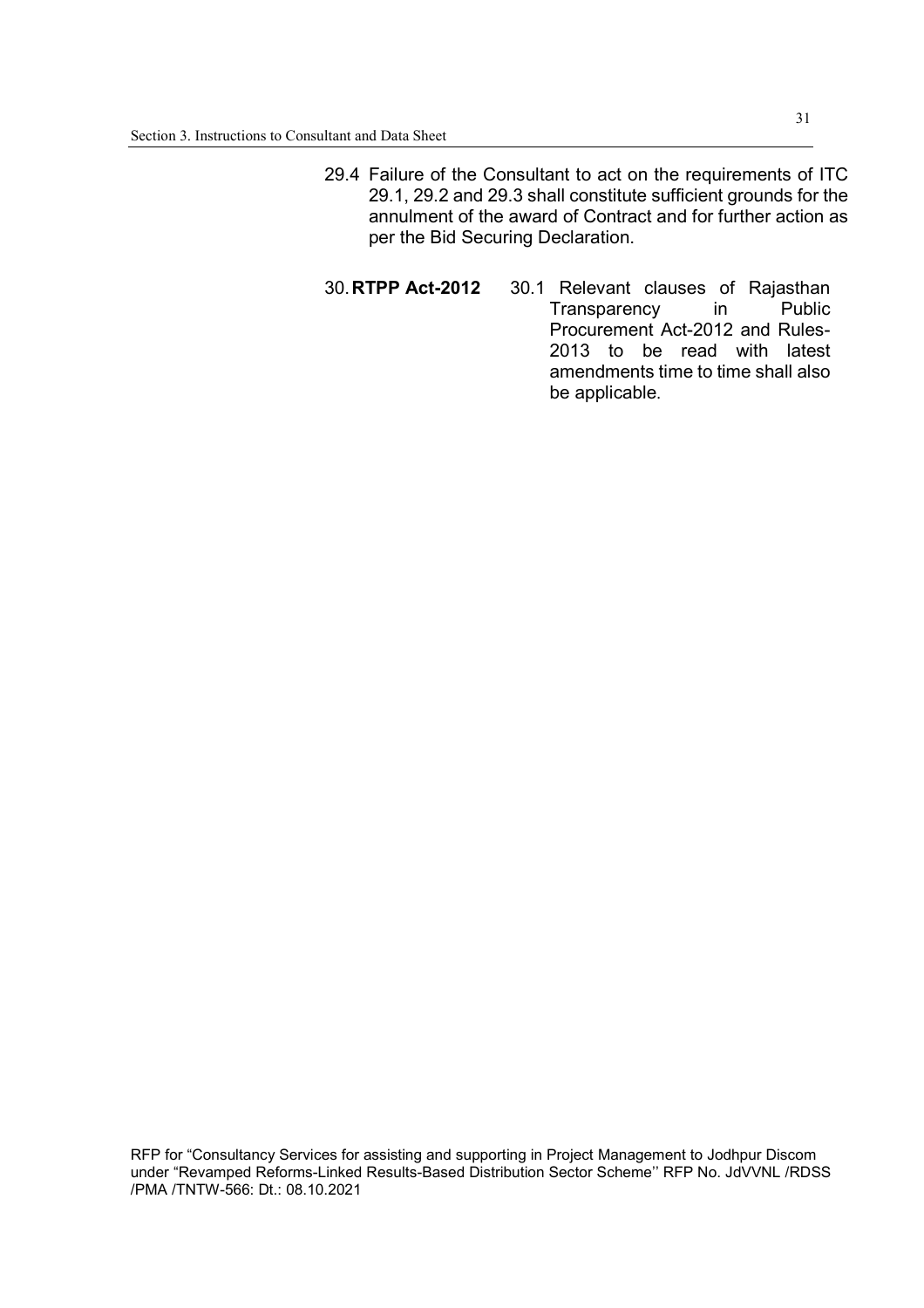| <b>ITC</b><br><b>Reference</b> | A. General                                                                                                                                                                                                                                                                                                                                                                                                                                                |  |  |  |  |
|--------------------------------|-----------------------------------------------------------------------------------------------------------------------------------------------------------------------------------------------------------------------------------------------------------------------------------------------------------------------------------------------------------------------------------------------------------------------------------------------------------|--|--|--|--|
| 1(c)                           | JODHPUR Vidyut Vitran Nigam Ltd, (JODHPUR DISCOM) has been<br>established under the Companies Act, 1956 by Govt. of Rajasthan.<br>The JODHPUR Discom has been created with the principal object of<br>engaging in the business of distribution and supply of electricity in 10-<br>districts of Rajasthan, namely Sriganganagar, Hanumangarh, Churu,<br>Jaisalmer, Barmer, Jodhpur, Sirohi, Jalore, Pali Districts and Bikaner<br><b>District Circle.</b> |  |  |  |  |
| 1(k)                           | Bidding/ Proposal by/ from Joint Venture is not permitted.                                                                                                                                                                                                                                                                                                                                                                                                |  |  |  |  |
| 1(p)                           | Bidding against RFP shall be conducted through/ with Electronic<br>-Procurement (e- Procurement/ e- Tendering) System.                                                                                                                                                                                                                                                                                                                                    |  |  |  |  |
|                                | DISCOM shall use the following Electronic-Procurement system to<br>manage this Request for Proposal (RFP) process:                                                                                                                                                                                                                                                                                                                                        |  |  |  |  |
|                                | Web Name of the Electronic- Procurement system of DISCOM:                                                                                                                                                                                                                                                                                                                                                                                                 |  |  |  |  |
|                                | www.eproc.rajasthan.gov.in                                                                                                                                                                                                                                                                                                                                                                                                                                |  |  |  |  |
|                                | The electronic-procurement system shall be used to manage the<br>following part of the RFP process:                                                                                                                                                                                                                                                                                                                                                       |  |  |  |  |
|                                | [e.g. issuing RFP, corrigendum/ addendums, submissions of<br>Proposals, opening of Proposals etc.]                                                                                                                                                                                                                                                                                                                                                        |  |  |  |  |
|                                | To aid and facilitate the Consultants on e-Procurement/ e-Tendering<br>process a detailed manual on the same titled Bidder Help Manual for<br>e-Bidding has been provided annexed to the Data Sheet as Annexure<br>I (Data Sheet). The same may be utilized by the Consultants.                                                                                                                                                                           |  |  |  |  |
| 2.1                            | <b>Method of selection</b> that shall apply for selecting a Consultant from<br>those who submit their Proposal in response to the RFP, is: Quality<br>and Cost Based Selection (QCBS).                                                                                                                                                                                                                                                                    |  |  |  |  |
| 2.2                            | The name of the assignment is: "Consultancy Services for assisting and<br>supporting in Project Management to JODHPUR DISCOM under<br>"Revamped<br>Reforms-Linked<br>Results-Based<br><b>Distribution</b><br>Sector<br>Scheme"                                                                                                                                                                                                                            |  |  |  |  |

### **E. Data Sheet**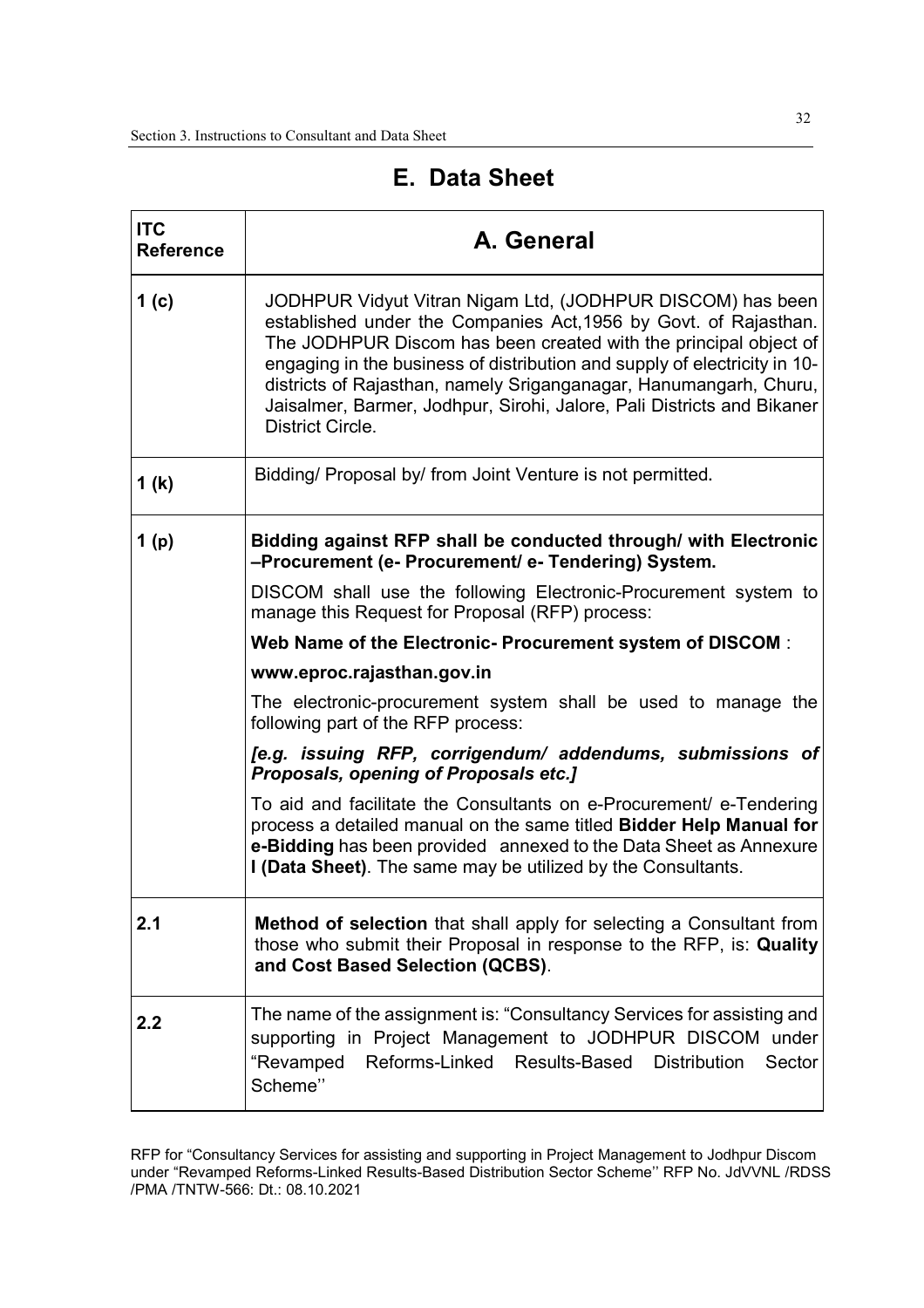| 2.3                                | <b>Time: 11:00 Hours (IST)</b><br><b>Address:</b><br><b>Mobile No. 94133 59068</b>                                                                                                      | A pre-proposal conference will be held.<br>Date of pre-proposal conference: 18.10.2021<br>Conference Room, Vidyut Bhawan, Jaipur-302005 OR Through<br>VC (Shall be intimated accordingly)<br>Phone No: 0291-2742336, Fax No: 0291-2745259<br>E-mail :- secssjodhpur@gmail.com,<br>Website :- energy.rajasthan.gov.in/jdvvnl<br>Contact person/conference coordinator: N. K. Mathur, SE(CSS), |  |  |
|------------------------------------|-----------------------------------------------------------------------------------------------------------------------------------------------------------------------------------------|----------------------------------------------------------------------------------------------------------------------------------------------------------------------------------------------------------------------------------------------------------------------------------------------------------------------------------------------------------------------------------------------|--|--|
|                                    |                                                                                                                                                                                         | Due to prevailing COVID-19 conditions and as per the directives and<br>SoP of MHA, the pre-bid meeting may be held over a Video<br>Conferencing, Link for which will be made available one day prior to<br>holding this meeting at DISCOM website. (If required)                                                                                                                             |  |  |
| 6.2                                | The Qualification Requirements to be met by the Consultant for<br>consideration of their Proposal in response to the RFP, are annexed to<br>the Data Sheet as Annexure II (Data Sheet). |                                                                                                                                                                                                                                                                                                                                                                                              |  |  |
| <b>B. Preparation of Proposals</b> |                                                                                                                                                                                         |                                                                                                                                                                                                                                                                                                                                                                                              |  |  |
| 10.1                               | The Proposal shall comprise the following:<br><b>Technical Proposal:</b>                                                                                                                |                                                                                                                                                                                                                                                                                                                                                                                              |  |  |
|                                    | <b>FORM</b>                                                                                                                                                                             | <b>DESCRIPTION</b>                                                                                                                                                                                                                                                                                                                                                                           |  |  |
|                                    | TECH-1                                                                                                                                                                                  | Technical Proposal Submission Form. { enclose Power of<br>Attorney of the Bid/ Proposal Signatory, Bid/ Proposal<br>Securing Declaration, Integrity Pact and Undertaking on<br>Compliance of RFP terms & conditions and scope of<br>Services and other related requirements as<br>Attachments to this Form}                                                                                  |  |  |
|                                    | TECH-2                                                                                                                                                                                  | Consultant's Organization                                                                                                                                                                                                                                                                                                                                                                    |  |  |
|                                    | TECH-3                                                                                                                                                                                  | <b>Compliance Status of Qualification Requirement</b>                                                                                                                                                                                                                                                                                                                                        |  |  |
|                                    | TECH-4                                                                                                                                                                                  | <b>Consultant's Experience</b>                                                                                                                                                                                                                                                                                                                                                               |  |  |
|                                    | TECH-5                                                                                                                                                                                  | Team Composition/ Structure, Experts Time- Inputs, and<br>attached Curriculum Vitae (CV)                                                                                                                                                                                                                                                                                                     |  |  |
|                                    | <b>AND</b>                                                                                                                                                                              |                                                                                                                                                                                                                                                                                                                                                                                              |  |  |
|                                    | <b>Financial Proposal:</b>                                                                                                                                                              |                                                                                                                                                                                                                                                                                                                                                                                              |  |  |
|                                    | (i)<br>(ii)                                                                                                                                                                             | Form FIN-1<br><b>Financial Proposal Submission Form</b><br>Form FIN-2<br><b>Summary of Costs</b>                                                                                                                                                                                                                                                                                             |  |  |

RFP for "Consultancy Services for assisting and supporting in Project Management to Jodhpur Discom under "Revamped Reforms-Linked Results-Based Distribution Sector Scheme'' RFP No. JdVVNL /RDSS /PMA /TNTW-566: Dt.: 08.10.2021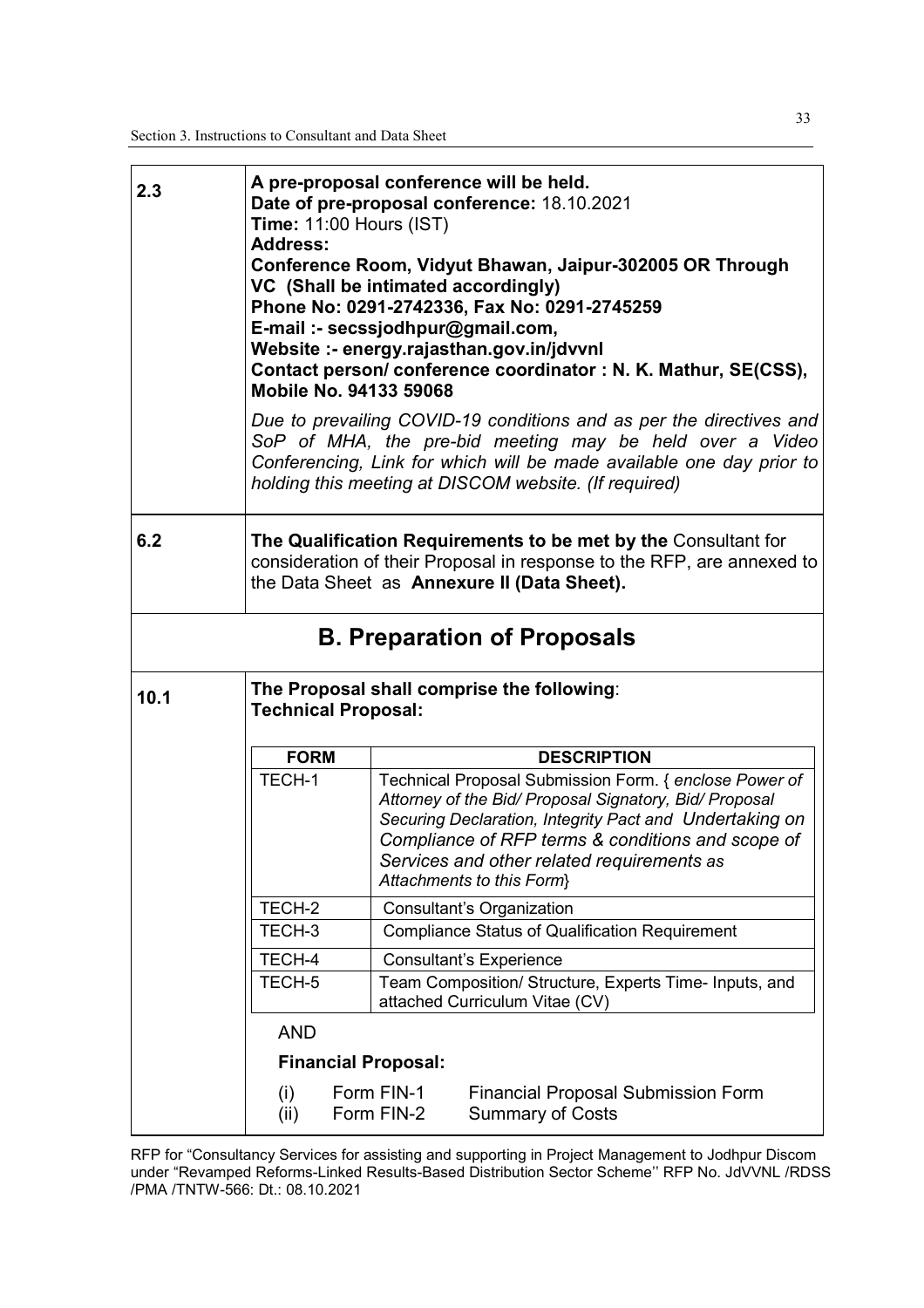|        | Form FIN-3<br>(iii)<br><b>Breakdown of Remuneration</b>                                                                                                                                               |  |  |  |  |
|--------|-------------------------------------------------------------------------------------------------------------------------------------------------------------------------------------------------------|--|--|--|--|
| 10.2   | Integrity Pact is required to be submitted with the Technical Proposal,<br>duly signed in the format as per Section 4. Technical Proposal -<br>Forms.                                                 |  |  |  |  |
| 11.1   | Participation of Experts in more than one Proposal is not permissible.                                                                                                                                |  |  |  |  |
| 12.1   | Proposals shall be valid until 120 days after the date of opening of<br>Technical Proposal specified in ITC 19.1 as extended from time to<br>time.                                                    |  |  |  |  |
| 12.2   | Bid Securing Declaration is required to be submitted with the Technical<br>Proposal, as per the format given in Section 4. Technical Proposal -<br>Forms.                                             |  |  |  |  |
| 12.8   | The Consultant may subcontract part of the Services, only with prior<br>written permission of DISCOM.                                                                                                 |  |  |  |  |
| 13.1   | Clarifications may be requested no later than 10 days prior to the<br>proposal submission deadline.<br><b>Address of DISCOM</b>                                                                       |  |  |  |  |
|        | OFFICE OF THE SUPERINTENDING ENGINEER (CSS), JODHPUR<br>VIDYUT VITRAN NIGAM LTD.,                                                                                                                     |  |  |  |  |
|        | New Power House, Jodhpur- 342003                                                                                                                                                                      |  |  |  |  |
|        | Phone No: 0291-2742336, Fax No: 0291-2745259                                                                                                                                                          |  |  |  |  |
|        | E-mail :- secssjodhpur@gmail.com,                                                                                                                                                                     |  |  |  |  |
|        | Website :- energy.rajasthan.gov.in/jdvvnl                                                                                                                                                             |  |  |  |  |
| 14.1.1 | The estimated time-input of the Experts during the currency of the<br>Contract, for the purpose of evaluation of Proposals and award of<br>Contract is given in Section 6 - Terms of Reference (TOR). |  |  |  |  |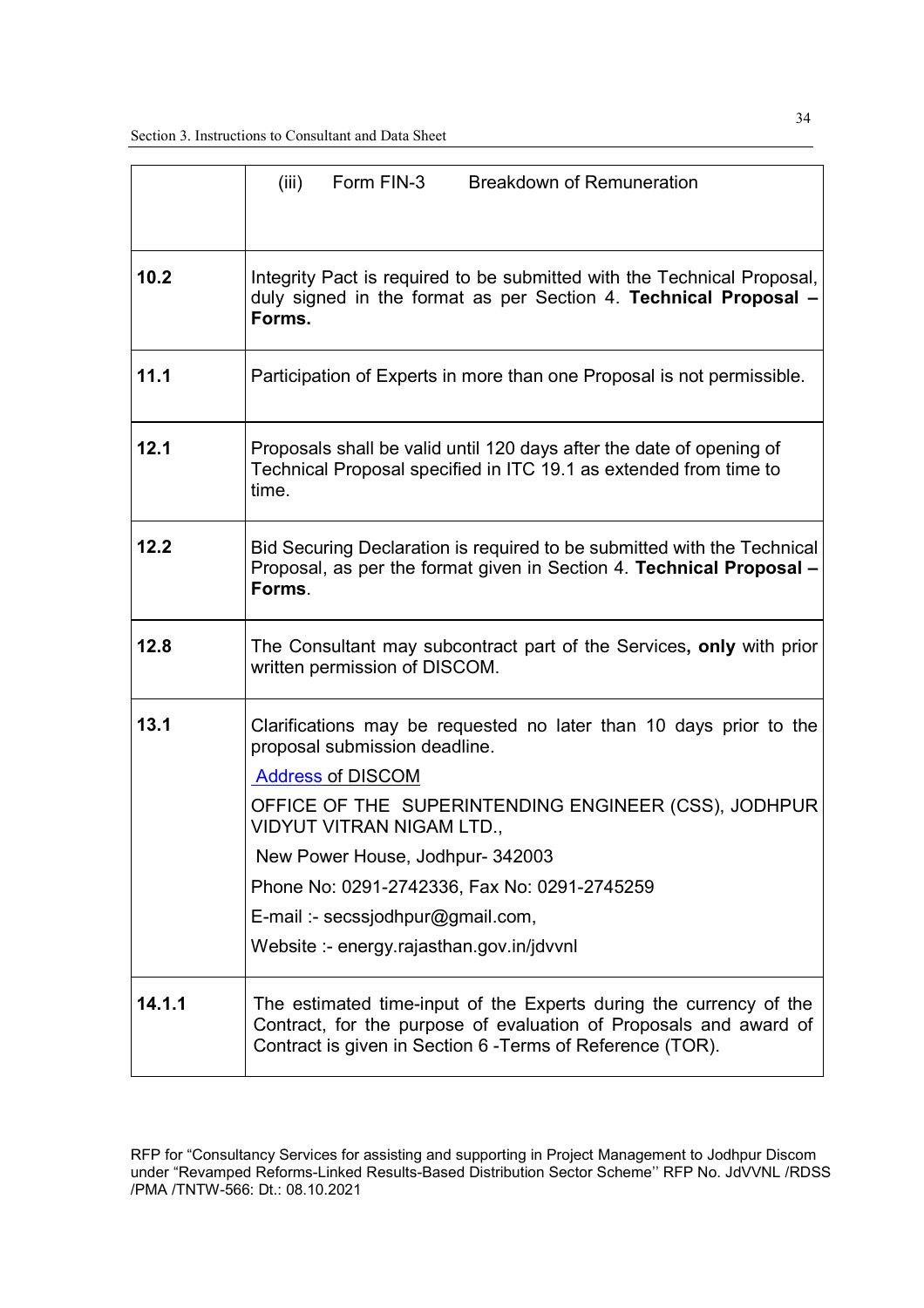| 14.1.2 | The Consultant's Proposal must include at least the same estimated<br>Experts' time-input stated in 14.1.1 above.                                                                                                                                                                                                                                                                                                                                                                                                                                                                                                                                                                                                                                                                                                                                                                |  |  |
|--------|----------------------------------------------------------------------------------------------------------------------------------------------------------------------------------------------------------------------------------------------------------------------------------------------------------------------------------------------------------------------------------------------------------------------------------------------------------------------------------------------------------------------------------------------------------------------------------------------------------------------------------------------------------------------------------------------------------------------------------------------------------------------------------------------------------------------------------------------------------------------------------|--|--|
|        | For the evaluation and comparison of Proposals only: if a Proposal<br>includes less than the estimated Key Experts' time-input, the missing<br>time-input (expressed in man-month) is calculated as follows:                                                                                                                                                                                                                                                                                                                                                                                                                                                                                                                                                                                                                                                                     |  |  |
|        | The missing time-input is multiplied by the remuneration rate for the<br>concerned category of Key Expert in the Consultant's Proposal and<br>added to the total remuneration amount. Proposals that quoted higher<br>than the estimated Key Experts' time-input will not be adjusted.                                                                                                                                                                                                                                                                                                                                                                                                                                                                                                                                                                                           |  |  |
|        | In case the Proposal omits any category of Key Experts such proposal<br>will be deemed to be non-responsive and will not be considered further.                                                                                                                                                                                                                                                                                                                                                                                                                                                                                                                                                                                                                                                                                                                                  |  |  |
| 15.1   | The Technical Proposal shall interalia comprise the forms and<br>documents as per ITC 10.1 and as referred to in Section.4 Technical<br>Proposal - Forms.                                                                                                                                                                                                                                                                                                                                                                                                                                                                                                                                                                                                                                                                                                                        |  |  |
| 16.1   | The quoted unit remuneration rates and charges for all the Experts<br>shall be on man-month basis. Month shall mean a Calendar Month and<br>shall include all the Business Days in the Calendar Month. However,<br>renumeration applicable for part of a Calendar month for the purpose<br>of the Contract, shall be arrived at by dividing the man-month<br>renumeration rate by 22 and multiplying it by the number of Business<br>Days in part of that Calendar month.                                                                                                                                                                                                                                                                                                                                                                                                        |  |  |
| 16.2   | Quoted person-month unit remuneration rates shall be inclusive of all<br>costs and expenses that the Consultant may incur in providing and<br>deploying the Key Experts and Non-Key Experts for rendering the<br>Services under the Contract, except the taxes, duties and levies<br>reimbursable/ payable by DISCOM as per ITC 16.4 and the travel<br>expenses including boarding and lodging towards visits of the Key and<br>Non-Key Experts outside the field jurisdiction of the experts, at the<br>request of DISCOM, for any purpose relevant to and in connection with<br>the assignment, if conveyance, lodging, boarding etc., as the case may<br>be is not provided by the DISCOM. However, no reimbursement shall<br>be provided for local travel of Non-Key Experts posted in the field.<br>All such travel would be only as per prior approval of DISCOM. Expenses |  |  |
|        | for such travel will be reimbursed by DISCOM including boarding, lodging,<br>local and other travel, as per eligibility of DISCOM officials as below:<br>1. Team Leader: eligibility of Superintending Engineer                                                                                                                                                                                                                                                                                                                                                                                                                                                                                                                                                                                                                                                                  |  |  |

RFP for "Consultancy Services for assisting and supporting in Project Management to Jodhpur Discom under "Revamped Reforms-Linked Results-Based Distribution Sector Scheme'' RFP No. JdVVNL /RDSS /PMA /TNTW-566: Dt.: 08.10.2021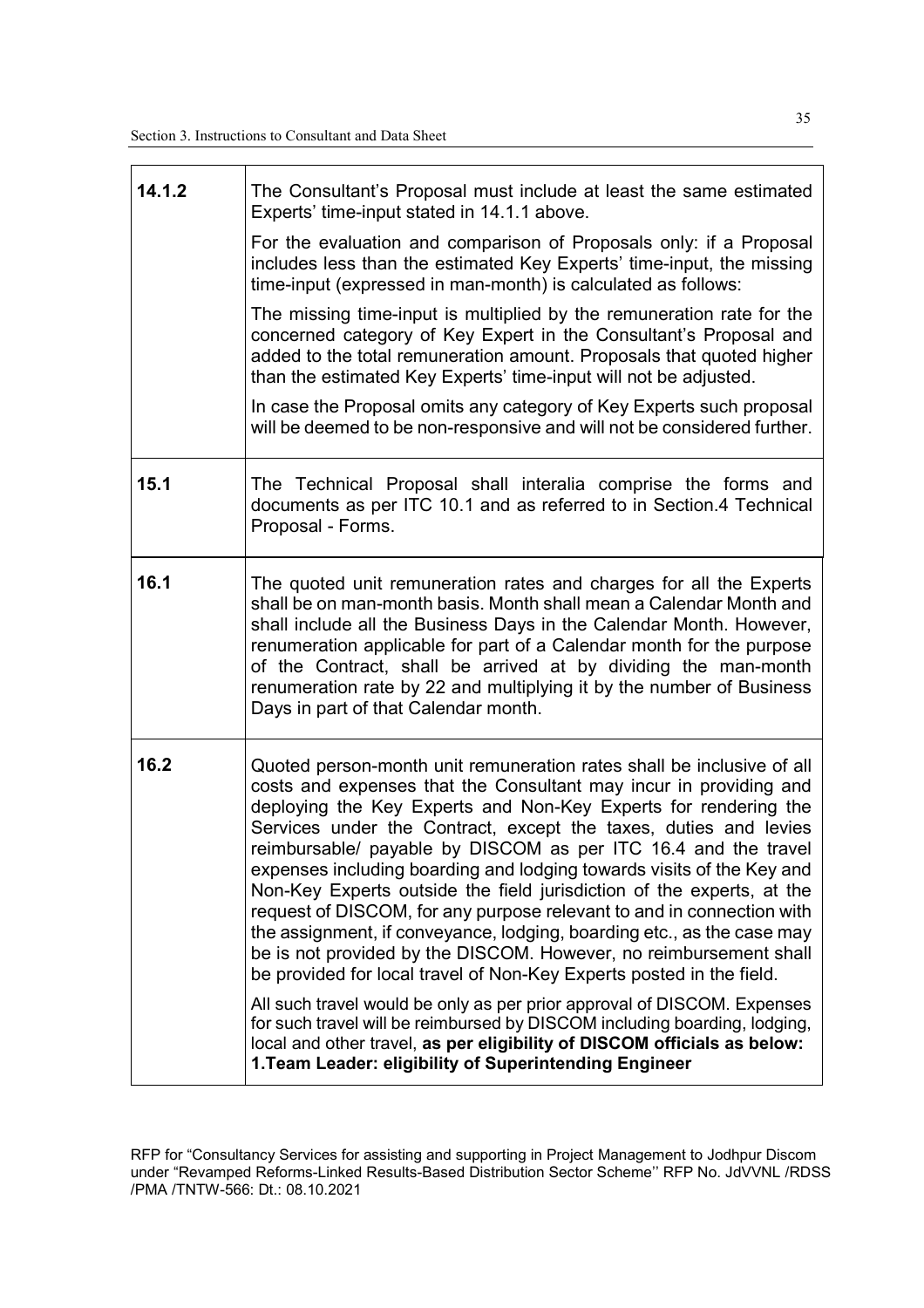|                                       | 2. Distribution Expert, Smart Meter Expert, SCADA / DMS Expert,<br>MIS/IT Expert, Material Quality Expert : Eligibility of Executive<br><b>Engineer</b><br>3. Finance Expert: Assistant Engineer                                                                                                                                                                                                                                                                                                                                                                                                                                                                                                                                                             |  |  |
|---------------------------------------|--------------------------------------------------------------------------------------------------------------------------------------------------------------------------------------------------------------------------------------------------------------------------------------------------------------------------------------------------------------------------------------------------------------------------------------------------------------------------------------------------------------------------------------------------------------------------------------------------------------------------------------------------------------------------------------------------------------------------------------------------------------|--|--|
| 16.3                                  | A price adjustment provision applies to remuneration, as per the<br>following:                                                                                                                                                                                                                                                                                                                                                                                                                                                                                                                                                                                                                                                                               |  |  |
|                                       | Remuneration (per person-month charges for Experts) paid in Indian<br>Rupee pursuant to the rates set forth in Contract shall be adjusted<br>every 12 months (and, for the first time, with effect from the<br>remuneration earned in 12th months after the calendar month of the<br>deadline for submission and receipt of Proposals through the e-<br>Procurement system as per ITC 17.4 including any extensions thereto),<br>by applying the following formula:                                                                                                                                                                                                                                                                                          |  |  |
|                                       | $R_l = R_{lo} \times \left[ \begin{array}{c} I_l \\ \overline{I_{lo}} \end{array} \right]$                                                                                                                                                                                                                                                                                                                                                                                                                                                                                                                                                                                                                                                                   |  |  |
|                                       | where<br>$R_i$ is the adjusted remuneration;<br>$R_{lo}$ is the remuneration payable on the basis of the remuneration rates<br>as per the Contract in Indian Rupee;<br>$I_i$ is the average of the CPI (UNME) published by CSO, Ministry of<br>Statistics and Program Implementation, Government of India for the 12<br>month period preceding the month from which the adjustment is to have<br>effect as aforesaid; and<br>I <sub>lo</sub> is the CPI (UNME) published by CSO, Ministry of Statistics and<br>Program Implementation, Government of India for the month<br>immediately preceding the month of the deadline for submission and<br>receipt of Proposals through the e-Procurement system as per ITC 17.4<br>including any extensions thereto. |  |  |
| 16.4                                  | Only GST applicable in India, on the DISCOM consulting services<br>provided by the Consultant under the Contract shall be paid/<br>reimbursed by DISCOM against requisite documents as per actuals.                                                                                                                                                                                                                                                                                                                                                                                                                                                                                                                                                          |  |  |
|                                       | Other than the GST, as stated above, no reimbursement/ payment of<br>any other taxes, duties or levies will be done by DISCOM under any<br>circumstances.                                                                                                                                                                                                                                                                                                                                                                                                                                                                                                                                                                                                    |  |  |
| C. Submission, Opening and Evaluation |                                                                                                                                                                                                                                                                                                                                                                                                                                                                                                                                                                                                                                                                                                                                                              |  |  |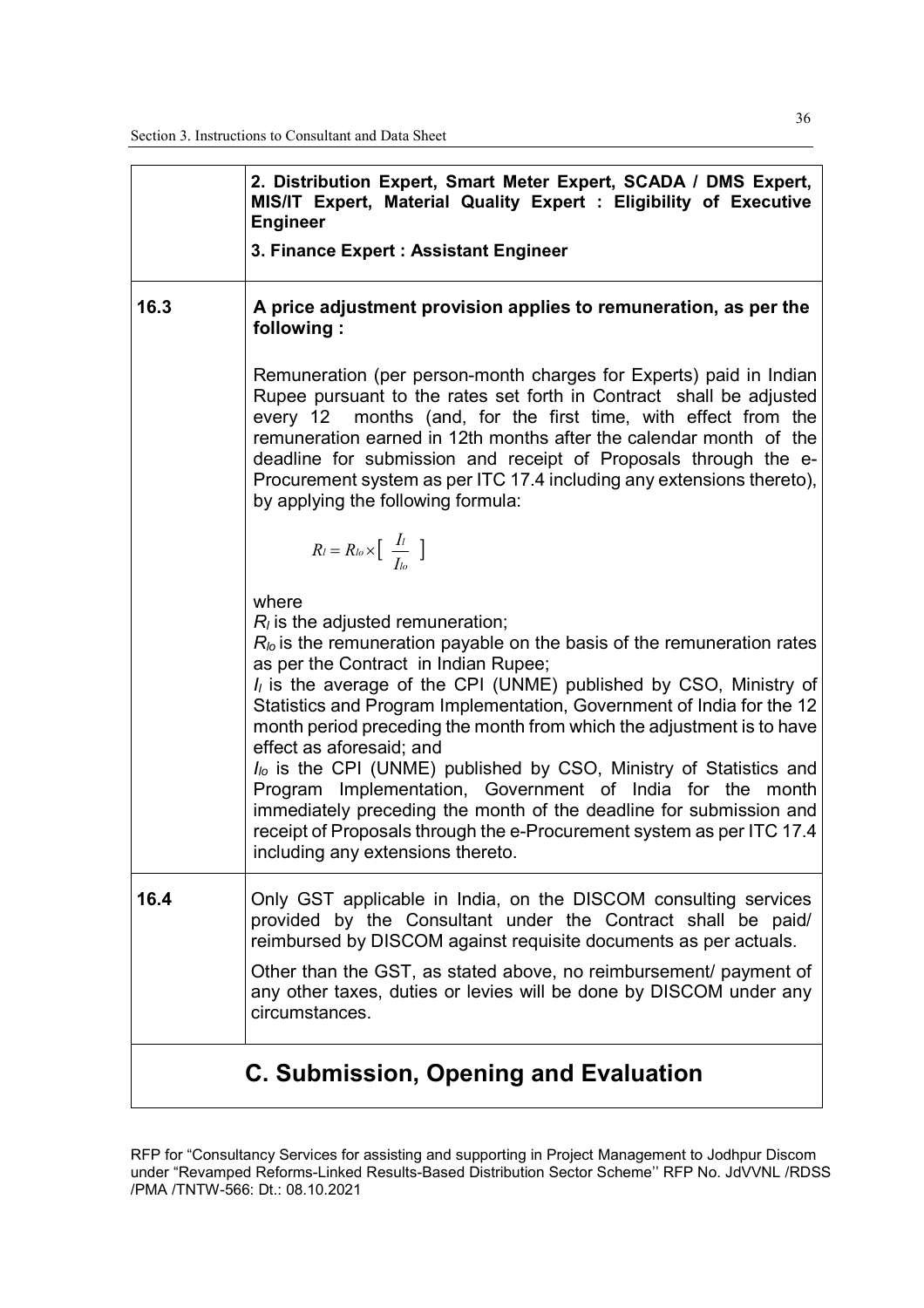| 17.1       | The Consultants shall submit their Proposals electronically only as<br>per the procedure for e- Procurement specified in RFP Notice and<br>ITC $1(p)$ .                                                                                                                                                                                                                                                                                                                                                                                                                 |
|------------|-------------------------------------------------------------------------------------------------------------------------------------------------------------------------------------------------------------------------------------------------------------------------------------------------------------------------------------------------------------------------------------------------------------------------------------------------------------------------------------------------------------------------------------------------------------------------|
| 17.2       | No documents forming part of the Proposal are required to be<br>submitted in hard copy in person. However, if necessary, DISCOM<br>may, during the process of evaluation of Technical Proposal, require<br>the Consultant to submit the hard copy of the documents forming part<br>of the Technical Proposal, as have been submitted by the Consultant<br>through the e-Procurement system.                                                                                                                                                                             |
| 17.4       | The deadline for submission and receipt of Proposals through the e-<br>Procurement system is :<br>Date: 26.10.2021<br>Time: 05:00 PM                                                                                                                                                                                                                                                                                                                                                                                                                                    |
| 19.1       | The Technical Proposals shall be opened online only<br>The opening shall take place at:<br><b>DISCOM &amp; Address.</b><br>OFFICE OF THE SUPERINTENDING ENGINEER (CSS),<br>JODHPUR VIDYUT VITRAN NIGAM LTD.,<br>New Power House, Jodhpur- 342003<br>Date: 27.10.2021<br><b>Time: 03:00 PM</b><br>Due to prevailing COVID-19 conditions and as per the directives and<br>SoP of MHA, the bid opening meeting may be held over a Video<br>Conferencing, Link for which will be made available one day prior to<br>holding this meeting at DISCOM website. (as applicable) |
| $21.1$ (d) | Criteria, sub-criteria, and point system for the evaluation of the<br>Technical Proposals, along with the qualifying Technical Score, are<br>annexed to the Data Sheet as Annexure III (Data Sheet).                                                                                                                                                                                                                                                                                                                                                                    |
| 24.1       | The price quoted by the Consultant shall be inclusive of all applicable<br>taxes and duties except GST applicable in India on the services to be<br>rendered/ provided under the Contract, which will be payable/<br>reimbursable by DISCOM based on documents as indicated in ITC                                                                                                                                                                                                                                                                                      |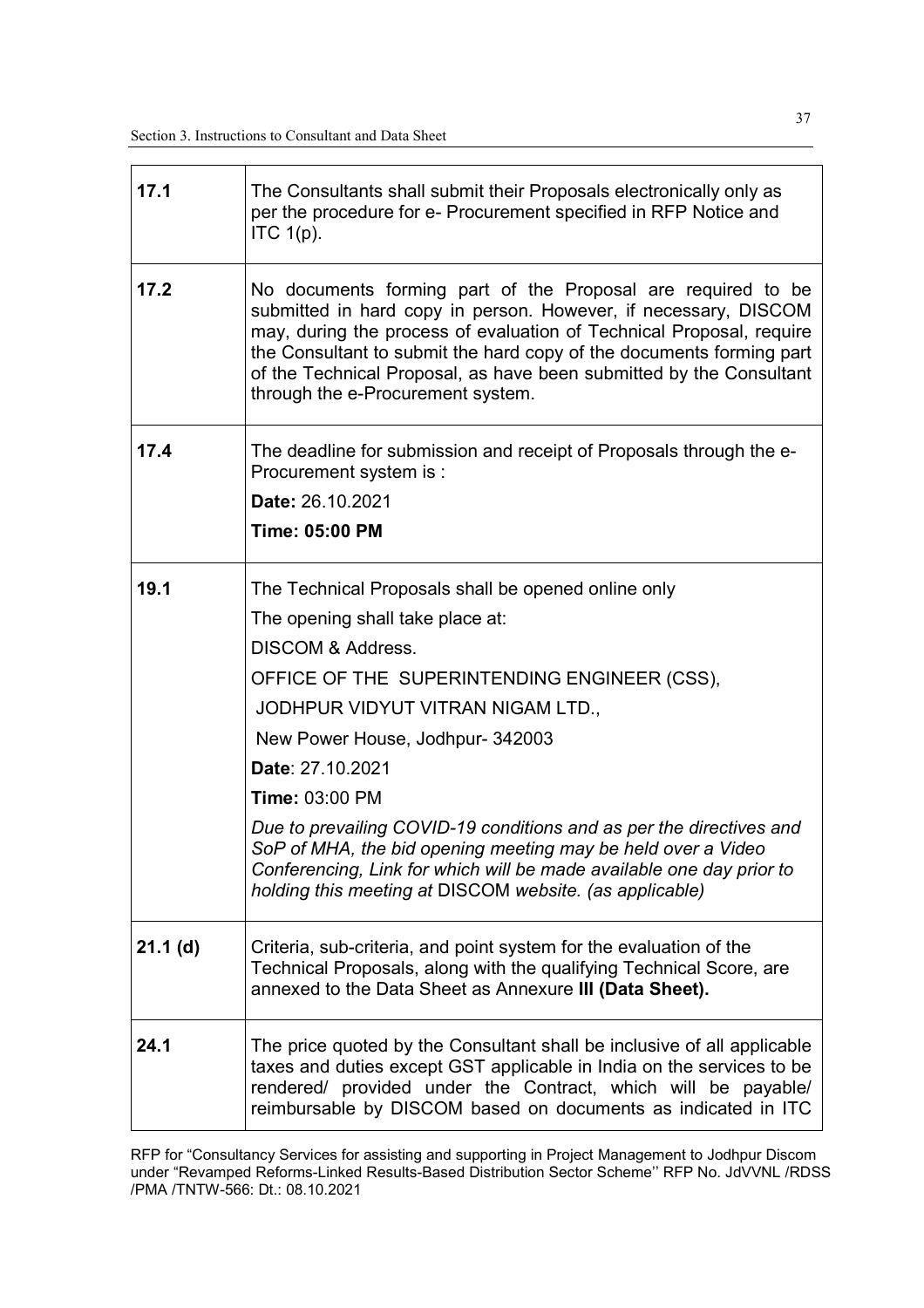|      | 16.4. For the purpose of the evaluation, DISCOM will, exclude the<br>GST.                                                                                                                                                                                                                                                                                                                                                                                                                                                                                                   |
|------|-----------------------------------------------------------------------------------------------------------------------------------------------------------------------------------------------------------------------------------------------------------------------------------------------------------------------------------------------------------------------------------------------------------------------------------------------------------------------------------------------------------------------------------------------------------------------------|
| 25.1 | The lowest evaluated Financial Proposal (Fm) is given the<br>maximum financial score (Sf) of 100.                                                                                                                                                                                                                                                                                                                                                                                                                                                                           |
|      | The formula for determining the financial scores (Sf) of all other<br>Proposals is calculated as following:                                                                                                                                                                                                                                                                                                                                                                                                                                                                 |
|      | $Sf = 100$ x Fm/ F, in which "Sf" is the financial score, "Fm" is the<br>lowest evaluated price, and "F" the evaluated price of the proposal<br>under consideration.                                                                                                                                                                                                                                                                                                                                                                                                        |
|      | The evaluated price of each of the Financial Proposals shall be<br>the price arrived at as per ITC 23 and 24.                                                                                                                                                                                                                                                                                                                                                                                                                                                               |
|      | The weights given to the Technical (T) and Financial (P)<br>Proposals are:                                                                                                                                                                                                                                                                                                                                                                                                                                                                                                  |
|      | $T = 70$ and                                                                                                                                                                                                                                                                                                                                                                                                                                                                                                                                                                |
|      | $P = 30$                                                                                                                                                                                                                                                                                                                                                                                                                                                                                                                                                                    |
|      | Proposals are ranked according to their combined technical (St) and<br>financial (Sf) scores using the weights ( $T =$ the weight given to the<br>Technical Proposal; $P =$ the weight given to the Financial Proposal; $T$<br>$+ P = 1$ ) as following: $S = St x T\% + Sf x P\%.$                                                                                                                                                                                                                                                                                         |
|      | D. Discussions and Award of Contract                                                                                                                                                                                                                                                                                                                                                                                                                                                                                                                                        |
| 29.2 | <b>Expected date for the commencement of the Services:</b> Within the<br>validity period.                                                                                                                                                                                                                                                                                                                                                                                                                                                                                   |
|      | Time period for engagement: The engagement of the Consultant<br>under the Contract shall be for a period of 4 (Four) years from the date<br>of signing of the Contract with a provision for annual extension for 2<br>years or till completion of the project/work, whichever is earlier                                                                                                                                                                                                                                                                                    |
|      | Contract Performance Security (CPG): Within twenty eight (28) days of<br>the signing of the Contract, the successful Consultant shall furnish CPG<br>for an amount equal to 3% of estimated cost of Services under the<br>Contract, in the form of Bank Guarantee in accordance with the<br>Conditions of Contract, using the Form annexed therewith. Failure of<br>the successful Consultant to comply with this requirements shall<br>constitute sufficient grounds for the annulment of the award of Contract<br>and further action as per the Bid Securing Declaration. |

RFP for "Consultancy Services for assisting and supporting in Project Management to Jodhpur Discom under "Revamped Reforms-Linked Results-Based Distribution Sector Scheme'' RFP No. JdVVNL /RDSS /PMA /TNTW-566: Dt.: 08.10.2021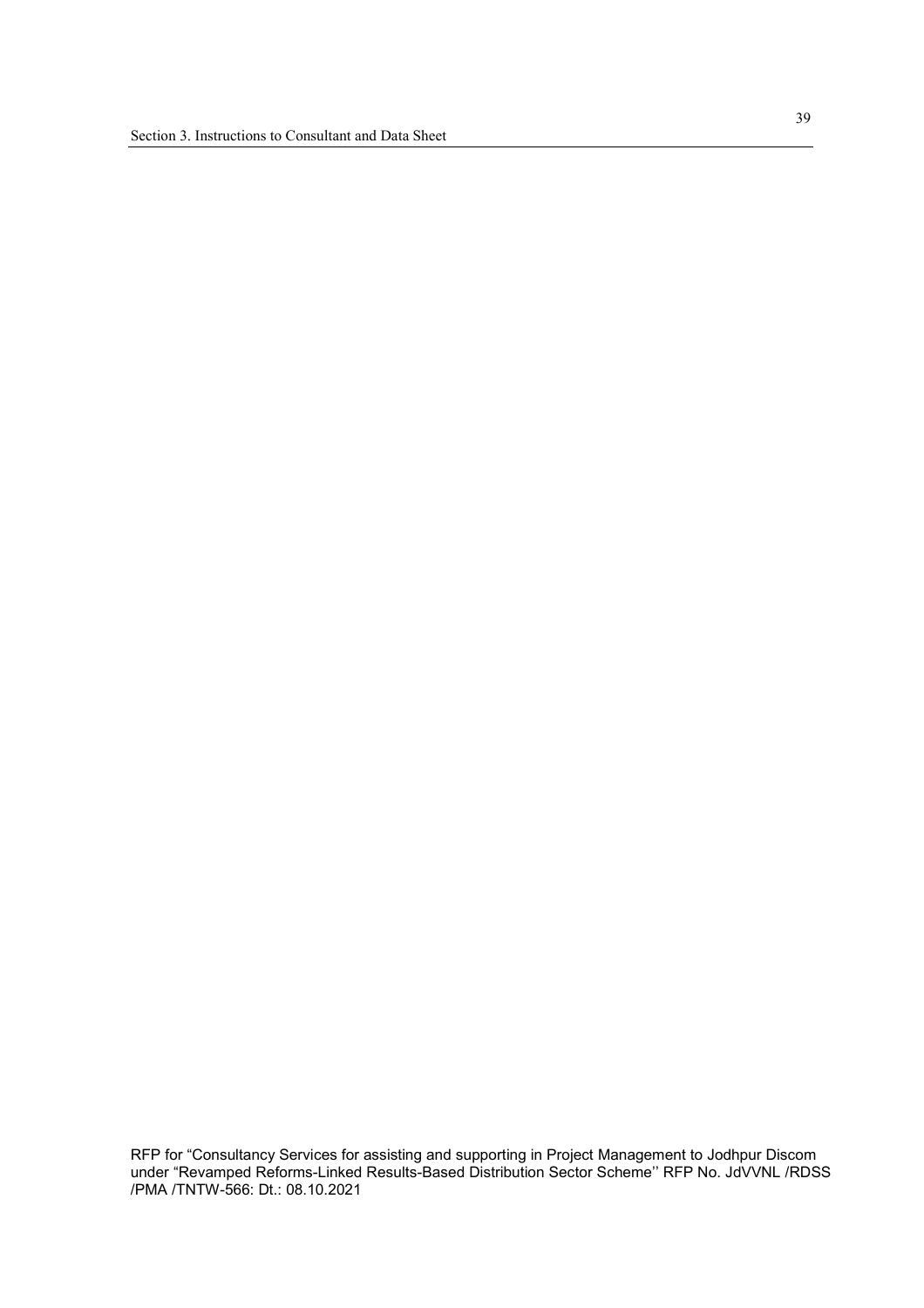## **Annexure I (Data Sheet)**

#### **Bidder Help Manual for E-Bidding**

#### **HELP LINE TO VENDORS**

Bidding will be conducted through the domestic competitive bidding procedures as per the provisions of ITB/BDS and the contract shall be executed as per the provisions of the Contract.

The detailed Qualifying Requirements (QR) are given in the Bidding Document.

 The complete Bidding Documents including technical specifications are available at JdVVNL website www.energy.rajasthan.gov.in/jdvvnl.Bidders who wish to participate in this bidding process must register on http://eproc.rajasthan.gov.in (bidders who registered on http://eproc.rajasthan.gov.in before 30.09.2011 must register again). Interested bidders can download the bid documents through etendering portal http://www.eproc.rajasthan.gov.in and commence preparation of bids to gain time.

The bid documents provides detailed terms and conditions and technical details.

 Interested eligible bidders may obtain further information from the office of S.E (CSS), JODHPUR Vidyut Vitran Nigam Limited, between 11:00 AM to 02:00 PM on all working days.

 The bid shall only be submitted through online procurement system of https://eproc.rajasthan.gov.in The bid document will be downloaded by the said online portal www.eproc.rajasthan.gov.in and Interested Bidder who wish to participate have to pay the bid cost and copy of receipt is to be enclosed along with the E-bid in pdf file & shall be deposited in the office of S.E (CSS), JDVVNL, JODHPUR as mentioned in Salient Details of RFP Notice.

The bids without having the bid cost will not be opened. To participate in this online bid, bidders will have to procure Digital Signature Certificate (Type-II or III) as per Information Technology Act-2000 using which they can sign their electronic bids. Bidders can procure the same from any CCA approved certifying agency i.e. TCS, Safecrypt, Ncode etc. Or they may contact e-procurement cell, Department of IT & C, Govt. of Rajasthan for future assistance, bidders who already have a valid digital Certificate need not to procure a new Digital Certificate.

Contact No. 0141-4022688(Help desk of RISL-10.00 AM to 6.00 PM)

E-mail: eproc@rajasthan.gov.in

Address: e-procurement cell, RISL, Yojana Bhawan, Tilak Marg, C-Scheme, Jaipur. Bidders should go through the website http://www.eproc.rajasthan.gov.in , should refer to the website and go through the link "Help for Contractors", "Information about DSC", "FAQ" and "Bidders Manual Kit" to know the process for submitting the electronic bids at the website.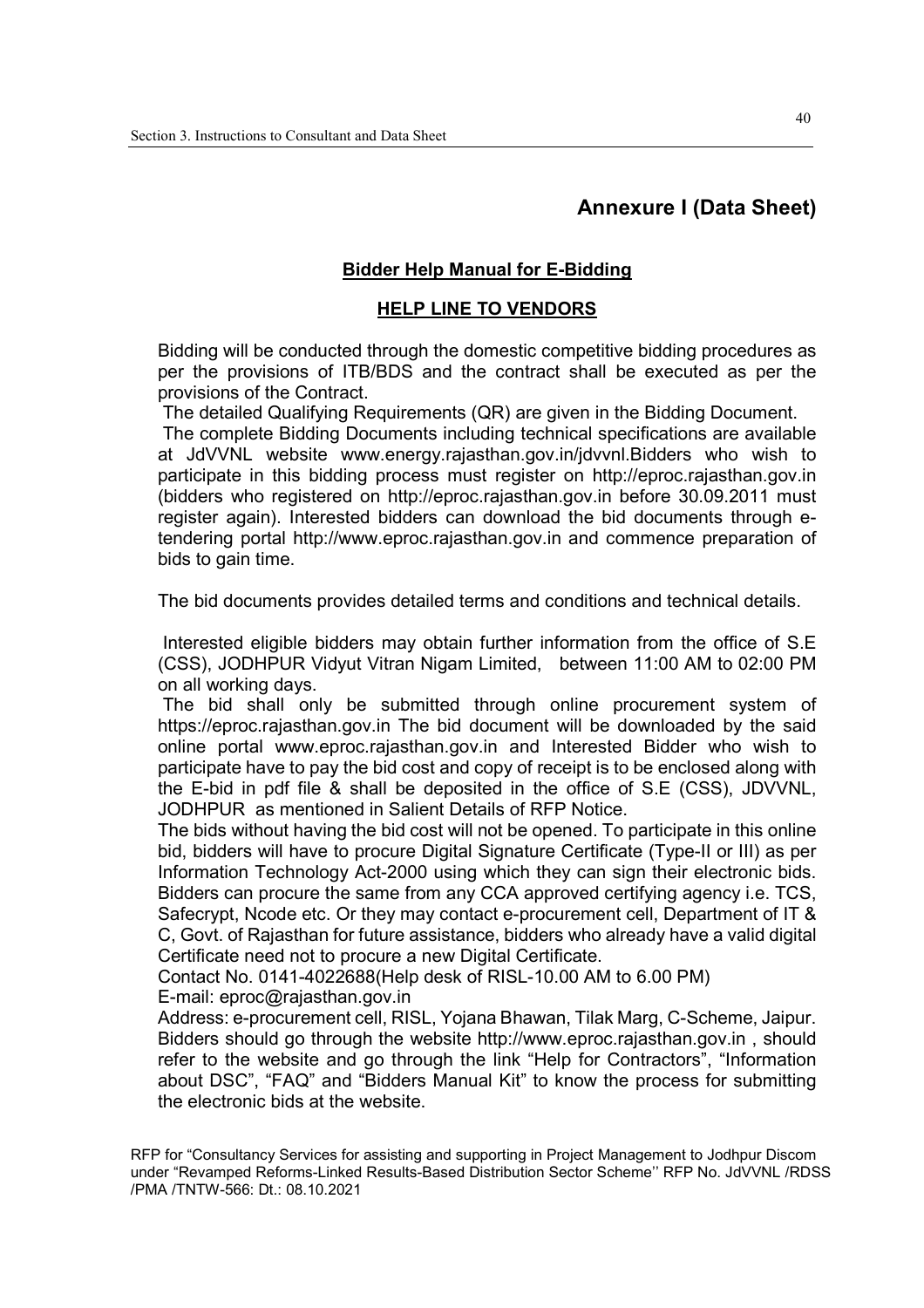## Annexure-II (Data Sheet)

# **Qualification Requirements for Consultants (also referred to herein as Bidders)**

Technical Proposals shall be evaluated as per ITC 21, interalia, on the basis of their responsiveness to and Consultant's meeting the Qualification Requirements specified herein below:

| Sr.            | <b>Requirement</b>                                                                                                                                                                                                                                                         | <b>Documentary proof</b>                                                                                                                                              |  |
|----------------|----------------------------------------------------------------------------------------------------------------------------------------------------------------------------------------------------------------------------------------------------------------------------|-----------------------------------------------------------------------------------------------------------------------------------------------------------------------|--|
| No.            |                                                                                                                                                                                                                                                                            | to be submitted                                                                                                                                                       |  |
| $\mathbf{1}$ . | The Bidder should have a minimum annual<br>turnover of Rs. 100 Crore (Rupees One Hundred<br>Crore) in consultancy businesses from its Indian<br>operation in any one of the last three (3) financial<br>years namely, FY 2020-21, 2019-20, and FY 2018-<br>19              | Enclose self-attested<br>copy<br>оf<br>audited<br><b>Financial Statements</b><br>annual accounts for the last Three<br>Financial Years with the Technical<br>Proposal |  |
|                | and                                                                                                                                                                                                                                                                        | CA certificate clearly specifying the                                                                                                                                 |  |
|                | Minimum average annual turnover of Rs. 70 Crore<br>Seventy<br>Crore)<br>(Rupees<br>consultancy<br>in<br>businesses from its Indian operation during the last<br>three (3) financial years namely, FY 2020-21,<br>2019-20, and FY 2018-19.                                  | segment-wise turnover.                                                                                                                                                |  |
|                | (If audited annual accounts for FY-2020-21 are not<br>available, provide accounts for FY 2019-20, FY<br>2018-19 and 2017-18).                                                                                                                                              |                                                                                                                                                                       |  |
| 2.             | The Bidder should have a positive Net-Worth<br>during the last three (3) financial years namely, FY<br>2020-21, 2019-20, and FY 2018-19 (If audited<br>annual accounts for FY-2021-21 are not available,<br>provide accounts for FY 2019-20, FY 2018-19 and<br>$2017 - 18$ | Enclose<br>self-attested<br>of<br>copy<br>Financial Statements<br>audited<br>Annual Accounts for the last Three<br>Financial Years with the Technical<br>Proposal     |  |
| 3.             | The Bidder should have experience as Project<br>Management Consultants/Project Management<br>central<br>Agency<br>of<br>state<br>government<br>or<br>PSUs/Corporation / Discoms for power distribution<br>works in India.                                                  | Enclose work order.                                                                                                                                                   |  |

An undertaking on Letter Head to be submitted that the PMA appointed for Project Management services for this project shall not be eligible to participate in the tenders floated for appointment of turnkey contractor for this project.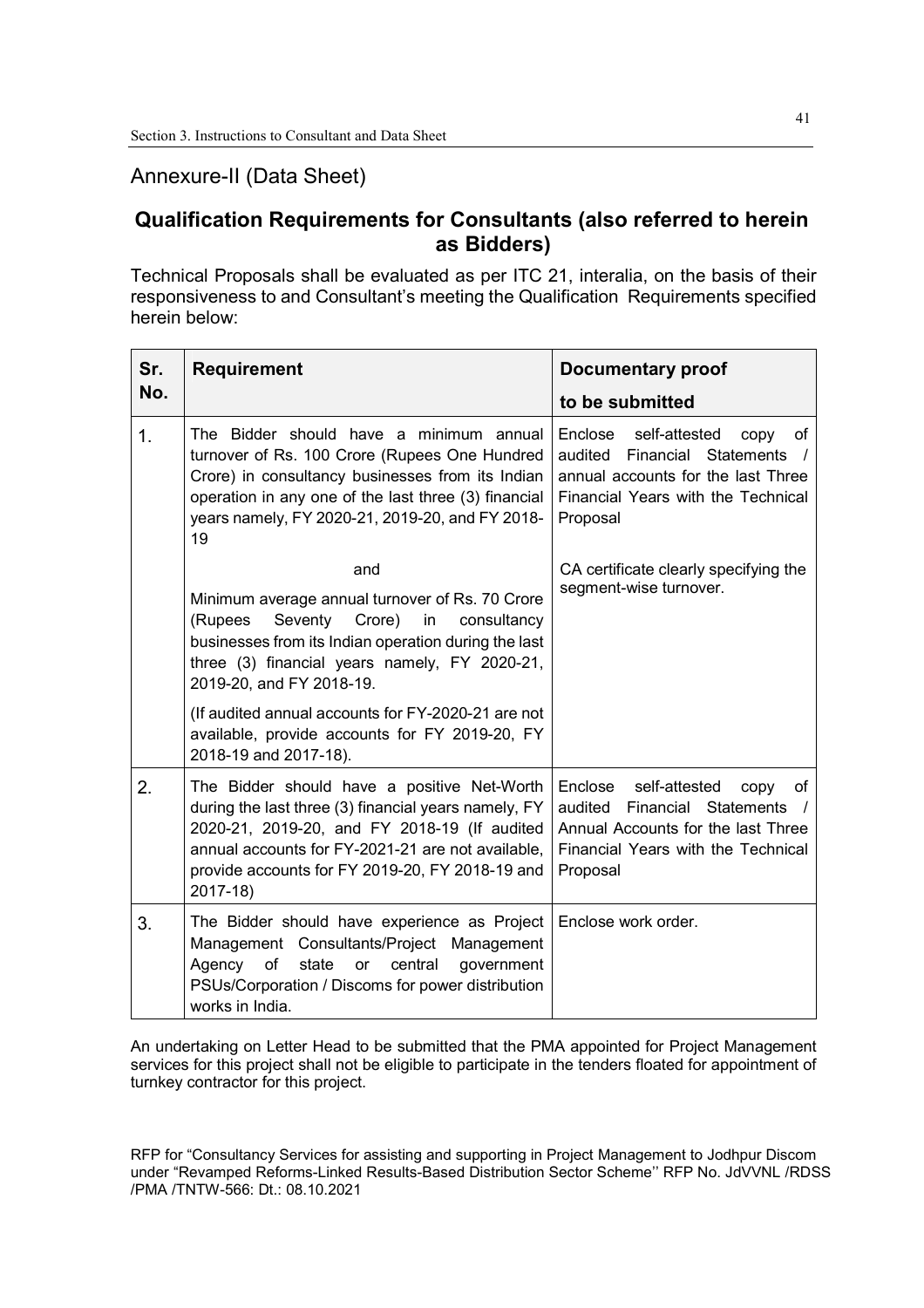# **Annexure-III (Data Sheet)**

# **Evaluation criteria, sub-criteria, and point system for evaluation of Technical Proposal**

Technical Proposals shall be evaluated as per ITC 21, interalia, for giving a technical score applying the evaluation criteria, sub-criteria and point system and if it fails to secure at least the specified qualifying Technical Score, it will be rejected at this stage. The same are mentioned herein below along with other relevant details:

| SI.<br>N<br>$\mathbf{o}$ | <b>Evaluation Criteria/Sub Criteria</b>                                                                                                                                                                                                                                                                                                                                                                                                                                                                                                                                               | <b>Maxi</b><br>mum<br><b>Marks</b> | Documents to be uploaded in E-<br><b>Procurement portal</b>                                                                                                                                                                                                                                                                                            |
|--------------------------|---------------------------------------------------------------------------------------------------------------------------------------------------------------------------------------------------------------------------------------------------------------------------------------------------------------------------------------------------------------------------------------------------------------------------------------------------------------------------------------------------------------------------------------------------------------------------------------|------------------------------------|--------------------------------------------------------------------------------------------------------------------------------------------------------------------------------------------------------------------------------------------------------------------------------------------------------------------------------------------------------|
| $\mathbf{1}$             | Average annual turnover in consultancy<br>businesses from its Indian operation<br>during last three (3) financial years<br>namely (FY 2020-21, 2019-20, and FY<br>2018-19).<br>Average Turnover >= Rs.70 crore: (5<br>$\bullet$<br>marks)<br>Average Turnover >= Rs. 150 crore:<br>$\bullet$<br>$(10 \text{ marks})$<br>Average Turnover = Rs. 70 crore - Rs.<br>$\bullet$<br>150 crore: proportionate between 5<br>and 10 marks                                                                                                                                                      | 10                                 | CA certificate clearly specifying the<br>segment-wise turnover.<br>Audited balance sheet and Profit &<br>loss statement for last 3 financial<br>years 2018-19, 2019-20 and 2020-21<br>(In case audited balance sheet for<br>2020-21 may not be available, a CA<br>certified<br>copy of the unaudited<br>balance sheet for 2020-21 will be<br>accepted) |
| $\overline{2}$           | of project management<br>The value<br>services including DPR preparation,<br>monitoring,<br>supervision,<br>quality<br>assurance, bid process management etc.<br>provided for completed or ongoing<br>projects in Power distribution sector in<br>last 5 years (2016-17 to 2020-21) for any<br>State/Central Government undertakings<br>departments/ Electricity Distribution utility<br>in India.<br>Value Rs. 150 crore: 5 marks<br>Value Rs. 300 crore: 10 marks<br>$\bullet$<br>Value = Rs. 150 crore - Rs. 300 crore:<br>$\bullet$<br>10<br>proportionate between 5 and<br>marks | 10                                 | Work Order and certificate from the<br>respective organizations and/ or CA<br>as proof of having accomplished<br>desired value and scope of services.                                                                                                                                                                                                  |
| 3                        | The number of completed or ongoing<br>projects having project value (value of<br>project for which consultancy service is                                                                                                                                                                                                                                                                                                                                                                                                                                                             | 15                                 | Work Order and certificate from the<br>respective organizations and/ or CA<br>as proof of having provided or                                                                                                                                                                                                                                           |

## **1. Evaluation criteria, sub-criteria and marking system**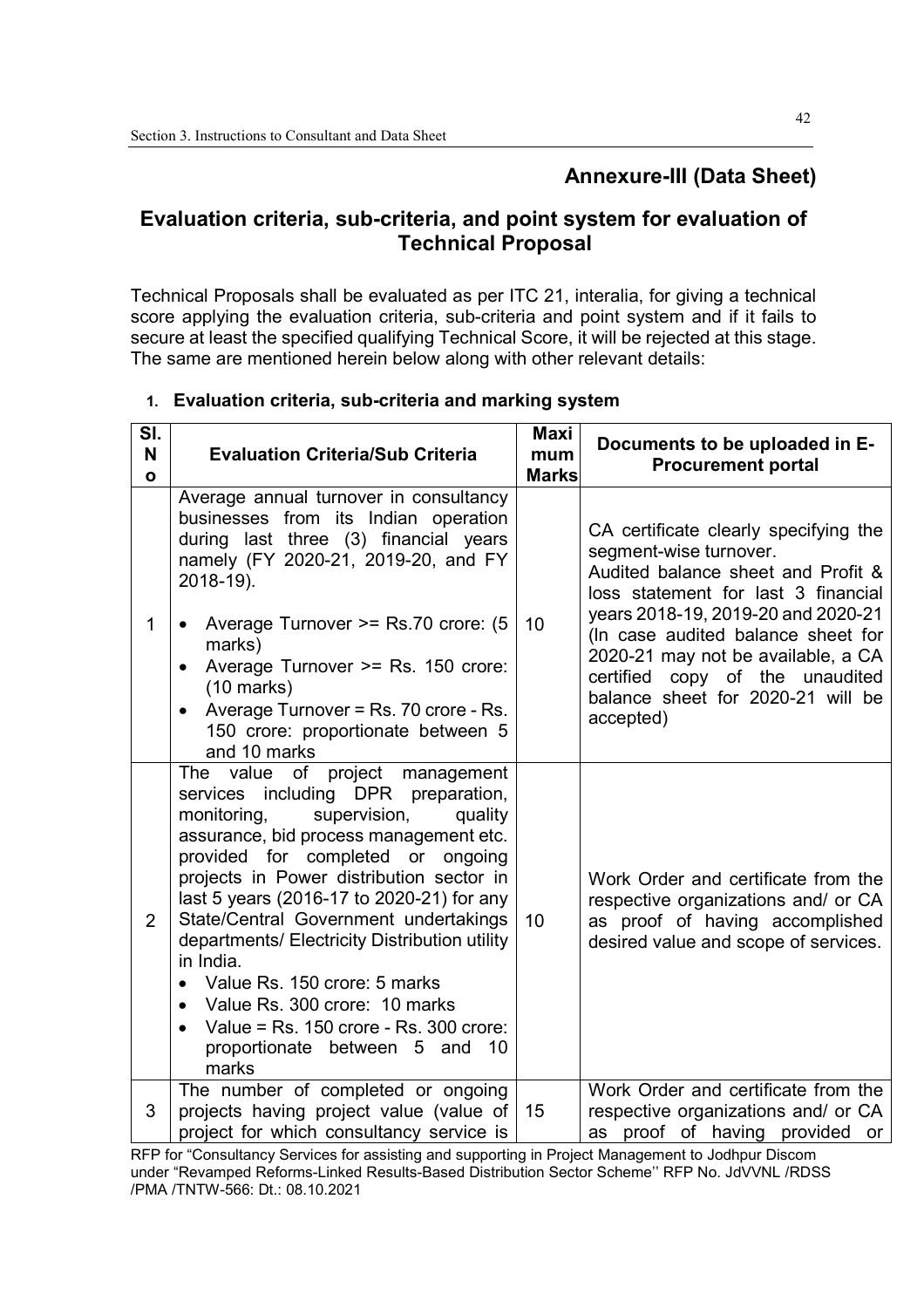|   | being provided) of not less than Rs 1000<br>Crore for which Bidder has provided or is<br>providing<br>project<br>management<br>consultancy<br>services<br>including<br>supervision or monitoring of works in<br>Power distribution sector for at least 2<br>years in last 5 years (2016-17 to 2020-21)<br>any State/Central Government<br>for<br>undertakings departments/ Electricity<br>Distribution utility in India.                                                                                                                                                                                            |     | providing services for projects of<br>desired value and scope of services                                        |
|---|---------------------------------------------------------------------------------------------------------------------------------------------------------------------------------------------------------------------------------------------------------------------------------------------------------------------------------------------------------------------------------------------------------------------------------------------------------------------------------------------------------------------------------------------------------------------------------------------------------------------|-----|------------------------------------------------------------------------------------------------------------------|
|   | 2 projects (7 marks)<br>additional 4 marks for each project<br>subject to maximum 15 marks                                                                                                                                                                                                                                                                                                                                                                                                                                                                                                                          |     |                                                                                                                  |
| 4 | Experience as project management<br>consultant or implementation of Smart<br>metering for Power distribution sector in<br>last 5 years (2017-18 to 2021-22)<br>involving installation of a minimum of<br>5,000 Smart Meters (only completed<br>works along-with integration with MDM to<br>be taken).<br>Installation of 5,000 Smart Meters (5<br>marks)<br>Additional<br>2.5<br>marks<br>for<br>each<br>additional lot of 2,000 Smart Meters<br>subject to maximum 10 marks<br>Explanation: The smart meters installed<br>with integration to MDM in an on-going<br>project will also be taken into consideration. | 10  | Work<br>Order<br>and<br>Completion<br>certificate for the required numbers<br>from the respective organizations. |
| 5 | Competence of the key experts for the<br>Assignment. *<br>$=10$<br>Team Leader - 1 no.<br>a)<br>Distribution Expert - 1 no.<br>$= 8$<br>b)<br>c) Smart Meter Expert- 1 no.<br>$= 8$<br>SCADA / DMS Expert - 1 no.<br>$= 8$<br>d)<br>MIS/IT Expert - 1 no.<br>$=7$<br>e)<br>Material Quality Expert - 1 no. = 7<br>f)<br>Finance Expert - 1 No.<br>$=7$<br>g)                                                                                                                                                                                                                                                        | 55  | Details given below                                                                                              |
|   | Total                                                                                                                                                                                                                                                                                                                                                                                                                                                                                                                                                                                                               | 100 |                                                                                                                  |

**Clarification:** It is clarified that getting no/nil marks against any of the parameters related to evaluation criteria (S.no. 1 to 4) will not make the bid non-responsive and bidder will be evaluated on the basis of the total technical score obtained.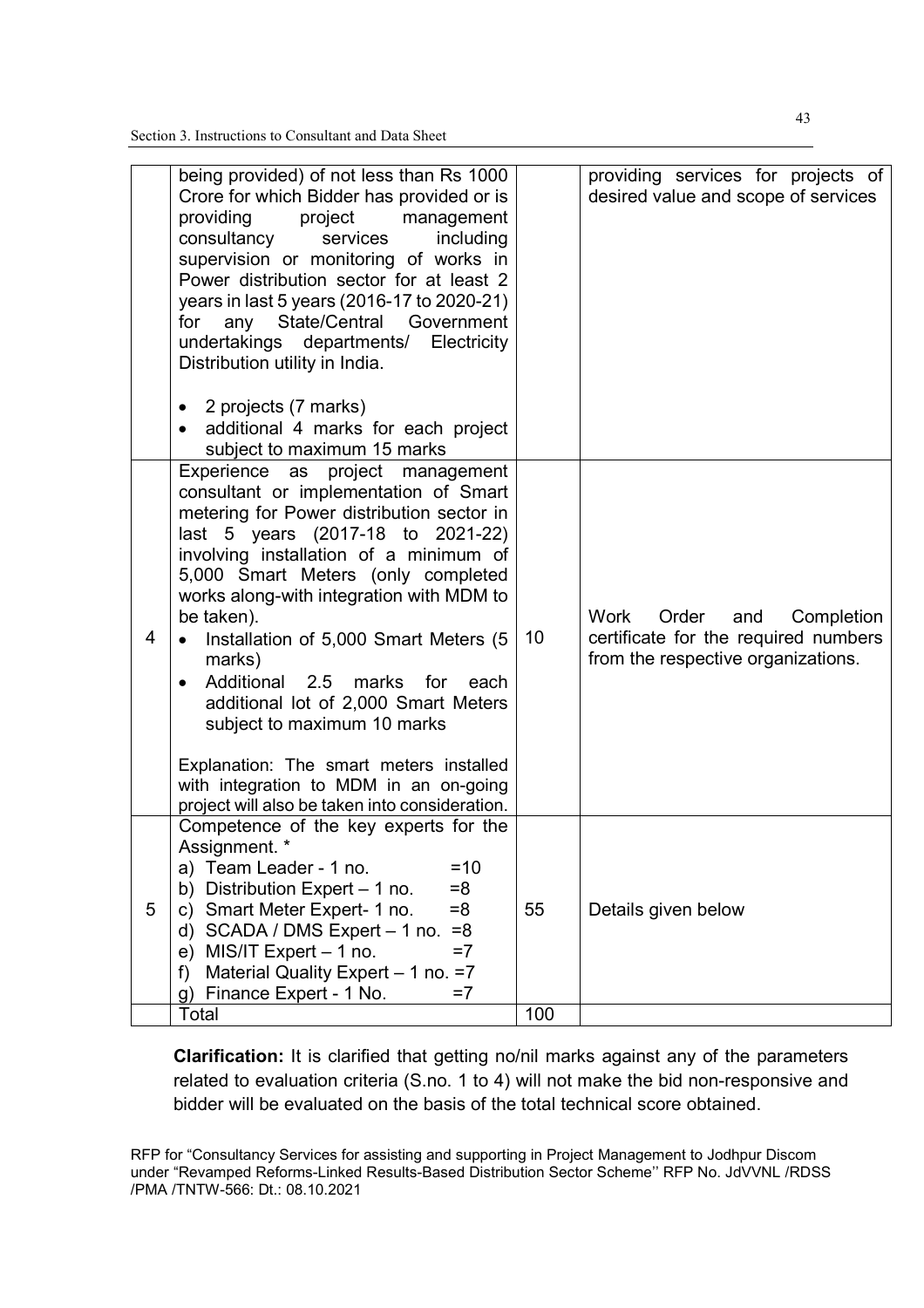\* [Posting location of all key experts shall be DISCOM Headquarters. Further, the number / type of experts is indicative and need to be assessed and incorporated as may be required by the DISCOMs. Consequently, the individual marking of S. No 5 as above would change, while keeping overall total at 55.]

For marking related to key experts, the following criteria shall be followed:

| S.No | <b>Key Expert</b>   | <b>Evaluation Criteria Requirement</b>                                                  |
|------|---------------------|-----------------------------------------------------------------------------------------|
| 1    | <b>Team Leader</b>  | <b>Qualification &amp; Experience:</b>                                                  |
|      | 1 No.               | - Degree in electrical / electrical and electronics engineering                         |
|      |                     | from a recognized university and Expert's qualifications                                |
|      |                     | with over 10 years of experience in the power sector.                                   |
|      |                     | - Post-graduate qualifications in management / engineering                              |
|      |                     | will be an added advantage.                                                             |
|      |                     | - Relevant experience in power utilities and in the electricity                         |
|      |                     | distribution projects is required.                                                      |
|      |                     | - Should have supervised at least one project of Rs 1000 Cr                             |
|      |                     | or above in the capacity of team leader or similar.                                     |
|      |                     | - Proven project management, Contract Management,                                       |
|      |                     | Monitoring<br>Leadership,<br>& Evaluation,<br>reporting,                                |
|      |                     | communication, and social skills. Know-how of regulatory                                |
|      |                     | frameworks of Power Sector will be an added advantage.                                  |
|      |                     |                                                                                         |
|      |                     | a) 0.5 marks for each year of experience above 10 years<br>subject to maximum - 3 marks |
|      |                     | b) For post graduate qualification $-2$ marks                                           |
|      |                     | c) If supervised projects of Rs. 1000 Cr or above:                                      |
|      |                     | • Two projects - 2 marks                                                                |
|      |                     | • Three or more projects – 3 marks                                                      |
|      |                     | d) Project management<br>&<br>contract<br>management                                    |
|      |                     | experience- 2 mark                                                                      |
| 2.   | <b>Distribution</b> | Qualification - B.E./ B. Tech in Electrical/ Electrical &                               |
|      | Expert - 1 no.      | <b>Electronics Engineering</b>                                                          |
|      |                     |                                                                                         |
|      |                     | <b>Experience</b>                                                                       |
|      |                     | Total experience over 5 years in power sector                                           |
|      |                     | in area of UDAY/DDUGJY/R-APDRP/<br>Experience                                           |
|      |                     | IPDS/ Saubhagya/ Rural Electrification / Loss Reduction/                                |
|      |                     | System Strengthening etc.                                                               |
|      |                     | Handling field quality issues, third party inspection of                                |
|      |                     | projects in area of UDAY/DDUGJY/R-APDRP/IPDS/                                           |
|      |                     | Saubhagya/ Rural Electrification/Loss Reduction/System                                  |
|      |                     | Strengthening etc.                                                                      |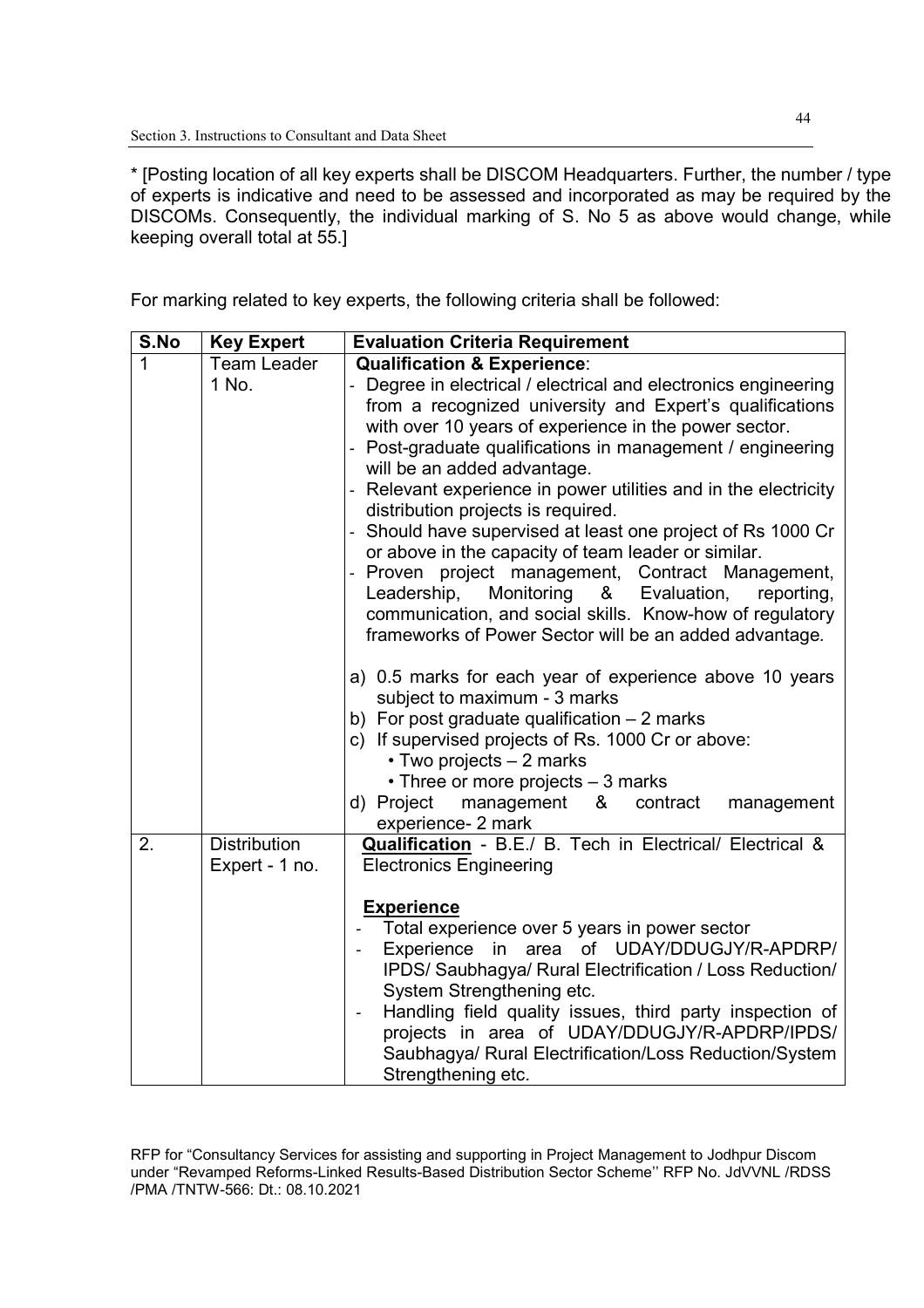|   |                                        | handling technical<br>specifications<br>Experience<br>in<br>compliance issues of material used in distribution<br>projects.<br>Proven Project and Contract Management experience<br>a) 0.5 marks for each year of experience above 5 years<br>subject to maximum of - 3 marks<br>b) Experience<br>$\mathsf{in}$<br>of<br>UDAY/DDUGJY/R-<br>area<br>APDRP/IPDS/ Saubhagya/ Rural Electrification / Loss<br>Reduction / System Strengthening etc. - 3 marks<br>c) Experience in handling technical specifications and field<br>level inspection $-2$ marks                                                                                                                                                                                                                                                                                                                                                                                         |
|---|----------------------------------------|--------------------------------------------------------------------------------------------------------------------------------------------------------------------------------------------------------------------------------------------------------------------------------------------------------------------------------------------------------------------------------------------------------------------------------------------------------------------------------------------------------------------------------------------------------------------------------------------------------------------------------------------------------------------------------------------------------------------------------------------------------------------------------------------------------------------------------------------------------------------------------------------------------------------------------------------------|
| 3 | <b>Smart Metering</b><br>expert- 1 no. | Qualification - B.E./ B. Tech in Electrical / Electrical &<br>Electronics Engineering/IT/MCA<br><b>Experience</b><br>Total experience over 5 years in power sector<br>Experience in area of metering in DDUGJY/R-APDRP/<br><b>IPDS/Smart</b><br>Metering<br>projects<br>for<br>consumers/DT/feeders.<br>Experience in handling system metering and energy<br>accounting<br>Handling field quality issues, third party inspection of<br>projects in area of metering<br>Experience<br>in<br>handling<br>technical<br>specifications<br>$\overline{\phantom{a}}$<br>compliance issues of material used in metering projects.<br>Knowledge of AMI based metering will be an added<br>advantage.<br>a) 0.5 marks for each year of experience above 5 years<br>subject to maximum of 2 marks<br>b) Experience in area of metering $-2$ mark<br>c) Experience in AMI /AMU based metering - 2 marks<br>d) System metering and energy accounting-2 marks |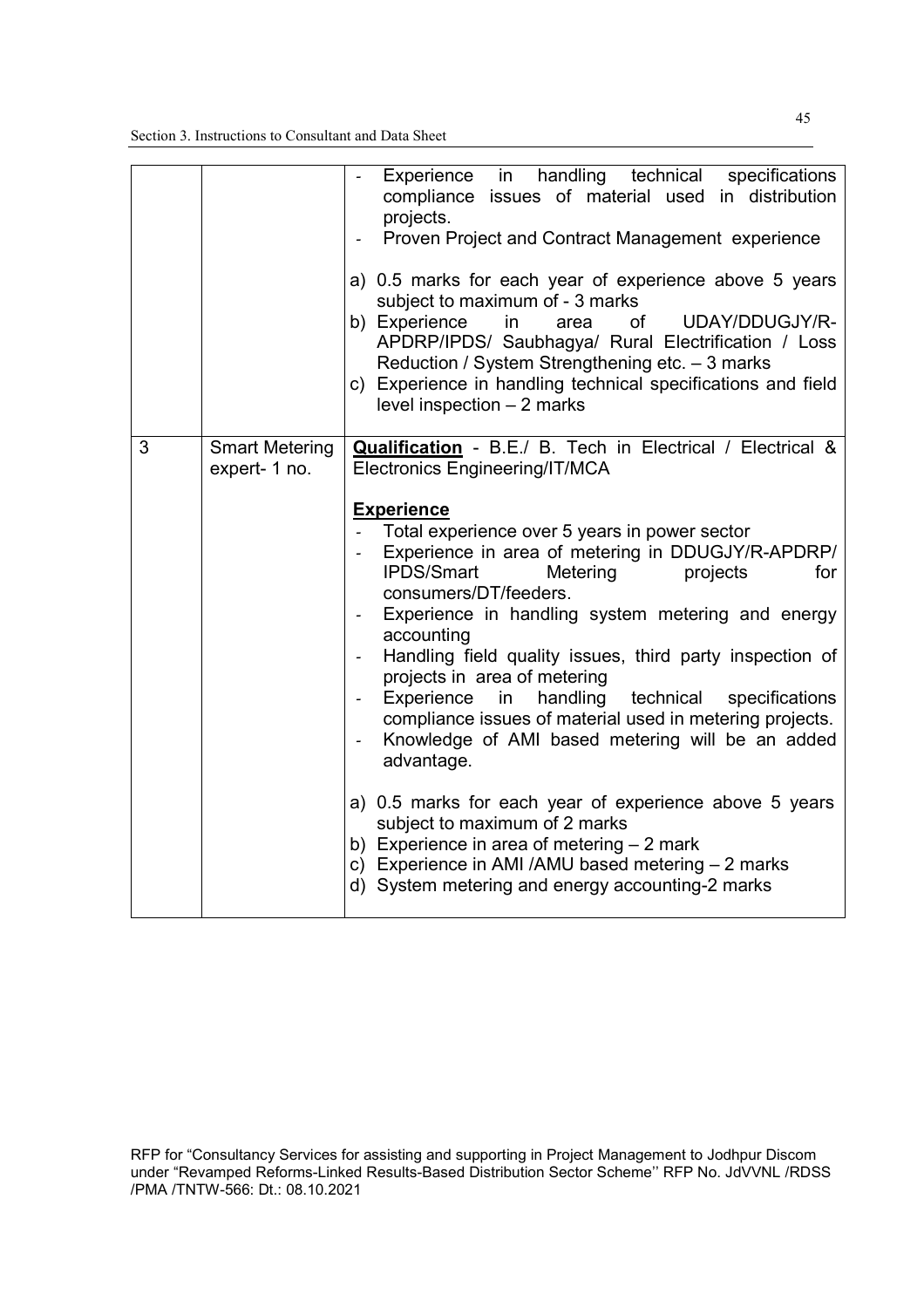| $\overline{4}$ | <b>SCADA / DMS</b><br>$Expert -$<br>1 no. | Qualification - B.E./B.Tech. (Electrical/ Electrical &<br>Electronics Engineering/ Electronics & Communication/<br>Electronics & Instrumentation/ Computer Science/IT)                                                                                                                                                                                                                                  |
|----------------|-------------------------------------------|---------------------------------------------------------------------------------------------------------------------------------------------------------------------------------------------------------------------------------------------------------------------------------------------------------------------------------------------------------------------------------------------------------|
|                |                                           | <b>Experience</b><br>Total experience over 5 years in Power Sector including<br>2 years in SCADA/DMS<br>Handling execution and field quality issues of projects<br>$\overline{\phantom{a}}$<br>in area of IT systems implementation/SCADA/DMS<br>Experience in handling technical specifications in IT<br>$\overline{\phantom{a}}$<br>systems, DMS, Cloud server, Hardware requirement,<br>SCADA & GIS. |
|                |                                           | a) 0.5 marks for each year of experience subject to<br>maximum of 3 marks<br>b) 1 marks for each year of experience in SCADA / DMS<br>subject to maximum of 3 marks<br>c) Experience in handling technical specifications in IT<br>systems $-2$ marks                                                                                                                                                   |
| 5.             | <b>MIS/IT Expert</b><br>$-1$ No.          | B.E./B.Tech. (Electrical/ Electrical<br>&<br>Electronics<br>Engineering/ Electronics & Communication/ Electronics &<br>Instrumentation/ Computer Science/IT)<br><b>Experience</b>                                                                                                                                                                                                                       |
|                |                                           | Total experience over 5 years in Power Sector in handling<br>MIS and Reports and data analysis<br>Having good knowledge of Microsoft Office, Power Point<br>and other tools for making presentation and reports<br>Experience in monitoring project using IT based MIS<br>Dashboard for progress monitoring.                                                                                            |
|                |                                           | a) 0.5 marks for each year of experience subject to<br>maximum of 3 marks<br>b) Two years' experience in working with DISCOM/State<br>Utilities and looking after MIS/Reports-2 marks<br>c) Experience in monitoring project using IT based MIS<br>Dashboard for progress monitoring - 2 mark                                                                                                           |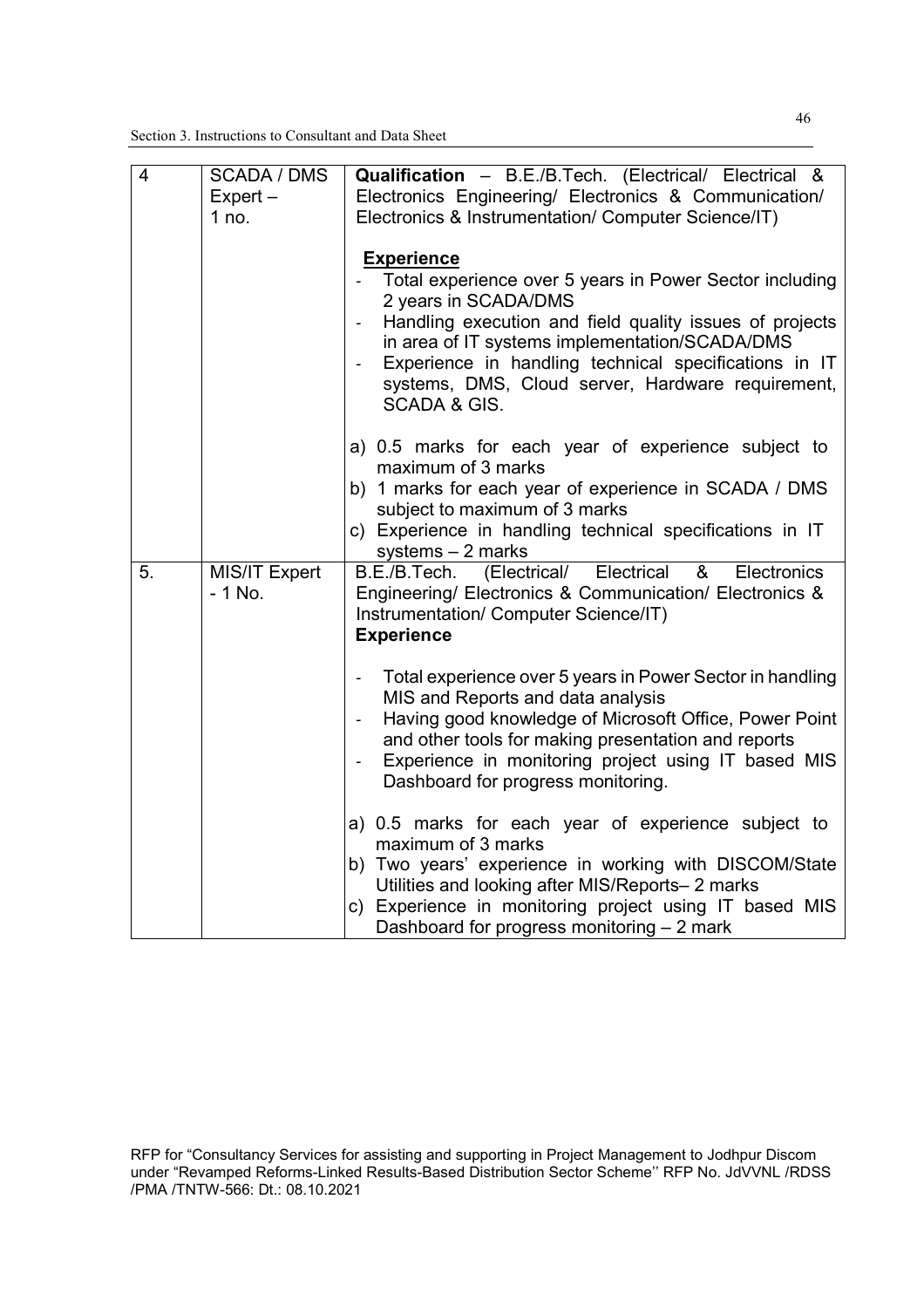| 6.             | <b>Material Quality</b><br>Expert | Qualification - B.E./ B. Tech in Electrical / Electrical &<br><b>Electronics Engineering</b>                                                                                                                                                                                                                                                                                                                                                                                                                                                                                                                                                                                                                                                                                                                                                                        |
|----------------|-----------------------------------|---------------------------------------------------------------------------------------------------------------------------------------------------------------------------------------------------------------------------------------------------------------------------------------------------------------------------------------------------------------------------------------------------------------------------------------------------------------------------------------------------------------------------------------------------------------------------------------------------------------------------------------------------------------------------------------------------------------------------------------------------------------------------------------------------------------------------------------------------------------------|
|                | $-1$ no.                          | <b>Experience</b><br>Total experience over 5 years in power sector<br>Experience in area of Quality Inspection under schemes<br>$\overline{\phantom{a}}$<br>like DDUGJY/R-APDRP/ IPDS/ Saubhagya/ Rural<br>Electrification / Loss Reduction/ System Strengthening<br>etc.<br>Handling field quality issues, third party inspection of<br>$\overline{\phantom{a}}$<br>projects in area of UDAY/DDUGJY/R-APDRP/IPDS/<br>Saubhagya/ Rural Electrification/Loss Reduction/System<br>Strengthening etc.<br>handling<br>Experience<br>in<br>technical<br>specifications<br>$\overline{\phantom{a}}$<br>compliance issues of material used in distribution<br>projects.<br><b>TQM</b> certification is desirable<br>Total experience of minimum 5 Years Post Qualification<br>experience for quality Inspection in Power infrastructure<br>related works/similar Projects. |
|                |                                   | a) 1 mark for each additional year of experience beyond 5<br>years subject to maximum of 4 marks<br>b) Two years' experience in working with DISCOM/State<br>Utilities in Quality related areas-3 marks                                                                                                                                                                                                                                                                                                                                                                                                                                                                                                                                                                                                                                                             |
| 7 <sub>1</sub> | Finance expert<br>1 no.           | <b>Qualification</b> - CA/ICWA/CMA or MBA with finance<br>qualifications<br><b>Experience</b><br>Total experience of minimum 3 Years Post Qualification<br>experience in Financial Management & analysis for Power<br>infrastructure related works/similar Projects.                                                                                                                                                                                                                                                                                                                                                                                                                                                                                                                                                                                                |
|                |                                   | a) Qualification - CA/ICWA/CMA - 3 marks<br>b) 1 mark for each additional year of experience beyond 3<br>years subject to maximum of 4 marks                                                                                                                                                                                                                                                                                                                                                                                                                                                                                                                                                                                                                                                                                                                        |

*Note:* 

- *a) If any of the proposed Key-Expert does not meet the basic qualification, it will be deemed to mean that the said proposal is without the said Key-Expert and accordingly such proposal is liable to be rejected.*
- b) *All the proposed experts must have attained the required qualifications on regular or full-time basis as on the date of opening of Technical Proposal. The educational qualification attained through part-time or correspondence courses shall not be considered.*
- *c) DISCOM expects that all the proposed key experts to be available during*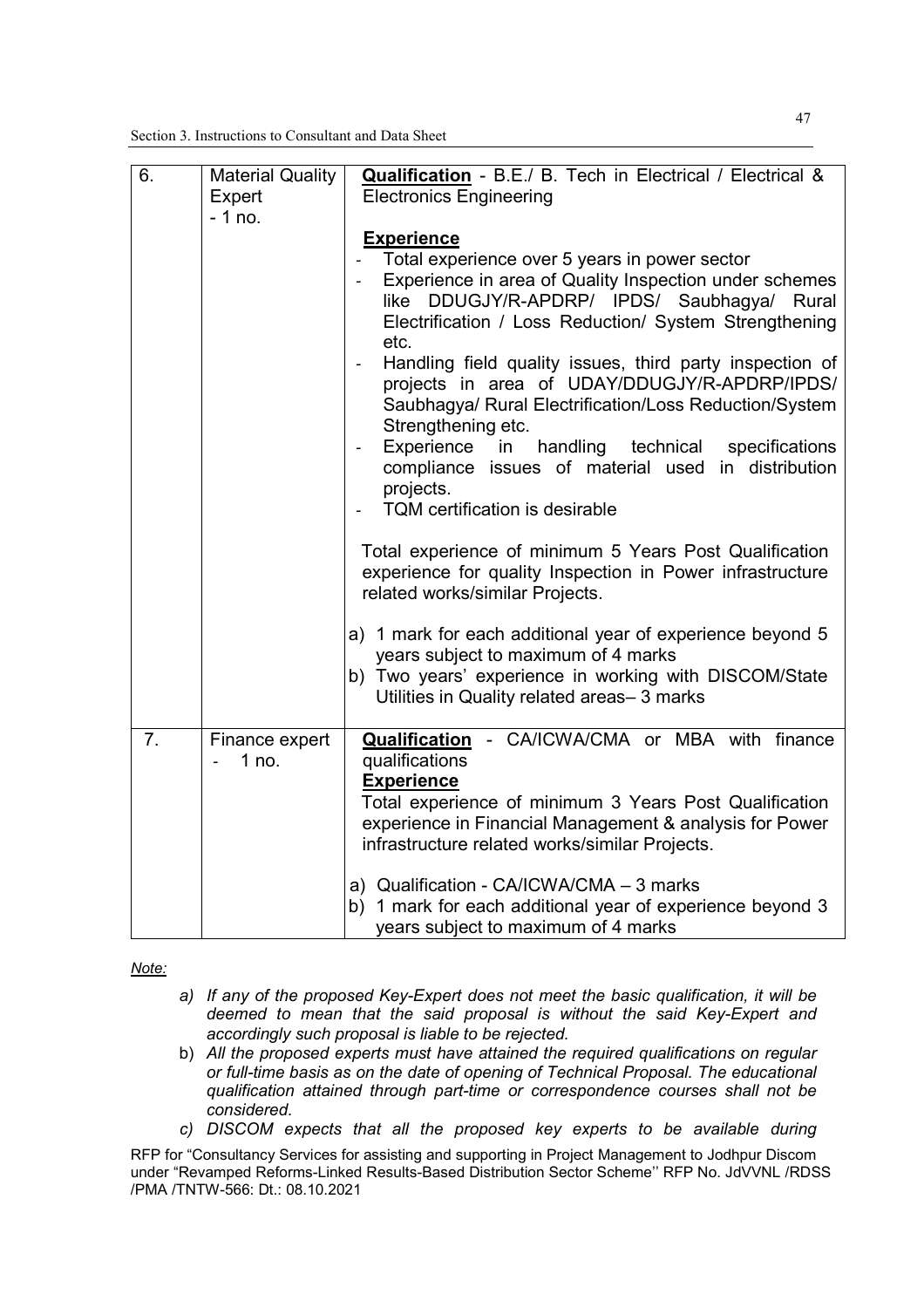*implementation of the contract. The DISCOM will not consider substitutions during contract implementation except under exceptional circumstances with prior approval from the client. If substitution is done with due permission of the DISCOM, then such substitute resource shall be equally or more qualified as compared to the original resource proposed at the time of bidding. For evaluation purpose, credentials of the substitute resource in line with tender requirements shall be submitted to the DISCOM.* 

- *d) Based on the evaluation carried out as above, each Technical Proposal will be given a technical score (St).*
- *e) Consultants must secure at least the qualifying technical score (Stq) of 70 out of 100 to be shortlisted. Proposals from Consultants securing less than that will not be considered further.*

| S.No | Non-Key                                          | <b>Qualification Requirement</b>                                                                                                                                                                                                                                                                                          |
|------|--------------------------------------------------|---------------------------------------------------------------------------------------------------------------------------------------------------------------------------------------------------------------------------------------------------------------------------------------------------------------------------|
|      | <b>Expert</b>                                    |                                                                                                                                                                                                                                                                                                                           |
| 1    | <b>Field Engineer</b>                            | <b>Qualification &amp; Experience:</b>                                                                                                                                                                                                                                                                                    |
|      | 2 Nos.in each                                    | 1. Field Engineer-2 nos. (1 for Distribution work and 1                                                                                                                                                                                                                                                                   |
|      | circle                                           | for IT & smart metering work scheme)                                                                                                                                                                                                                                                                                      |
|      |                                                  | (i) Qualification requirement-For Distribution work<br>scheme-B.E./B. Tech in Electrical/Electrical & Electronics<br>Engineering with minimum FIVE-YEAR experience in<br>power distribution sector.<br>(ii) For IT and smart metering work scheme- B.E./ B.<br>Tech in Electrical / Electrical & Electronics Engineering/ |
|      |                                                  | Electronics & communication<br>/Electronics<br>&<br>Instrumentation/IT/MCA/Computer science with minimum<br>FIVE-YEAR experience in IT sector.                                                                                                                                                                            |
| 2.   | Field<br>Supervisor - 2<br>nos.in each<br>circle | <b>Qualification &amp; Experience:</b><br>1. Field Supervisor-2 nos. (1 for Distribution work and 1<br>for IT scheme with qualification requirement as above<br>equivalent to field engineer with Two-year minimum<br>experience.                                                                                         |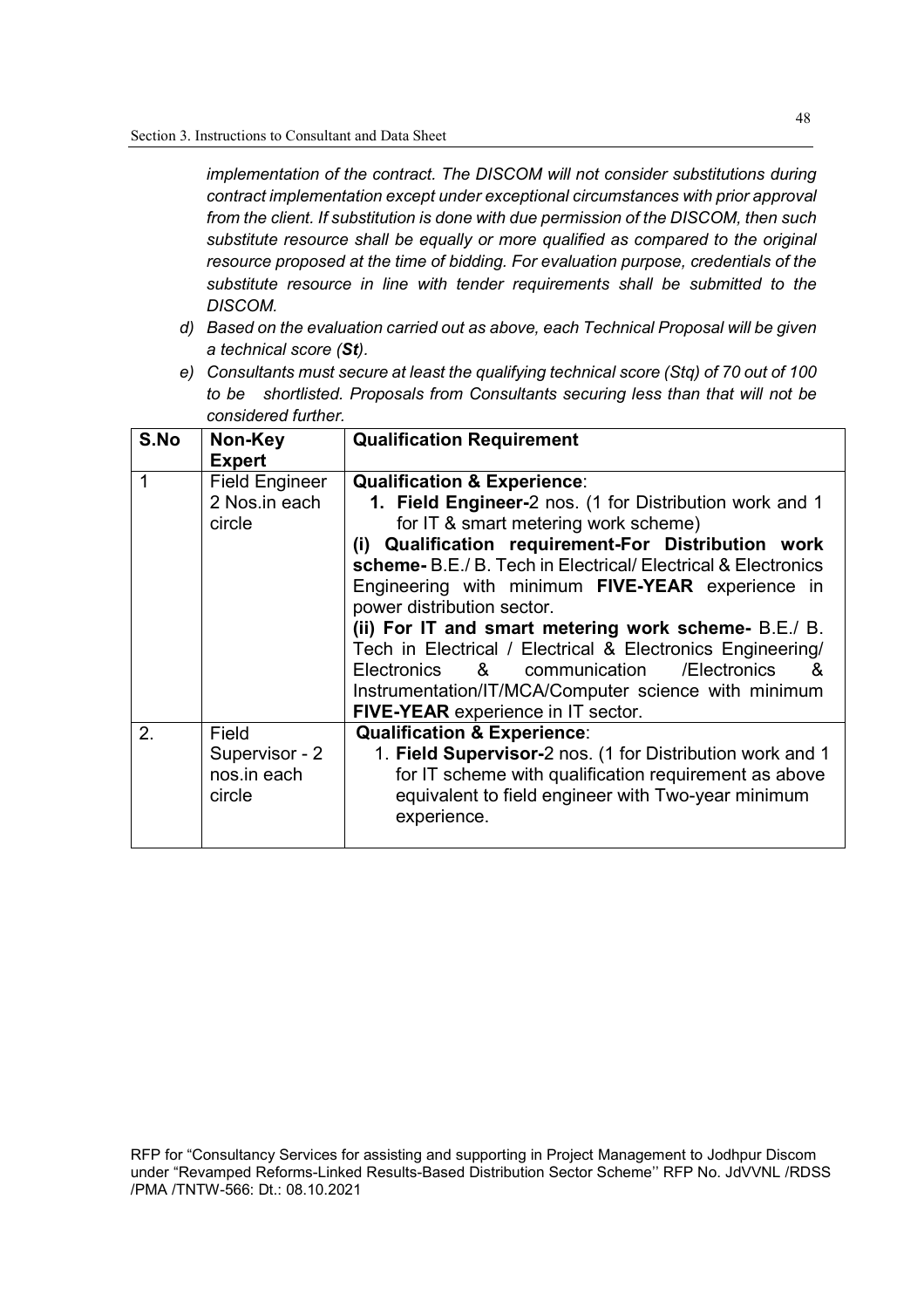# **Section 4. Technical Proposal –Forms**

|  | <b>CHECKLIST OF REQUIRED FORMS</b> |  |
|--|------------------------------------|--|
|--|------------------------------------|--|

| <b>FORM</b> | <b>DESCRIPTION</b>                                                                                                                                                                                                                                                                             |
|-------------|------------------------------------------------------------------------------------------------------------------------------------------------------------------------------------------------------------------------------------------------------------------------------------------------|
| TECH-1      | Technical Proposal Submission Form. {enclose Power of Attorney of<br>the Bid Signatory, Bid Securing Declaration, Integrity Pact and<br><b>Undertaking on Compliance of RFP terms &amp; conditions and scope</b><br>of Services and other related requirements, as Attachments to this<br>Form |
| TECH-2      | Consultant's Organization                                                                                                                                                                                                                                                                      |
| TECH-3      | <b>Compliance Status of Qualification Requirement</b>                                                                                                                                                                                                                                          |
| TECH-4      | <b>Consultant's Experience</b>                                                                                                                                                                                                                                                                 |
| TECH-5      | Team Composition/ Structure, Experts Time- Inputs, and attached<br>Curriculum Vitae (CV)                                                                                                                                                                                                       |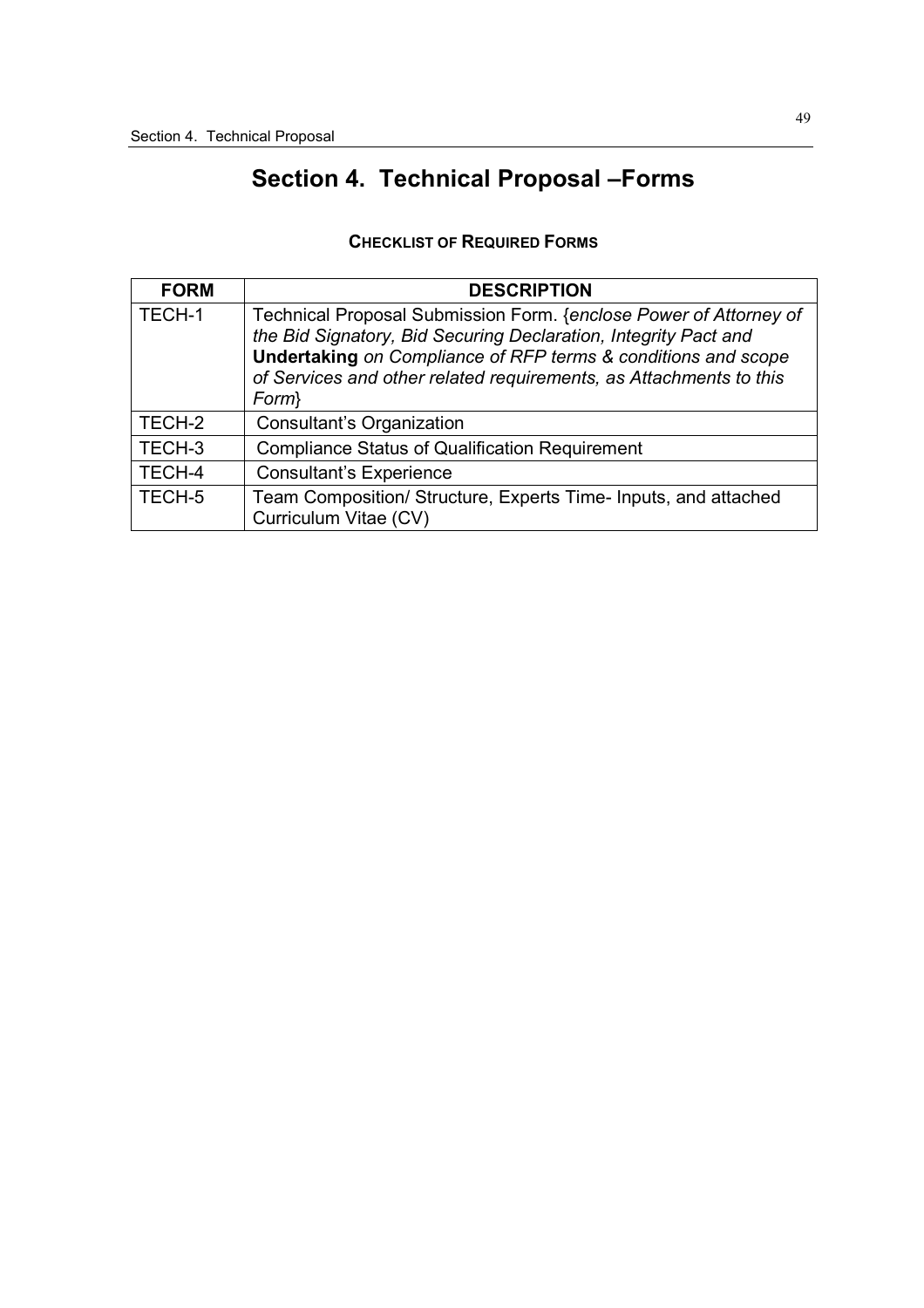## **FORM TECH-1**

## **TECHNICAL PROPOSAL SUBMISSION FORM**

{Location, Date}

 $\overline{\mathrm{To}}$ *THE SUPERINTENDING ENGINEER (CSS), JODHPUR VIDYUT VITRAN NIGAM LTD., New Power House, Jodhpur- 342003 Phone No: 0291-2742336, Fax No: 0291-2745259 E-mail :- secssjodhpur@gmail.com, Website :- energy.rajasthan.gov.in/jdvvnl* 

Dear Sirs:

We, the undersigned, offer to provide the Consulting Services for "Assisting and supporting in Project Management to JODHPUR DISCOM under Revamped Reforms-Linked Results-Based Distribution Sector Scheme'' in accordance with your Request for Proposals (RFP) dated 08.10.2021 and our Proposal. We have noted the method of selection stated in RFP:Shortlisting of Consultants based on criteria for shortlisting followed by Quality and Cost - Based Selection (QCBS) amongst shortlisted consultants. Accordingly, we are hereby submitting our Proposal, which includes this Technical Proposal and a Financial Proposal.

We hereby declare that:

- a) All the information and statements made in this Proposal are true and we accept that any misinterpretation or misrepresentation contained in this Proposal may lead to our disqualification by DISCOM.
- (b) Our Proposal shall be valid and remain binding upon for the period of time specified in the Data Sheet, ITC 12.1. We also hereby submit the **Bid Securing Declaration**, as per ITC 12.2 as **Attachment 1** to our Technical Proposal.
- (c) We have no conflict of interest in accordance with ITC 3.
- (d) We meet the eligibility requirements as stated in Section.2 and ITC 6, and we confirm our understanding of our obligation to abide by the stipulations regarding Fraud and Corruption as per ITC 5*.* We also hereby submit the **Integrity Pact**  duly signed, as per ITC 10.2 as **Attachment 2** to our Technical Proposal.
- (e) We undertake to discuss (if invited/ required by DISCOM) a Contract on the basis of the proposed Key Experts. We accept that the substitution of Key Experts for reasons other than those stated in ITC 12.6 and ITC 26.4 may lead to the termination of Contract discussions and shall constitute sufficient ground for action against us as per the Bid Securing Declaration.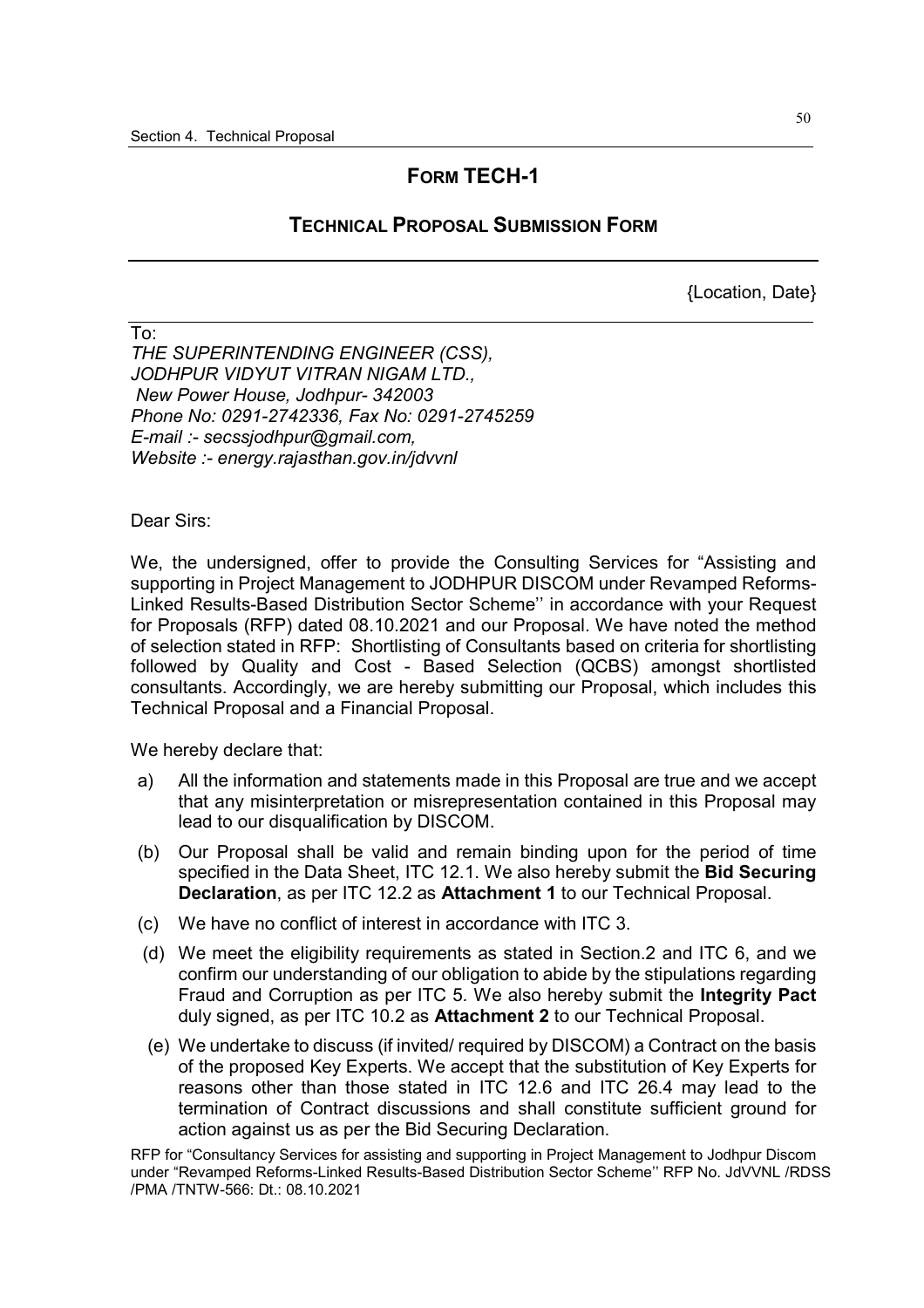(f) Our Proposal is binding upon us and subject to any modifications resulting from the Contract discussions.

We undertake, if our Proposal is accepted and the Contract is signed, to initiate the Services related to the assignment no later than the date indicated in ITC 29.2 of the Data Sheet. Failure to do so shall constitute sufficient ground for action against us as per the Bid Securing Declaration

We understand that DISCOM is not bound to accept any Proposal that DISCOM receives.

Enclosures:

- **1. Attachment 1. Bid Securing Declaration**
- **2. Attachment 2. Integrity Pact**
- **3. Attachment 3. Power of Attorney of proposal/ Bid Signatory**
- **4. Attachment 4. Undertaking on Compliance of RFP terms & conditions and scope of Services and other related requirements**

We remain,

 $\overline{\phantom{a}}$ 

Yours sincerely,

Signature (of Consultant's authorized representative) {In full and initials}:

\_\_\_\_\_\_\_\_\_\_\_\_\_\_\_\_\_\_\_\_\_\_\_\_\_\_\_\_\_\_\_\_\_\_\_\_\_\_\_\_\_\_\_\_\_\_\_\_\_\_\_\_\_\_\_\_\_\_\_\_\_\_

*(enclose Power of Attorney of the Bid Signatory as Attachment 3)* 

Full name: {insert full name of authorized representative} Title: {insert title/position of authorized representative} Name of Consultant (company's name or JV's name, if applicable): Capacity: {insert the person's capacity to sign for the Consultant} Address: {insert the authorized representative's address} Phone/fax:{insert the authorized representative's phone and fax number, if applicable}

Email: {insert the authorized representative's email address}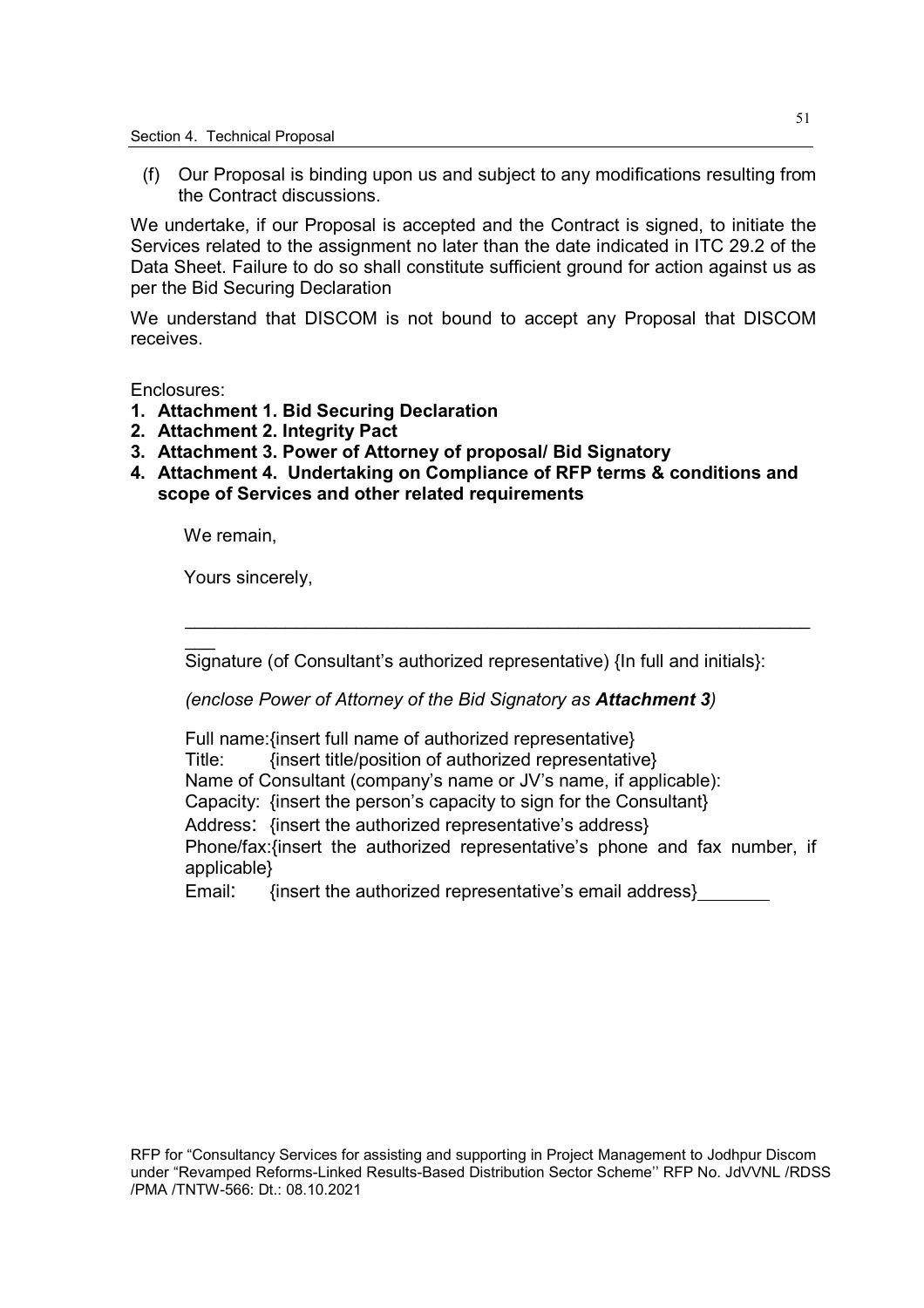## **ATTACHMENT 1 TO FORM TECH-1**

#### BID SECURING DECLARATION

Whereas, I/We (name of Consultant) ------------------------------- have submitted Proposal for ------------------ (name of Consulting Services) in response to Request For Proposal (RFP) no: --------------------------- dated --------------------------

I/We hereby submit following declaration in lieu of Bid Security/ Earnest Money Deposit:

1. If after the opening of Proposal, I/We withdraw and/or modify my/our Proposal during its period of validity (including extended validity) as specified in the RFP document,

Or

2. If, after the issue of Notification of Award of the Contract, I/We fail to sign the Contract, or to submit Contract Performance Guarantee before the deadline specified in the RFP document,

Or

3. If, in case of I/ we fail to ensure that the Contract becomes Effective as specified in the RFP document.

I/we shall be suspended from and shall not be eligible to participate for a period of one year from date of issue of the suspension order, in the bidding against any of the Notice Inviting Tenders/ Invitation For Bids/ Request for Proposal etc. issued by DISCOM during that period.

Signed on ……………..(*Insert the Date*)

Signature (of Consultant's authorized representative) {In full and initials}:

\_\_\_\_\_\_\_\_\_\_\_\_\_\_\_\_\_\_\_\_\_\_\_\_\_\_\_\_\_\_\_\_\_\_\_\_\_\_\_\_\_\_\_\_\_\_\_\_\_\_\_\_\_\_\_\_\_\_\_\_\_\_

Full name: {insert full name of authorized representative} Title: {insert title/position of authorized representative} Name of Consultant (company's name) Capacity: {insert the person's capacity to sign for the Consultant} Address: {insert the authorized representative's address} Phone/fax:{insert the authorized representative's phone and fax number, if applicable} Email: {insert the authorized representative's email address}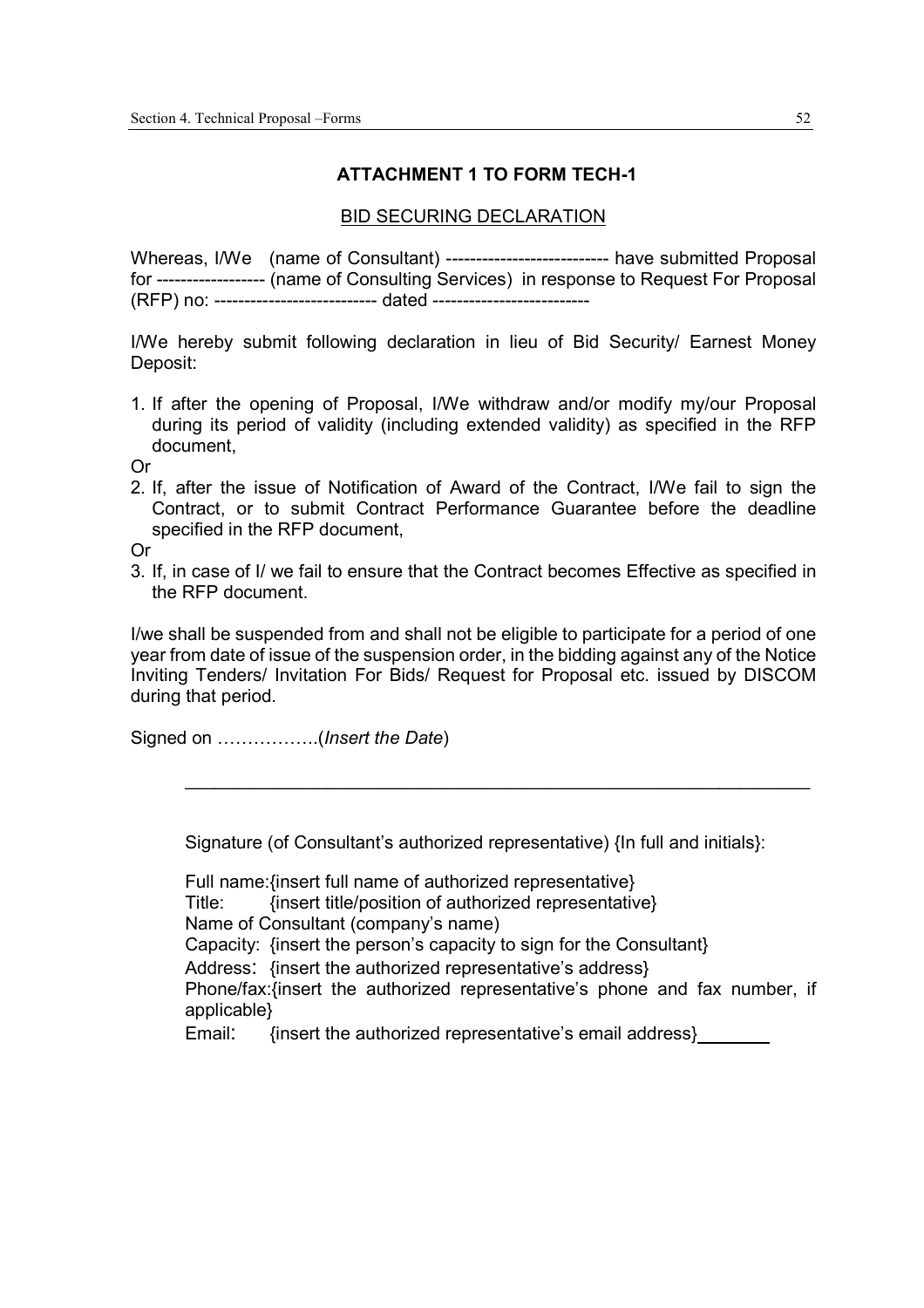#### **ATTACHMENT 2 TO FORM TECH-1**

#### INTEGRITY PACT

#### PRE-CONTRACT INTEGRITY PACT

#### **GENERAL**

This pre-bid contract Agreement (herein after called the Integrity Pact) is made on\_\_\_\_\_\_\_\_ day of the month of\_\_\_\_\_\_\_\_\_ 20..., between, on one hand, the DISCOM, acting through Shri……………………., Designation of the officer, (hereinafter called the " DISCOM", which expression shall mean and include, unless the context otherwise requires, his successors in the office and assigns) of the First Part and M/s. \_\_\_\_\_\_\_\_\_\_\_\_\_\_\_\_\_\_\_\_\_\_\_ represented by Shri \_\_\_\_\_\_\_\_\_\_\_\_\_\_\_\_\_\_\_\_\_\_ (hereinafter called the "BIDDER/SELLER/CONSULTANT", which expression shall mean and include, unless the context otherwise requires, his successors and permitted assigns) of the Second Part.

WHEREAS the DISCOM propose to procure (Items and Services as per the Scope Of Work Mentioned in The Tender Document (hereinafter called the "Items and Services", which expression shall mean and include, unless the context otherwise requires, any additions & deletions in the said "Items and Services") and the BIDDER/ Seller/ Consultant is willing to offer/has offered the said "Items and Services".

WHEREAS the BIDDER/ Consultant is a Private Company/Public Company/Government Undertaking/ Partnership/registered export agency, constituted in accordance with the relevant law in the matter and the DISCOM is a Ministry /Department of the Government of India/PSU performing its function on behalf of the President of India.

NOW, THEREFORE,

To avoid all forms of corruption by following a system that is fair, transparent and free from any influence/prejudiced dealings prior to, during and subsequent to the currency of the Contract to be entered into with a view to:-

Enabling the DISCOM to obtain the desired "Items and Services" at a competitive price in conformity with the defined specifications by avoiding the high cost and the distortionary impact of corruption on public procurement, and

Enabling BIDDER/ CONSULTANT to abstain from bribing or indulging in any corrupt practice in order to secure the contract by providing assurance to them that their competitors will also abstain from bribing and other practices and the DISCOM will commit to prevent corruption, in any form, by its official by following transparent procedures.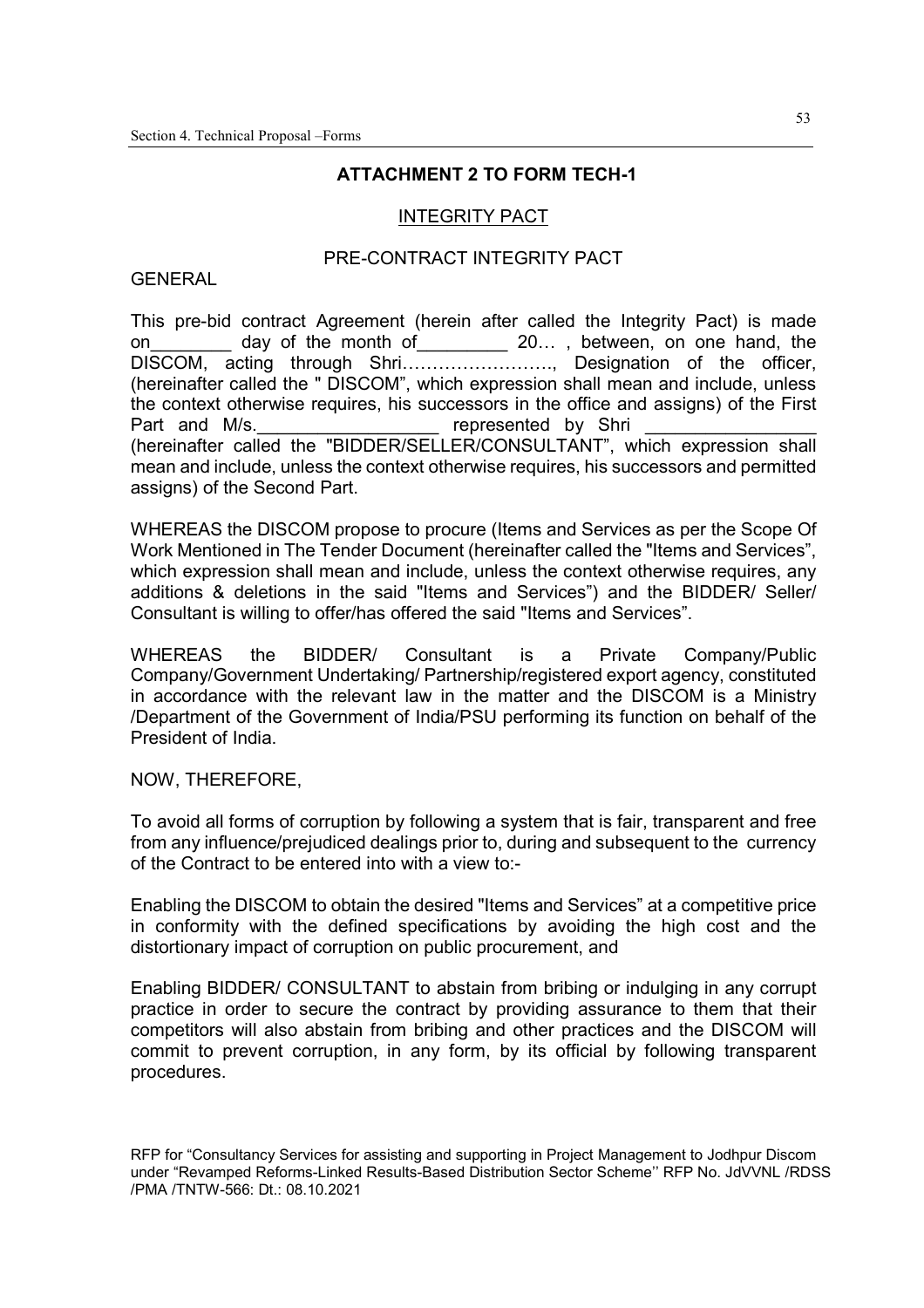The parties hereto hereby agree to enter into this Integrity Pact and agree as follows: Commitments of the DISCOM

- 1.
- 1.1. The DISCOM undertakes that no official of the DISCOM, connected directly or indirectly with the contract, will demand, take a promise for or accept, directly or through intermediaries, any bribe, consideration, gift, reward, favour or any material or immaterial benefit or any other advantage from the BIDDER/CONSULTANT, either for themselves or for any person, organization or third party related to the contract in exchange for an advantage in the bidding process, bid evaluation, contracting or implementation process related to the contract.
- 1.2. The DISCOM will, during the pre-contract stage, treat all BIDDER/CONSULTANT alike, and will provide to all BIDDER/CONSULTANT the same information and will not provide any such information to any particular BIDDER/CONSULTANT which could afford an advantage to that particular BIDDER/CONSULTANT in comparison to the other BIDDER(S)/CONSULTANT(S).
- 1.3. All the officials of the DISCOM will report the appropriate Government office any attempted or completed breaches of the above commitments as well as any substantial suspicion of such a breach.
- 2. In case any such preceding misconduct on the part of such official(s) is reported by the BIDDER/CONSULTANT to the DISCOM with the full and verifiable facts and the same is prima facie found to be correct by the DISCOM, necessary disciplinary proceedings, or any other action as deemed fit, including criminal proceedings may be initiated by the DISCOM and such a person shall Be debarred from further dealings related to the contract process. In such a case, while an enquiry is being conducted by the DISCOM, the proceedings under the contract would not be stalled.

Commitments of BIDDERs/CONSULTANTs

- 3. The BIDDER/CONSULTANT commits itself to take all measures necessary to prevent corrupt practices, unfair means and illegal activities during any stage of its bid or during any pre-contract or post-contract stage in order to secure the contract or in furtherance to secure it and in particular commit itself to the following:-
	- 3.1. The BIDDER will not offer, directly or through intermediaries, any bribe, gift, consideration, reward, favour, any material or immaterial benefit or other advantage, commission, fees, brokerage or inducement to any official of the DISCOM, connected directly or indirectly with the biding process, or to any person, organization or third party related to the contract in exchange for any advantage in the bidding, evaluation, contracting and implementation of the contract.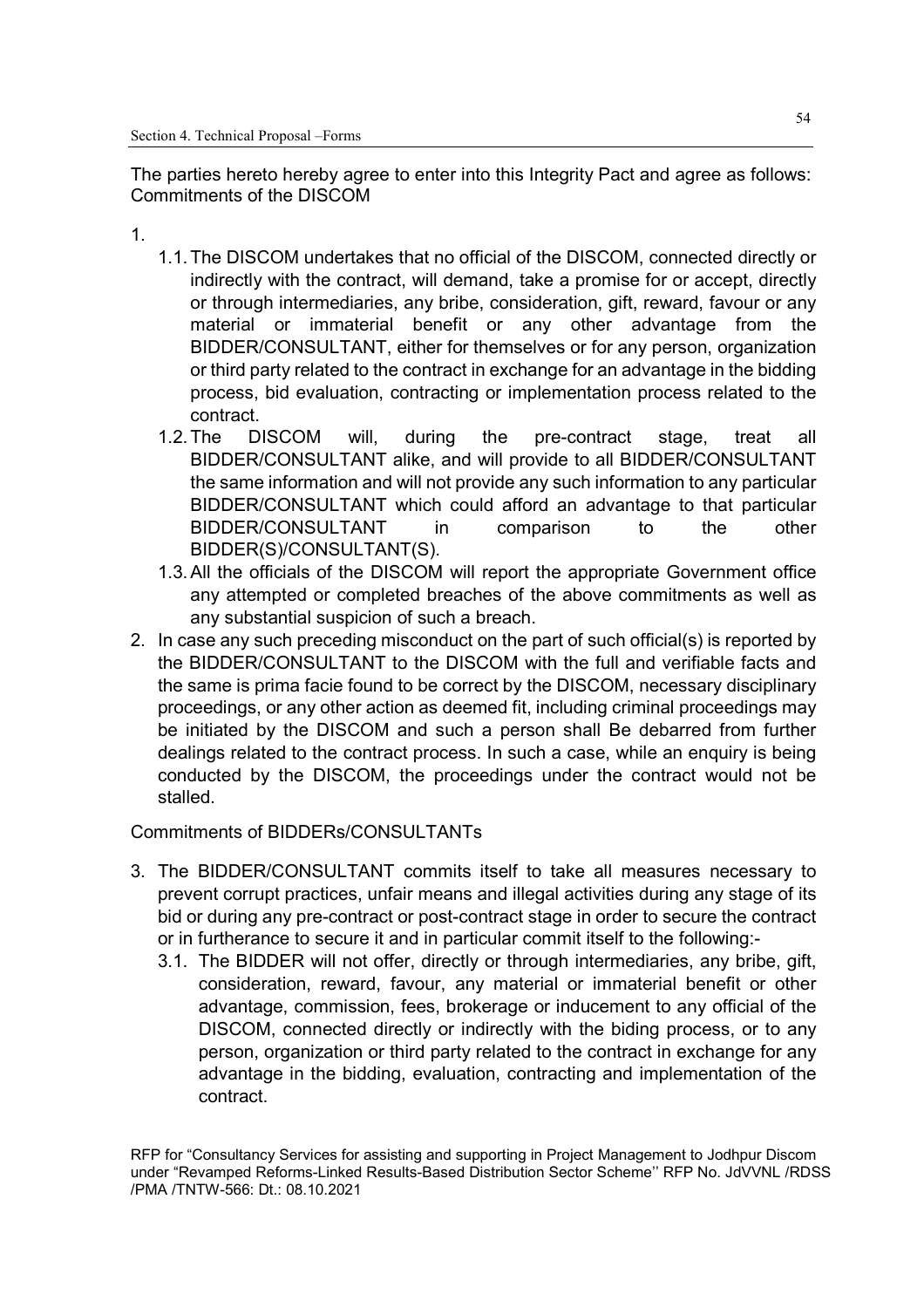- 3.2. The BIDDER/CONSULTANT further undertakes that it has not given, offered or promised to give, directly or indirectly any bribe, gift, consideration, reward, favour, any material or immaterial benefit or other advantage, commission, fees, brokerage, or inducement to any official of the DISCOM or otherwise in procuring the Contract of forbearing to do or having done any act in relation to the obtaining or execution of the contract or any other contract with the Government for showing or forbearing to show favour or disfavour to any person in relation to the contract or any other contract with the Government.
- 3.3. The BIDDER/CONSULTANT shall disclose the name and address of agents and representatives and Indian BIDDERSs shall disclose their foreign principals or associates.
- 3.4. The BIDDER/CONSULTANT shall disclose the payments to be made by them to agents/brokers or any other intermediary, in connection with this bid/contract.
- 3.5. The BIDDER/CONSULTANT further confirms and declares to the DISCOM that the BIDDER/CONSULTANT is the original manufacturer/Integrator/authorized government sponsored export entity of the defence stores and has not engaged any individual or firm or company whether Indian or foreign to intercede, facilitate or in any way to recommend to the DISCOM or any of its functionaries, whether officially or unofficially to the award of the contract to the BIDDER/CONSULTANT, nor has any amount been paid. Promised or intended to be paid to any such individual, firm or company in respect of any such intercession, facilitation or recommendation.
- 3.6. The BIDDER/CONSULTANT, either while presenting the bid or during precontract negotiations or before signing the contract, shall disclose any payment he has made, is committed to or intends to make to officials of the DISCOM or their family members, agents, brokers or any other intermediaries in connection with the contract and the details of services agreed upon for such payments.
- 3.7. The BIDDER/CONSULTANT will not collude with other parties interested in the contract to impair the transparency, fairness and progress of the bidding process, bid evaluation, contracting and implementation of the contract.
- 3.8. The BIDDER/CONSULTANT will not accept any advantage in exchange for any corrupt practice, unfair means and illegal activities.
- 3.9. The BIDDER/CONSULTANT shall not use improperly, for purpose of competition or personal gain, or pass on to others, any information provided by the DISCOM as part of the business relationship, regarding plans, technical proposal and business details, including information contained in any electronic data carrier. The BIDDER/CONSULTANT also undertakes to exercise due and adequate care lest any such information is divulged.
- 3.10. The BIDDER/CONSULTANT commits to refrain from giving any complaint directly or through any other manner without supporting it with full and verifiable facts.

RFP for "Consultancy Services for assisting and supporting in Project Management to Jodhpur Discom under "Revamped Reforms-Linked Results-Based Distribution Sector Scheme'' RFP No. JdVVNL /RDSS /PMA /TNTW-566: Dt.: 08.10.2021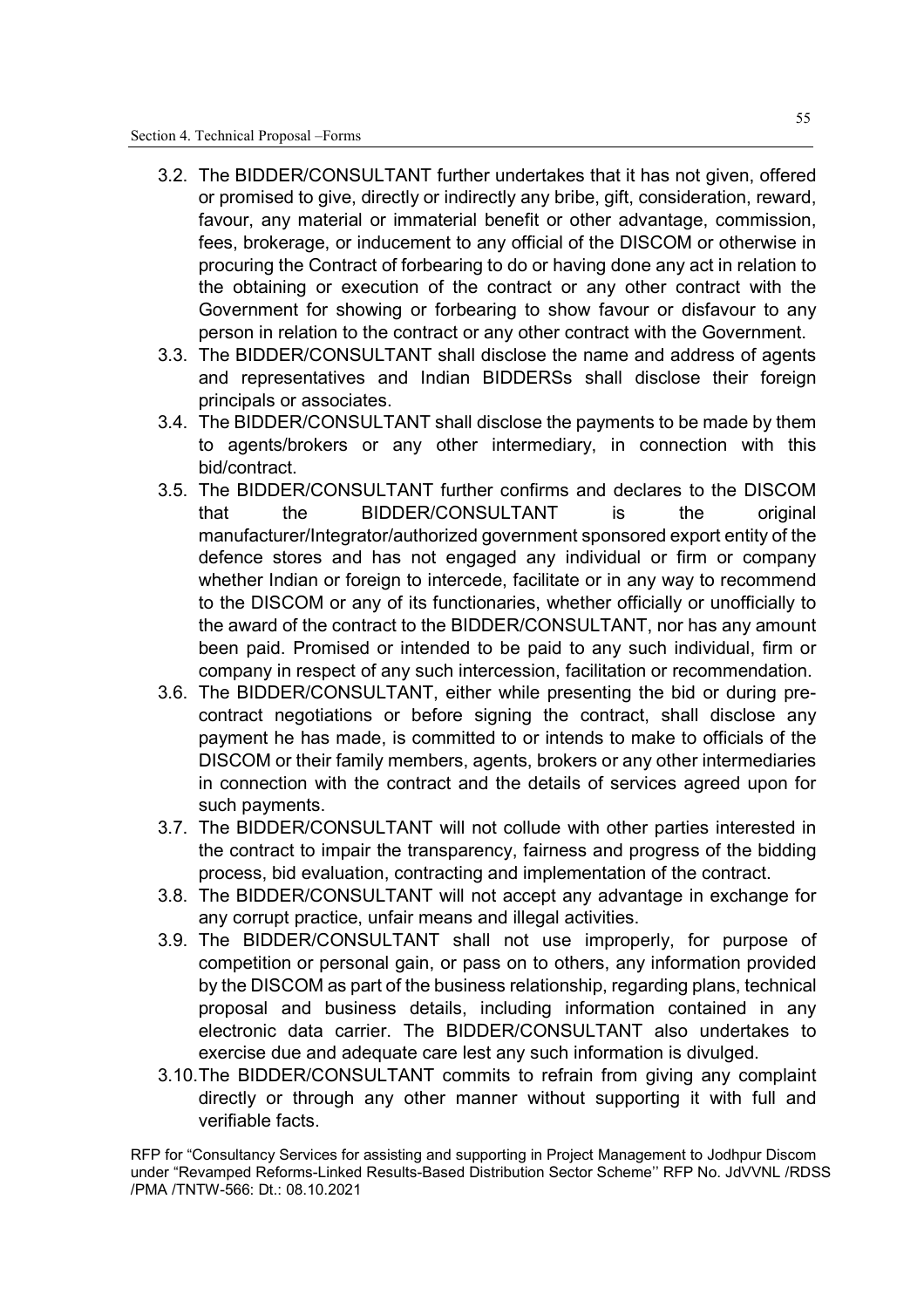- 3.11. The BIDDER/CONSULTANT shall not instigate or cause to instigate any third person to commit any of the actions mentioned above.
- 3.12. If the BIDDER/CONSULTANT or any employee of the BIDDER/CONSULTANT or any person acting on behalf of the BIDDER/CONSULTANT, either directly or indirectly, is a relative of any of the officers of the DISCOM, or alternatively, if any relatives of an officer of the DISCOM had financial interest/stake in the BIDDER's/CONSULTANT's firm, the same shall be disclosed by the BIDDER/CONSULTANT at the time of filling of tender.

The term 'relative' for this purpose would be as defined in Section 6 of the Companies Act 1956.

- 3.13. The BIDDER/CONSULTANT shall not lend to or borrow any money from or enter into any monetary dealings or transactions, directly or indirectly, with any employee of the DISCOM.
- 4. Previous Transgression
	- 4.1. The BIDDER/CONSULTANT declares that no previous transgression occurred in the last three years immediately before signing of this Integrity Pact with any other company in any country in respect of any corrupt practices envisaged hereunder or with any Public Sector Enterprise in India or any Government Department in India that could justify B1DDER's/CONSULTANT's exclusion from the tender process.
	- 4.2. The BIDDER/CONSULTANT agrees that if it makes incorrect statement on this subject, BIDDER can be disqualified from the tender process or the contract, if already awarded, can be terminated for such reason.
- 5. Earnest Money (Security Deposit)
	- 5.1. While submitting commercial bid, the BIDDER/CONSULTANT deposit an amount (as specified in TENDER) as Earnest Money/Security, Deposit, with the DISCOM through any of the following instruments:
		- 5.1.1. Bank Draft or a Pay Order in favour of 'DISCOM' payable at State HQ
		- 5.1.2. A confirmed guarantee by an Indian Nationalised Bank, promising payment of the guaranteed sum to the DISCOM on demand within three working days without any demur whatsoever and without seeking any reasons whatsoever. The demand for payment by the DISCOM shall be treated as conclusive proof of payment.
		- 5.1.3. Any other mode or through any other instrument (to be specified in the **TENDER**
	- 5.2. The Earnest Money/ Security Deposit shall be valid as per terms of TENDER.
	- 5.3. In the case of successful BIDDER/CONSULTANT, a clause would also be incorporated in the Article pertaining to Performance Bond in the Purchase Contract that the provisions of Sanctions for violation shall be applicable for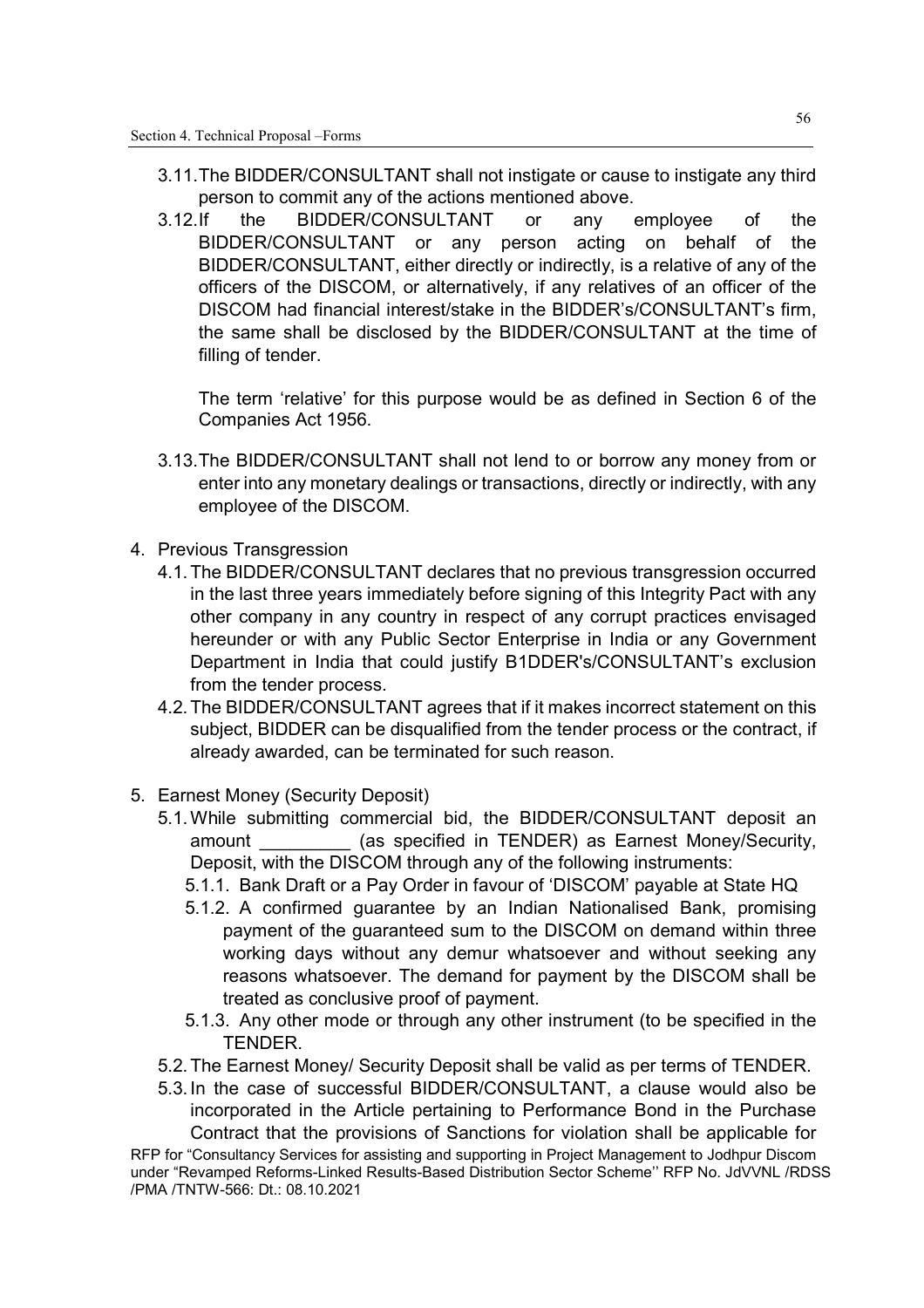forfeiture of Performance Bond in case of a decision by the DISCOM to forfeit the same without assigning any reason for imposing sanction for violation of this Pact.

- 5.4. No interest shall be payable by the DISCOM to the BIDDER/CONSULTANT on Earnest Money/Security Deposit for the period of its currency.
- 6. Sanctions for Violations
	- 6.1. Any breach of the aforesaid provisions by the BIDDER/CONSULTANT or any one employed by it or acting on its behalf (whether with or without the knowledge of the BIDDER/SELLER/CONSULTANT) shall entitle the DISCOM to take all or any one of the following actions, wherever required:-
		- 6.1.1. To immediately call off the pre contract negotiations without assigning any reason or giving any compensation to the BIDDER/CONSULTANT. However, the proceedings with the other BIDDER(s) would continue.
		- 6.1.2. The Earnest Money Deposit (in pre-contract stage) and/or Security Deposit/Performance Bond (after the contract is signed) shall stand forfeited either fully or partially, as decided by the DISCOM and the DISCOM shall not be required to assign any reason therefore.
		- 6.1.3. To immediately cancel the contract, if already signed, without giving any compensation to the BIDDER.
		- 6.1.4. To recover all sums already paid by the DISCOM, and in case of the Indian BIDDER/CONSULTANT with interest thereon at 2% higher than the prevailing Prime Lending Rate of State of India, while in case of a BIDDER/CONSULTANT from a country other than India with Interest thereon at 2% higher than the LIBOR. If any outstanding payment is due to the BIDDER from the DISCOM in connection with any other contract for any other stores, such outstanding payment could also be utilized to recover the aforesaid sum and interest
		- 6.1.5. To encash the advance bank guarantee and performance bond/warranty bond, if furnished by the BIDDER/CONSULTANT, in order to recover the payments, already made by the DISCOM , along with interest.
		- 6.1.6. To cancel all or any other contracts with the BIDDER/CONSULTANT. The BIDDER shall be liable to pay compensation for any loss or damage to the DISCOM resulting from such cancellation/rescission and the DISCOM/PRINCIPAL shall be entitled to deduct the amount so payable from the money(s) due to the BIDDER/CONSULTANT.
		- 6.1.7. To debar the BIDDER/CONSULTANT from participating in future bidding processes of the Government of India DISCOM/PRINCIPAL for a minimum period of five years, which may be further extended at the discretion of the DISCOM.
		- 6.1.8. To recover all sums paid in violation of this Pact by BIDDER/CONSULTANT (s) to any middlemen or agent or broken with a view to securing the contract.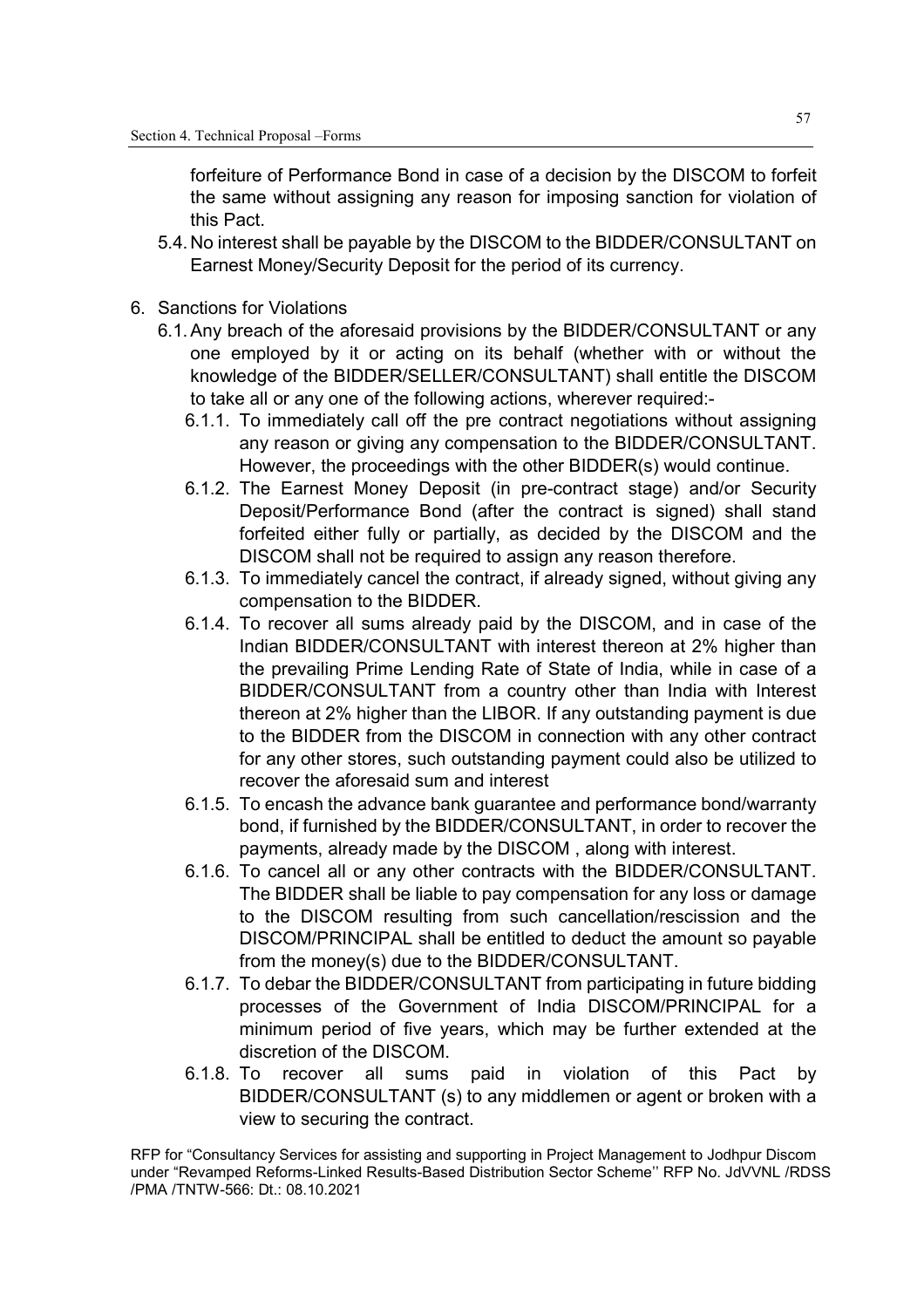- 6.1.9. In cases where irrevocable Letters of Credit have been received in respect of any contract signed by the DISCOM with the BIDDER/CONSULTANT, the same shall not be opened.
- 6.1.10. Forfeiture of performance Bond in case of a decision by the DISCOM to forfeit the same without assigning any reason for imposing for sanction for violation of this pact.
- 6.2. The DISCOM will be entitled to take all or any of the actions mentioned at para 6.1 (i) to (x) of this Pact also on the Commission by the BIDDER/CONSULTANT or any one employed by it or acting on its behalf (whether with or without the knowledge of the BIDDER/CONSULTANT), of an offence as defined in Chapter IX of the Indian Penal code, 1860 or Prevention of Corruption Act, 1988 or any other statute enacted for prevention of corruption.
- 6.3. The decision of the DISCOM to the effect that a breach of the provisions of this pact has been committed by the BIDDER/CONSULTANT shall be final and conclusive on the BIDDER/CONSULTANT. However, the BIDDER/CONSULTANT can approach the Independent Monitor(s) appointed for the purposes of this Pact.
- 7. Independent Monitors
	- 7.1. The DISCOM has appointed Independent Monitors (hereinafter referred to as Monitors) for this Pact in consultation with the Central Vigilance Commission (Names and Addresses of the Monitors shall be published subsequently by DISCOM).
	- 7.2. The task of the Monitors shall be to review independently and objectively, whether and to what extent the parties comply with the obligations under this Pact.
	- 7.3. The Monitors shall not be subject to instructions by the representatives of the parties and perform their functions neutrally and independently.
	- 7.4. Both the parties accept that the Monitors have the right to access all the documents relating to the project/procurement, including minutes of meetings.
	- 7.5. As soon as the Monitor notices, or has reason to believe, a violation of this Pact, he will so inform the Authority designated by the DISCOM.
	- 7.6. The BIDDER/CONSULTANT(s) accepts that the Monitors has the right to access without restriction to all project documentation of the DISCOM including that provided by the BIDDER/CONSULTANT. The BIDDER/CONSULTANT will also grant the Monitor, upon his request and demonstration of a valid interest, unrestricted and unconditional access to his project documentation. The same is applicable to Subcontractors. The Monitor shall be under contractual obligation to treat the information and documents of the BIDDER/CONSULTANT/Subcontractors(s) with confidentially.
	- 7.7. The BUYER will provide to the Monitors sufficient information about all meetings among the parties related to the Project provided such meetings

RFP for "Consultancy Services for assisting and supporting in Project Management to Jodhpur Discom under "Revamped Reforms-Linked Results-Based Distribution Sector Scheme'' RFP No. JdVVNL /RDSS /PMA /TNTW-566: Dt.: 08.10.2021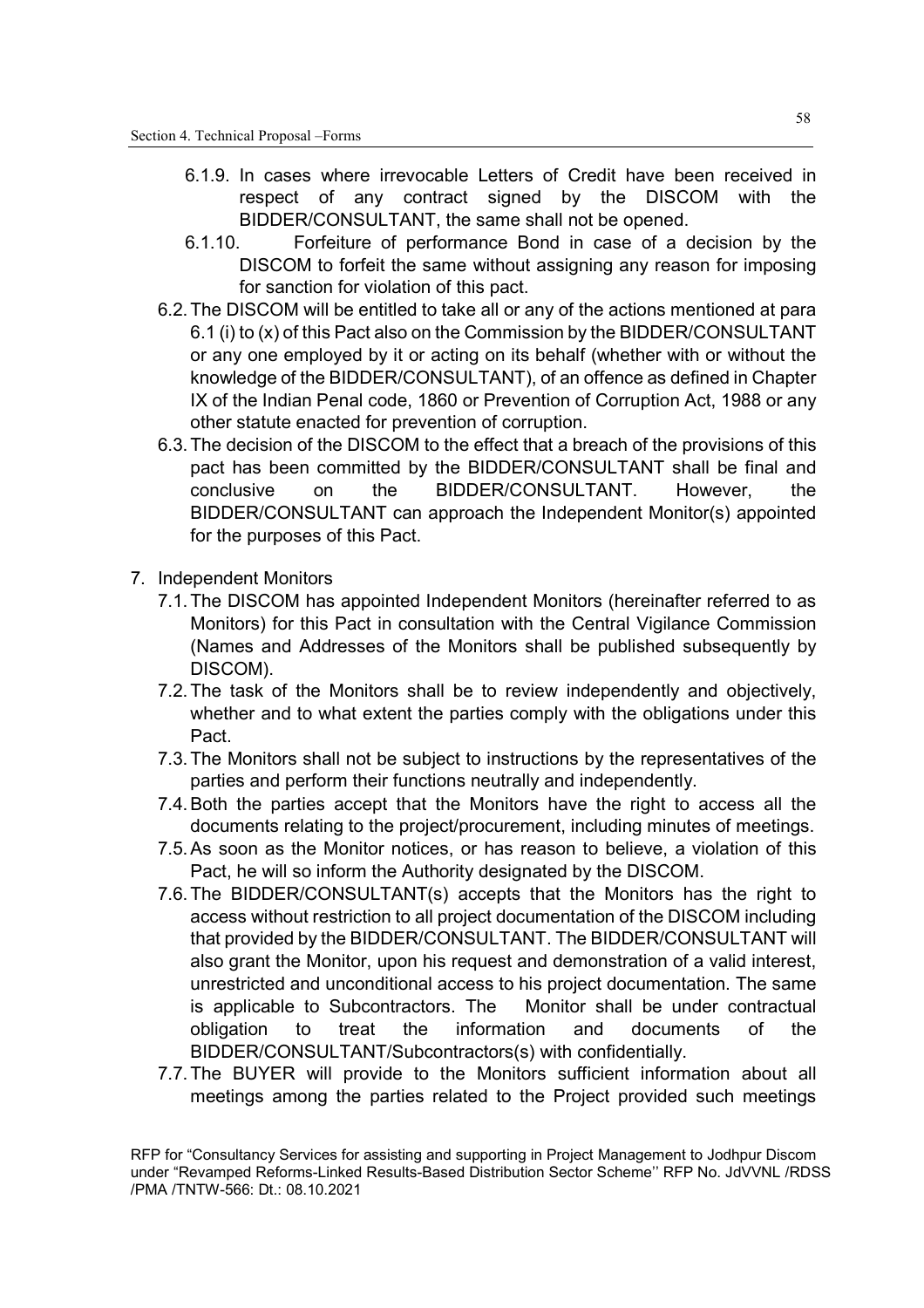could have an impact on the contractual relations between the parties. The parties will offer to the monitor the option to participate in such meetings.

- 7.8. The Monitor will submit a written report to the designated Authority of DISCOM /Secretary in the Department/ within 8 to 10 weeks from the date of reference or intimation to him by the DISCOM/BIDDER/CONSULTANT and, should the occasion arise, submit proposals for correcting problematic situations.
- 8. Facilitation of Investigation

In case of any allegation of violation of any provisions of this Pact or payment of commission, the DISCOM or its agencies shall be entitled to examine all the documents including the Books of Accounts of the BIDDER/CONSULTANT and the BIDDER/CONSULTANT shall provide necessary information and documents in English and shall extend all possible help for the purpose of such examination.

9. Law and Place of Jurisdiction

This Pact is subject to Indian Law. The place of performance and jurisdiction is the seat of the DISCOM.

10. Other Legal Actions

The actions stipulated in this Integrity Pact are without prejudice to any other legal action that may follow in accordance with the provisions of the any extent law in force relating to any civil or criminal proceedings.

- 11. Validity
	- 11.1. The validity of this Integrity Pact shall be from the date of its signing and extend up to 5 years or the complete execution of the contract to the satisfaction of both the DISCOM and the BIDDER/SELLER/CONSULTANT, including warranty period, whichever is later. In case BIDDER/SELLER/CONSULTANT is unsuccessful, this Integrity Pact shall expire after six months from the date of the signing of the contract.
	- 11.2. Should one or several provisions of this Pact turn out to be invalid; the remainder of this Pact shall remain valid. In this case, the parties will strive to come to an agreement to their original intentions.

12. The parties hereby sign this Integrity Pact at The parties hereby sign this Integrity Pact at

| <b>DISCOM</b>       | <b>BIDDER/CONSULTANT</b> |
|---------------------|--------------------------|
| Name of the Officer | CHIEF EXECUTIVE OFFICER  |
| Designation         |                          |
| <b>Witness</b>      | Witness                  |
| $\mathbf 1$         |                          |
| $\overline{2}$      |                          |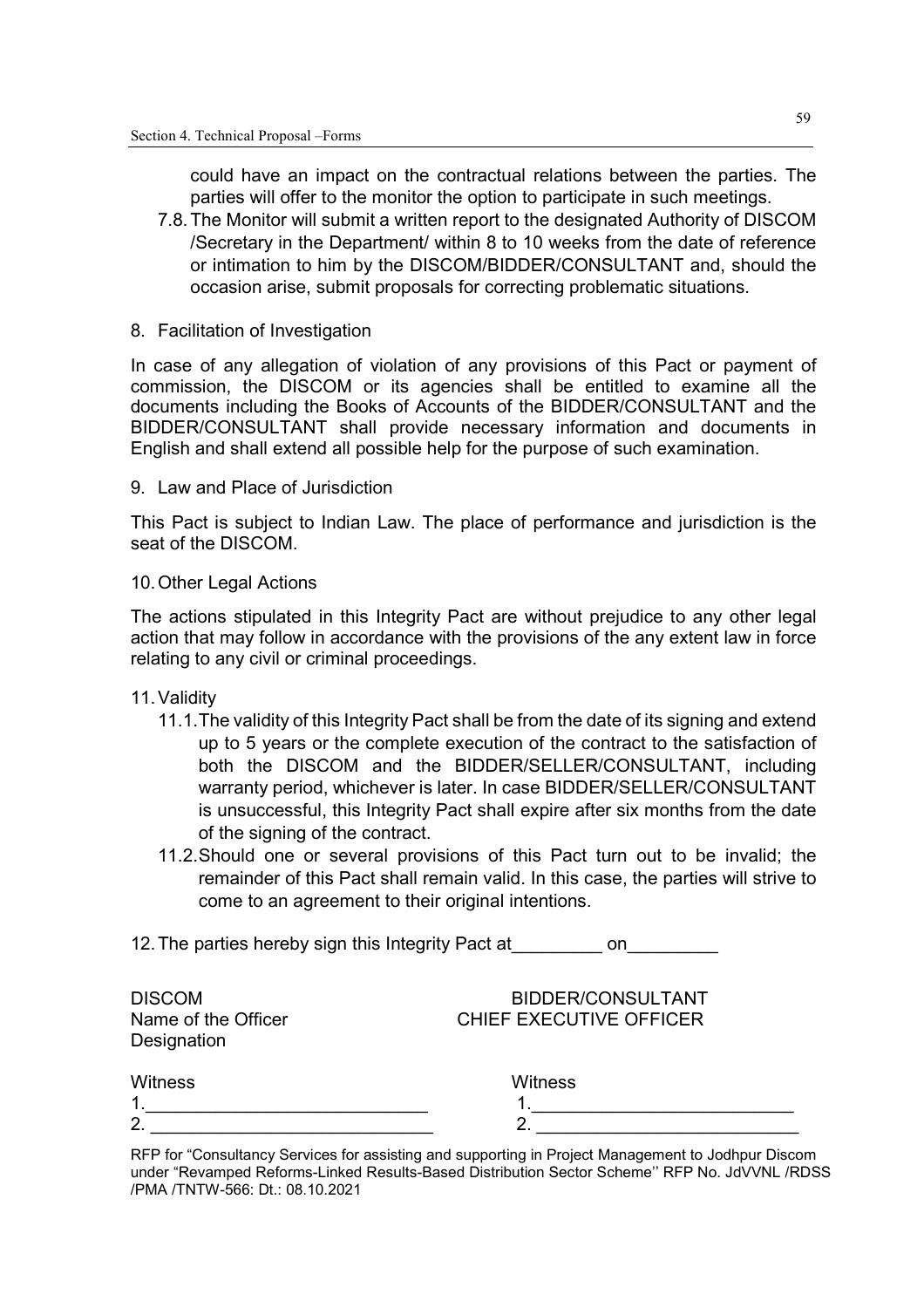\* Provision of these clauses would need to be amended/deleted in line with the policy of the DISCOM in ¬regard to involvement of Indian agents of foreign supplies.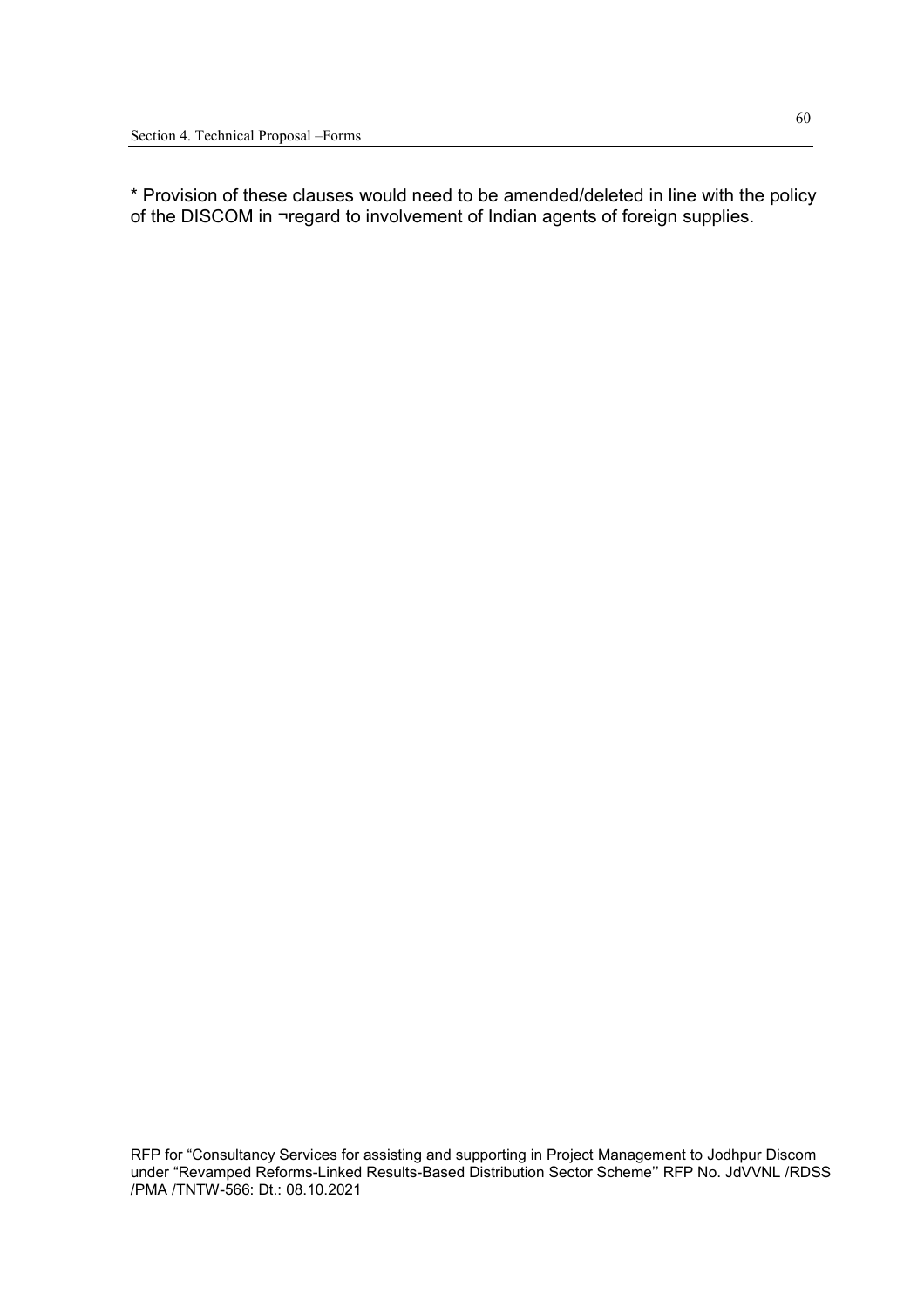## **ATTACHMENT 3 TO FORM TECH-1**

#### POWER OF ATTORNEY OF PROPSAL/BID SIGNATORY

**(** *No specified Format. Consultant may use their own format***)**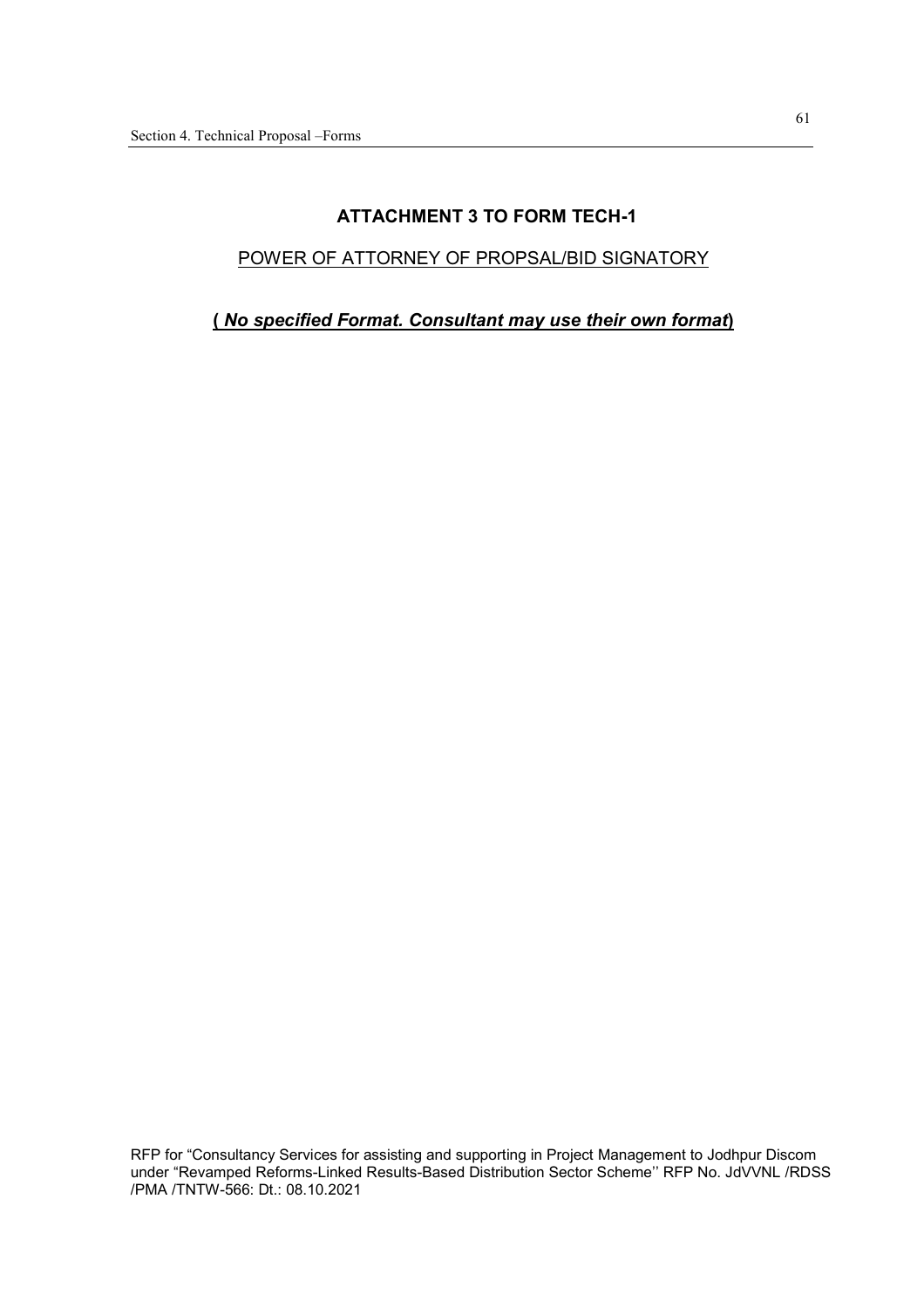## **ATTACHMENT 4 TO FORM TECH-1**

## UNDERTAKING ON COMPLIANCE OF RFP TERMS & CONDITIONS AND OTHER REQUIREMENTS

## **(To be submitted on ₹100 Stamp paper issued in the State where Consultant's office is located, duly signed by the authorized signatory)**

I/We hereby undertake that I/We have examined/ perused, studied and understood the Request For Proposal (RFP) Document in respect of RFP no. dated and any corrigendum/ addendum/ clarification etc. thereto completely and have submitted my/our Proposal/ Bid in pursuance to the said RFP document.

I/We hereby undertake that I/We understand that the scope of Services and other related requirement under and in pursuance of this RFP are indicative only and not exhaustive in any manner. I/We understand that the scope of Services may undergo changes as per emerging requirements of DISCOM as specified in the RFP document.

I/We hereby undertake that we shall comply with the scope of Services and other related requirements and the terms and conditions specified in the RFP document completely and we have no deviations and/or submissions and/or clarifications, whatsoever of any manner and/or sort and/or kind in this regard.

I/We hereby undertake to provide any further clarifications, details, documents etc. as may be required without changing the substance of our Proposal.

I/We understand that the DISCOM reserves the right to float a separate Request For Proposal/ Notice Inviting Tender/ Invitation for Bids for the scope of Services and related requirements as covered under this RFP, irrespective of the outcome of this RFP, and I/We hereby undertake that we have no objection for the same. I/We understand that in such a case, I/We shall bid separately in response to such Request For Proposal/ Notice Inviting Tender/ Invitation for Bids, and in no case our bid/ Proposal in response to this RFP shall be deemed as a Proposal for in response to such Request For Proposal/ Notice Inviting Tender/ Invitation for Bids.

I/We hereby undertake to provide the Services and undertake to be the single point of contact for DISCOM for all Services and related requirements as per the terms and conditions and as specified in this RFP document.

I/We hereby undertake that I/We do understand that my/our bid should be as per the RFP document and should be accordingly submitted to the DISCOM. In case of a failure to comply and/or variation DISCOM has the sole discretion not to consider or disqualify my/our Proposal/ bid for the aforementioned RFP and I/We shall be not have any claim of any sort/kind/form on the same.

RFP for "Consultancy Services for assisting and supporting in Project Management to Jodhpur Discom under "Revamped Reforms-Linked Results-Based Distribution Sector Scheme'' RFP No. JdVVNL /RDSS /PMA /TNTW-566: Dt.: 08.10.2021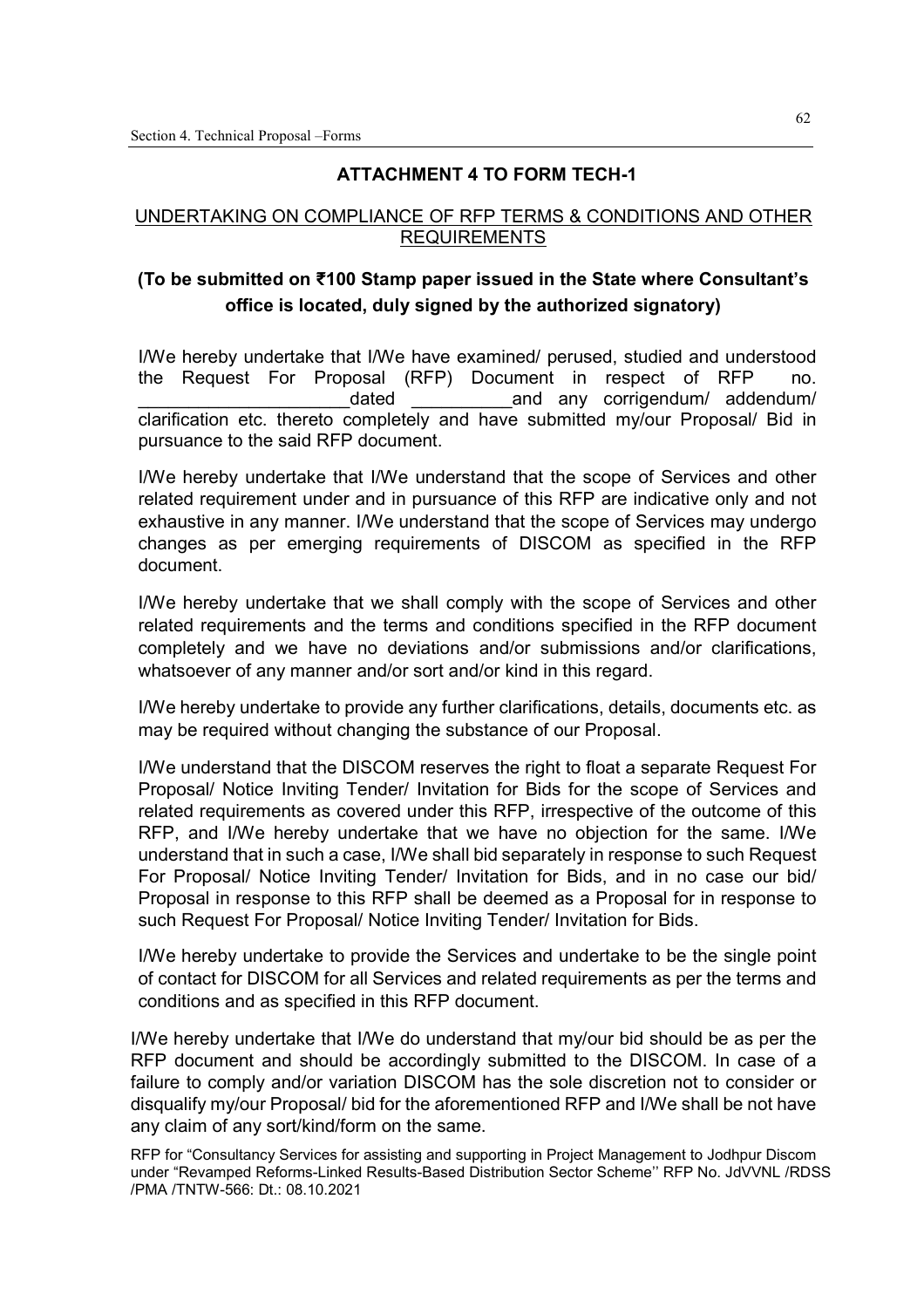I/We agree to be bound by our Proposal for the period of time specified in the Data Sheet, ITC 12.1 and it shall remain binding upon us and may be accepted at any time before the expiration of that period.

I/We hereby attach the duly signed and stamped RFP document as an unconditional acceptance and compliance of RFP specifications and terms & conditions as part of the Technical Proposal without any deviations and/or submissions and/or clarifications of any manner and/or sort and/or kind in this regard.

**I/We understand that mentioning of any pre-requisites, presumptions, assumptions, hiding/ twisting/ deletion/ reduction/ manipulation/ disguising of scope of Services/ works and/or application features and/or infrastructure and/or project deliverables etc. in any form and/or by any means and/or under any head shall not be constituted as a part of the bid/ Proposal and in case of award of the Contract the same shall not be claimed by me/us while award and/or subsequently providing of Services/ execution of work. The decision of DISCOM on such issues shall be binding on me/us and the same shall not be arbitrated upon by me/us.** 

**I/We hereby undertake that we abide by all the terms and conditions mentioned in the RFP document along with amendment/corrigendum/ clarification, if any**

I/We hereby declare that our company/ organization is not black listed by any Government or any Government agencies including PSUs as on the date of submission of proposal.

I/We understand that at any stage during the tenure of the Contract if it is found that any statement or document submitted by us is false/forged/invalid, DISCOM has discretion to terminate the Contract and get the Services delivered / work done though third party.

I/We hereby affirm that the products and/or Services offered by us against this RFP are in compliance to the latest Government of India Guidelines for Make in India, Domestically manufactured products, Atmanirbhar Bharat and circulars DIPP Office Memorandum No. P-45021/2/2017-PP (BE-II) date:16th Sept. 2020, & MeitY Circular No.1(10)/2017-CLES dated 06.12.2019 as issued and amended from time to time and will remain complied to the same during the duration and execution of this assignment.

I/We also hereby affirm the following:

a) I/ we are not insolvent, in receivership, bankrupt or being wound up, not have our affairs administered by a court or a judicial officer, not have our business activities suspended and am/ are not the subject of legal proceedings for any of the foregoing reasons;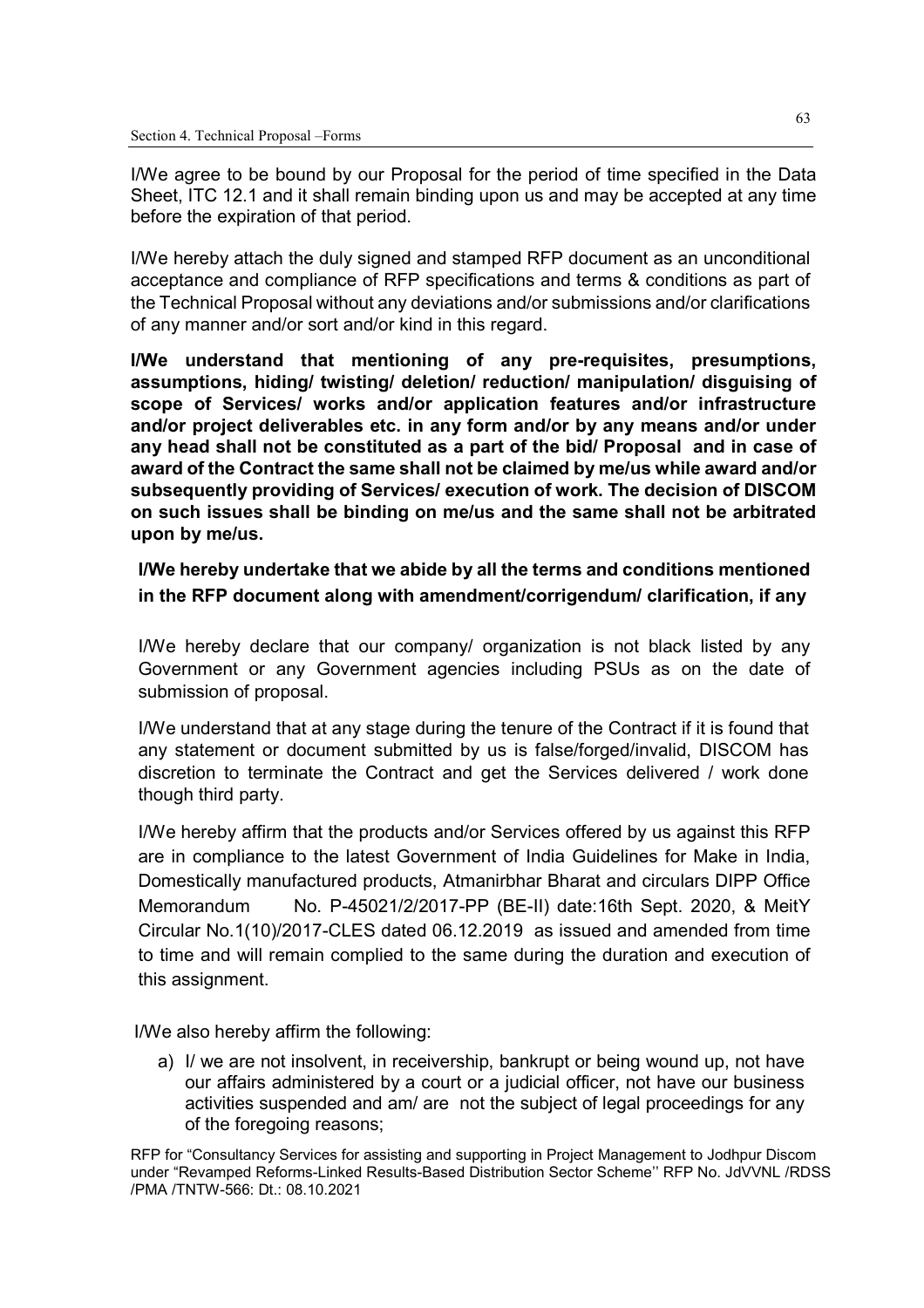- b) I/ we have not, and our directors and officers have not, been convicted of any criminal offence related to our/ their respective professional conduct or the making of false statements or misrepresentations as to our/ their qualifications to enter into a procurement contract within a period of two years preceding the commencement of this procurement process, or have not been otherwise blacklisted as on the date of submission of proposal.
- c) I/ we do not have a Conflict of Interest in the procurement in question as specified in the RFP document.
- d) I/ we comply with the code of integrity and other requirements as specified in the RFP document.

Signed on ……………..(*Insert the Date*)

 $\overline{\phantom{a}}$ 

Signature (of Consultant's authorized representative) {In full and initials}:

\_\_\_\_\_\_\_\_\_\_\_\_\_\_\_\_\_\_\_\_\_\_\_\_\_\_\_\_\_\_\_\_\_\_\_\_\_\_\_\_\_\_\_\_\_\_\_\_\_\_\_\_\_\_\_\_\_\_\_\_\_\_

Full name: {insert full name of authorized representative} Title: {insert title/position of authorized representative} Name of Consultant (company's name) Capacity: {insert the person's capacity to sign for the Consultant} Address: {insert the authorized representative's address} Phone/fax:{insert the authorized representative's phone and fax number, if applicable} Email: {insert the authorized representative's email address}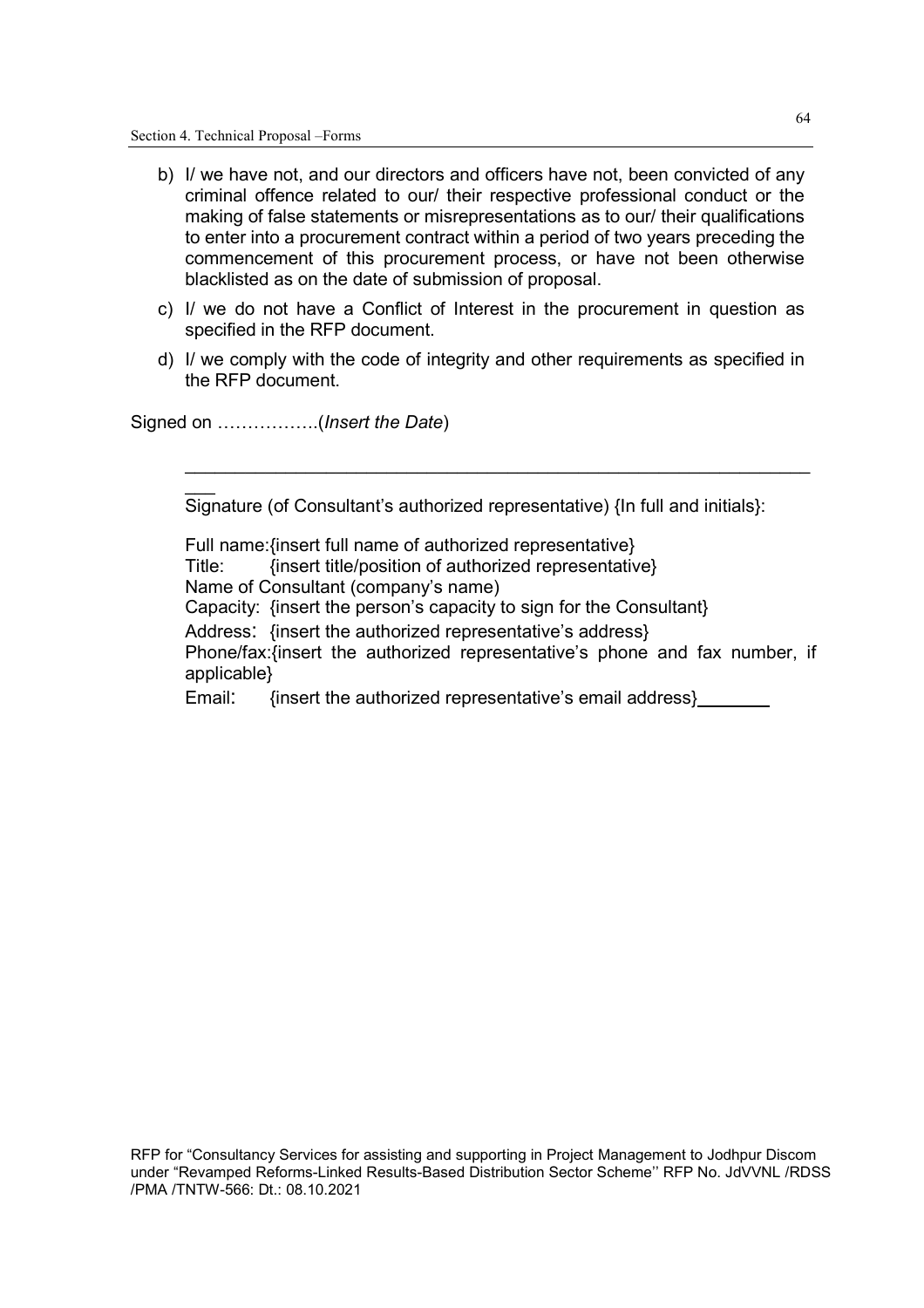## **ATTACHMENT 5 TO FORM TECH-1**

#### **VENDOR PROFILE FORM Annexure-A**

| 1                       | Name & Legal Status of the Bidder                                                                                                                     |                    |                                                |      |  |
|-------------------------|-------------------------------------------------------------------------------------------------------------------------------------------------------|--------------------|------------------------------------------------|------|--|
| $\overline{\mathbf{2}}$ | Organization<br><b>Registration</b><br><b>Details</b><br>(Incorporation or Commencement of<br><b>Business/ Other Statutory Registrations</b><br>etc.) |                    | Date of Incorporation/<br><b>Registration:</b> |      |  |
| 3                       | <b>GST Number:</b>                                                                                                                                    | <b>PAN Number:</b> |                                                |      |  |
|                         | Registered/ Corporate office Address of<br><b>Bidder</b>                                                                                              |                    |                                                |      |  |
|                         | Address & Contact Details (E-Mail, Ph.                                                                                                                | $\vert$ 1)         |                                                |      |  |
|                         | Nos. etc.) of Proprietor/ Directors of the                                                                                                            | 2)                 |                                                |      |  |
|                         | <b>Bidders</b>                                                                                                                                        | 3)                 |                                                |      |  |
| 4                       | [Name of State] Office Address if any &<br><b>Contact Details:</b>                                                                                    |                    |                                                |      |  |
|                         | Names and Designations of the persons<br>authorized for single point interaction<br>with DISCOM                                                       |                    |                                                |      |  |
|                         | <b>Mobile Numbers of Contact persons:</b>                                                                                                             |                    | <b>E-mail of Contact persons:</b>              |      |  |
|                         |                                                                                                                                                       |                    | If Yes, Regd. No.:                             |      |  |
|                         | a) MSME Registration:                                                                                                                                 | (Yes/No<br>)       | Date:                                          |      |  |
|                         |                                                                                                                                                       |                    | Category:                                      |      |  |
|                         |                                                                                                                                                       |                    | Range of Supply/ Services:                     |      |  |
|                         | b) GeM (Government e-Marketplace)<br><b>Registration:</b>                                                                                             | (Yes/No<br>١       | If Yes, mention GeM Seller ID:                 |      |  |
|                         |                                                                                                                                                       |                    | Date:                                          |      |  |
|                         |                                                                                                                                                       |                    | Category:                                      |      |  |
|                         |                                                                                                                                                       |                    | Range of Supply/ Services:                     |      |  |
|                         |                                                                                                                                                       |                    | If No, then provide the date by which          | Dt.: |  |
|                         |                                                                                                                                                       |                    | you will be registered on GeM portal:          |      |  |
| 5                       | c) TReDS (Trade Receivables<br><b>Discounting System) Registration:</b>                                                                               |                    | If Yes, Regd. No:                              |      |  |
|                         |                                                                                                                                                       | (Yes/No<br>)       | Date:                                          |      |  |
|                         |                                                                                                                                                       |                    | Category:                                      |      |  |
|                         |                                                                                                                                                       |                    | Range of Supply/ Services:                     |      |  |
|                         |                                                                                                                                                       |                    | If No, then provide the date by                |      |  |
|                         |                                                                                                                                                       |                    | which you will be registered on                |      |  |
|                         |                                                                                                                                                       |                    | <b>TReDS</b> portal:                           |      |  |
|                         | d) Whether SC/ST/OBC Entrepreneur:                                                                                                                    | (Yes/No            | (If Yes, Please provide Supporting Documents)  |      |  |
|                         | e) Whether Women Entrepreneur:                                                                                                                        | (Yes/No            | (If Yes, Please provide Supporting Documents)  |      |  |

#### *Note:*

**1)** As per latest GoI directives, *w.e.f. 01st Nov., 2020*, all vendors of any CPSE (e.g., DISCOM) must provide their GeM Seller ID to be indicated compulsorily by the respective CPSEs on their Letter of Awards issued to the successful bidders.

DISCOM may accordingly modify the clause]

**2)** In case of non-furnishing the required MSME registration details, benefits of MSME will be not allowed presuming the agency a non-MSME Entrepreneur.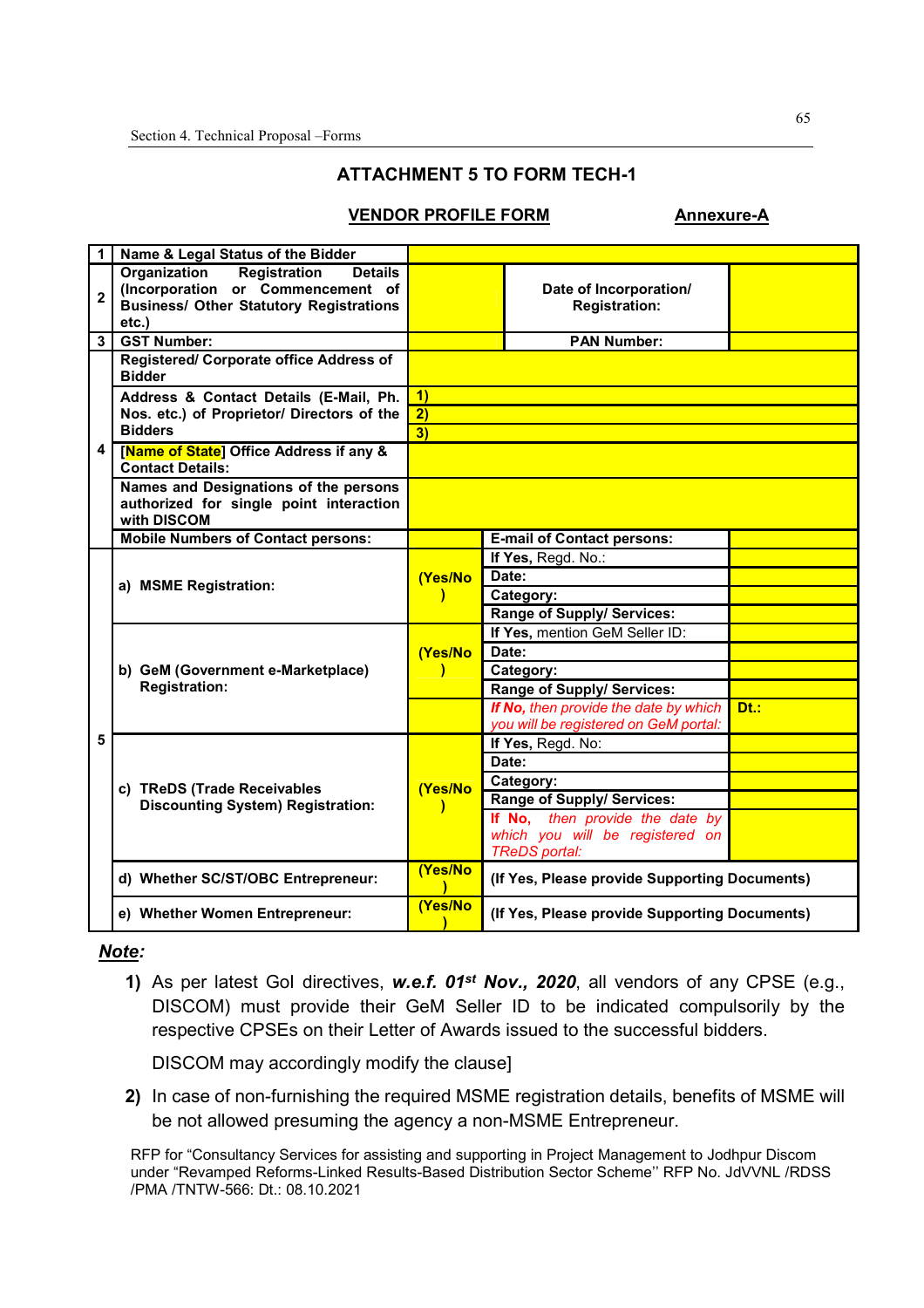.

## **FORM TECH-2 CONSULTANT'S ORGANIZATION**

1. **Brief description of the Consultant's organization**.

[*Provide here a brief description of the background and organization of Consultant's company/ firm]*

*2.* **Organization Chart, List of Board of Directors and Key Management Personnel**

*[Include here organizational chart and a list of Board of Directors and Key Management Personnel.*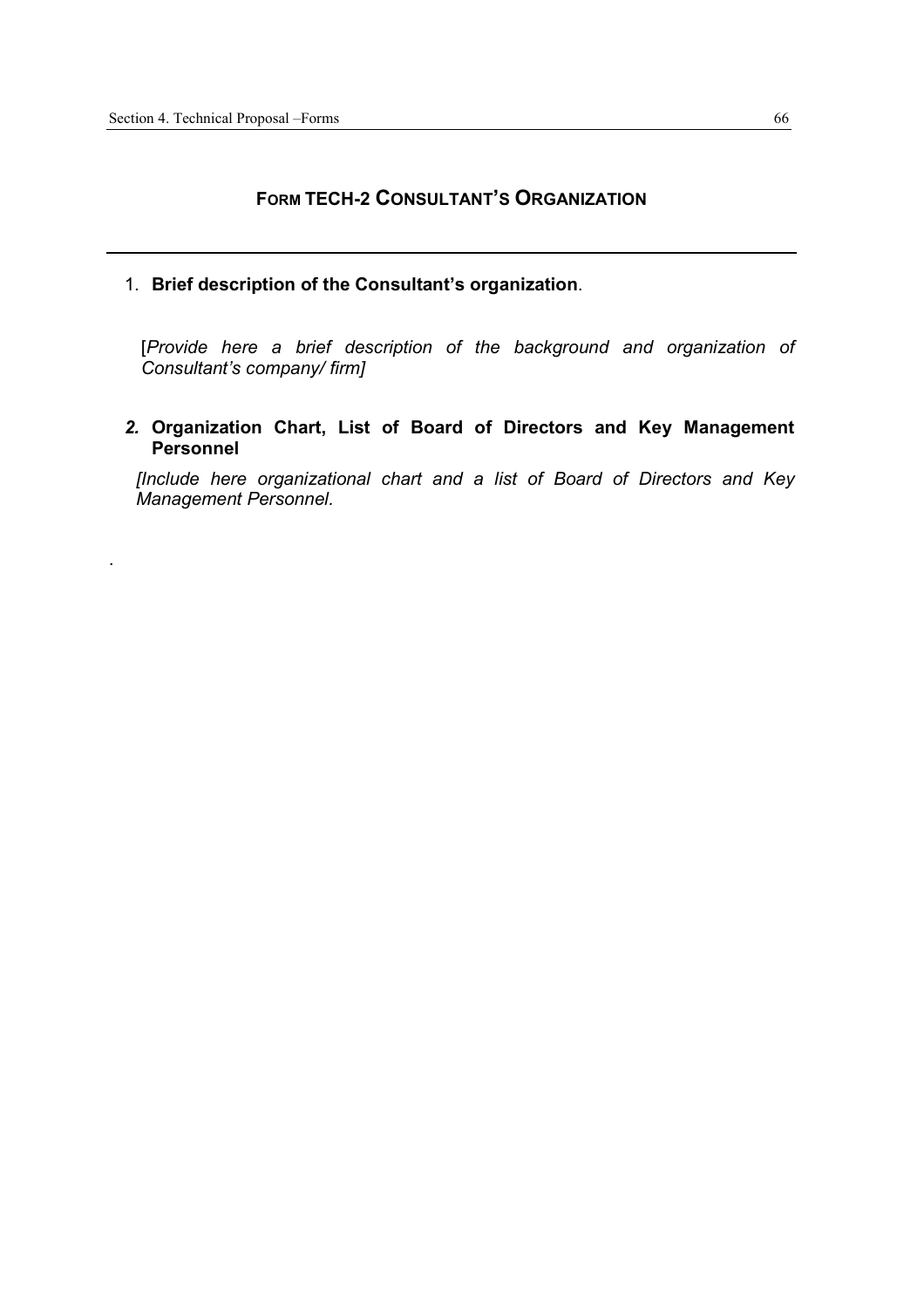## **FORM TECH-3**

#### **COMPLIANCE STATUS OF QUALIFICATION REQUIREMENT ( REFER SECTION 3. ITC)**

 *[In the table below, which includes the minimum Qualification Requirement to be met by the Consultant, indicate the compliance status, and, if the requirement is met, indicate the supporting documentary proof and attach its copy with this Technical Proposal numbering the attachments as Attachment 3 (A, B. C. …. ….).]*

| Sr.<br><b>No</b> | <b>Requirement</b>                                                                                                                                                                                                                                                          | Compliance<br><b>Status</b><br>No)<br>(Yes/<br>(Remarks, if any) | <b>Supporting</b><br><b>Documentary</b><br>proof<br><b>[Enclosed</b><br>at<br><b>Attachment Tech-3</b><br>(A/B)<br>$C$ )                                                                    |
|------------------|-----------------------------------------------------------------------------------------------------------------------------------------------------------------------------------------------------------------------------------------------------------------------------|------------------------------------------------------------------|---------------------------------------------------------------------------------------------------------------------------------------------------------------------------------------------|
| $\mathbf{1}$ .   | The Bidder should have a minimum<br>annual turnover of Rs. 100 Crore (Rupees<br>One Hundred Crore) in consultancy<br>businesses from its Indian operation in<br>any one of the last three (3) financial years<br>namely, FY 2020-21, 2019-20, and FY<br>2018-19             |                                                                  | Enclose self-attested copy<br>of<br>audited<br>Financial<br>$\prime$<br><b>Statements</b><br>annual<br>accounts for the last Three<br>Financial Years with the<br><b>Technical Proposal</b> |
|                  | and<br>Minimum average annual turnover of Rs.<br>70 Crore (Rupees Seventy Crore) in<br>consultancy businesses from its Indian<br>operation during the last three (3) financial<br>years namely, FY 2020-21, 2019-20, and<br>FY 2018-19.                                     |                                                                  | CA certificate clearly<br>specifying the segment-<br>wise turnover.                                                                                                                         |
|                  | (If audited annual accounts for FY-2020-<br>21 are not available, provide accounts for<br>FY 2019-20, FY 2018-19 and 2017-18).                                                                                                                                              |                                                                  |                                                                                                                                                                                             |
| 2.               | The Bidder should have a positive Net-<br>Worth during the last three (3) financial<br>years namely, FY 2020-21, 2019-20, and<br>FY 2018-19 (If audited annual accounts<br>for FY-2021-21 are not available, provide<br>accounts for FY 2019-20, FY 2018-19 and<br>2017-18) |                                                                  | Enclose self-attested copy<br>of<br>audited<br>Financial<br><b>Statements</b><br>$\prime$<br>Annual<br>Accounts for the last Three<br>Financial Years with the<br><b>Technical Proposal</b> |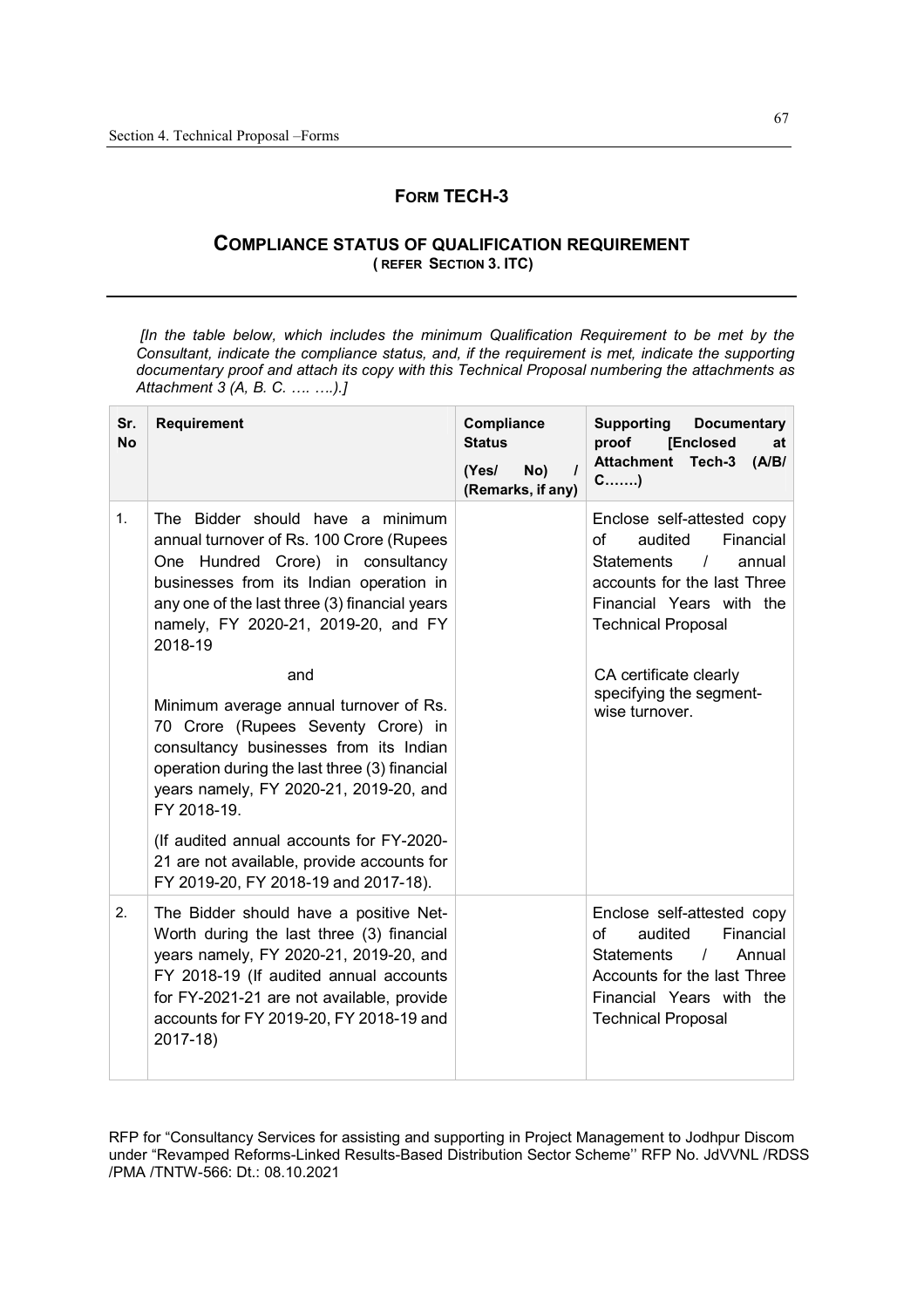| Sr.<br><b>No</b> | <b>Requirement</b>                                                                                                                                    | Compliance<br><b>Status</b><br>No)<br>(Yes/<br>(Remarks, if any) | Supporting<br>Documentary<br><b>[Enclosed</b><br>at<br>proof<br><b>Attachment Tech-3</b><br>(A/B/<br>$C$ ) |
|------------------|-------------------------------------------------------------------------------------------------------------------------------------------------------|------------------------------------------------------------------|------------------------------------------------------------------------------------------------------------|
| 3.               | The bidder should have experience of<br>PMC/PMA of state or central government<br>PSUs/Corporation /Discoms for power<br>distribution works in India. |                                                                  | Enclose work order.                                                                                        |

An undertaking on Letter Head to be submitted that the PMA appointed for Project Management services for this project shall not be eligible to participate in the tenders floated for appointment of turnkey contractor for this project.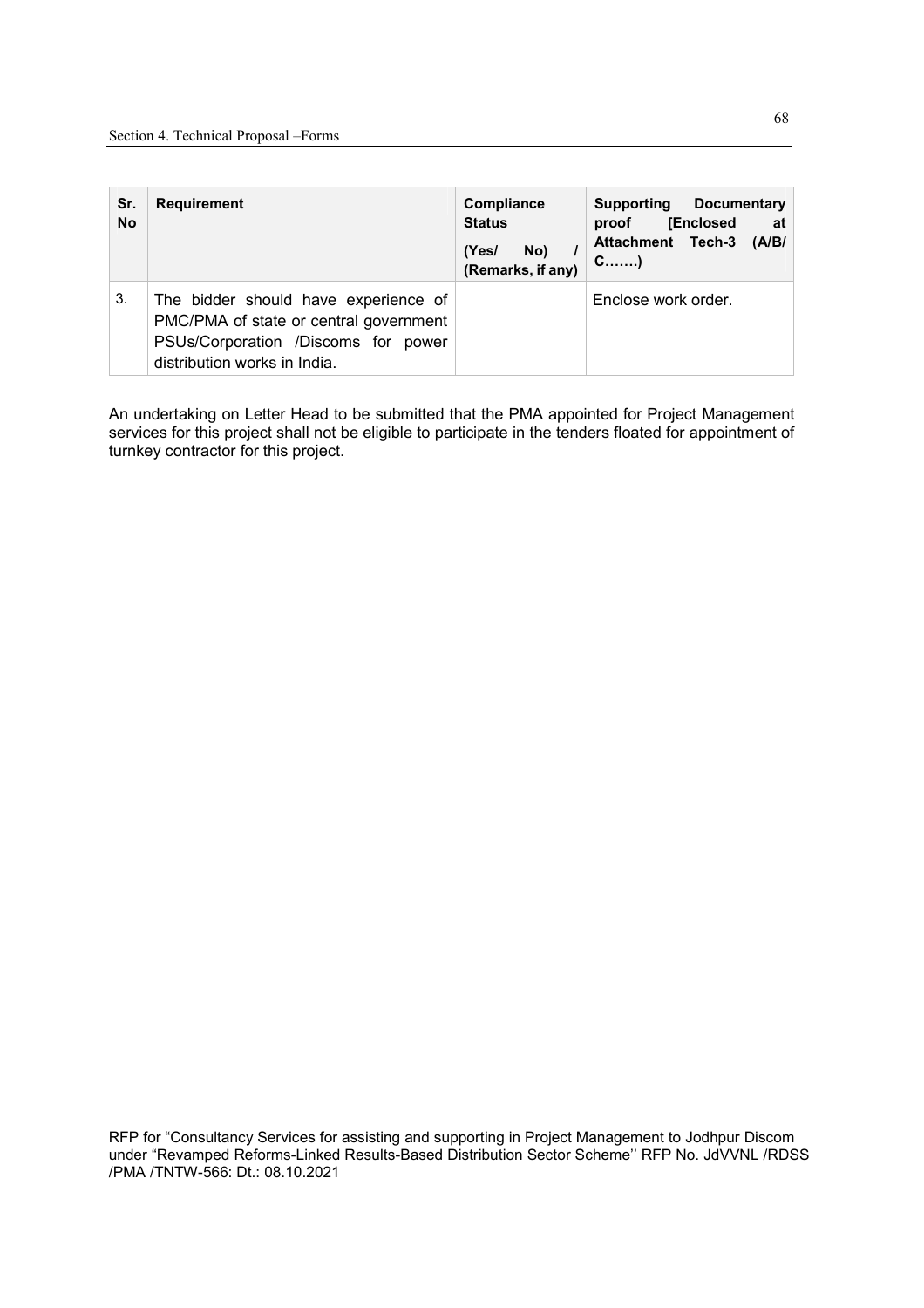#### **FORM TECH-4**

#### **FIRM/ CONSULTANT'S EXPERIENCE ( REFER SECTION 3. ITC)**

## *The Evaluation Criteria/ sub-criteria and marks/ score allotted to Firm/ Consultant's Experience for Technical Evaluation are specified in ITC .*

- 1. Accordingly, list here the relevant previous assignments/ experience details in support of the above, for the purpose of Technical Evaluation.
- 2. List only those assignments for which the Consultant was legally contracted by the Client or was one of the joint venture members. Assignments completed by the Consultant's individual experts working privately or through other consulting firms cannot be claimed as the relevant experience of the Consultant, but can be claimed by the Experts themselves in their CVs. The Consultant should, for substantiating the claimed experience, attach herewith relevant documentary evidence (numbering them as Attachment Tech – 4 (A/B/C…..) appropriately connecting the listed assignment and the corresponding attachment. The Consultants should be prepared for presenting and submitting copies of additional relevant documents and references if so requested by DISCOM.

| <b>Duration</b>                     | Assignment name/&<br>brief description of<br>main<br>deliverables/outputs | Name of<br><b>Client &amp;</b><br><b>Country of</b><br><b>Assignment</b> | Approx.<br><b>Contract</b><br>value (in<br><b>Rupees</b><br>equivalent)/<br><b>Amount paid</b><br>to your firm | Role on the<br><b>Assignment</b>            |
|-------------------------------------|---------------------------------------------------------------------------|--------------------------------------------------------------------------|----------------------------------------------------------------------------------------------------------------|---------------------------------------------|
| ${e.g.,}$<br>Jan.2009-<br>Apr.2010} |                                                                           |                                                                          | ${e.g., Rs.1 mill/}$<br>Rs. 10 mill}                                                                           | ${e.g., Lead}$<br>partner in a JV<br>A&B&C} |
| ${e.g., Jan-}$<br>May<br>2008}      |                                                                           |                                                                          | ${e.g., Rs.1 mill/}$<br>Rs. 10 mill }                                                                          | ${e.g., sole}$<br>Consultant}               |

(*Suggested format for listing the experience*)

RFP for "Consultancy Services for assisting and supporting in Project Management to Jodhpur Discom under "Revamped Reforms-Linked Results-Based Distribution Sector Scheme'' RFP No. JdVVNL /RDSS /PMA /TNTW-566: Dt.: 08.10.2021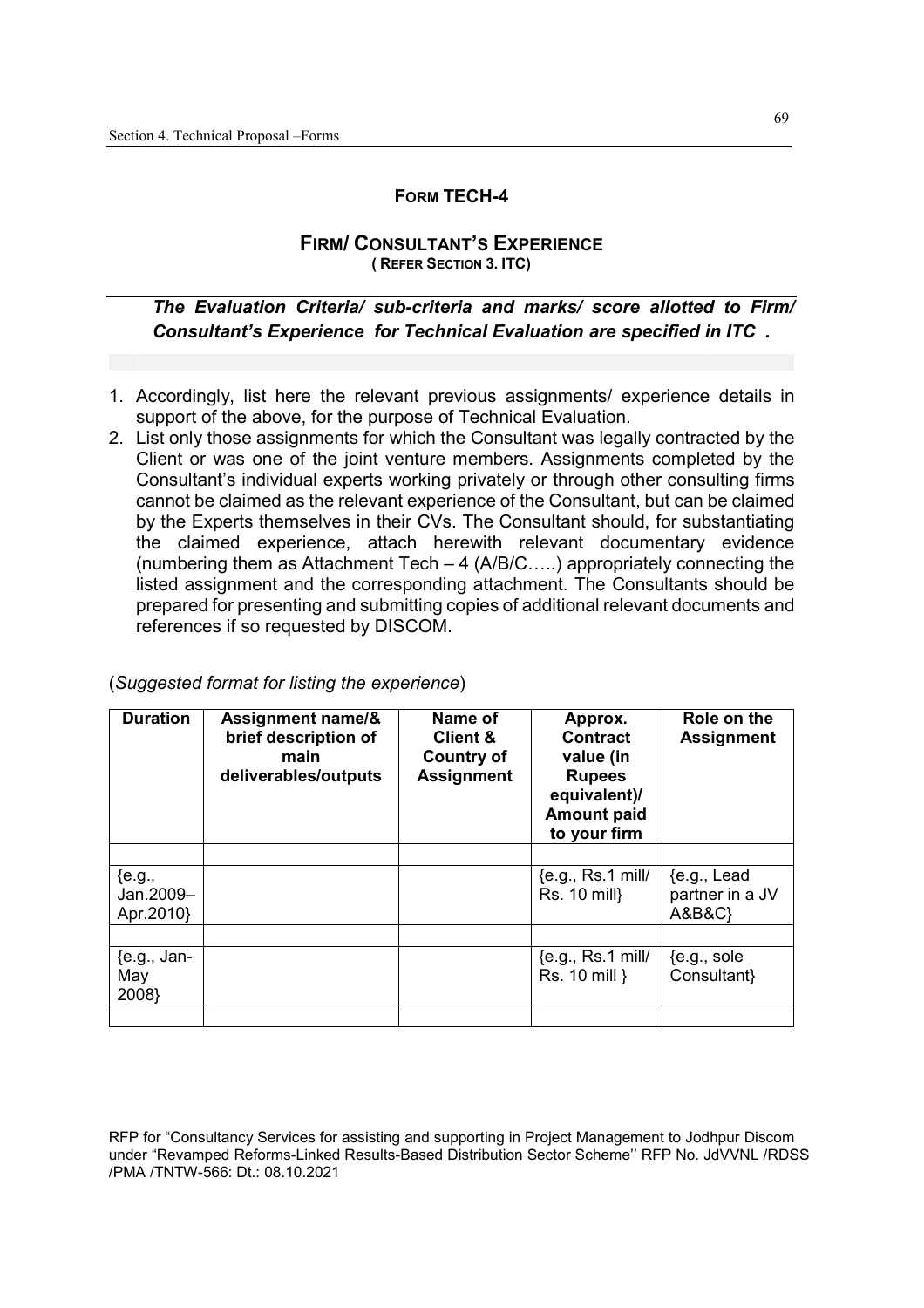## **FORM TECH-5**

## **TEAM COMPOSITION/ STRUCTURE**

| <b>KEY</b><br><b>EXPERTS</b> | <b>Name of Key Expert</b> | <b>Position</b> |
|------------------------------|---------------------------|-----------------|
| $K-1$                        | {e.g., Mr. Abbbb}         | [Team Leader]   |
| $K-2$                        |                           |                 |
| $K-3$                        |                           |                 |
| $K-4$                        |                           |                 |
| n                            |                           |                 |

1 For Key Experts, the input should be indicated individually for the same positions as required as per Section 2, and estimated time input not less than that indicated in ITC 14.1.1 & 14.1.2 and Section 6 ensuring the minimum deployment as indicated therein.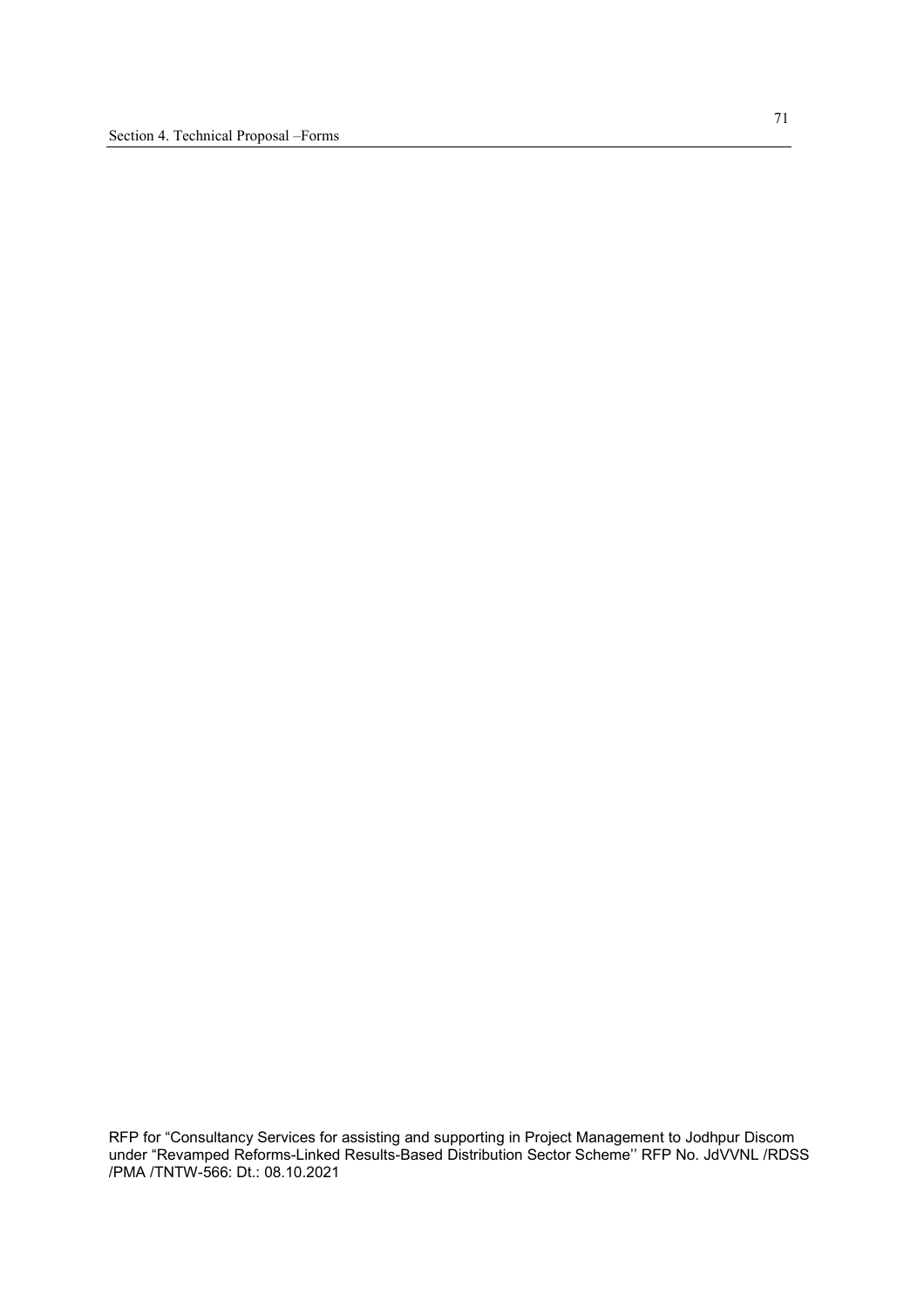# **FORM TECH-5 (CONTINUED)**

#### **(REFER SECTION. 3 ITC)**  *The Evaluation Criteria/ sub-criteria and marks/ score allotted for Experience and Qualification of / Team for Technical Evaluation are specified in Section. 3*

*ITC.*

**\_\_\_\_\_** 

Accordingly include here the Curricular Vitae of each of the expert who will be deployed by the Consultant for the assignment and considered for Technical Evaluation as per RFP Document. The Consultant should, for substantiating the claimed experience, attach herewith documentary evidence (numbering them as Attachment Tech – 8 (A/B/C…..), appropriately connecting the CV of a particular expert and the corresponding attachment. The Consultants should to prepared for presenting and submitting copies of additional relevant documents/ information and references if so requested by DISCOM.

# **CURRICULUM VITAE (CV)**

| <b>Position Title and No.</b>                     | ${e.g., K-1, TEAM LEADER}$ |
|---------------------------------------------------|----------------------------|
| Name of Expert:                                   | ${Inset full name}$        |
| Date of Birth:                                    | {day/month/year}           |
| <b>Country of</b><br><b>Citizenship/Residence</b> |                            |

**Education:** {List college/university or other specialized education, giving names of educational institutions, dates attended, degree(s)/diploma(s) obtained}

**\_\_\_\_\_\_\_\_\_\_\_\_\_\_\_\_\_\_\_\_\_\_\_\_\_\_\_\_\_\_\_\_\_\_\_\_\_\_\_\_\_\_\_\_\_\_\_\_\_\_\_\_\_\_\_\_\_\_\_\_\_\_\_\_\_\_\_**

#### **Employment record relevant to the assignment:** {Starting with present position, list in reverse order. Please provide dates, name of employing organization, titles of positions held, types of activities performed and location of the assignment, and contact information of previous Clients and employing organization(s) who can be contacted for references. Past employment that is not relevant to the assignment does not need to be included.}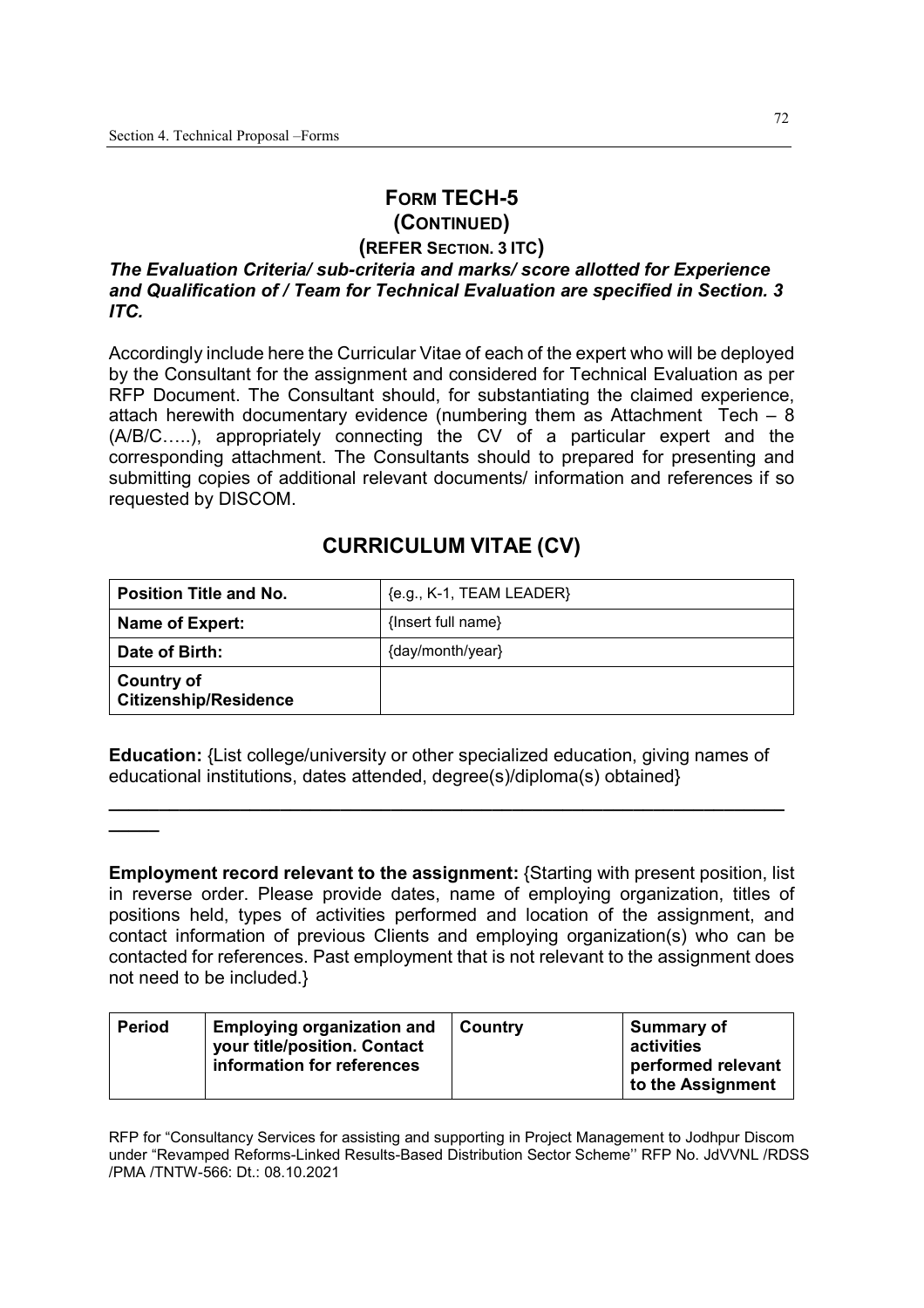$\_$ 

 $\_$ 

Membership in Professional Associations and Publications:

Language Skills (indicate only languages in which Expert can work):

### **Adequacy for the Assignment:**

| Detailed Tasks Assigned on<br><b>Consultant's Team of Experts:</b>                                                       | Reference to Prior Work/Assignments<br>that Best Illustrates Capability to Handle<br>the Assigned Tasks |
|--------------------------------------------------------------------------------------------------------------------------|---------------------------------------------------------------------------------------------------------|
| {List all activity/ sub-task/ task/ part of the<br>assignment as per Section. 7 in which<br>the Expert will be involved} |                                                                                                         |
|                                                                                                                          |                                                                                                         |
|                                                                                                                          |                                                                                                         |

## **Expert's contact information:** (e-mail …………………., phone……………)

#### **Certification:**

 $\overline{\phantom{a}}$ 

 $\overline{\phantom{a}}$ 

 $\mathcal{L}=\mathcal{L}$ 

I, the undersigned, certify that to the best of my knowledge and belief, this CV correctly describes myself, my qualifications, and my experience, and I am available, as and when necessary, to undertake the assignment in case of an award. I understand that any misstatement or misrepresentation described herein may lead to my disqualification or dismissal by DISCOM.

{day/month/year}

Name of Expert Signature Signature Signature Date Date Date

{day/month/year}

Name of authorized Signature Date

RFP for "Consultancy Services for assisting and supporting in Project Management to Jodhpur Discom under "Revamped Reforms-Linked Results-Based Distribution Sector Scheme'' RFP No. JdVVNL /RDSS /PMA /TNTW-566: Dt.: 08.10.2021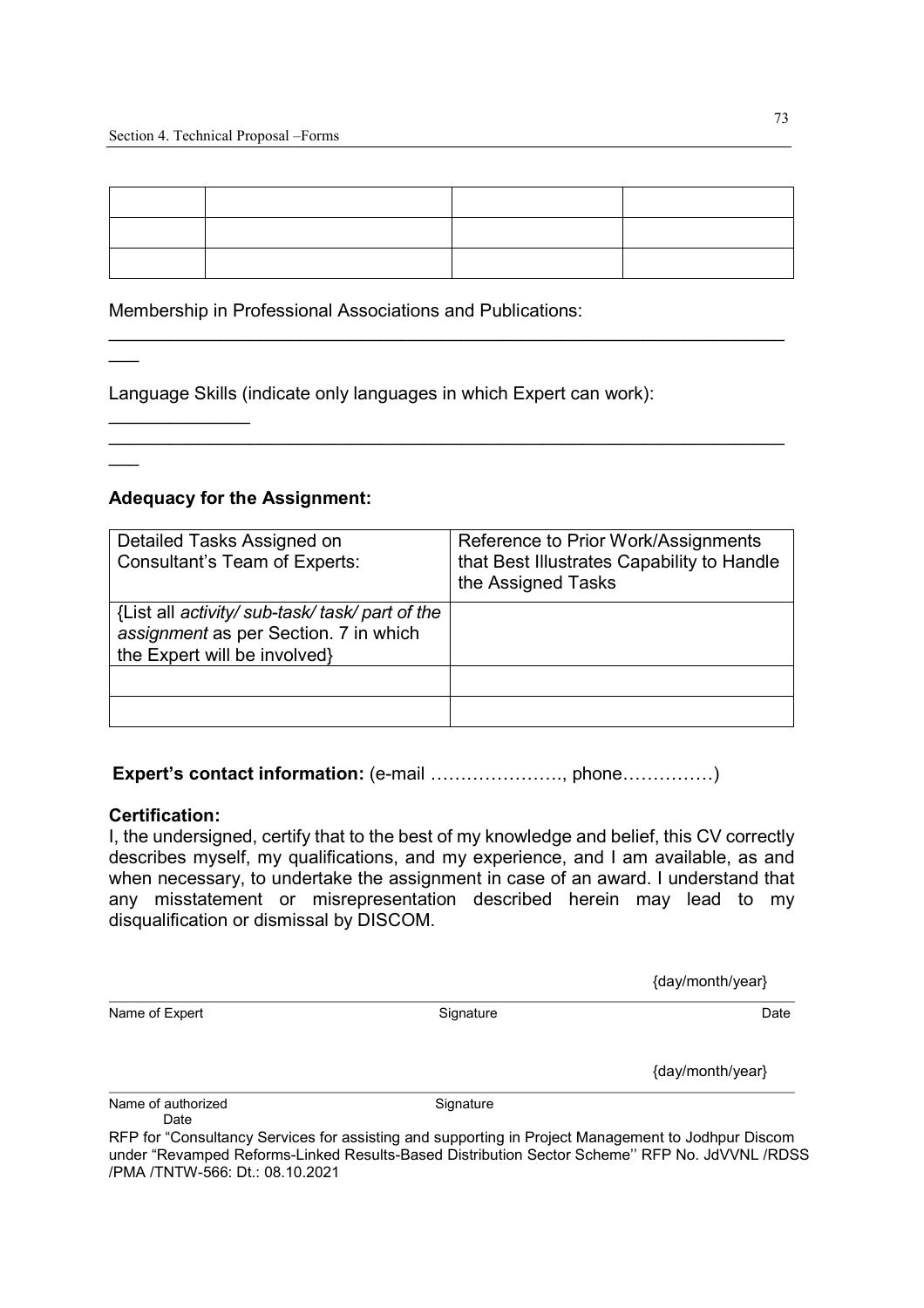Representative of the Consultant (the same who signs the Proposal)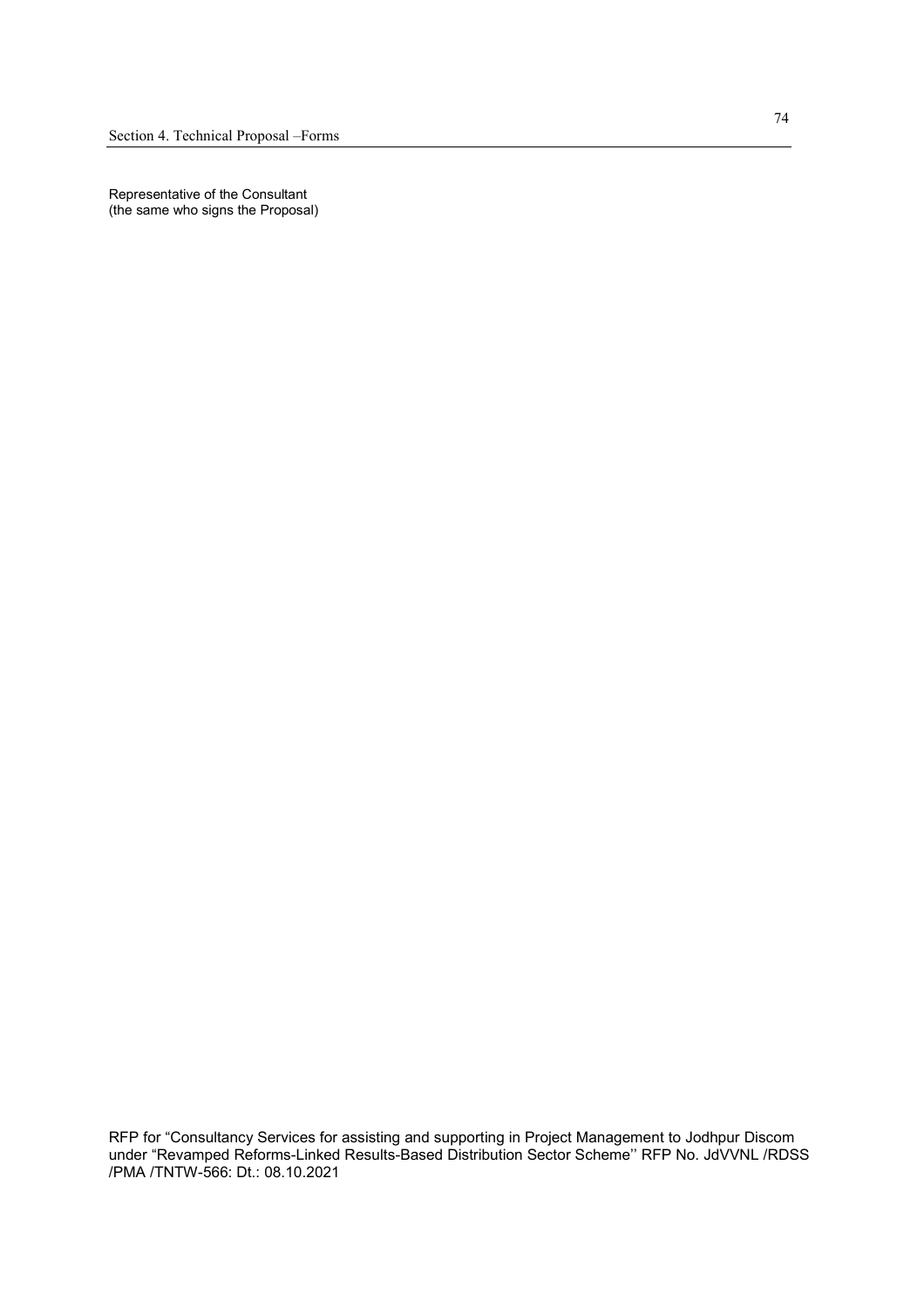## **Section 5. Financial Proposal – Forms**

## **(TO BE UPLOADED IN PACKET-2 ON E PROC PORTAL ONLY IN PRESCRIBED XLS FORMAT OF BOQ I.E. PRICE BID)**

Financial Proposal Forms shall be used for the preparation of the Financial Proposal according to the instructions provided in Section 3.

- FIN-1 Financial Proposal Submission Form**(TO BE UPLOADED IN PACKET-2 ON E PROC PORTAL ONLY IN PRESCRIBED XLS FORMAT OF BOQ I.E. PRICE BID)** 
	- FIN-2 Summary of Costs**(TO BE UPLOADED IN PACKET-2 ON E PROC PORTAL ONLY IN PRESCRIBED XLS FORMAT OF BOQ I.E. PRICE BID)**

FIN-3 Breakdown of Remuneration**(TO BE UPLOADED IN PACKET-2 ON E PROC PORTAL ONLY IN PRESCRIBED XLS FORMAT OF BOQ I.E. PRICE BID)**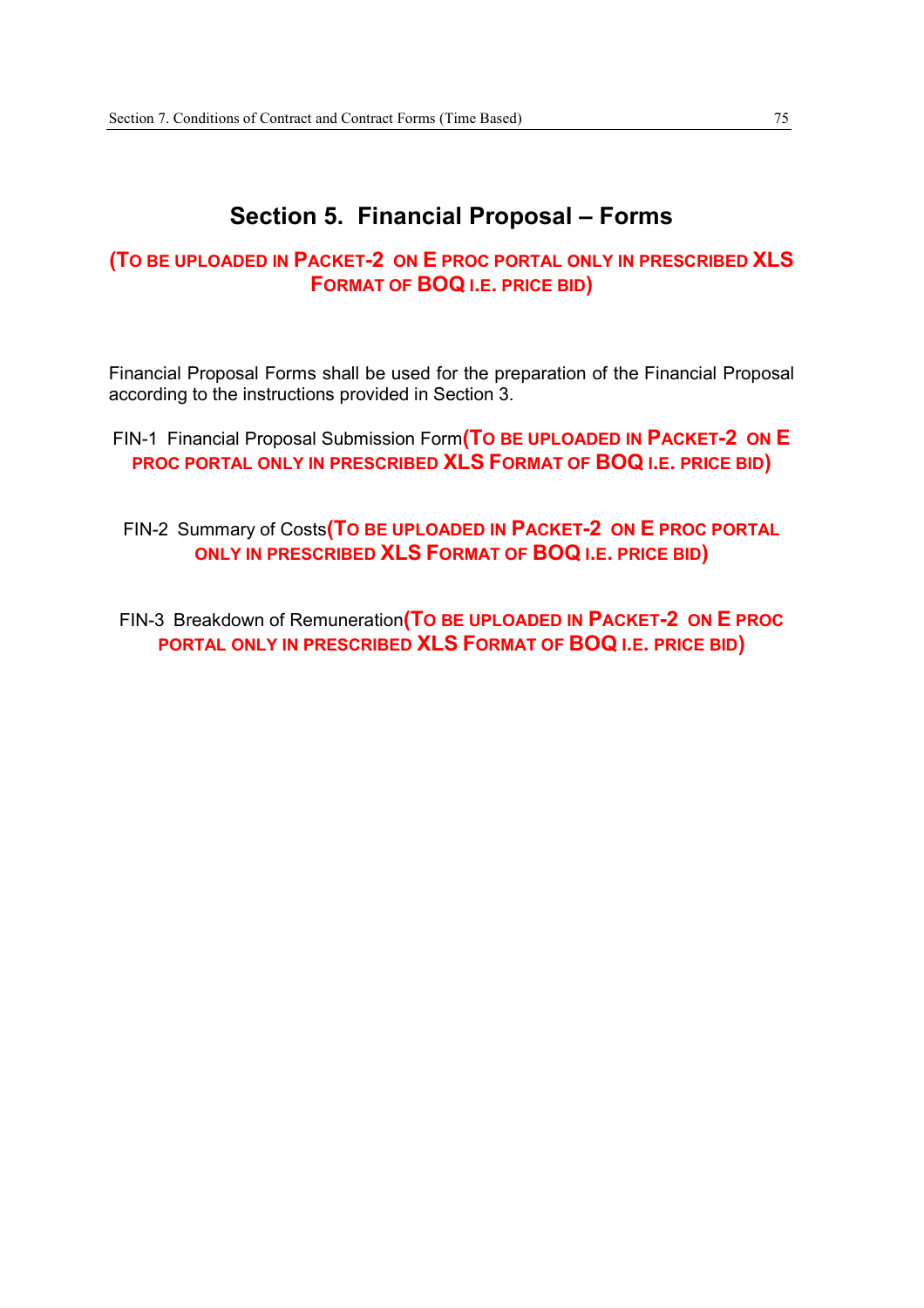## **FORM FIN-1 FINANCIAL PROPOSAL SUBMISSION FORM (TO BE UPLOADED IN PACKET-2 ON E PROC PORTAL ONLY IN PRESCRIBED XLS FORMAT OF BOQ I.E. PRICE BID)**

{Location, Date}

To: [Name and address of DISCOM]

Dear Sirs:

*We, the undersigned, offer to provide the Consultancy Services for assisting and supporting in Project Management to JODHPUR DISCOM under "Revamped Reforms-Linked Results-Based Distribution Sector Scheme'' in accordance with your Request for Proposal dated [Insert Date] and our Technical Proposal.*

Our attached Financial Proposal is for an amount of **Indian Rupee** *{Insert amount(s) in words and figures}*, excluding GST (reimbursable/ payable by DISCOM as per the Contract) for rendering/ providing the Consulting Services *{Please note that the amount shall be the same as in Form FIN-2}*.

 Our Financial Proposal shall be valid and remain binding upon us, subject to the modifications resulting from Contract discussions, for the period of time specified in the Data Sheet, ITC 12.1.

No commissions or gratuities have been or are to be paid by us to agents or any third party relating to this Proposal and Contract execution.

We understand you are not bound to accept any Proposal you receive.

We remain,

Yours sincerely,

Signature (of Consultant's authorized representative) {In full and initials}:

Full name: {insert full name of authorized representative} Title: {insert title/position of authorized representative}

Name of Consultant (company's/ firm's name):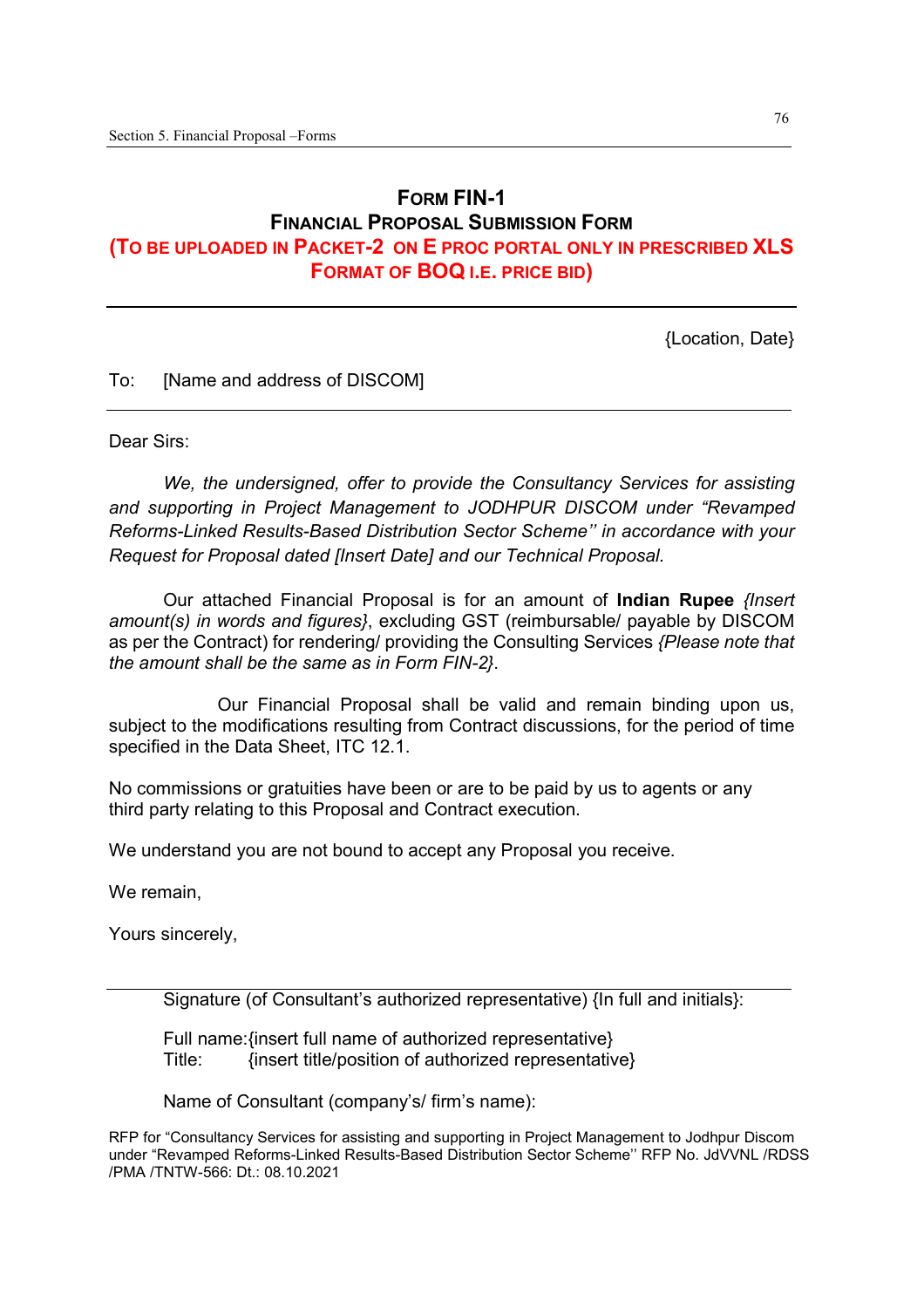Capacity: {insert the person's capacity to sign for the Consultant} Address: {insert the authorized representative's address} Phone/fax:{insert the authorized representative's phone and fax number, if applicable}

Email: {insert the authorized representative's email address}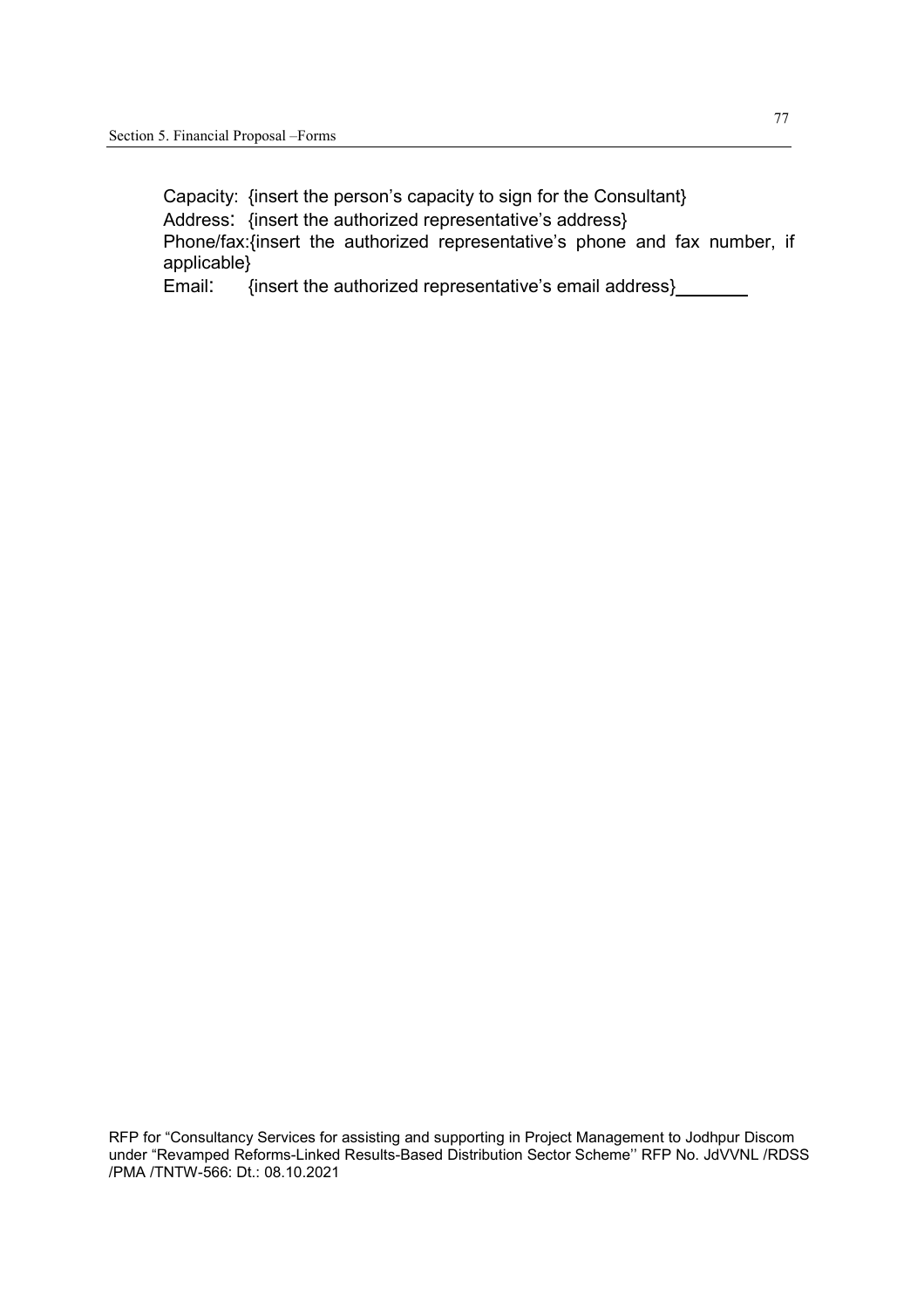## **FORM FIN-2 SUMMARY OF COSTS (TO BE UPLOADED IN PACKET-2 ON E PROC PORTAL ONLY IN PRESCRIBED XLS FORMAT OF BOQ I.E. PRICE BID)**

| <b>Item</b>                                      | <b>Cost (in Indian Rupees)</b>         |
|--------------------------------------------------|----------------------------------------|
|                                                  | <b>Cost of the Financial Proposal:</b> |
| Remuneration #2 [Total (A) from Form<br>$Fin-3]$ |                                        |

## **Note:**

- **1)** Payments will be made in the currency expressed above (Reference to ITC 16.6).
- **2)** Remuneration includes all costs excluding reimbursable expenses as per ITC 16.2 and taxes, duties and levies reimbursable/ payable by DISCOM as per ITC 16.4.
- **3)** Proposed Costs is in accordance with ITC 16.1 to 16.5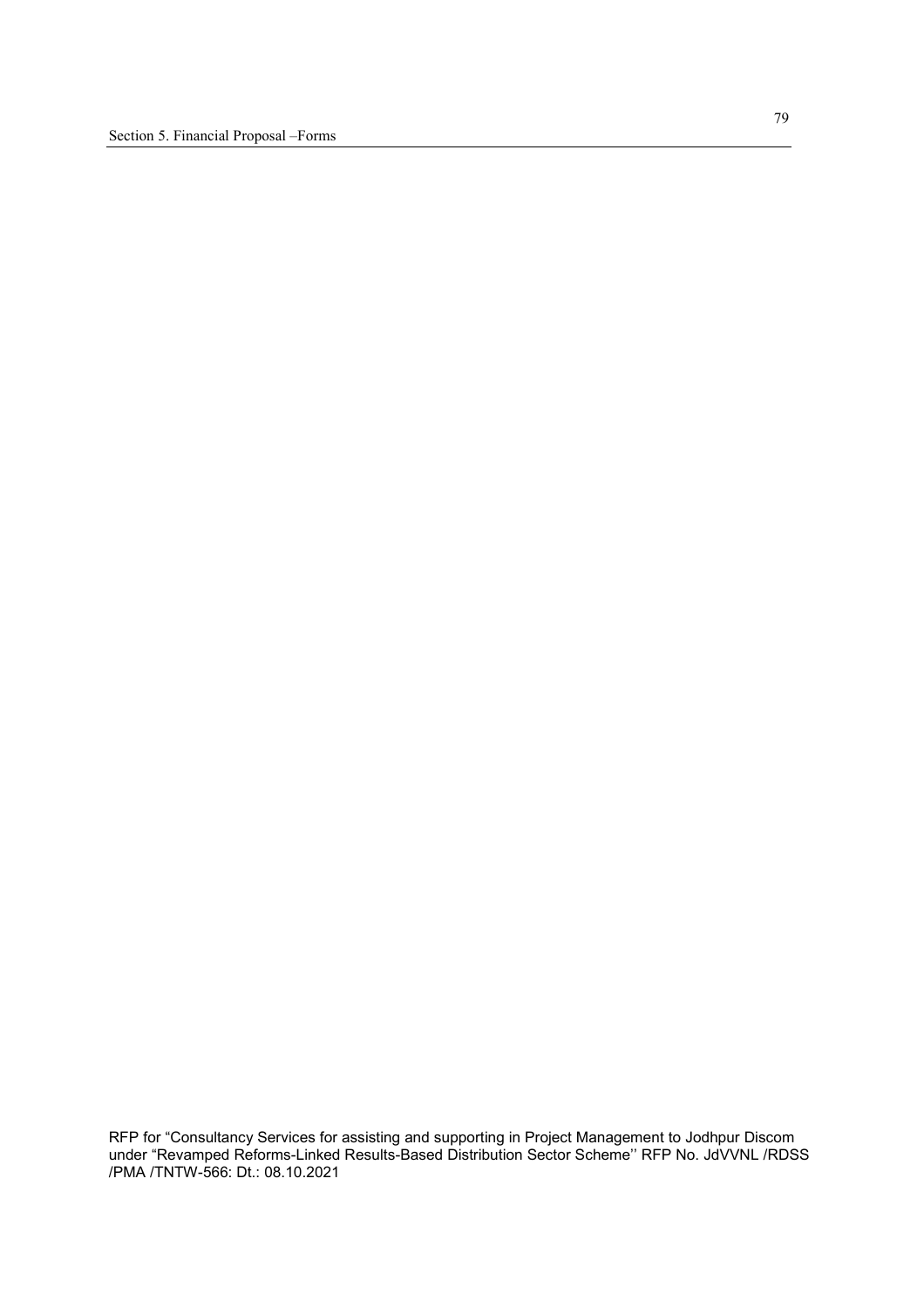## FORM FIN-3 BREAKDOWN OF REMUNERATION **(TO BE UPLOADED IN PACKET-2 ON E PROC PORTAL ONLY IN PRESCRIBED XLS FORMAT OF BOQ I.E. PRICE BID)**

Information provided and the rate/ charges/ costs quoted in this Form shall be used to demonstrate the basis for the calculation of the Contract's ceiling amount; to calculate GST payable/ reimbursable by DISCOM; and to establish payments to the Consultant for services required under the Contract and shall be used as the basis for payments under the Contract.

### **A. Remuneration**

| Sr.<br>No.     | <b>Position</b>                                                                              | <b>Required</b><br>Nos. of<br>persons                     | Man<br><b>Months</b> | <b>Total in</b><br><b>Man</b><br><b>Months</b> | <b>Remuneration</b><br>Rate <sup>#1</sup> per<br><b>Man-month</b> | <b>Amount in</b><br>Indian<br><b>Rupee</b> |
|----------------|----------------------------------------------------------------------------------------------|-----------------------------------------------------------|----------------------|------------------------------------------------|-------------------------------------------------------------------|--------------------------------------------|
|                | <b>KEY EXPERTS</b>                                                                           |                                                           |                      |                                                |                                                                   |                                            |
| 1              | <b>Team Leader</b>                                                                           | 1                                                         | 48                   | 48                                             |                                                                   |                                            |
| $\overline{2}$ | <b>Distribution Expert</b>                                                                   | 1                                                         | 48                   | 48                                             |                                                                   |                                            |
| 3              | <b>Smart Metering</b><br>Expert                                                              | 1                                                         | 48                   | 48                                             |                                                                   |                                            |
| 4              | <b>SCADA/DMS Expert</b>                                                                      | 1                                                         | 48                   | 48                                             |                                                                   |                                            |
| 5              | MIS/IT Expert                                                                                | 1                                                         | 48                   | 48                                             |                                                                   |                                            |
| 6              | <b>Material Quality</b><br>Expert                                                            | 1                                                         | 48                   | 48                                             |                                                                   |                                            |
| $\overline{7}$ | <b>Finance Expert</b>                                                                        | 1                                                         | 48                   | 48                                             |                                                                   |                                            |
|                | <b>NON KEY EXPERTS</b>                                                                       |                                                           |                      |                                                |                                                                   |                                            |
|                | <b>Field Engineer-2</b><br>Nos. Each for 12<br>circles.                                      | $\overline{12}$<br>(For<br><b>Distribution</b><br>sector) | 48                   | 576                                            |                                                                   |                                            |
| 8              | <b>Distribution</b><br>for<br>(1)<br>and 1 for IT<br>sector<br>scheme)                       | 12<br>(For IT<br>Scheme)                                  | 48                   | 576                                            |                                                                   |                                            |
| 9              | <b>Field Supervisors-2</b><br>nos. Each for 12 circles.<br><b>Distribution</b><br>(1)<br>for | 12<br>(For<br><b>Distribution</b><br>sector)              | 48                   | 576                                            |                                                                   |                                            |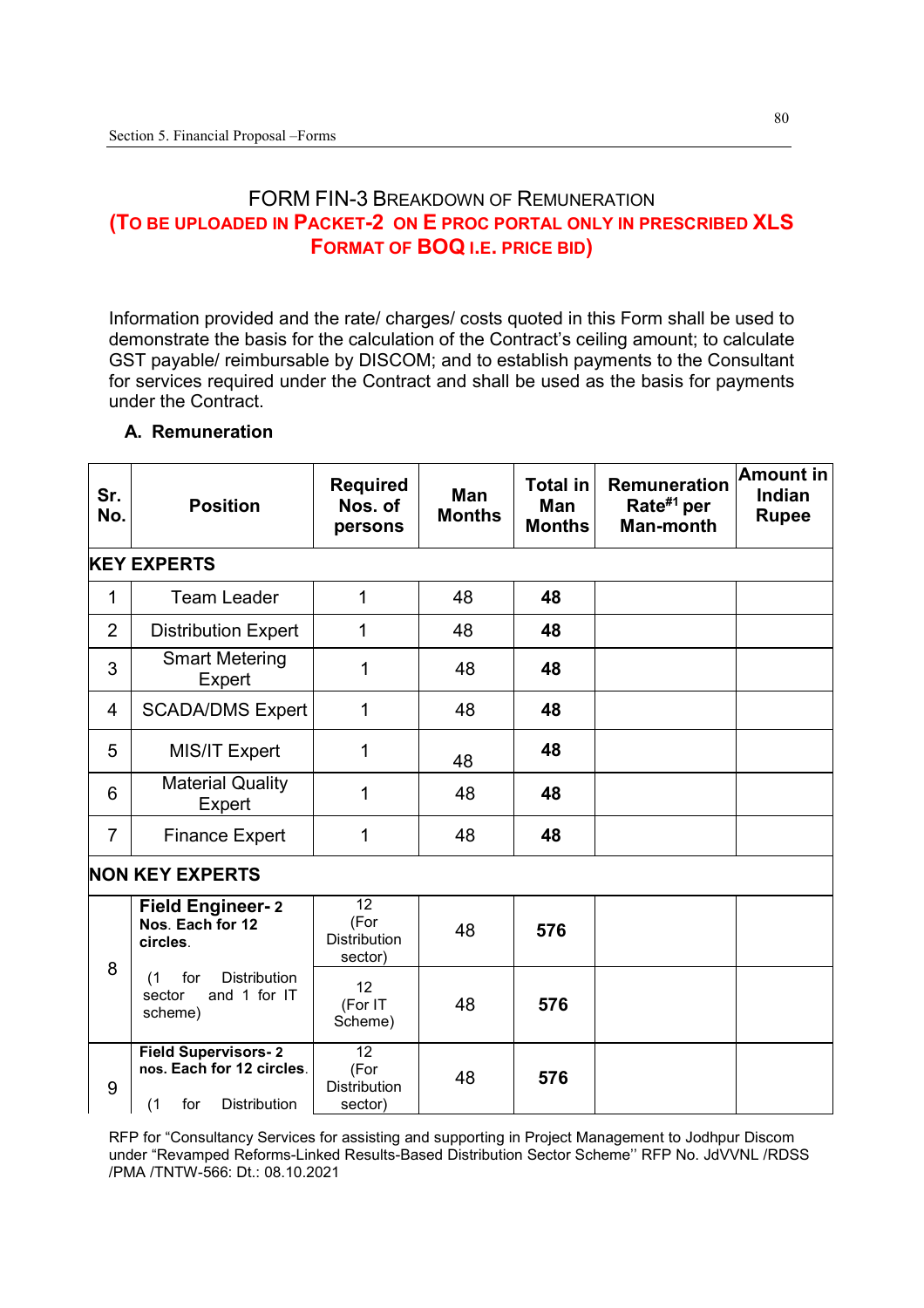| and 1 for IT<br>sector<br>scheme) | 12<br>(For IT<br>Scheme) | 48        | 576 |  |
|-----------------------------------|--------------------------|-----------|-----|--|
|                                   |                          | Total (A) |     |  |

#### *Note :*

1. #1 In accordance with ITC **16.1 to 16.5.** Month shall mean a Calendar Month and shall include all the Business Days in the Calendar Month. However remuneration applicable for part of a Calendar Month for the purpose of the Contract, shall be arrived at by dividing the man-month remuneration rate by 22 and multiplying it by the number of Business Days in part of that Calendar month.

2. Remuneration includes all costs excluding reimbursable expenses as per ITC 16.2 and taxes, duties and levies reimbursable/ payable by DISCOM as per ITC 16.4.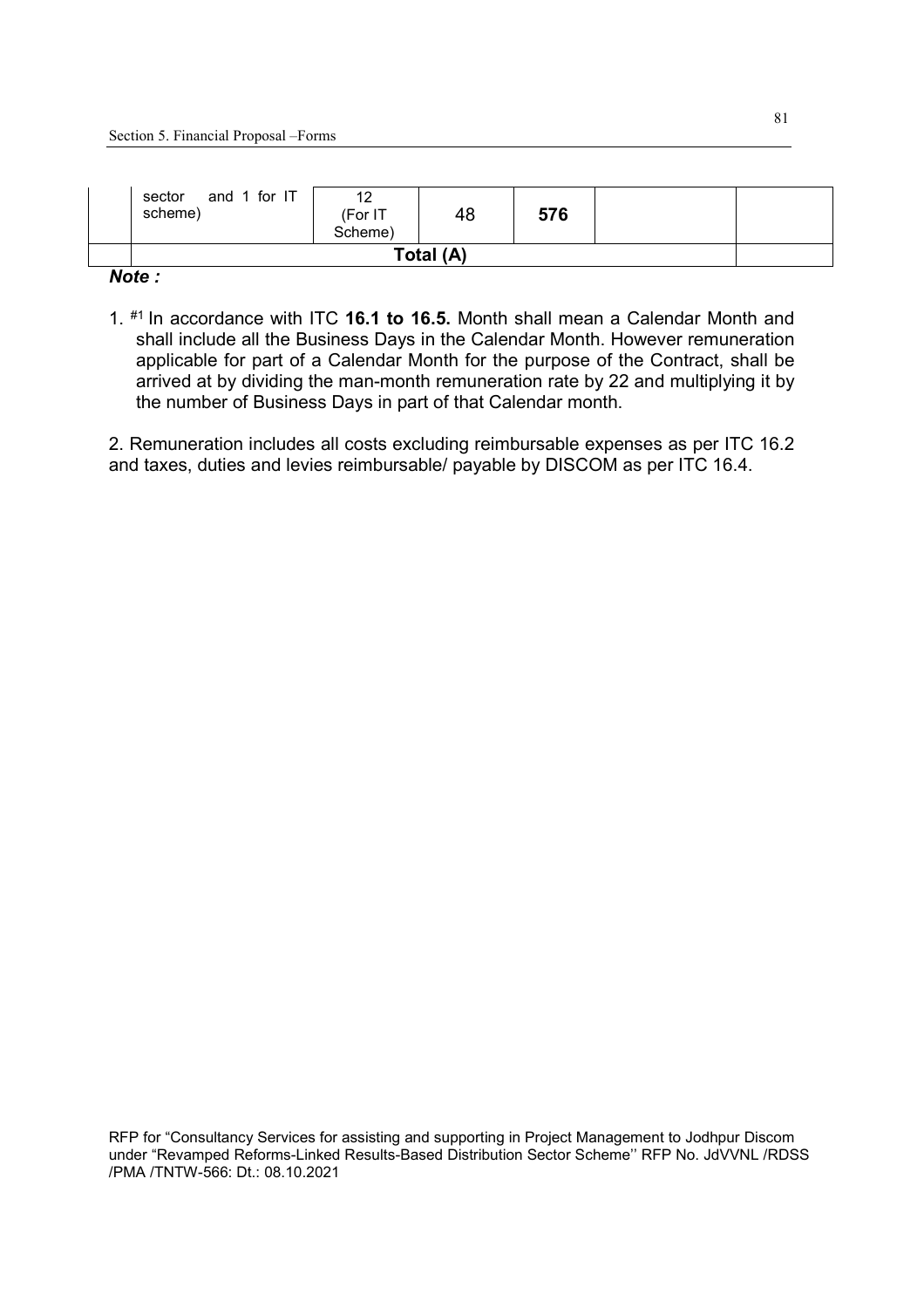## **Section 6. Terms of Reference (TOR)**

#### **1. BACK GROUND:**

Government of India has launched Revamped Reforms Based and Results Linked Distribution Sector Scheme to improve the operational efficiencies and financial sustainability of the DISCOMs by providing financial assistance for strengthening of supply infrastructure based on meeting pre-qualifying criteria and achieving basic minimum benchmarks in reforms. The objective of the scheme is to provide 24x7 uninterrupted, quality, reliable and affordable power supply.

Clause no. 2.5 of the guidelines provides for appointment of an agency called Project Management Agency (PMA) for project formulation and project management, based on DISCOM's requirement to cover different phases of the project. The Guidelines may be seen on the website www.powermin.nic.in.

JODHPUR DISCOM is one of the Electricity Distribution companies currently functioning in the state of RAJASTHAN

## **2. Duration of the engagement under the Contract**

The engagement of the Consultant under the Contract shall be for a period of 4 (Four) years from the date of signing of Contract with a provision for annual extension till completion of the project or for a period of 2 years whichever is earlier. The Key Experts and Non-Key Experts shall accordingly be deployed by the Consultant as per the requirement of DISCOM from time to time during the currency of the Contract including its extensions, for attaining the objectives of the assignment. The deployment would be offsite and/ or onsite at DISCOM's and Address depending on the requirement.

#### **3. Scope of Services**

The scope of services of the Consultant is to provide the services of the following Key Experts and Non-Key Experts for the specified time period for the duration of the Contract for supporting and assisting DISCOM to carry out the functions of PMA:

| Sr.<br><b>No</b>   | <b>Position</b>               | No. | <b>Man</b><br><b>Month</b><br>s | <b>Total</b><br>Man<br><b>Months</b>                                                           | A. For Non-Key Experts, the<br>requirement for each circle of<br>Discom shall be as below: |
|--------------------|-------------------------------|-----|---------------------------------|------------------------------------------------------------------------------------------------|--------------------------------------------------------------------------------------------|
| <b>KEY EXPERTS</b> |                               |     |                                 | 2. Field Engineer-2 Nos. (1 for<br>distribution work and one for IT<br>and Smart Metering work |                                                                                            |
|                    | <b>Team Leader</b>            |     | 48                              | 48                                                                                             | scheme)                                                                                    |
| 2                  | <b>Distribution</b><br>Expert |     | 48                              | 48                                                                                             | <b>Qualification requirement- For</b><br>Distribution scheme-B.E./B.                       |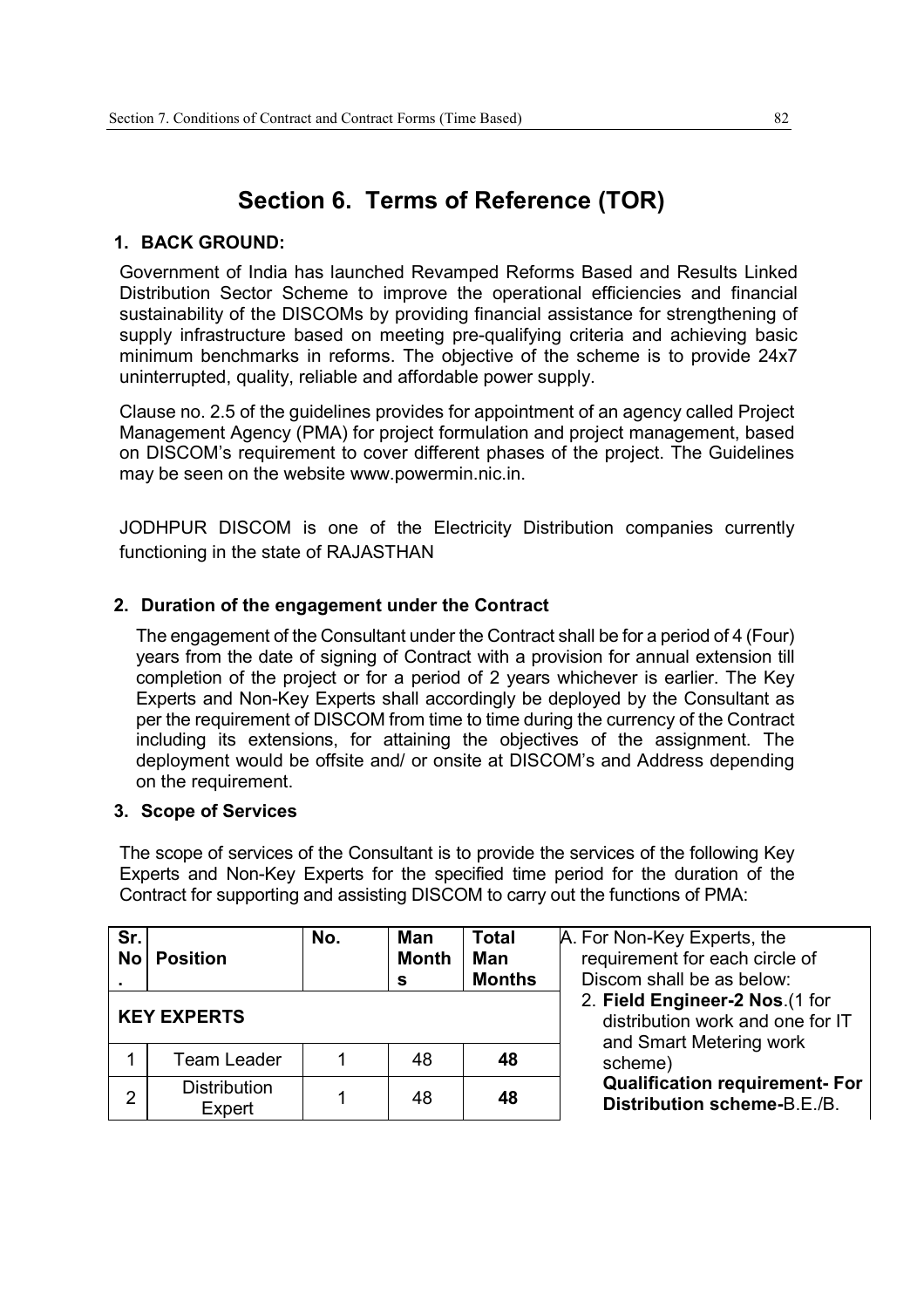| 3              | <b>Smart Metering</b><br>Expert                                                  | $\mathbf{1}$                                  | 48 | 48  | Tech. in Electrical/Electrical &<br><b>Electronics Engineering with</b>                                                                |
|----------------|----------------------------------------------------------------------------------|-----------------------------------------------|----|-----|----------------------------------------------------------------------------------------------------------------------------------------|
| $\overline{4}$ | <b>SCADA/DMS</b><br>Expert                                                       | $\mathbf 1$                                   | 48 | 48  | minimum 5 year experience in<br>power distribution sector.                                                                             |
| 5              | MIS/IT Expert                                                                    | $\mathbf{1}$                                  | 48 | 48  | For IT scheme- B.E./B. Tech.<br>Electrical/Electrical & Electroni                                                                      |
| 6              | <b>Material Quality</b><br>Expert                                                | 1                                             | 48 | 48  | Engineering/Electronics &<br><b>Communication/ Electronics &amp;</b>                                                                   |
| $\overline{7}$ | <b>Finance Expert</b>                                                            | 1                                             | 48 | 48  | Instrumentation/IT/<br>MCA/Computer Science with                                                                                       |
|                | <b>NON-KEY EXPERTS posted in the field</b>                                       |                                               |    |     | minimum 5 year experience in<br>sector.                                                                                                |
|                | <b>Field Engineer-</b><br>2 nos. Each for<br>12 circles.                         | 12<br>(For<br><b>Distributio</b><br>n sector) | 48 | 576 | 3. Field Supervisors - 2 Nos.(1<br>for distribution sector and 1 for<br>IT scheme) with qualification<br>requirement as above equivale |
| 8              | for<br>(1)<br><b>Distribution</b><br>sector<br>and 1<br>for IT scheme)           | 12<br>(For IT<br>Scheme)                      | 48 | 576 | to field engineer with Two-year<br>minimum experience.                                                                                 |
|                | <b>Field</b><br><b>Supervisors-2</b><br>nos. Each for 12 Distributio<br>circles. | 12<br>(For<br>n sector)                       | 48 | 576 |                                                                                                                                        |
| 9              | for<br>(1)<br><b>Distribution</b><br>sector<br>and 1<br>for IT scheme)           | 12<br>(For IT<br>Scheme)                      | 48 | 576 |                                                                                                                                        |
|                | <b>Total</b>                                                                     |                                               |    |     |                                                                                                                                        |

minimum 5 year experience in power distribution sector. **For IT scheme-** B.E./B. Tech. in Electrical/Electrical & Electronics Engineering/Electronics & Communication/ Electronics & Instrumentation/IT/ MCA/Computer Science with minimum 5 year experience in IT sector.

3. **Field Supervisors - 2 Nos**.(1 for distribution sector and 1 for IT scheme) with qualification requirement as above equivalent to field engineer with Two-year minimum experience.

It is clarified that the requirement of the Experts over the total number of person-months is indicative. The deployment shall be as per requirement. All the Experts may not be deployed at the same time and number may change over the duration of the contract based on the requirements.

The experts shall be entitled to 15 days of leave per year other than holidays as per GCC 38. For any unauthorized absence of an Expert, a deduction at the rate of 125% (100% remuneration, as Expert was not available, and 25% as penalty/damages) of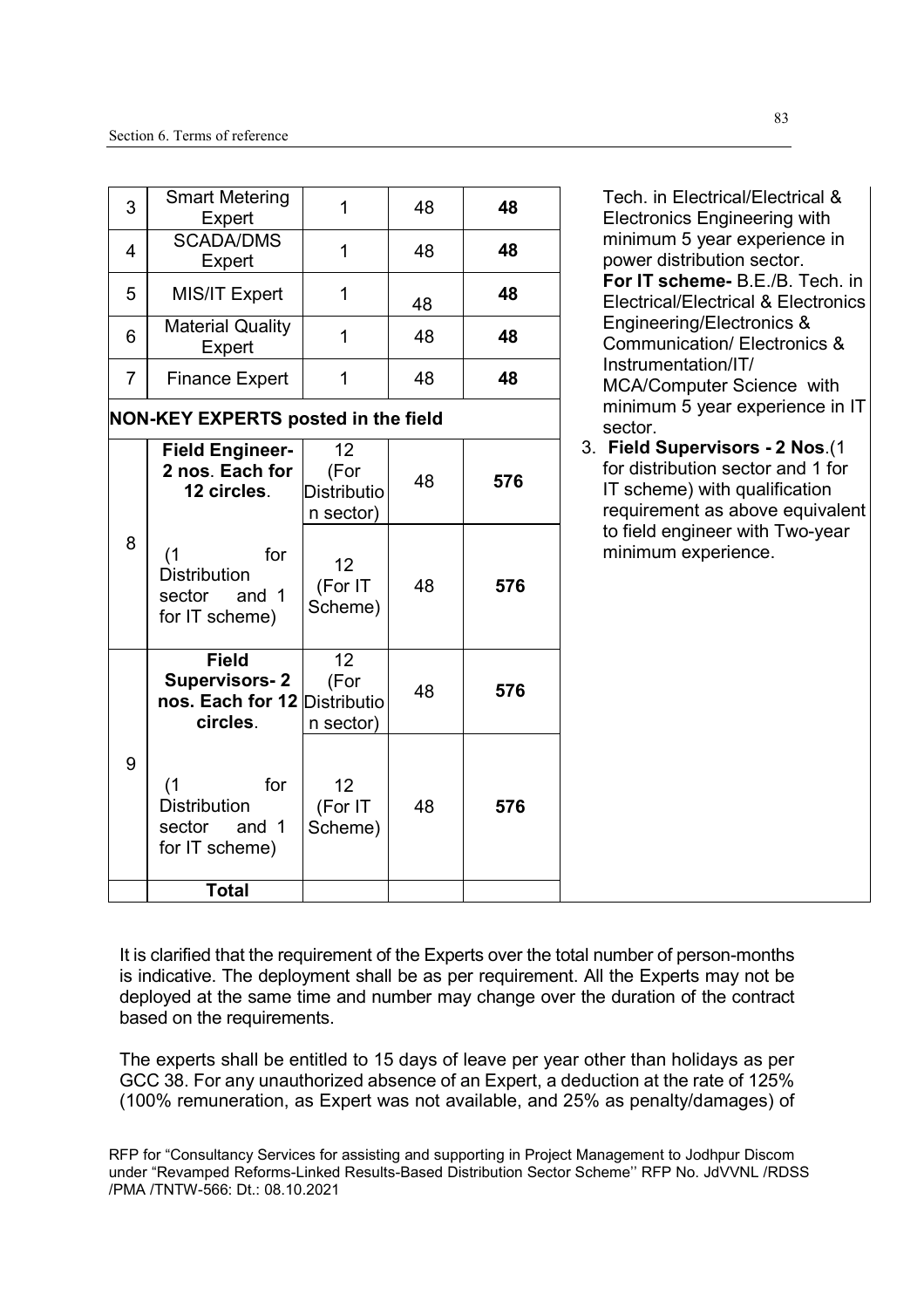the man-month rate of the Expert divided by 22 shall be made for each day of absence from the man-month remuneration charges payable for that month.

Consultant's remuneration will be determined on the basis of the time actually spent by the Key Experts and Non-Key Experts in carrying out the functions of PMA, based on (i) agreed upon unit rates for the Consultant's Key Experts and Non-Key Experts as per the Contract multiplied by the actual time spent by the experts in executing the assignment, and (ii) reimbursable expenses as agreed and specified in the Contract.

The functions of the PMA include the following:

- A) Preparation of Action Plan and DPR as per the scheme Guidelines and instructions that may be issued by the Ministry of Power/Nodal Agency from time to time and based on the data/inputs to be provided by the DISCOM;
- B) Provide assistance and support for
	- a. Bid(s) Process Management
	- b. Project Management
	- c. Works mentioned in the Guidelines of the scheme
	- d. Any other works related to the project as assigned from time to time.

#### **4. Project Management:**

Consultant will provide assistance and support for the various activities of project management and monitoring like

- a. Finalization of GTP, Technical specifications, drawings, of equipment to be installed, civil & electrical design layouts (If required).
- b. Quality Assurance
- c. Co-ordination with implementing agency/turnkey contractor and DISCOM to monitor the supply chain of materials.
- d. Maintenance of MIS related to the project, progress reports and details required for Results Evaluation Framework.
- e. Identification of anticipated bottlenecks in project implementation & preparation of remedial action plan.
- f. Coordination and reporting to various stakeholders including MoP and Nodal agencies.
- g. Fund flow management and recommend the claim of DISCOM for fund release.

#### **5. Exclusions:**

- a. PMA shall not certify the contractor bills nor carry out Joint Measurement.
- b. Pre-dispatch Inspection of materials

#### **6. Deliverables:**

The following are the deliverables of the Consultant:

- a. Action Plan;
- b. DPR;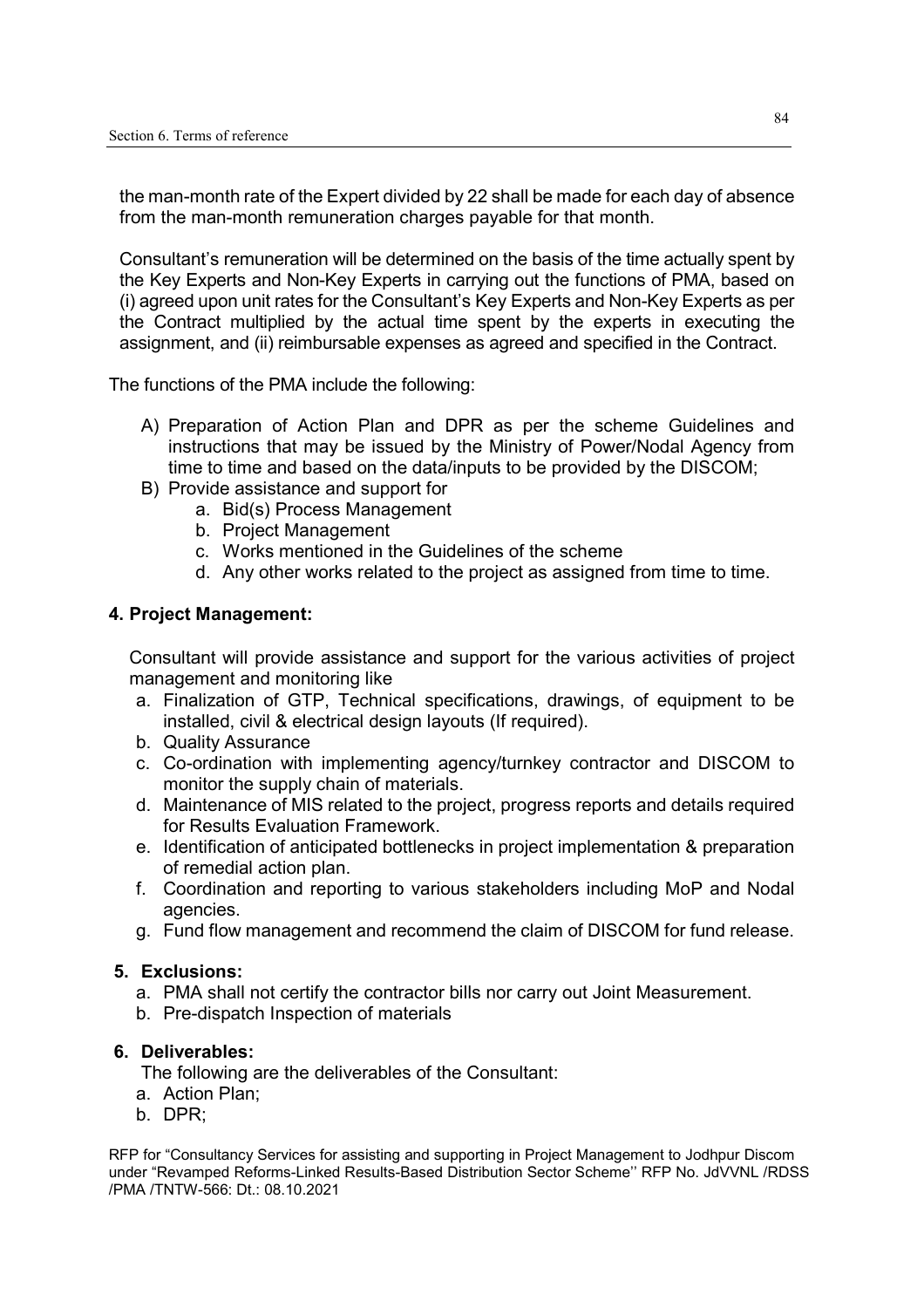- c. Draft RfP, Bid evaluation report etc. as per the work given to the experts;
- d. Monthly MIS reports including physical and financial progress reports and issues etc;
- e. Quarterly reports of the activities undertaken.

#### **7. DISCOM's Input and Counterpart Personnel**

- (a) Services, facilities etc. to be made available to the experts by DISCOM: Only the working space equipped with table and chairs will be made available to the Consultant free of cost in DISCOM premises/ Office for use of the Experts under the Contract. Canteen facilities wherever available may also be utilized by the Experts on payment as applicable for the meals from time to time.
- (b) The Experts shall, however, be required to use their own laptops/ computers /Data/ mobile phone etc. for their work.
- (c) The Non-Key Experts posted in the field are expected to travel within the division/district etc. for monitoring and should be equipped with suitable conveyance for short journeys to be made at the expense of the Consultant.
- (d) DISCOM shall provide all assistance and inputs, data etc. to enable the Consultant to carry out the functions of PMA.
- (e) DISCOM shall appoint a nodal officer for coordination and management of the contract.

85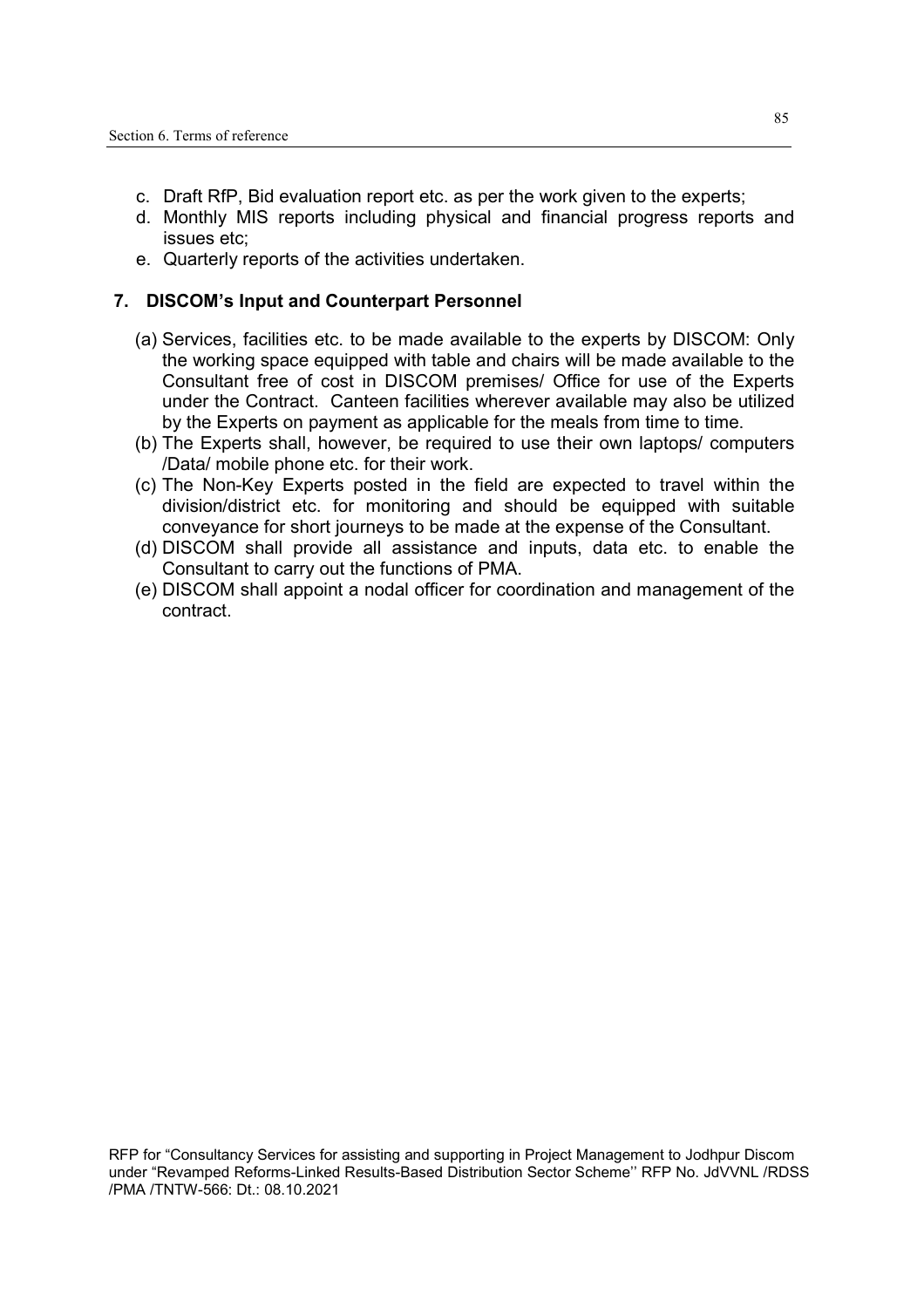## **PART II**

## **Section 7. Conditions of Contract and Contract Forms**

## **Foreword**

- 1. Part II includes standard Contract forms for Consulting Services (Time-Based Contract) that will be signed by DISCOM and the successful Consultant.
- 2. **Time-Based Contract** is envisaged under this RFP as the scope and the duration of the services for activities, tasks or parts of the assignment to be carried out as per and under the Contract will be assigned to the Consultant by DISCOM from time to time during the currency of the Contract including its extension if any. Under the timebased contracts, the Consultant shall provide the services on a timed basis according to quality specifications. The Consultant's remuneration will be determined on the basis of the time actually spent by the Consultant in carrying out the Services as aforesaid and will be based on (i) agreed upon unit rates for the Consultant's experts multiplied by the actual time spent by the experts in executing the assignment, and (ii) reimbursable expenses as per and in the manner provided for in the Contact. DISCOM will closely supervise the Consultant and be involved in the daily execution of the assignment.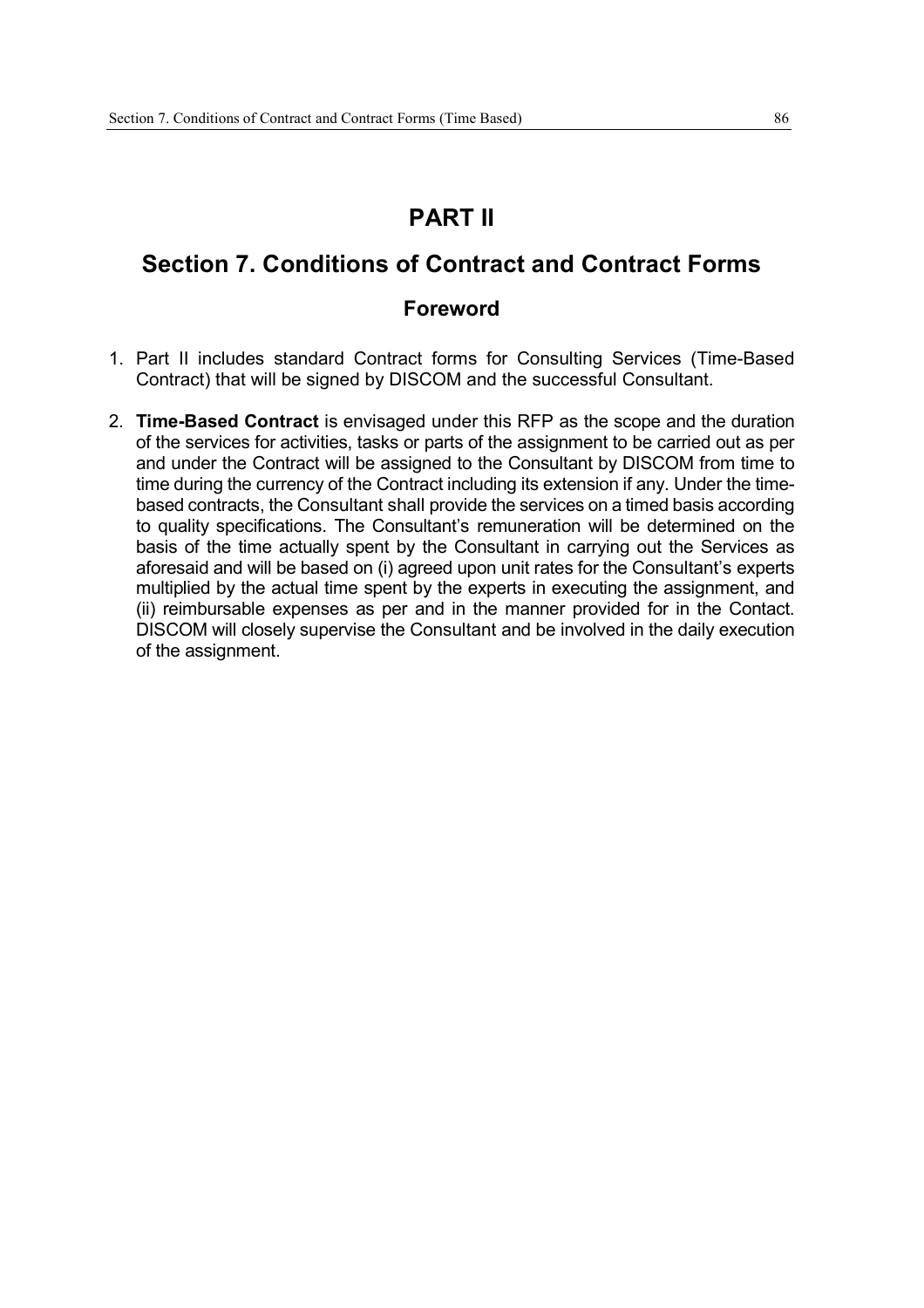## **TIME-BASED FORM OF CONTRACT** STANDARD FORM OF CONTRACT

# **Consultant's Services** Time-Based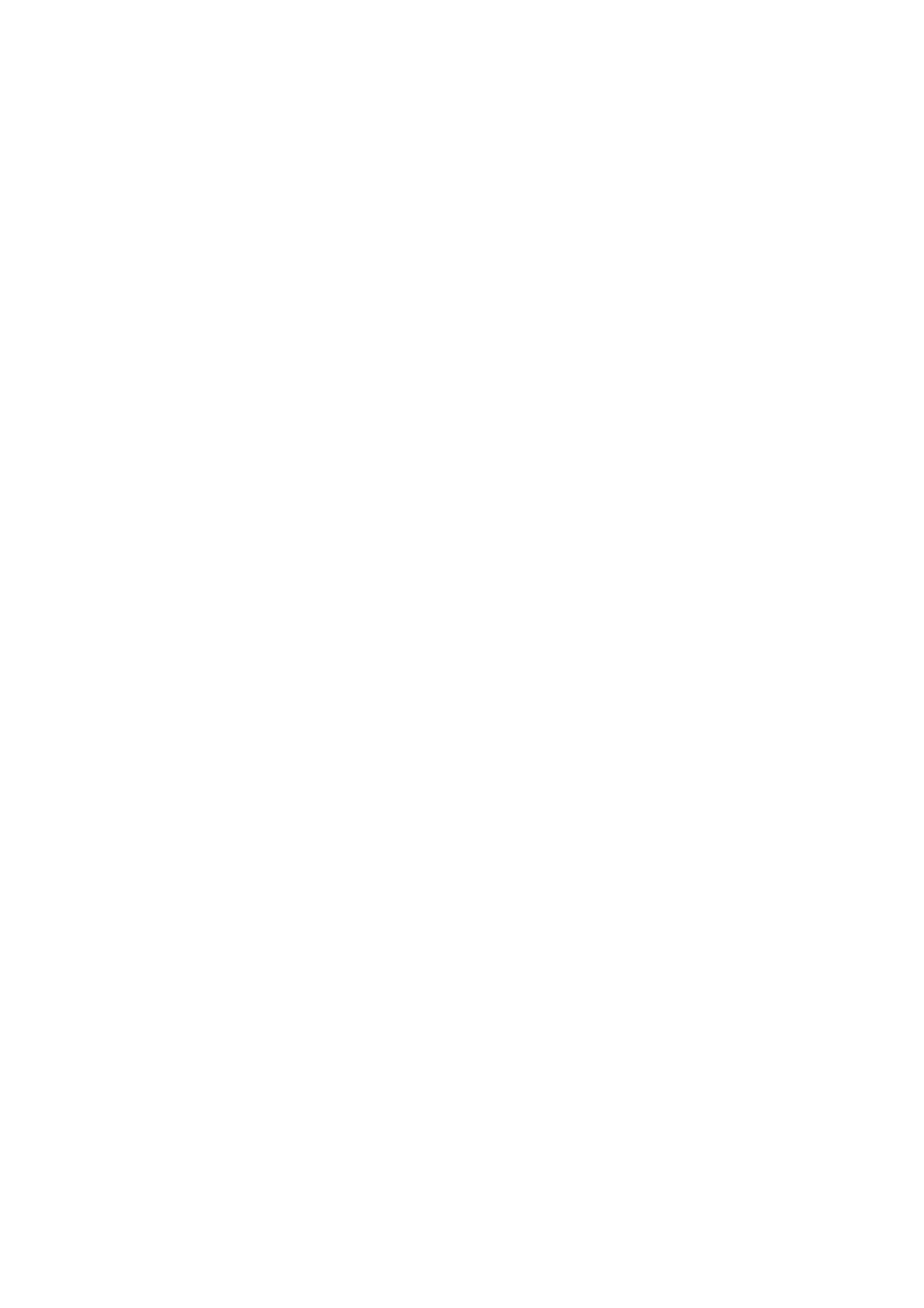## **TABLE OF CONTENTS**

| L. |                                                                                                                                                                                                                                                               |  |
|----|---------------------------------------------------------------------------------------------------------------------------------------------------------------------------------------------------------------------------------------------------------------|--|
|    |                                                                                                                                                                                                                                                               |  |
|    |                                                                                                                                                                                                                                                               |  |
|    | 2.<br>3.<br>4.<br>5.<br>6.<br>7.<br>8.<br>9.<br>Effectiveness of Contract and Contract Performance Guarantee97<br>10 <sub>1</sub><br>Termination of Contract for Failure to Become Effective  98<br>11 <sub>1</sub><br>12.<br>13.<br>14.<br>15.<br>16.<br>17. |  |
|    | 18.                                                                                                                                                                                                                                                           |  |
|    | 26. Proprietary Rights of DISCOM in Reports and Records  105                                                                                                                                                                                                  |  |
|    |                                                                                                                                                                                                                                                               |  |
|    |                                                                                                                                                                                                                                                               |  |
|    |                                                                                                                                                                                                                                                               |  |
|    | 45                                                                                                                                                                                                                                                            |  |
|    |                                                                                                                                                                                                                                                               |  |
|    | 51                                                                                                                                                                                                                                                            |  |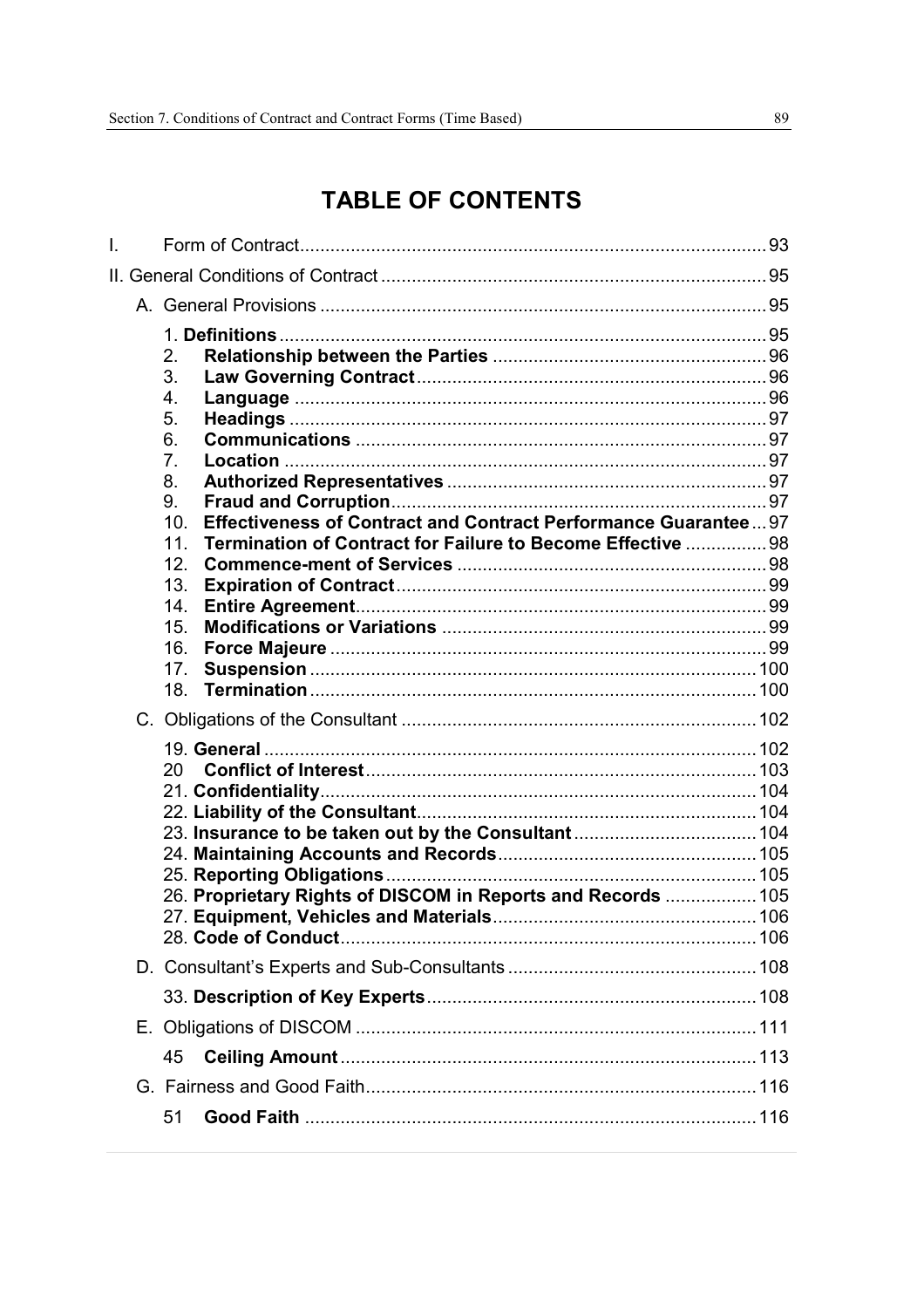| Appendix D - ESTIMATE OF GST PAYABLE/ Reimbursable BY DISCOM 130 |  |
|------------------------------------------------------------------|--|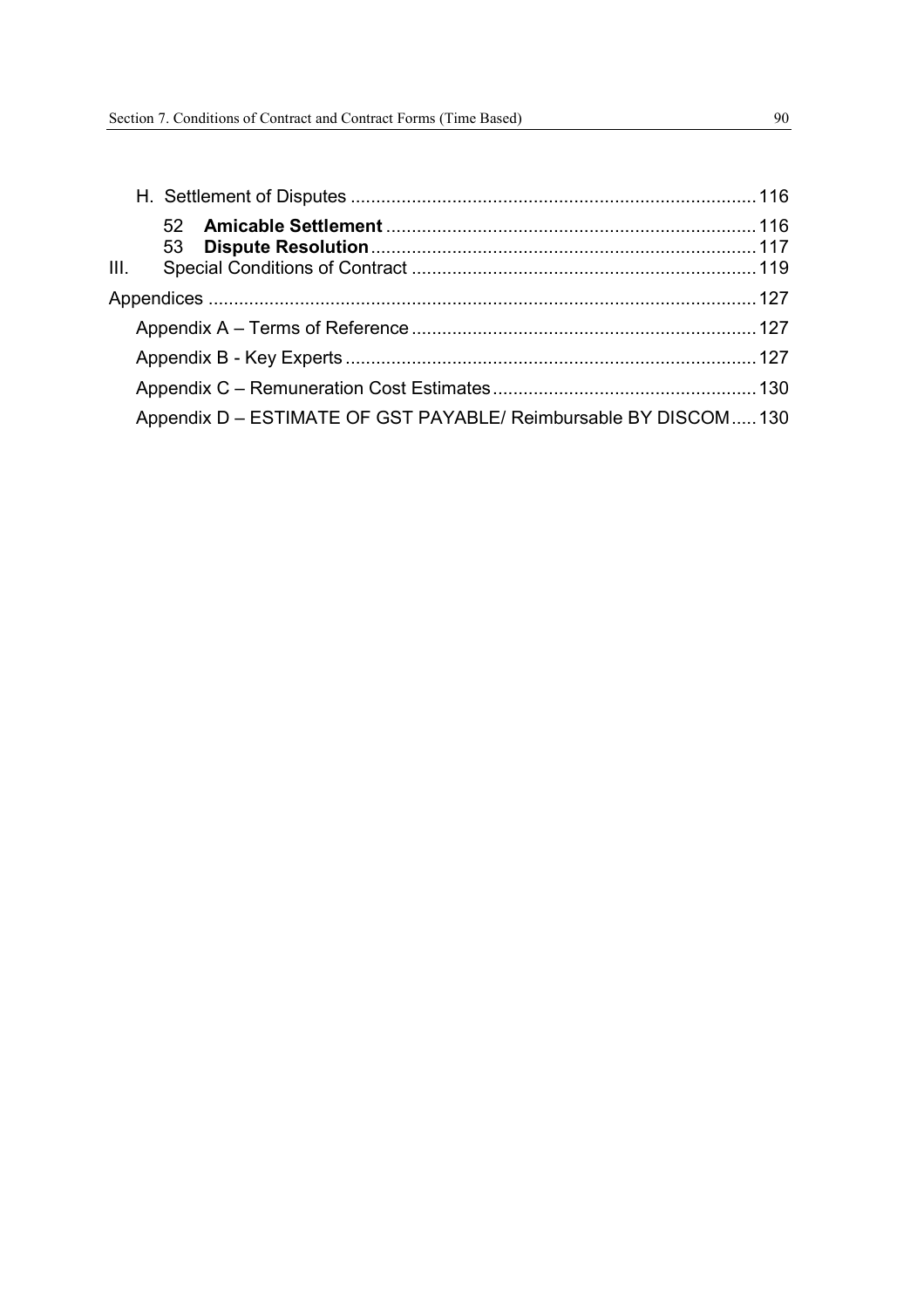## **CONTRACT FOR CONSULTANT'S SERVICES Time-Based**

**Assignment Title: Consultancy Services for assisting and supporting in Project Management to JODHPUR DISCOM under Revamped Reforms-Linked Results-Based Distribution Sector Scheme Contract No. JdVVNL /RDSS /PMA /TNTW-566** 

**and** 

*[Name of the Consultant]* 

**Dated:**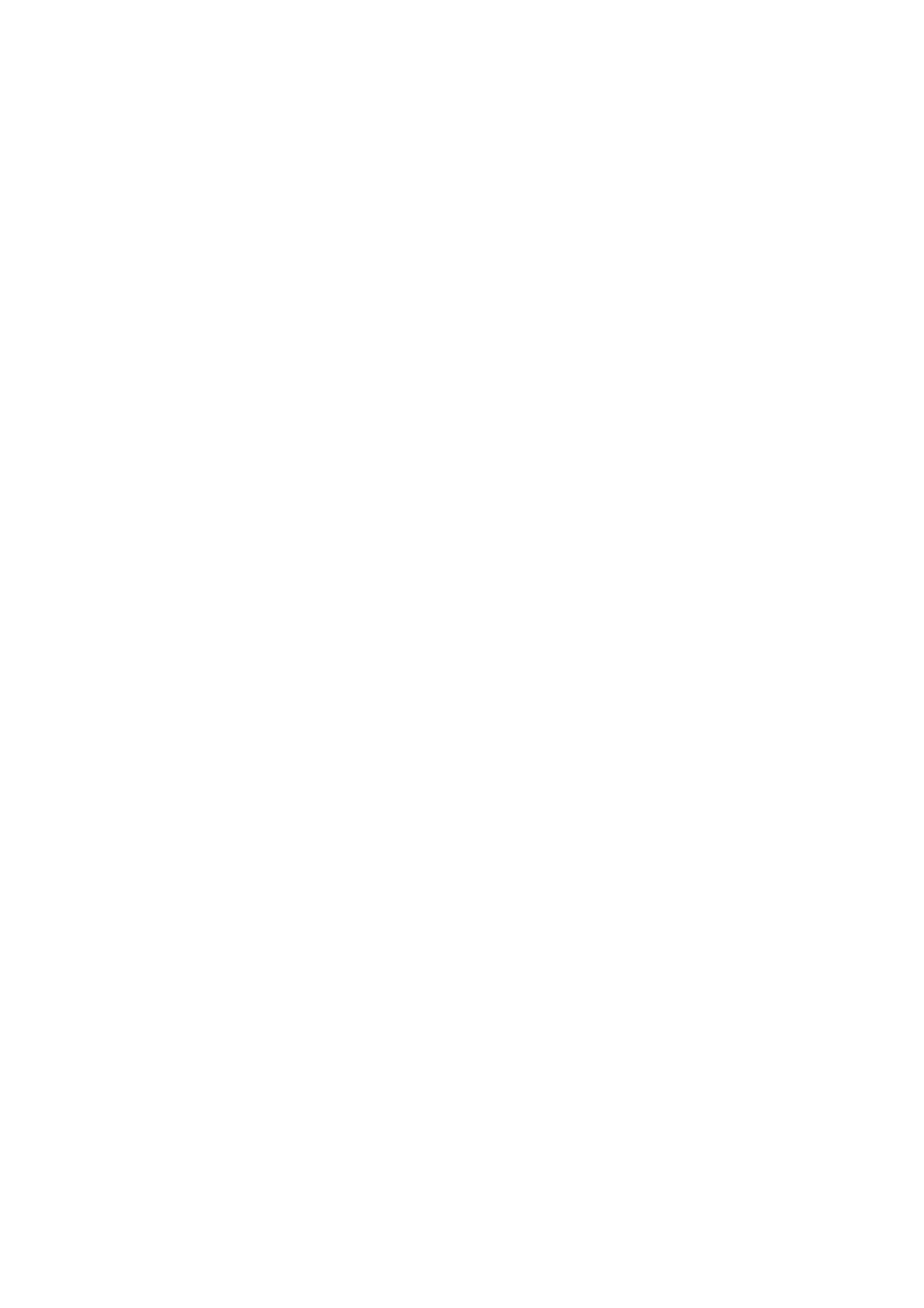## **I. Form of Contract**

## **TIME-BASED**

(Text in brackets [ ] is optional; all notes should be deleted in the final text)

This CONTRACT (hereinafter called the "Contract") is made the *[number]* day of the month of *[month]*, *[year]*, between, on the one hand, *[name of DISCOM]* (hereinafter called the "DISCOM") and, on the other hand, *[name of Consultant]* (hereinafter called the "Consultant").

#### **WHEREAS**

- (a) DISCOM has requested the Consultant to provide certain consulting services as defined in this Contract (hereinafter called the "Services");
- (b) the Consultant, having represented to DISCOM that it has the required professional skills, expertise and technical resources, has agreed to provide the Services on the terms and conditions set forth in this Contract;

NOW THEREFORE the parties hereto hereby agree as follows:

- 1. The following documents attached hereto shall be deemed to form an integral part of this Contract:
	- (a) The General Conditions of Contract (including Attachment 1 "Fraud and Corruption";
	- (b) The Special Conditions of Contract;
	- (c) Appendices:

Appendix A: Terms of Reference Appendix B: Key Experts Appendix C: Remuneration Cost Estimates Appendix D: Reimbursable GST Cost Estimates Appendix E Integrity Pact

In the event of any inconsistency between the documents, the following order of precedence shall prevail: the Special Conditions of Contract; the General Conditions of Contract, including amendments thereto [*…. Insert reference to amendments….*]; Attachment 1; Appendix A; Appendix B; Appendix C and Appendix D; and Appendix E. Any reference to this Contract shall include, where the context permits, a reference to its Appendices also.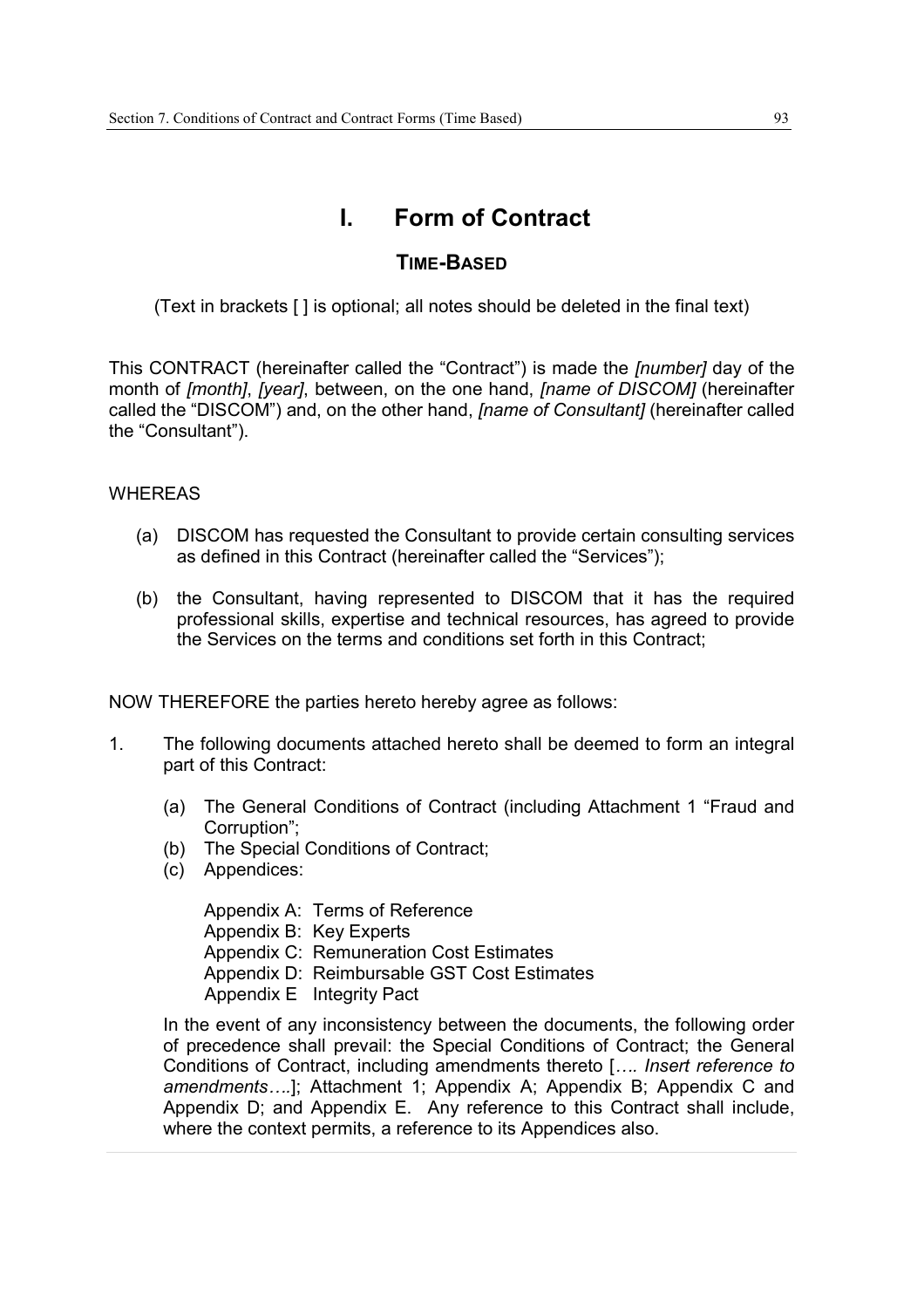- 2. The mutual rights and obligations of DISCOM and the Consultant shall be as set forth in the Contract, in particular:
	- (a) the Consultant shall carry out the Services in accordance with the provisions of the Contract; and
	- (b) DISCOM shall make payments to the Consultant in accordance with the provisions of the Contract.

IN WITNESS WHEREOF, the Parties hereto have caused this Contract to be signed in their respective names as of the day and year first above written.

For and on behalf of *[Name of DISCOM]*

*[Authorized Representative of DISCOM– name, title and signature]*

For and on behalf of *[Name of Consultant]*

*[Authorized Representative of the Consultant – name and signature]*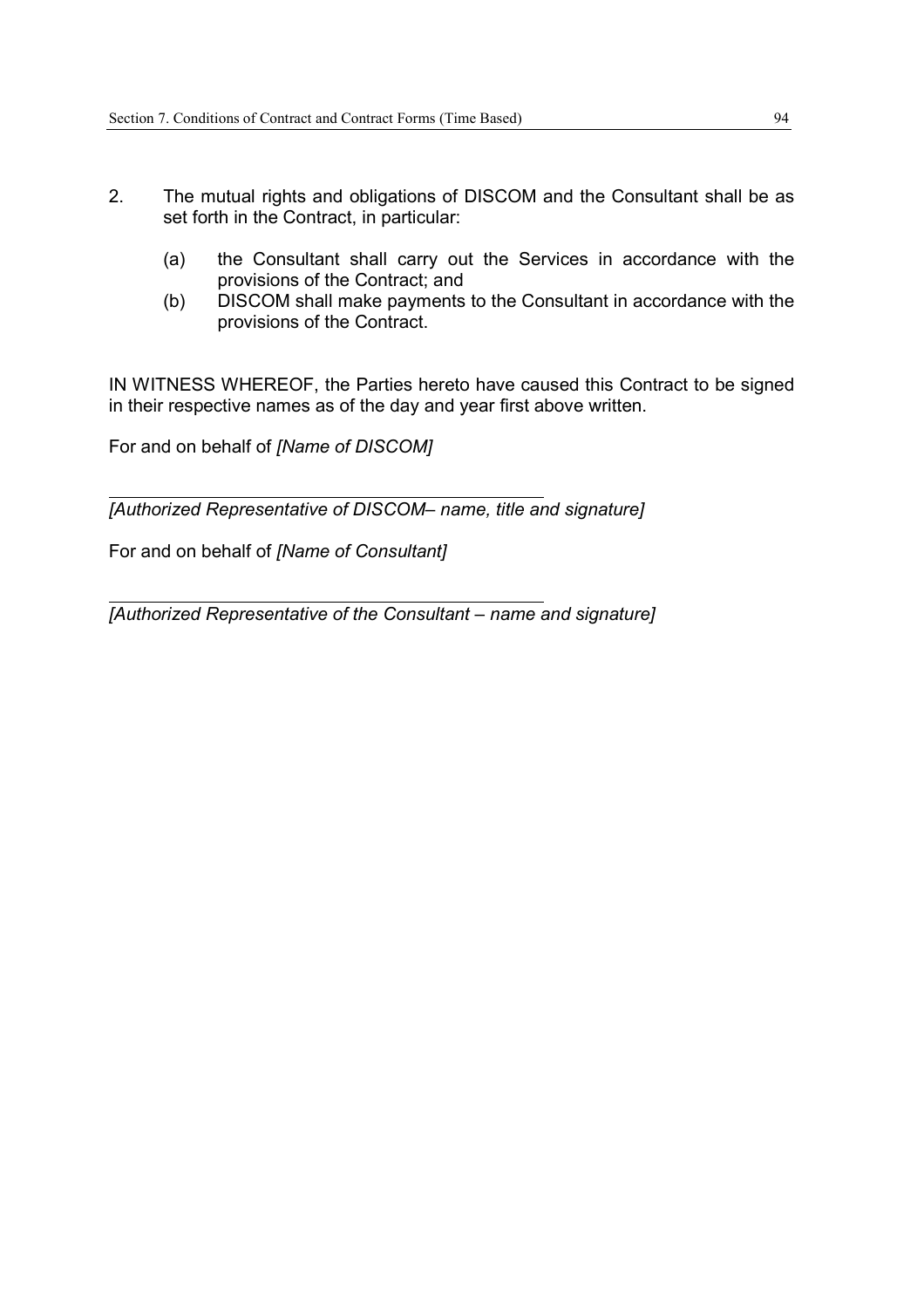## **II. General Conditions of Contract**

## **A. GENERAL PROVISIONS**

- 1. **Definitions** 1.1 Unless the context otherwise requires, the following terms whenever used in this Contract have the following meanings:
	- (a) **"Applicable Law"** means the laws and any other instruments having the force of law in India, as they may be issued and in force from time to time.
	- (b) **"DISCOM"** means the implementing agency that signs the Contract for the Services with the Selected Consultant.
	- (c) **"DISCOM's Personnel"** refers to the staff, labor and other employees (if any) of DISCOM engaged in fulfilling DISCOM's obligations under the Contract; and any other personnel identified as DISCOM's Personnel, by a notice from DISCOM to the Consultant.
	- (d) **"Consultant"** means a legally-established professional consulting firm or entity selected by DISCOM to provide the Services under the signed Contract.
	- (e) **"Contract"** means the legally binding written agreement signed between DISCOM and the Consultant and which includes all the attached documents listed in its paragraph 1 of the Form of Contract (the General Conditions (GCC), the Special Conditions (SCC), and the Appendices).
	- (f) **"Day"** means a working day unless indicated otherwise.
	- (g) **"Effective Date"** means the date on which this Contract comes into force and effect pursuant to Clause GCC 10.
	- (h) **"Experts"** means, collectively, Key Experts, Non-Key Experts, or any other personnel of the Consultant, Subconsultant assigned by the Consultant to perform the Services or any part thereof under the Contract.
	- (i) **"GCC"** means these General Conditions of Contract.
	- (j) **"Government"** means the government of India, State Government or Local Government, as the context may require.
	- (k) **"Key Expert/Manpower"** means an individual professional whose skills, qualifications, knowledge and experience are critical to the performance of the Services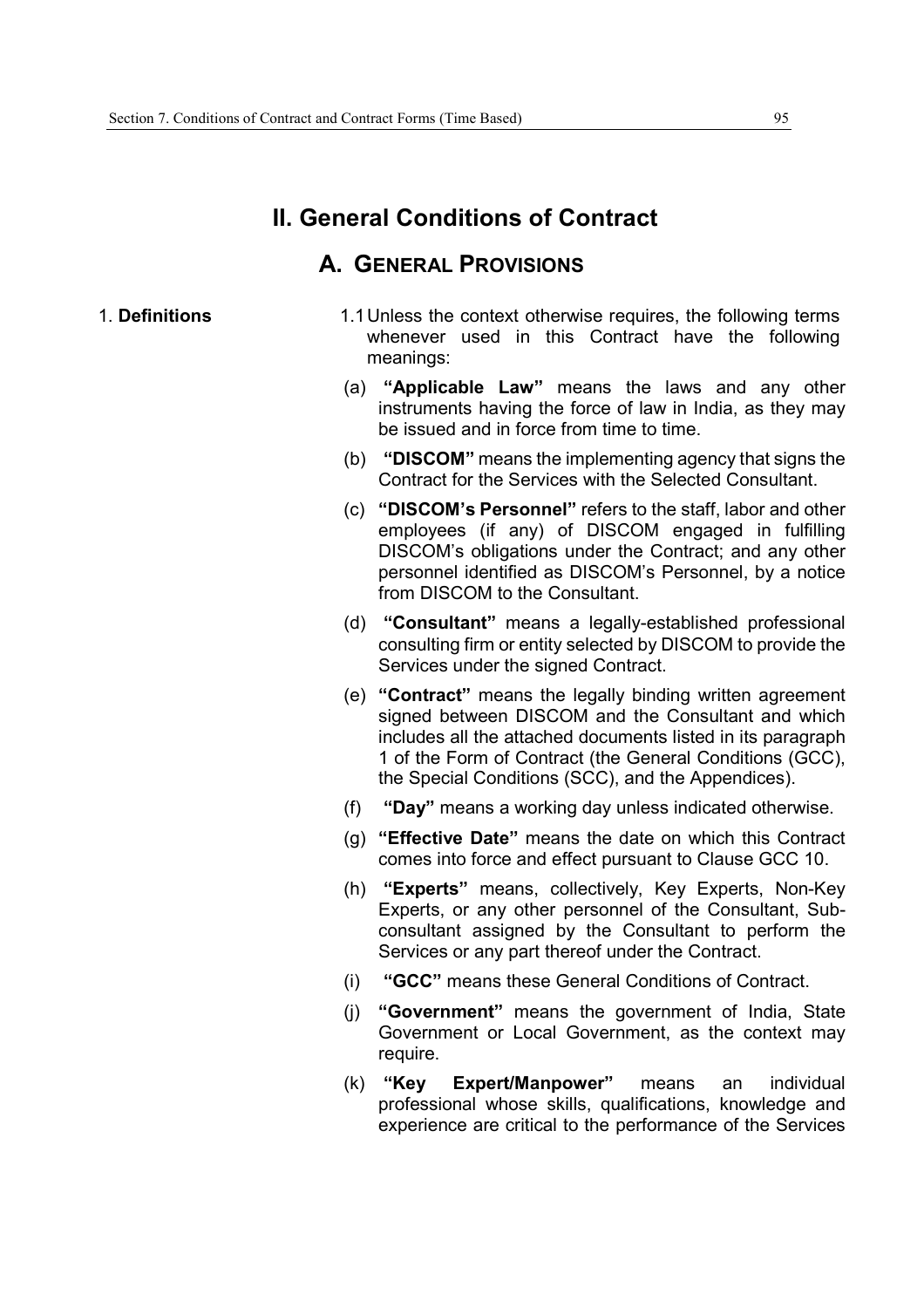2. **Relationship** 

|                                        |     | under the Contract and whose Curricula Vitae (CV) was<br>taken into account in the technical evaluation of the<br>Consultant's proposal.                                                                                                                                                                                                                                                                                    |
|----------------------------------------|-----|-----------------------------------------------------------------------------------------------------------------------------------------------------------------------------------------------------------------------------------------------------------------------------------------------------------------------------------------------------------------------------------------------------------------------------|
|                                        | (I) | "Local Currency" means the currency Indian Rupee.                                                                                                                                                                                                                                                                                                                                                                           |
|                                        |     | (m) "Month" shall mean calendar month and include all the<br>working days of the month.                                                                                                                                                                                                                                                                                                                                     |
|                                        |     | (n) "Non-Key experts" means an individual professional<br>provided by the Consultant or its Sub-consultant to perform<br>the Services or any part thereof under the Contract.                                                                                                                                                                                                                                               |
|                                        | (o) | "Party" means DISCOM or the Consultant, as the case<br>may be, and "Parties" means both of them.                                                                                                                                                                                                                                                                                                                            |
|                                        |     | (p) "SCC" means the Special Conditions of Contract by which<br>the GCC may be amended or supplemented.                                                                                                                                                                                                                                                                                                                      |
|                                        | (q) | "Services" means the work to be performed by the<br>Consultant pursuant to this Contract, as described in<br>Appendix A hereto.                                                                                                                                                                                                                                                                                             |
|                                        | (r) | "Sub-consultants" means an entity to whom/which the<br>Consultant subcontracts any part of the Services while<br>remaining solely liable for the execution of the Contract.                                                                                                                                                                                                                                                 |
|                                        |     | (s) "Third Party" means any person or entity other than the<br>Government, DISCOM, the Consultant or a Sub-<br>consultant.                                                                                                                                                                                                                                                                                                  |
| 2. Relationship<br>between the Parties |     | 2.1 Nothing contained herein shall be construed as establishing<br>a relationship of master and servant or of principal and<br>agent as between DISCOM and the Consultant.<br>The<br>Consultant, subject to this Contract, has complete charge of<br>the Experts and Sub-consultants, if any, performing the<br>Services and shall be fully responsible for the Services<br>performed by them or on their behalf hereunder. |
| 3. Law Governing<br><b>Contract</b>    |     | 3.1 This Contract, its meaning and interpretation, and the<br>relation between the Parties shall be governed by the<br>Applicable Law.                                                                                                                                                                                                                                                                                      |
|                                        |     |                                                                                                                                                                                                                                                                                                                                                                                                                             |

4. **Language** 4.1 This Contract has been executed in the language English which shall be the binding and controlling language for all matters relating to the meaning or interpretation of this Contract.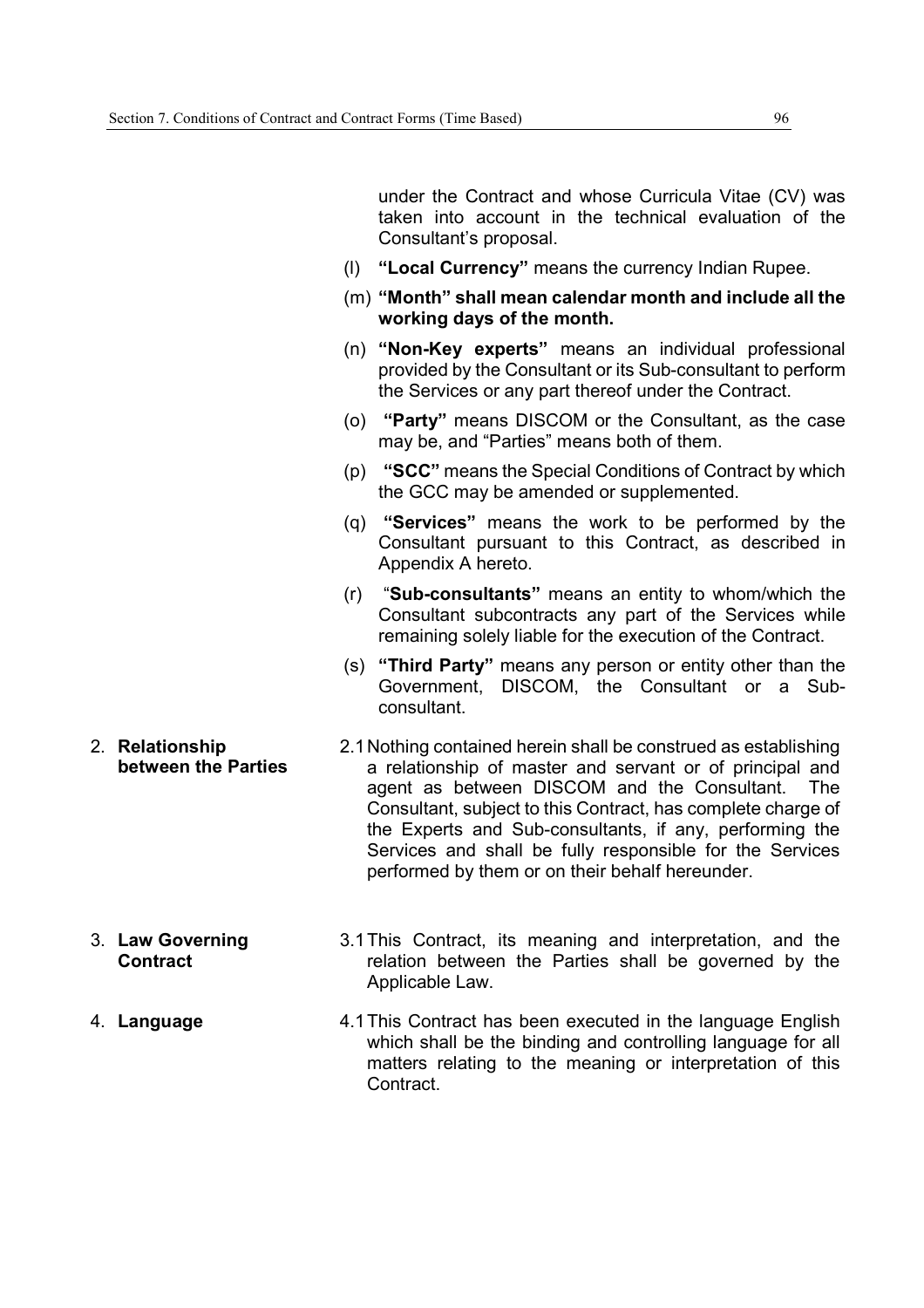| 5. Headings                             | 5.1 The headings shall not limit, alter or affect the meaning of<br>this Contract.                                                                                                                                                                                                                                                                                                                                                         |
|-----------------------------------------|--------------------------------------------------------------------------------------------------------------------------------------------------------------------------------------------------------------------------------------------------------------------------------------------------------------------------------------------------------------------------------------------------------------------------------------------|
| 6. Communications                       | 6.1 Any communication required or permitted to be given or<br>made pursuant to this Contract shall be in writing in the<br>language specified in Clause GCC 4. Any such notice,<br>request or consent shall be deemed to have been given or<br>made when delivered in person to an authorized<br>representative of the Party to whom the communication is<br>addressed, or when sent to such Party at the address<br>specified in the SCC. |
|                                         | 6.2A Party may change its address for notice hereunder by<br>giving the other Party any communication of such change<br>to the address specified in the SCC.                                                                                                                                                                                                                                                                               |
| 7. Location                             | 7.1 The Services shall be performed at such locations as are<br>specified in Appendix A hereto and, where the location of<br>a particular task is not so specified, at such locations,<br>whether in the India or elsewhere, as DISCOM may direct<br>or approve.                                                                                                                                                                           |
| 8. Authorized<br><b>Representatives</b> | 8.1 Any action required or permitted to be taken, and any<br>document required or permitted to be executed under this<br>Contract by DISCOM or the Consultant may be taken or<br>executed by the officials as specified in the SCC.                                                                                                                                                                                                        |
| 9. Fraud and<br>Corruption              | 9.1 DISCOM requires compliance with the Anti-Corruption<br>Laws/ Guidelines of the Government/ its instrumentalities/<br>DISCOM. Further, the provisions of the Integrity Pact -<br>Attachment 1 to these General Conditions shall also be                                                                                                                                                                                                 |

## **B. COMMENCEMENT, COMPLETION, MODIFICATION AND TERMINATION OF CONTRACT**

applicable.

10. **Effectiveness of Contract and Contract Performance Guarantee**

- 10.1 This Contract shall come into force and effect on the date (the "Effective Date") of signing of Contract or of DISCOM's notice to the Consultant instructing the Consultant to begin carrying out the Services, whichever is earlier.
	- 10.2 The Consultant shall furnish Contract Performance Guarantee (CPG) for an amount and in the form specified in **SCC** for rendering/ providing the Services in accordance with the provisions of the Contract. The Consultant shall ensure that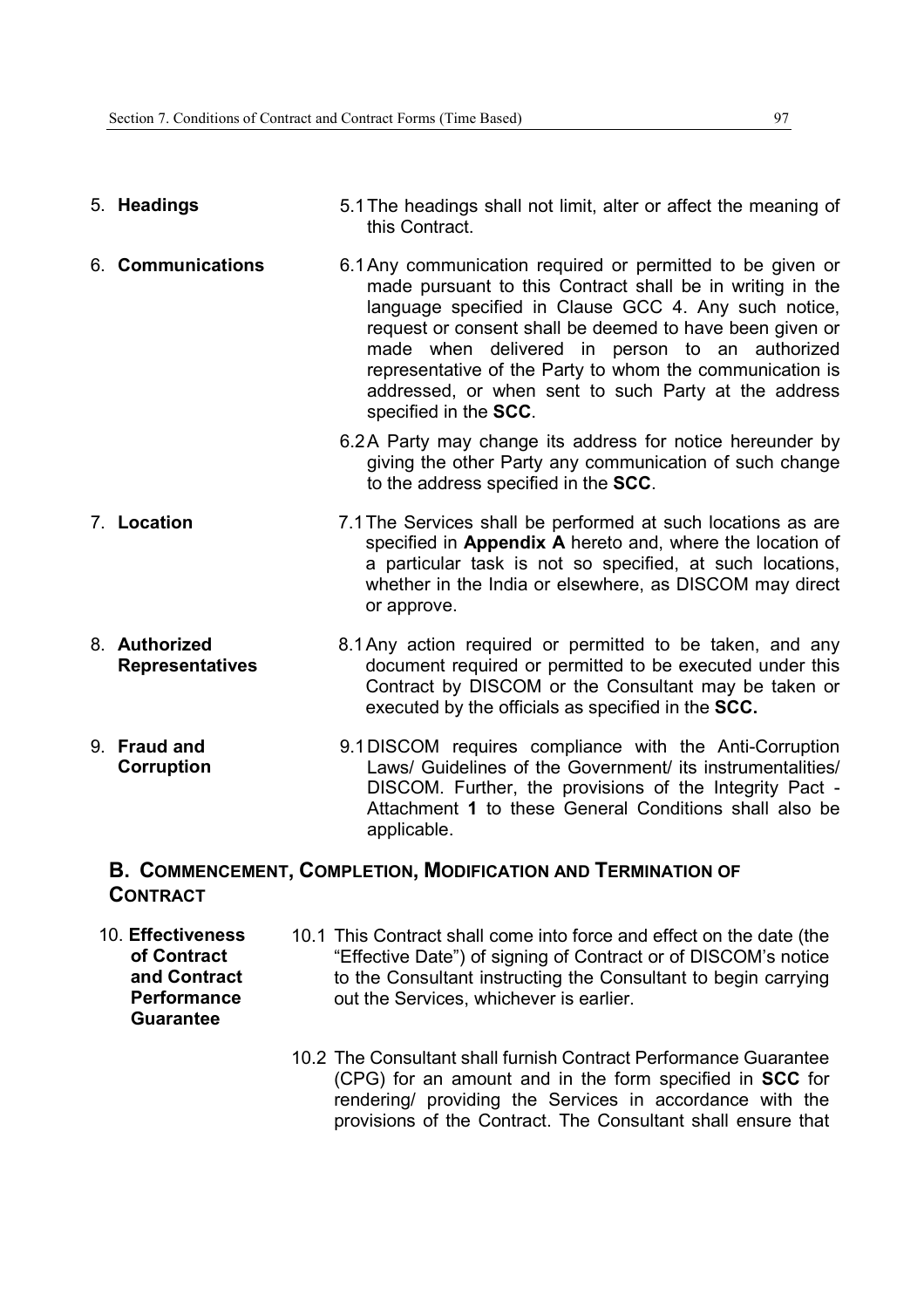the CPG shall initially be valid and enforceable upto and including 180 days after the date of Expiration of the Contract as per GCC 13.1. The Consultant shall extend the validity of the CPG from time to time correspondingly if date of Expiration of the Contract is extended and beyond, if so required, till 90 days after the anticipated date that the Services under the Contract will be completed and any defects/ shortcoming remedied.

- 10.2.1 The CPG shall be unconditional and irrevocable. DISCOM shall return the CPG to the Consultant within 21 days after issue of a certificate by DISCOM confirming that the Services under the Contract have been completed in all respect and any defects/ shortcoming remedied.
- 10.2.2 In case the contract is terminated under GCC 18.1, CPG shall be forfeited in full.
- 10.2.3 In such an event, if for the balance scope of Services, RFP is issued afresh by DISCOM, the Consultant shall not be eligible to participate in the bidding against such RFP.

The Bank Guarantee for Performance Security is to be provided by the Consultant, which should be in the name of The Superintending Engineer(CSS), Jodhpur Vidyut Vitran Nigam Limited, Jodhpur(Raj.), value 3% of award cost of Services under the Contract as per GoR circular No. finance/G&T, Jaipur Dated 18/12/2020 issued

- 10.3 Furnishing of CPG and its acceptance by DISCOM shall be a condition precedent for release of any payment due under the **Contract**
- 11.1 If this Contract has not become effective within such time period specified in GCC 10.1 hereof, DISCOM may, by not less than twenty-one (21) days written notice to the Consultant, declare this Contract to be null and void, and in the event of such a declaration, Consultant shall not have any claim against DISCOM with respect hereto.
- 12.1 The Consultant shall confirm and begin carrying out the Services not later than 7 (seven) days after the Effective Date specified in GCC 10.1.
- 1. **Termination of Contract for Failure to Become Effective**
- 2. **Commencement of Services**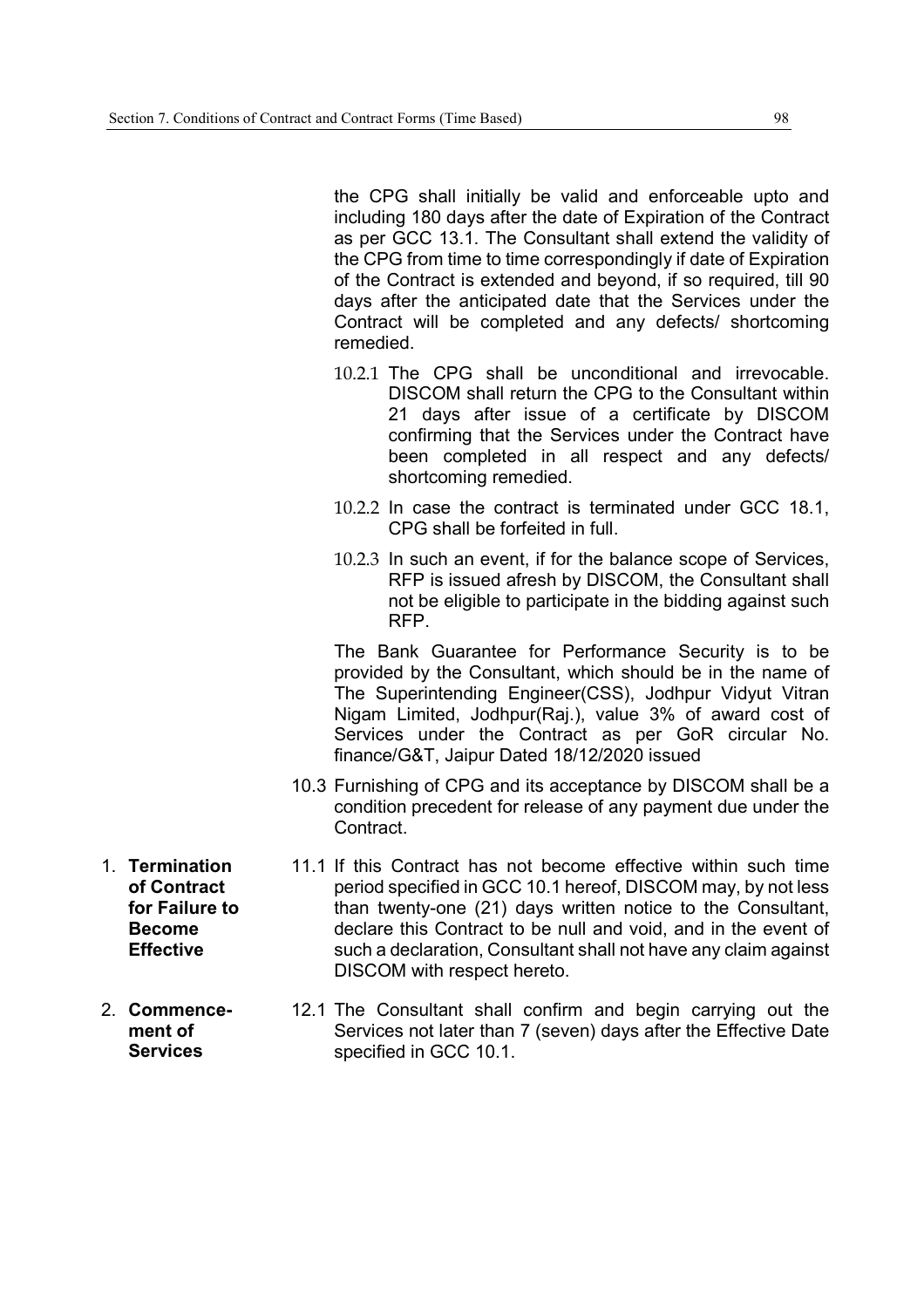- 3. **Expiration of Contract**  13.1 Unless terminated earlier pursuant to Clause GCC 18 hereof, this Contract shall expire at the end of such time period after the Effective Date as specified in the **SCC**.
- 4. **Entire Agreement**  14.1 This Contract contains all covenants, stipulations and provisions agreed by the Parties. No agent or representative of either Party has authority to make, and the Parties shall not be bound by or be liable for, any statement, representation, promise or agreement not set forth herein.
- 5. **Modifications or Variations**  15.1 Any modification or variation of the terms and conditions of this Contract, including any modification or variation of the scope of the Services including increase/ decrease in man-days/ man-month/ number requirement of Experts, may only be made in writing.
- 6. **Force Majeure**
- **a. Definition** 16.1.1 For the purposes of this Contract, "Force Majeure" means an event which is beyond the reasonable control of a Party, is not foreseeable, is unavoidable, and makes a Party's performance of its obligations hereunder impossible or so impractical as reasonably to be considered impossible under the circumstances, and subject to those requirements, includes, but is not limited to, war, riots, civil disorder, earthquake, fire, explosion, storm, flood or other adverse weather conditions, strikes, lockouts or other industrial action confiscation or any other action by Government agencies.
	- 16.1.2 Force Majeure shall not include (i) any event which is caused by the negligence or intentional action of a Party or such Party's Experts, Sub-consultants or agents or employees, nor (ii) any event which a diligent Party could reasonably have been expected to both take into account at the time of the conclusion of this Contract, and avoid or overcome in the carrying out of its obligations hereunder.
	- 16.1.3 Force Majeure shall not include insufficiency of funds or failure to make any payment required hereunder.
- **b. No Breach of Contract** 16.1.4 The failure of a Party to fulfill any of its obligations hereunder shall not be considered to be a breach of, or default under, this Contract insofar as such inability arises from an event of Force Majeure, provided that the Party affected by such an event has taken all reasonable precautions, due care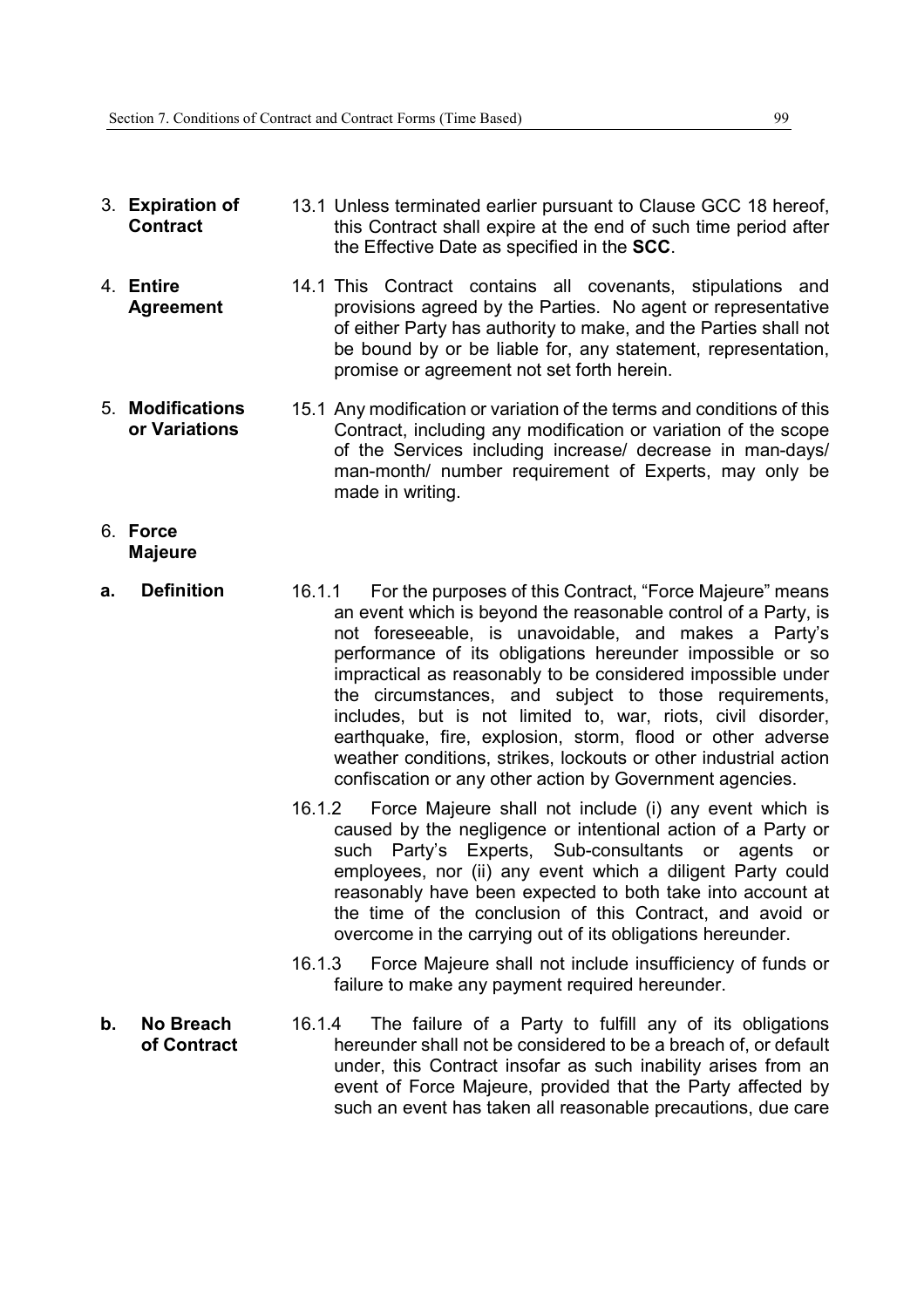and reasonable alternative measures, all with the objective of carrying out the terms and conditions of this Contract.

- **c. Measures to be Taken**  16.1.5 A Party affected by an event of Force Majeure shall continue to perform its obligations under the Contract as far as is reasonably practical, and shall take all reasonable measures to minimize the consequences of any event of Force Majeure.
	- 16.1.6 A Party affected by an event of Force Majeure shall notify the other Party of such event as soon as possible, and in any case not later than fourteen (14) calendar days following the occurrence of such event, providing evidence of the nature and cause of such event, and shall similarly give written notice of the restoration of normal conditions as soon as possible.
	- 16.1.7 Any period within which a Party shall, pursuant to this Contract, complete any action or task, shall be extended for a period equal to the time during which such Party was unable to perform such action as a result of Force Majeure.
	- 16.1.8 During the period of their inability to perform the Services as a result of an event of Force Majeure, the Consultant, upon instructions by DISCOM, shall either:
		- (a) demobilize, in which case the Consultant shall be reimbursed for additional costs they reasonably and necessarily incurred, and, if required by DISCOM, in reactivating the Services; or
		- (b) continue with the Services to the extent reasonably possible, in which case the Consultant shall continue to be paid under the terms of this Contract and be reimbursed for additional costs reasonably and necessarily incurred.
	- 16.1.9 In the case of disagreement between the Parties as to the existence or extent of Force Majeure, the matter shall be settled according to Clauses GCC 52 & 53.
- 7. **Suspension** 17.1 DISCOM may, by written notice of suspension to the Consultant, suspend all payments to the Consultant hereunder if the Consultant fails to perform any of its obligations under this Contract, including the carrying out of the Services, provided that such notice of suspension (i) shall specify the nature of the failure, and (ii) shall request the Consultant to remedy such failure within a period not exceeding thirty (30) calendar days after receipt by the Consultant of such notice of suspension.
- 8. **Termination** 18.1 This Contract may be terminated by either Party as per provisions set up below: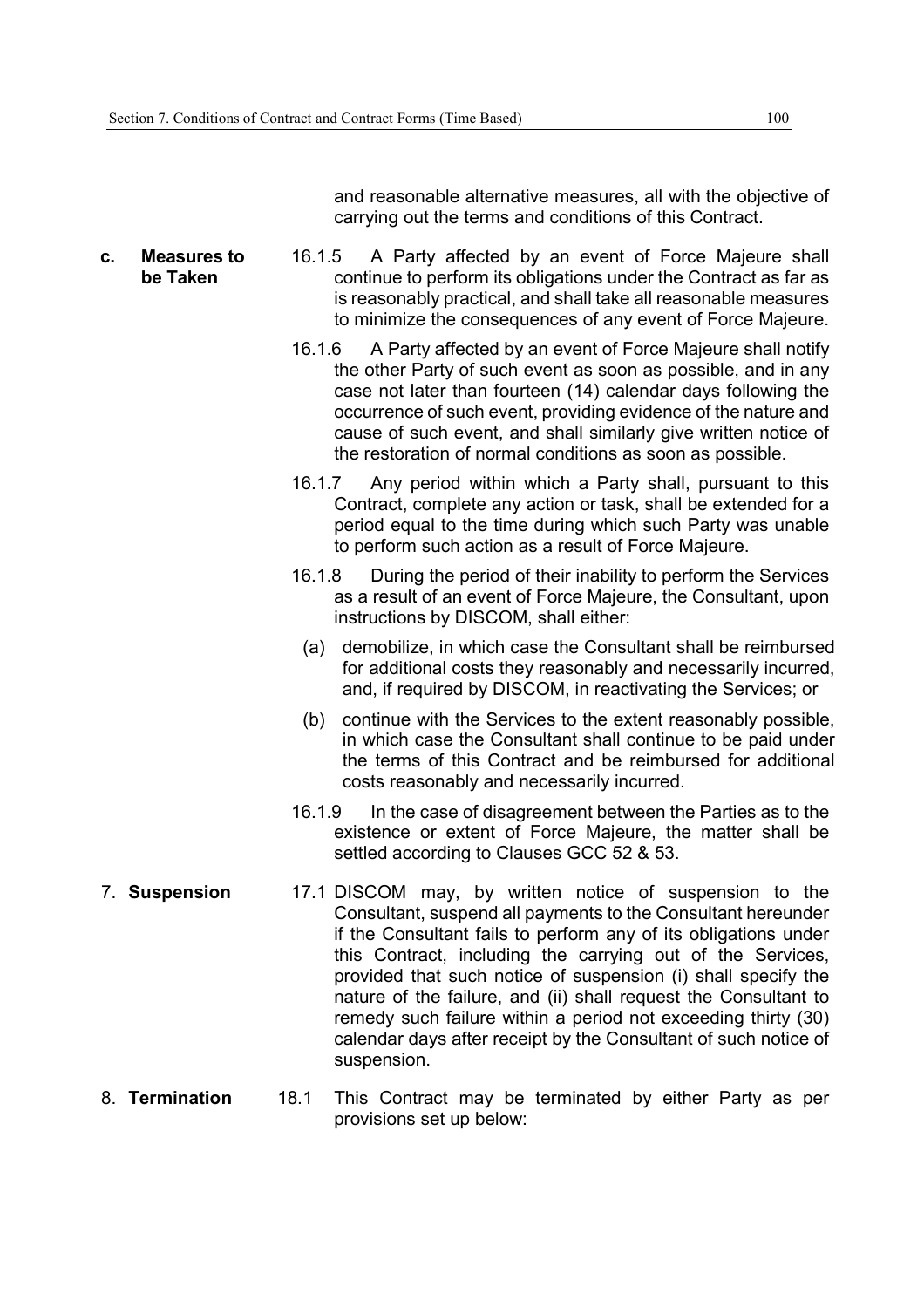**b. By the** 

**Consultant** 

- **a. By DISCOM** 18.1.1 DISCOM may terminate this Contract in case of the occurrence of any of the events specified in paragraphs (a) through (f) of this Clause. In such an occurrence DISCOM shall give at least fifteen (15) calendar days' written notice of termination to the Consultant in case of the events referred to in (a) through (d); at least thirty (30) calendar days' written notice in case of the event referred to in (e); and at least seven (7) calendar days' written notice in case of the event referred to in (f):
	- (a) If the Consultant fails to remedy a failure in the performance of its obligations hereunder, as specified in a notice of suspension pursuant to Clause GCC 17;
	- (b) If the Consultant becomes (or, if the Consultant consists of more than one entity, if any of its members becomes) insolvent or bankrupt or enter into any agreements with their creditors for relief of debt or take advantage of any law for the benefit of debtors or go into liquidation or receivership whether compulsory or voluntary;
	- (c) If the Consultant fails to comply with any final decision reached as a result of arbitration proceedings pursuant to Clause GCC 53;
	- (d) If, as the result of Force Majeure, the Consultant is unable to perform a material portion of the Services for a period of not less than sixty (60) calendar days;
	- (e) If DISCOM, in its sole discretion and for any reason whatsoever, decides to terminate this Contract;
	- (f) If the Consultant fails to deploy required Key Experts and commence Services as required in Clause GCC 12.
	- 18.1.2 if the Consultant, in the judgment of DISCOM has engaged in Fraud and Corruption, as defined in paragraph 2 of the Attachement 1 to the GCC, in competing for or in executing the Contract, then DISCOM may, after giving fourteen (14) calendar days written notice to the Consultant, terminate the Consultant's employment under the Contract.
	- 18.1.3 The Consultant may terminate this Contract, by not less than thirty (30) calendar days' written notice to DISCOM, in case of the occurrence of any of the events specified in paragraphs (a) through (d) of this Clause.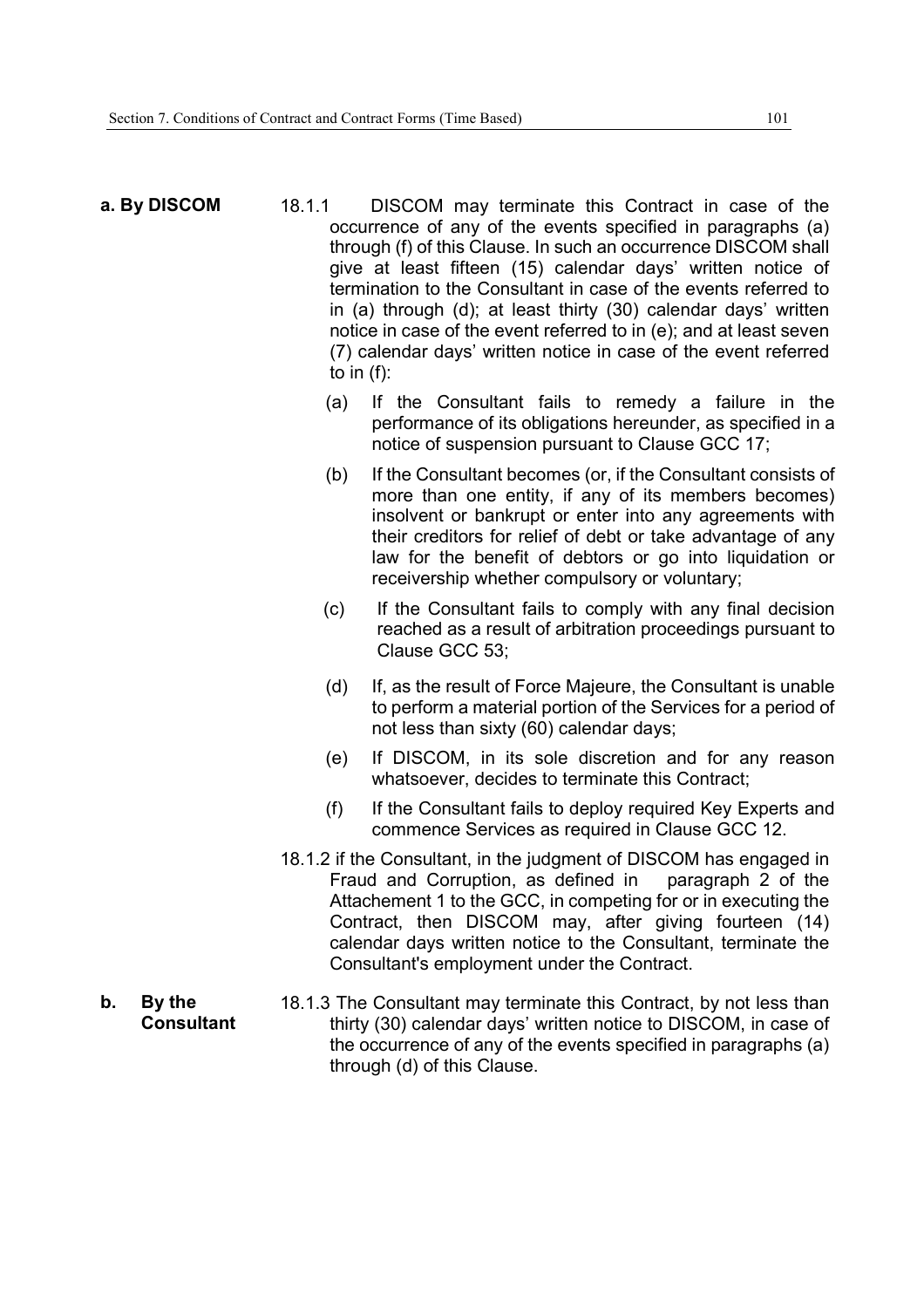- (a) If, as the result of Force Majeure, the Consultant is unable to perform a material portion of the Services for a period of not less than one hundred twenty (120) calendar days.
- (c) If DISCOM fails to comply with any final decision reached as a result of arbitration pursuant to Clause GCC 53 unless challenged by DISCOM in an appropriate forum/ Court.
- **c. Cessation of Rights and Obligations**  18.1.4 Upon termination of this Contract pursuant to Clauses GCC 11 or GCC 18 hereof, or upon expiration of this Contract pursuant to Clause GCC 13, all rights and obligations of the Parties hereunder shall cease, except (i) such rights and obligations as may have accrued on the date of termination or expiration, (ii) the obligation of confidentiality set forth in Clause GCC 21, and (iii) any right which a Party may have under the Applicable Law.
- **d. Cessation of Services**  18.1.5 Upon termination of this Contract by notice of either Party to the other pursuant to Clauses GCC 18a or GCC 18b, the Consultant shall, immediately upon dispatch or receipt of such notice, take all necessary steps to bring the Services to a close in a prompt and orderly manner and shall make every reasonable effort to keep expenditures for this purpose to a minimum. With respect to documents prepared by the Consultant and equipment and materials furnished by DISCOM, the Consultant shall proceed as provided, respectively, by Clauses GCC 26 or GCC 27.
- **e. Payment upon Termination** 18.1.6 Upon termination of this Contract, DISCOM shall make the following payments to the Consultant:
	- (a) remuneration for Services satisfactorily performed prior to the effective date of termination, and reimbursable expenditures for expenditures actually incurred prior to the effective date of termination; and pursuant to Clause GCC 46.1;
	- (b) in the case of termination pursuant to paragraphs (d) and (e) of Clause GCC 18.1.1, reimbursement of any reasonable cost incidental to the prompt and orderly termination of this Contract.

## **C. OBLIGATIONS OF THE CONSULTANT**

19. **General**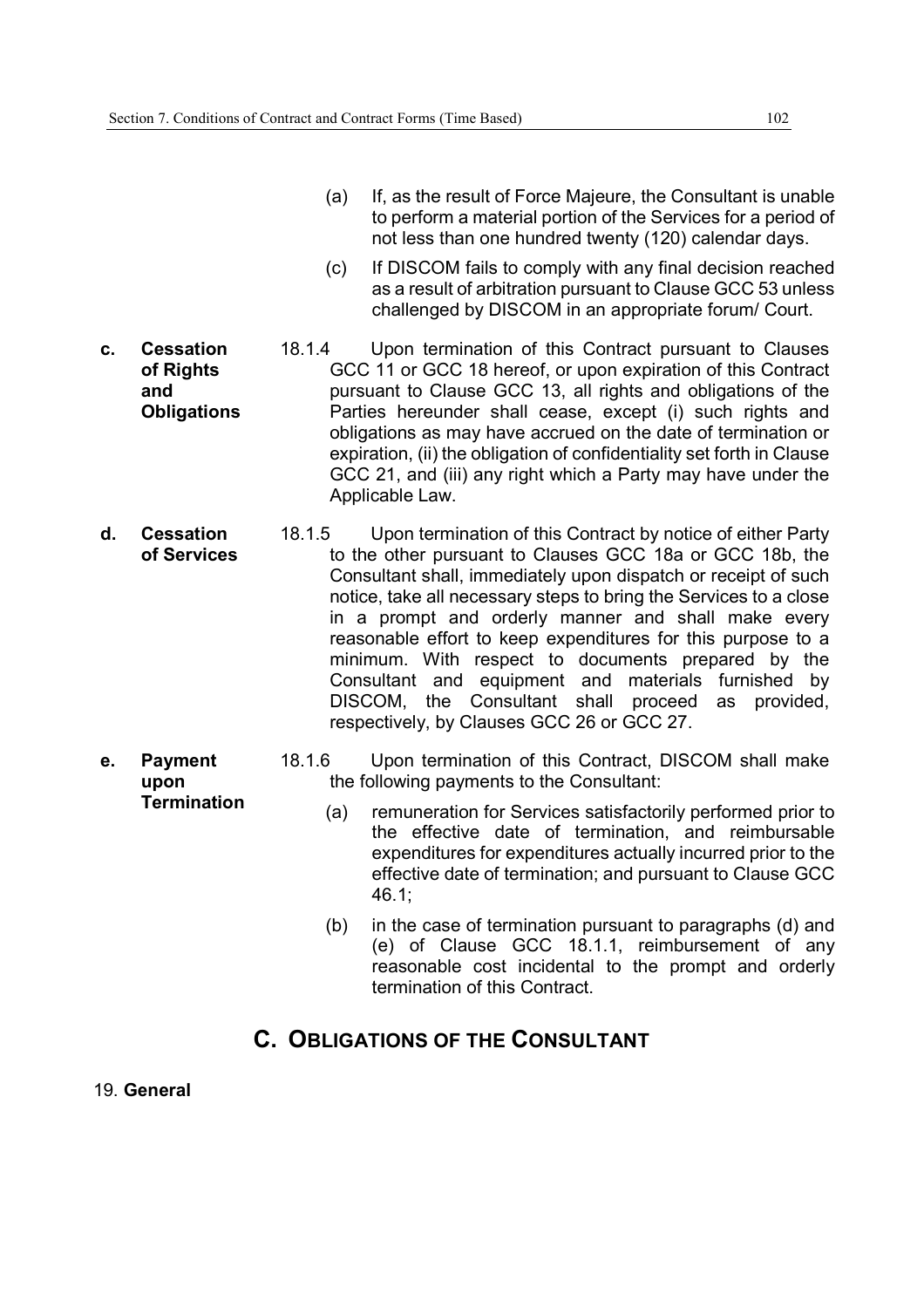**b. Law** 

- **a. Standard of Performance**  19.1.1 The Consultant shall perform the Services and carry out the Services with all due diligence, efficiency and economy, in accordance with generally accepted professional standards and practices, and shall observe sound management practices, and employ appropriate technology and safe and effective equipment, machinery, materials and methods. The Consultant shall always act, in respect of any matter relating to this Contract or to the Services, as a faithful adviser to DISCOM, and shall at all times support and safeguard DISCOM's legitimate interests in any dealings with the third parties.
	- 19.1.2 The Consultant shall employ and provide such qualified and experienced Experts and Sub-consultants as are required to carry out the Services, failing which Consultant shall be liable to pay damages as mentioned in SCC.
	- 19.1.3 The Consultant may subcontract part of the Services to an extent and with such Experts and Sub-consultants as may be approved in advance by DISCOM. Notwithstanding such approval, the Consultant shall retain full responsibility for the Services.
	- **Applicable to Services**  19.1.4 The Consultant shall perform the Services in accordance with the Contract and the Applicable Law and shall take all practicable steps to ensure that any of its Experts and Subconsultants, comply with the Applicable Law.
		- 19.1.5 Throughout the execution of the Contract, the Consultant shall comply with the import of goods and services prohibitions in India when as a matter of law or official regulations, the Government of India prohibits commercial relations with that country.
- 20 **Conflict of Interest**  20.1 The Consultant shall hold DISCOM's interests paramount, without any consideration for future work, and strictly avoid conflict with other assignments or their own corporate interests.
- **a. Consultant Not to Benefit from Commission s, Discounts, etc.**  20.1.1 The payment of the Consultant pursuant to GCC (Clauses GCC 44 through 49) shall constitute the Consultant's only payment in connection with this Contract and the Consultant shall not accept for its own benefit any trade commission, discount or similar payment in connection with activities pursuant to this Contract or in the discharge of its obligations hereunder, and the Consultant shall use its best efforts to ensure that any Sub-consultants, as well as the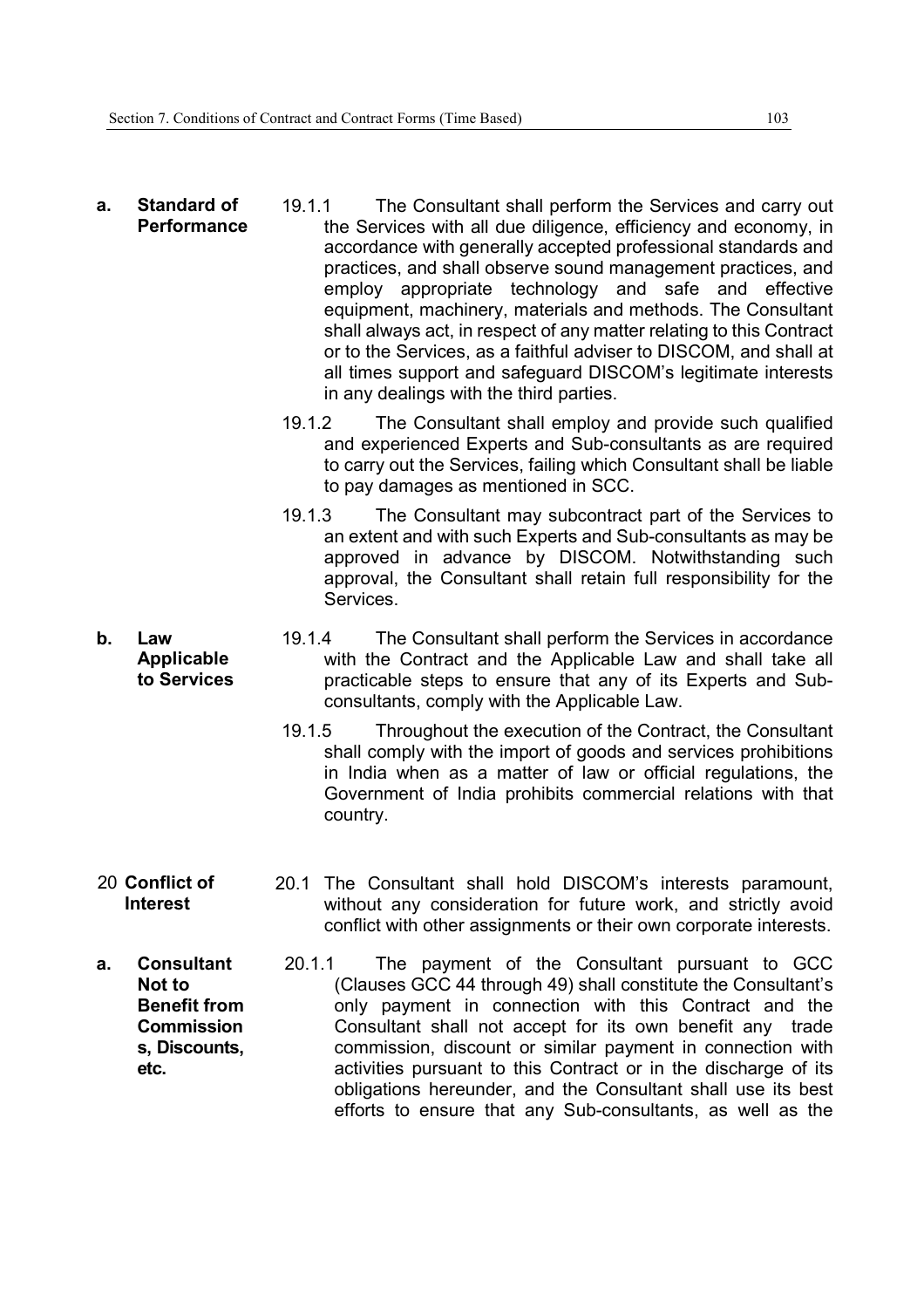Experts and agents of either of them, similarly shall not receive any such additional payment.

- 20.1.2 Furthermore, if the Consultant, as part of the Services, has the responsibility of advising DISCOM on the procurement of goods, works or services, the Consultant shall comply with DISCOM's advice given in writing in the matter, and shall at all times exercise such responsibility in the best interest of DISCOM. Any discounts or commissions obtained by the Consultant in the exercise of such procurement responsibility shall be for the account of DISCOM.
- **b. Consultant and Affiliates Not to Engage in Certain Activities**  20.1.3 The Consultant agrees that, during the term of this Contract and after its termination, the Consultant and any entity affiliated with the Consultant, as well as any Sub-consultants and any entity affiliated with such Sub-consultants, shall be disqualified from providing goods, works or non-consulting services resulting from or directly related to the Consultant's Services for the preparation or implementation of the project.
- **c. Prohibition of Conflicting Activities**  20.1.4 The Consultant shall not engage, and shall cause its Experts as well as its Sub-consultants not to engage, either directly or indirectly, in any business or professional activities that would conflict with the activities assigned to them under this Contract.
- **d. Strict Duty to Disclose Conflicting Activities**  20.1.5 The Consultant has an obligation and shall ensure that its Experts and Sub-consultants shall have an obligation to disclose any situation of actual or potential conflict that impacts their capacity to serve the best interest of their DISCOM, or that may reasonably be perceived as having this effect. Failure to disclose said situations may lead to the disqualification of the Consultant or the termination of its Contract.
- 21. **Confidentiality** 21.1 Except with the prior written consent of DISCOM, the Consultant and the Experts shall not at any time communicate to any person or entity any confidential information acquired in the course of the Services, nor shall the Consultant and the Experts make public recommendations formulated in the course of, or as a result of, the Services.
- 22. **Liability of the Consultant** 22.1 Subject to additional provisions, if any, set forth in the **SCC**, the Consultant's liability under this Contract shall be as determined under the Applicable Law.
- 23. **Insurance to be taken out**  23.1 The Consultant (i) shall take out and maintain, and shall cause any Sub-consultants to take out and maintain, at its (or the Sub-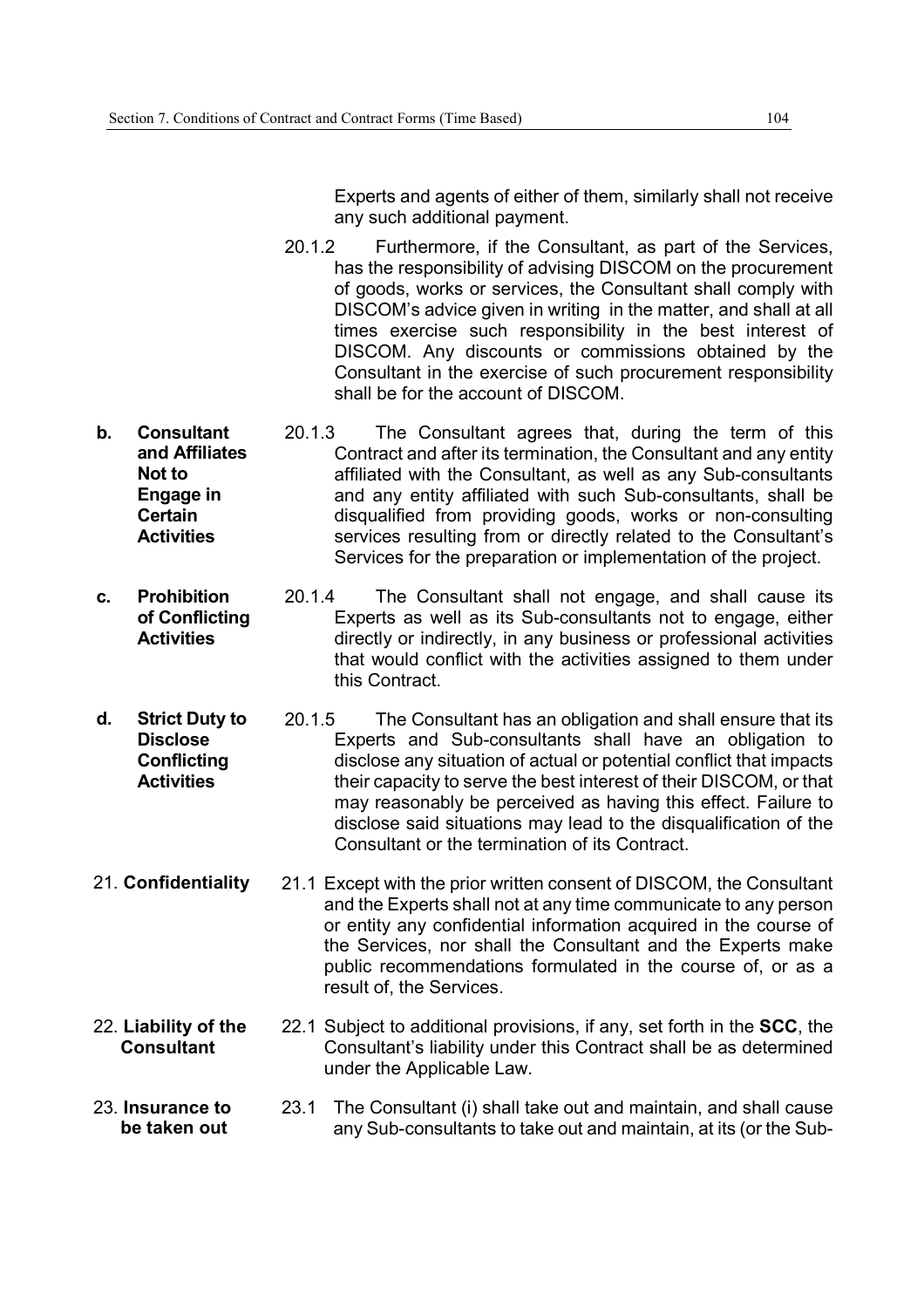- **by the Consultant** consultants', as the case may be) own cost but on terms and conditions approved by DISCOM, insurance against the risks, and for the coverage specified in the **SCC,** and (ii) at DISCOM's request, shall provide evidence to DISCOM showing that such insurance has been taken out and maintained and that the current premiums therefore have been paid. The Consultant shall ensure that such insurance is in place prior to commencing the Services.
- 24. **Maintaining Accounts and Records** 24.1 The Consultant shall keep, and shall make all reasonable efforts to cause its Sub-consultants to keep, accurate and systematic accounts and records in respect of the Services in such form and detail as will clearly identify relevant time changes and costs. The Consultant will cooperate with and REC in any eventuality of requirement of such accounts and records.
- 25. **Reporting Obligations** 25.1 The Consultant shall submit to DISCOM the reports and documents specified in **Appendix A**, in the form, in the numbers and within the time periods set forth in the said Appendix.
- 26. **Proprietary Rights of DISCOM in Reports and Records** 26.1 Unless otherwise indicated in the **SCC**, all reports and relevant data and information such as maps, diagrams, plans, databases, other documents and software, supporting records or material compiled or prepared by the Consultant for DISCOM in the course of the Services shall be confidential and become and remain the absolute property of DISCOM. The Consultant shall, not later than upon termination or expiration of this Contract, deliver all such documents to DISCOM, together with a detailed inventory thereof. The Consultant may retain a copy of such documents, data and/or software but shall not use the same for purposes unrelated to this Contract without prior written approval of DISCOM.
	- 26.2 If license agreements are necessary or appropriate between the Consultant and third parties for purposes of development of the plans, drawings, specifications, designs, databases, other documents and software, the Consultant shall obtain DISCOM's prior written approval to such agreements, and DISCOM shall be entitled at its discretion to require recovering the expenses related to the development of the program(s) concerned. Other restrictions about the future use of these documents and software, if any, shall be specified in the **SCC**.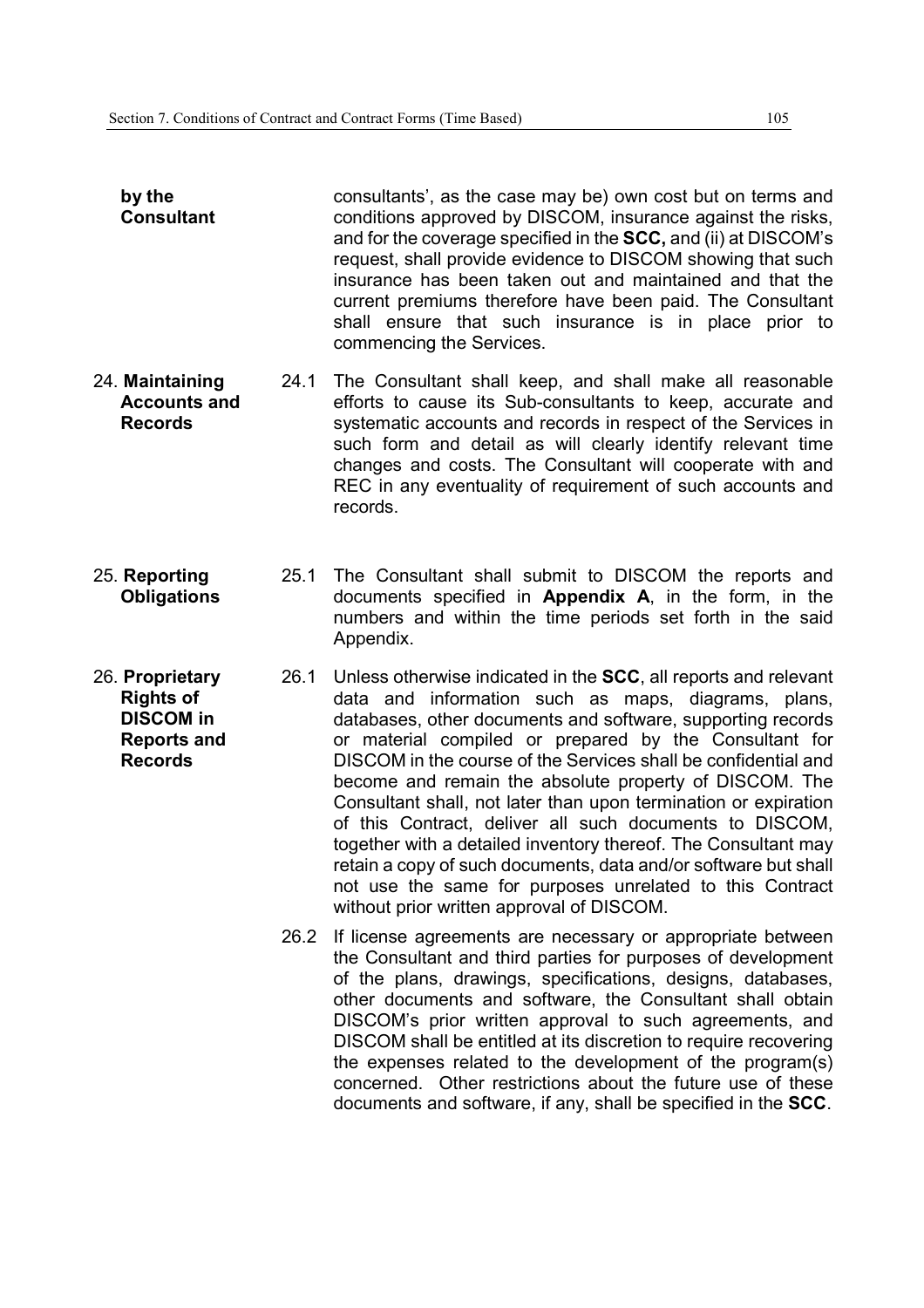| 27. Equipment,<br><b>Vehicles and</b><br><b>Materials</b> | 27.1 Equipment, vehicles and materials, if any, made available to the<br>Consultant by DISCOM, or purchased by the Consultant wholly<br>or partly with funds provided by DISCOM, shall be the property<br>of DISCOM and shall be marked accordingly. Upon termination<br>or expiration of this Contract, the Consultant shall make<br>available to DISCOM an inventory of such equipment, vehicles<br>and materials and shall dispose of such equipment, vehicles and<br>materials in accordance with DISCOM's instructions. While in<br>possession of such equipment, vehicles and materials, the<br>Consultant, unless otherwise instructed by DISCOM in writing,<br>shall insure them at the expense of DISCOM in an amount equal<br>to their full replacement value. |
|-----------------------------------------------------------|--------------------------------------------------------------------------------------------------------------------------------------------------------------------------------------------------------------------------------------------------------------------------------------------------------------------------------------------------------------------------------------------------------------------------------------------------------------------------------------------------------------------------------------------------------------------------------------------------------------------------------------------------------------------------------------------------------------------------------------------------------------------------|
|                                                           | 27.2 Any equipment or materials brought by the Consultant or its<br>Experts into India for the use either for the project or personal                                                                                                                                                                                                                                                                                                                                                                                                                                                                                                                                                                                                                                    |

- Experts into India for the use either for the project or personal use shall remain the property of the Consultant or the Experts concerned, as applicable.
- 28. **Code of Conduct** 28.1 The Consultant shall have a Code of Conduct for the Experts.
	- 28.2 The Consultant shall take all necessary measures to ensure that each Expert is made aware of the Code of Conduct including specific behavior that are prohibited, and understands the consequences of engaging in such prohibited behavior.
	- 28.3 These measures include providing instructions and documentation that can be understood by the Experts and seeking to obtain that person's signature acknowledging receipt of such instructions and/or documentation, as appropriate.
- 29. **Forced** 
	- **Labour** 29.1 The Consultant, including its Subconsultants, shall not employ or engage forced labour. Forced labour consists of any work or service, not voluntarily performed, that is exacted from an individual under threat of force or penalty, and includes any kind of involuntary or compulsory labour, such as indentured labour, bonded labour or similar labour-contracting arrangements.
		- 29.2 No persons shall be employed or engaged who have been subject to trafficking. Trafficking in persons is defined as recruitment, transportation, transfer, harbouring or receipt of persons by means of the threat or use of force or other forms of coercion, abduction, fraud, deception, abuse of power, or of a position of vulnerability, or of the giving or receiving of payments or benefits to achieve the consent of a person having control over another person, for the purposes of exploitation.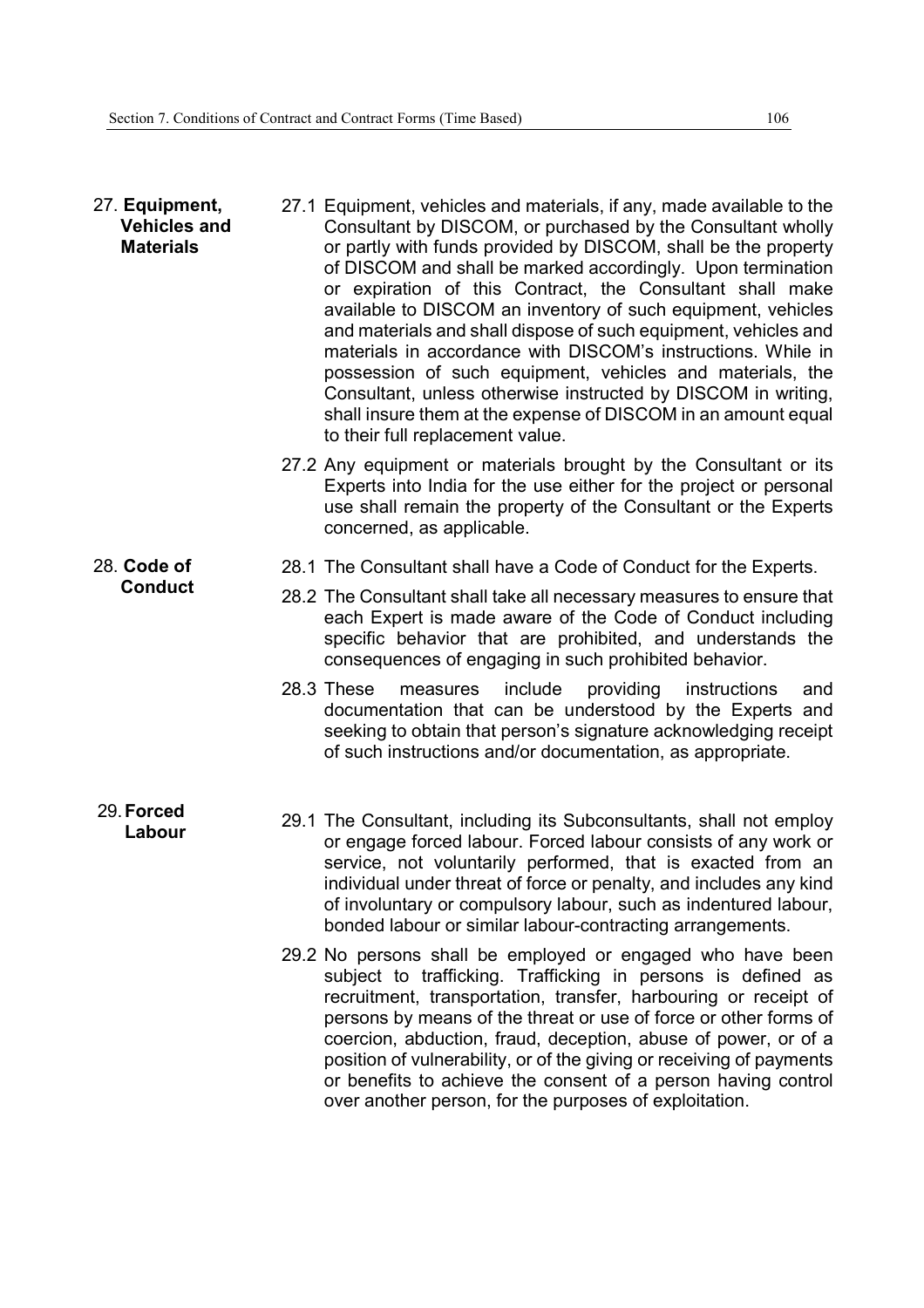#### 31. **Child Labour**

- 30.1 The Consultant, including its Subconsultants, shall not employ or engage a child under the age of 14 unless the national law specifies a higher age (the minimum age).
- 30.2 The Consultant, including its Subconsultants, shall not employ or engage a child between the minimum age and the age of 18 in a manner that is likely to be hazardous, or to interfere with, the child's education, or to be harmful to the child's health or physical, mental, spiritual, moral, or social development.
- 30.3 Work considered hazardous for children is work that, by its nature or the circumstances in which it is carried out, is likely to jeopardize the health, safety, or morals of children. Such work activities prohibited for children include work:
	- (a) with exposure to physical, psychological or sexual abuse;
	- (b) underground, underwater, working at heights or in confined spaces;
	- (c) with dangerous machinery, equipment or tools, or involving handling or transport of heavy loads;
	- (d) in unhealthy environments exposing children to hazardous substances, agents, or processes, or to temperatures, noise or vibration damaging to health; or
	- (e) under difficult conditions such as work for long hours, during the night or in confinement on the premises of the employer.
- 32. **Non-Discriminatio n and Equal Opportunity**
- 31.1 The Consultant shall not make decisions relating to the employment or treatment of Experts on the basis of personal characteristics unrelated to inherent job requirements. The Consultant shall base the employment of Experts on the principle of equal opportunity and fair treatment, and shall not discriminate with respect to any aspects of the employment relationship, including recruitment and hiring, compensation (including wages and benefits), working conditions and terms of employment, access to training, job assignment, promotion, termination of employment or retirement, and disciplinary practices.
- 31.2 Special measures of protection or assistance to remedy past discrimination or selection for a particular job based on the inherent requirements of the job shall not be deemed discrimination. The Consultant shall provide protection and assistance as necessary to ensure non-discrimination and equal opportunity, including for specific groups such as women,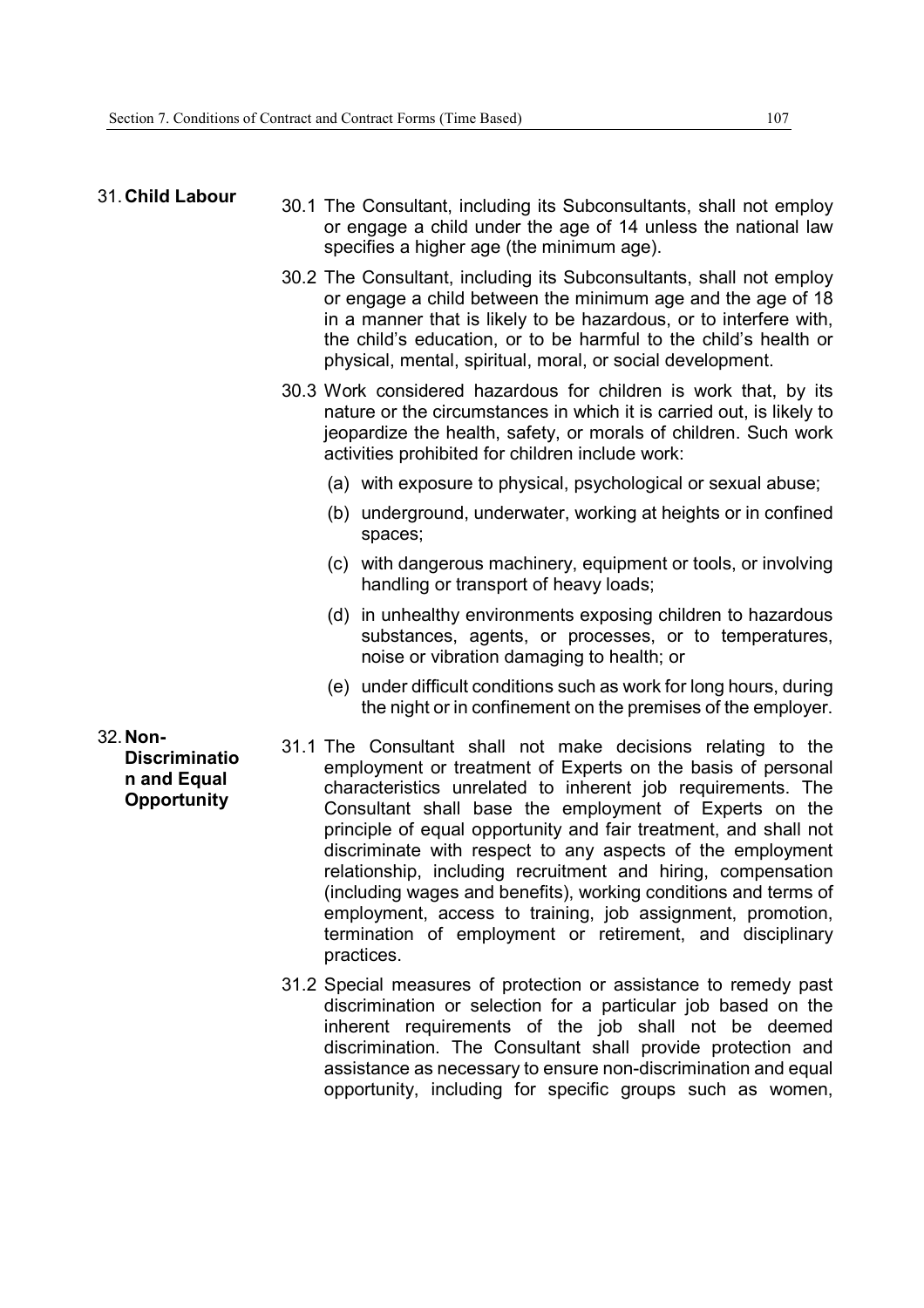people with disabilities, migrant workers and children (of working age in accordance with Clause GCC 30).

33. **Training of Experts** 32.1 The Consultant shall provide appropriate training/sensitization to<br>the Experts on easiel experts of the Captract the Experts on social aspects of the Contract.

## **D. CONSULTANT'S EXPERTS AND SUB-CONSULTANTS**

- 33. **Description of Key Experts** The title, agreed job description, minimum qualification and time-input estimates to carry out the Services of each of the Consultant's Experts are described in **Appendix B.** 
	- 33.2 If required to comply with the provisions of Clause GCC 19a, and depending on requirement of DISCOM as per emerging need, DISCOM reserves the right to increase / decrease the man-days/ man-months/ number of the Experts to be deployed under the Contract within the variation limit specified in **SCC** or require additional Experts to be deployed in areas of expertise other than those specified in **Section 6. Terms of Reference**.
	- 33.3 The Consultant shall make the deployment accordingly at the same remuneration as is payable to the Key Expert at the corresponding level as per Contract. In case, to meet the need or the requirement, additional Key Expert i.e, different from and over and above the Key Experts deployed pursuant to the Contract, is required to be deployed, the approval and the remuneration for the additional Key Expert shall be as per GCC 35.
	- 33.4 Accordingly, adjustments with respect to the estimated timeinput/ number of Key Experts set forth in **Appendix B** will be made, provided (i) that such adjustments shall not alter the original time-input estimates for any individual/ number of Key-Experts, by more than the variation limit specified in GCC 33.2; and (ii) that the aggregate of such adjustments shall not cause payments under this Contract to exceed the ceilings set forth in Clause GCC 45.2.
	- 33.5 In cases beyond the provisions of Clause GCC 33.4 or if additional work is required beyond the scope of the Services specified in **Appendix A**, the estimated time-input for the Key Experts/ number of Key Experts may be increased or additional Key Experts in different areas of expertise may be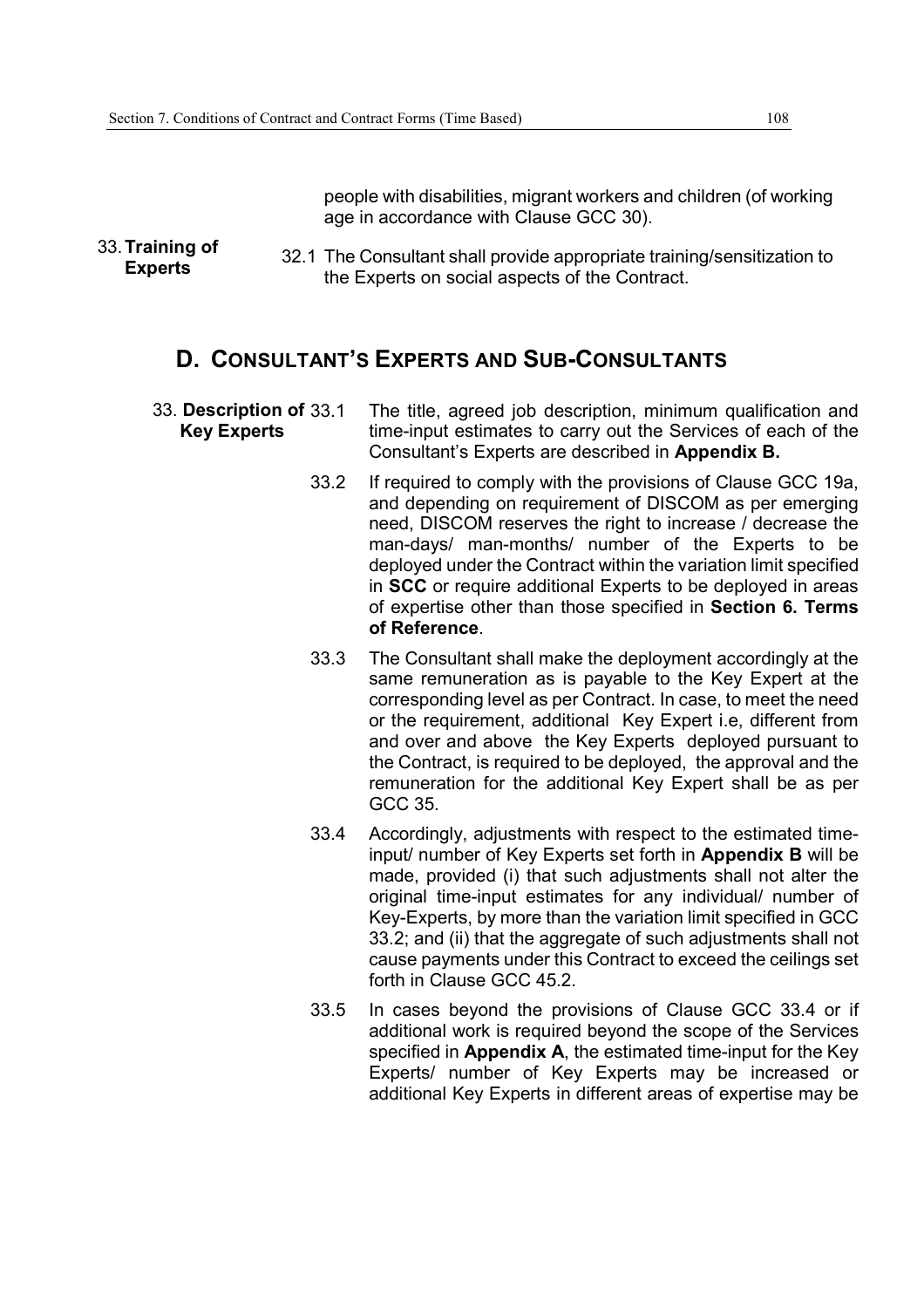deployed by the Consultant by agreement in writing between DISCOM and the Consultant.

- 33.6 In case where payments under this Contract exceed the ceilings set forth in Clause GCC 45.2, the Parties shall sign a Contract amendment. In all other cases DISCOM's confirmation of the increase in writing shall be deemed to form a part of the Contract.
- 34. **Replacement of Key Experts** 34.1 Notwithstanding the above, the substitution of Key Experts during Contract execution may be considered only based on the Consultant's written request and due to circumstances outside the reasonable control of the Consultant, including but not limited to death or medical incapacity. In such case, the Consultant shall forthwith provide as a replacement, a person of equivalent or better qualifications and experience, meet eligibility requirements, and at the same rate of remuneration. The replacement will be considered to have equivalent or better qualifications and experience only if on applying the evaluation criteria and sub-criteria and point system mentioned in Section 2 as applicable for that category of Key Expert, the replacement secures technical evaluation score equal to or better than that of the original Key Expert named in the Contract.
	- 34.2 In case the replacement secures technical evaluation score less than that of the original Key Expert named in the Contract, DISCOM may agree to the change provided the Consultant provides a written adequate justification and evidence satisfactory to DISCOM and the replacement is acceptable to DISCOM. However, in such a case the remuneration payable to the replacement shall stand reduced in the same proportion as the technical score secured by the replacement is with respect to the technical score secured by the original Key Expert named in the Contract.
- 35. **Approval of Additional Key Experts**
- 35.1 During the course of the Contract, DISCOM reserves the right to increase / decrease the man-days/ man-months/ number of the Key Experts to be deployed under the Contract or require additional Key Experts to be deployed in areas of expertise other than those specified in the Contract, as per the emerging need, as per GCC 33.2 above.
- 35.2 Accordingly, if during execution of the Contract, additional Key Experts are required to carry out the Services, upon communication of the same by DISCOM in writing, the Consultant shall submit to DISCOM for review and approval a copy of their Curricula Vitae (CVs). The CV of the additional Key Expert will be evaluated applying the evaluation criteria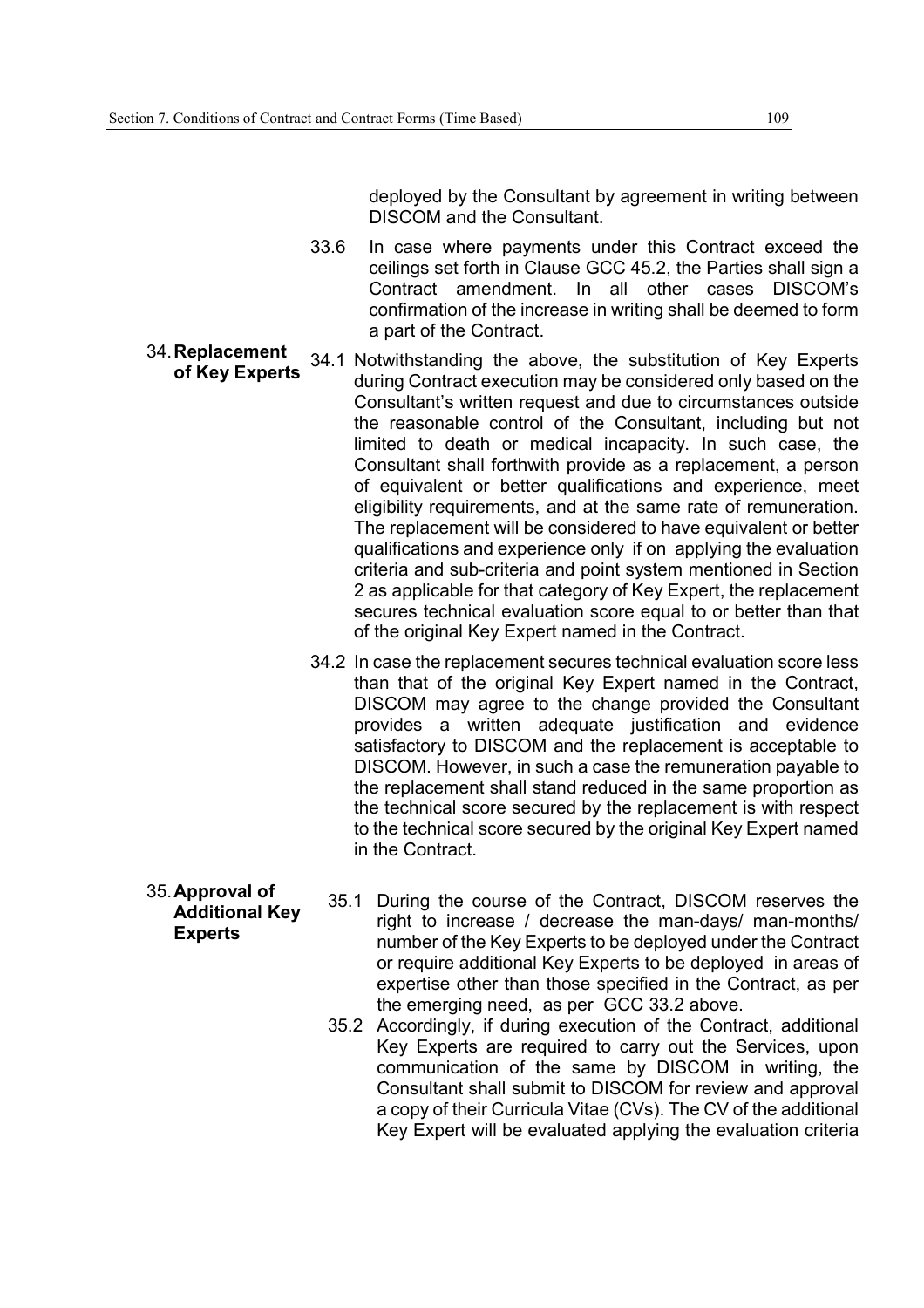and sub-criteria and point system mentioned in Section 2 as applicable for the Key Expert at similar level for other position specified in the Contract which require similar qualifications and experience. The additional Key Expert shall be considered to have equivalent or better qualifications and experience only if, on applying the said evaluation criteria and sub-criteria and point system as applicable, the additional Key Expert secures technical evaluation score equal to or better than that of the Key Expert at similar level for other positions specified in the Contract.

- 35.3 In case the additional Key Expert is considered to have equivalent or better qualifications and experience as per GCC 35.2 above, the rate of remuneration payable to such new additional Key Experts shall be same as the rates for other Key Experts at similar level for other positions specified in the Contract. In case there are more than one Key Experts at similar level for other positions specified in the Contract with different remunerations, the lower of the remunerations shall be payable to the additional Key Expert.
- 35.4 In case the additional Key Expert secures technical evaluation score less than that of the Key Expert at similar level for other positions specified in the Contract, DISCOM may agree to the change provided the additional Key Expert is acceptable to DISCOM. However, in such a case the remuneration payable to the additional Key Expert shall stand reduced in the same proportion as the technical score secured by the additional Key Expert is with respect to the technical score secured by the Key Expert at similar level for other positions specified in the Contract.
- 36.1 If DISCOM finds that any of the Experts or Sub-consultant:
	- (a) persists in any misconduct or lack of care;
	- (b) carries out duties incompetently or negligently;
	- (c) fails to comply with any provision of the Contract;
	- (d) based on reasonable evidence, is determined to have engaged in Fraud and Corruption during the execution of the Works; or
	- (e) undertakes behaviour which breaches the Code of Conduct;

the Consultant shall, at DISCOM's written request, provide a replacement.

36. **Removal of Experts or Subconsultants**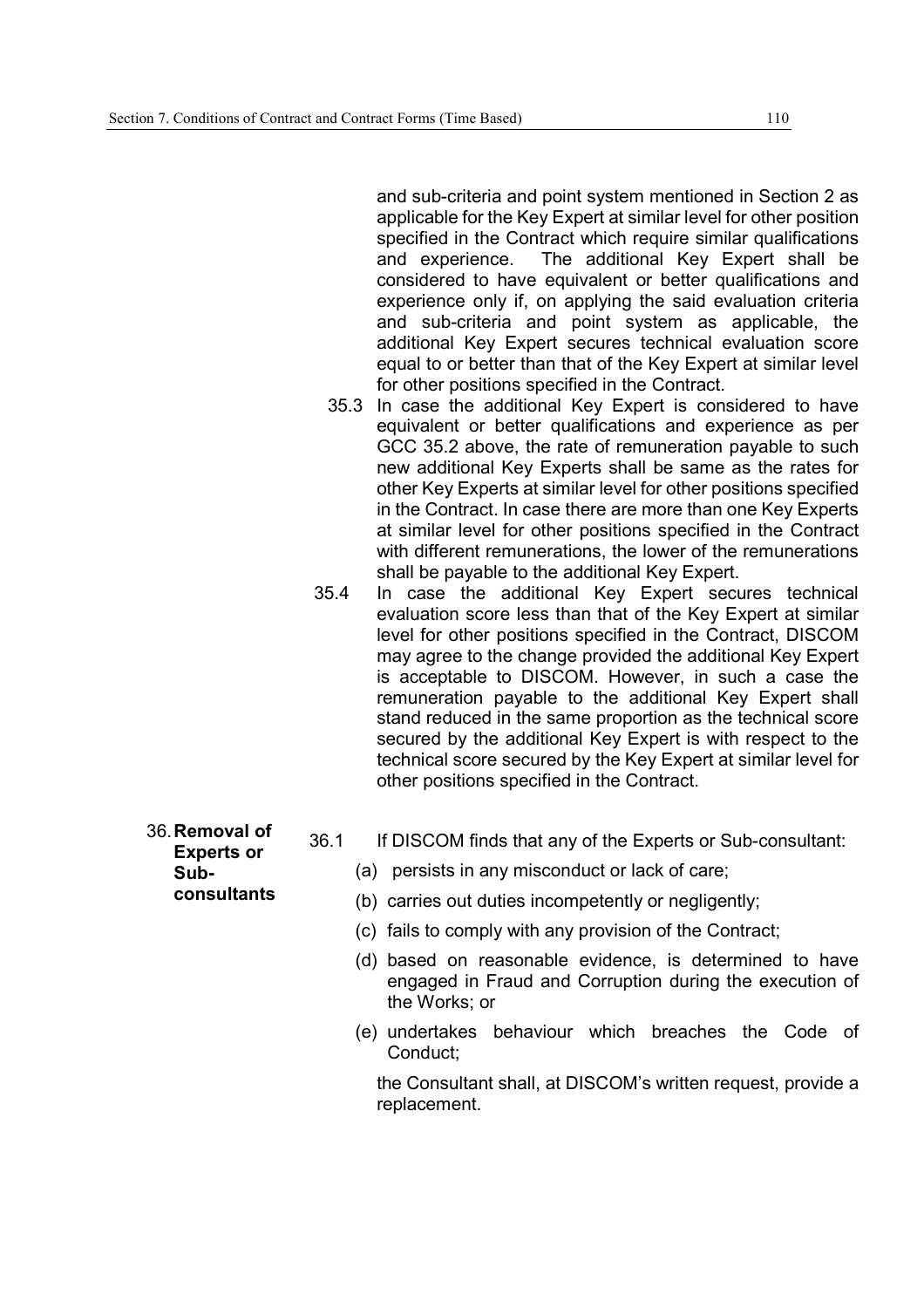|                                                                                          |      | 36.2 In the event that any of Key Experts, Non-Key Experts or<br>Sub-consultants is found by DISCOM to be incompetent or<br>incapable in discharging assigned duties, DISCOM,<br>the grounds therefore,<br>specifying<br>may request the<br>Consultant to provide a replacement.                                                                                                                                            |
|------------------------------------------------------------------------------------------|------|-----------------------------------------------------------------------------------------------------------------------------------------------------------------------------------------------------------------------------------------------------------------------------------------------------------------------------------------------------------------------------------------------------------------------------|
|                                                                                          |      | 36.3 Any replacement of the removed Experts or Sub-consultants<br>shall possess better qualifications and experience and shall<br>be acceptable to DISCOM and subject to Clause GCC 34.                                                                                                                                                                                                                                     |
|                                                                                          | 36.4 | Notwithstanding any requirement from DISCOM to request a<br>replacement, the Consultant shall take immediate action as<br>appropriate in response to any violation of (a) through (e)<br>above. Such immediate action shall include removing (or<br>causing to be removed) from carrying out Services, any<br>Expert who engages in (a) to (e) above.                                                                       |
| 37. Replacement/<br><b>Removal of</b><br><b>Experts-</b><br>Impact on<br><b>Payments</b> | 37.1 | Except as DISCOM may otherwise agree, (i) the Consultant<br>shall bear all additional travel and other costs arising out of<br>or incidental to any removal and/or replacement, and (ii) the<br>remuneration to be paid for any of the Experts provided as a<br>replacement shall not exceed the remuneration which would<br>have been payable to the Experts replaced or removed and<br>shall be subject to Clause GCC 34. |
| 38. Working<br>Hours,<br>Overtime,<br>Leave, etc.                                        |      | 38.1 Working hours and holidays for Experts shall be as<br>applicable for DISCOM. However, DISCOM reserves the<br>right to require the presence and services of any one or more<br>of the Key Experts during the said working hours/ holidays.                                                                                                                                                                              |
|                                                                                          |      | 38.2 The Experts shall not be entitled to be paid for overtime nor<br>to take paid sick leave or vacation leave except as specified<br>in Appendix B, and the Consultant's remuneration shall be<br>deemed to cover these items.                                                                                                                                                                                            |
|                                                                                          |      | 38.3 Any taking of leave by Experts shall be subject to permission<br>of the DISCOM and the prior approval by the Consultant who<br>shall ensure that absence for leave purposes will not delay<br>the progress and or impact adequate supervision of the<br>Services.                                                                                                                                                      |

## **E. OBLIGATIONS OF DISCOM**

- 39. **Assistance and Exemptions**
- 39.1 Unless otherwise specified in the **SCC**, DISCOM shall use its best efforts to: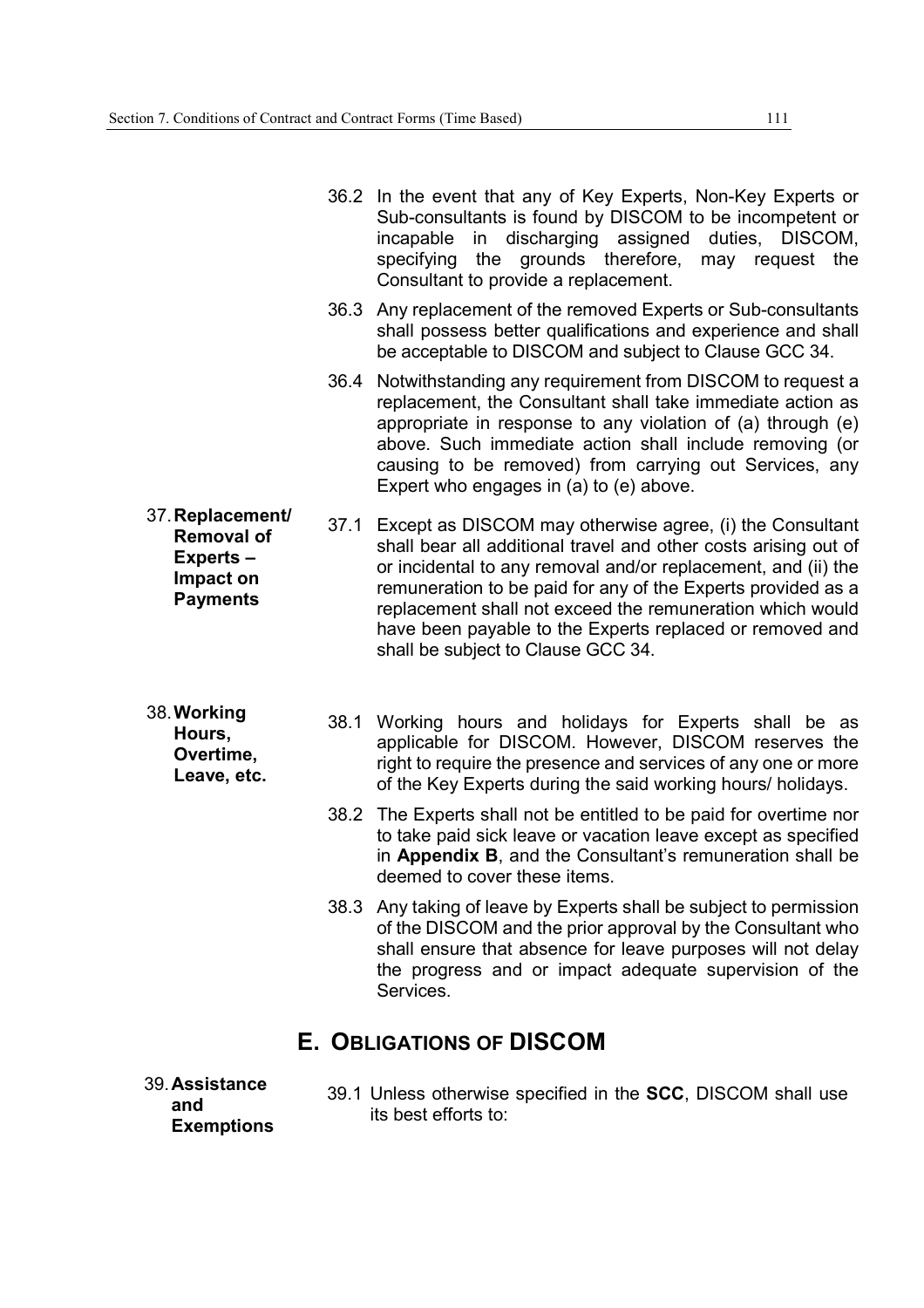- (a) Assist the Consultant with obtaining work permits and such other documents as shall be necessary to enable the Consultant to perform the Services.
- (b) Issue to officials, if required, all such instructions and information as may be necessary or appropriate for the prompt and effective implementation of the Services.
- (c) Provide to the Consultant any such other assistance as may be specified in the **SCC**.
- **Project Site** 40.1 DISCOM warrants that the Consultant shall have, free of **Project Site** charge, unimpeded access to the project site in respect of which access is required for the performance of the Services. DISCOM will be responsible for any damage to the project site or any property thereon resulting from such access and will indemnify the Consultant and each of the experts in respect of liability for any such damage, unless such damage is caused by the wilful default or negligence of the Consultant or any Sub-consultants or the Experts of either of them.
- **Applicable Law Related to Taxes and Duties**  41.1 If, after the date of this Contract, there is any change in the applicable law in India with respect to taxes and duties (mere change in rates of taxes, duties and levies or nomenclature thereof, or such other similar changes, shall not be construed as change in applicable law) which increases or decreases the cost incurred by the Consultant in performing the Services, then the remuneration and reimbursable expenses otherwise payable to the Consultant under this Contract shall be increased or decreased accordingly by agreement between the Parties hereto, and corresponding adjustments shall be made to the ceiling amounts specified in Clause GCC 45.2
- 42. **Services, Facilities and Property of DISCOM**  42.1 DISCOM shall make available to the Consultant and the Experts, for the purposes of the Services and free of any charge, the services, facilities and property described in the Terms of Reference (**Appendix A)** at the times and in the manner specified in said **Appendix A.**
	- 42.2 In case that such services, facilities and property shall not be made available to the Consultant as and when specified in Appendix **A**, the Parties shall agree on (i) any time extension that it may be appropriate to grant to the Consultant for the performance of the Services, (ii) the manner in which the Consultant shall procure any such services, facilities and property from other sources, and (iii)

# 40. **Access to**

41. **Change in the**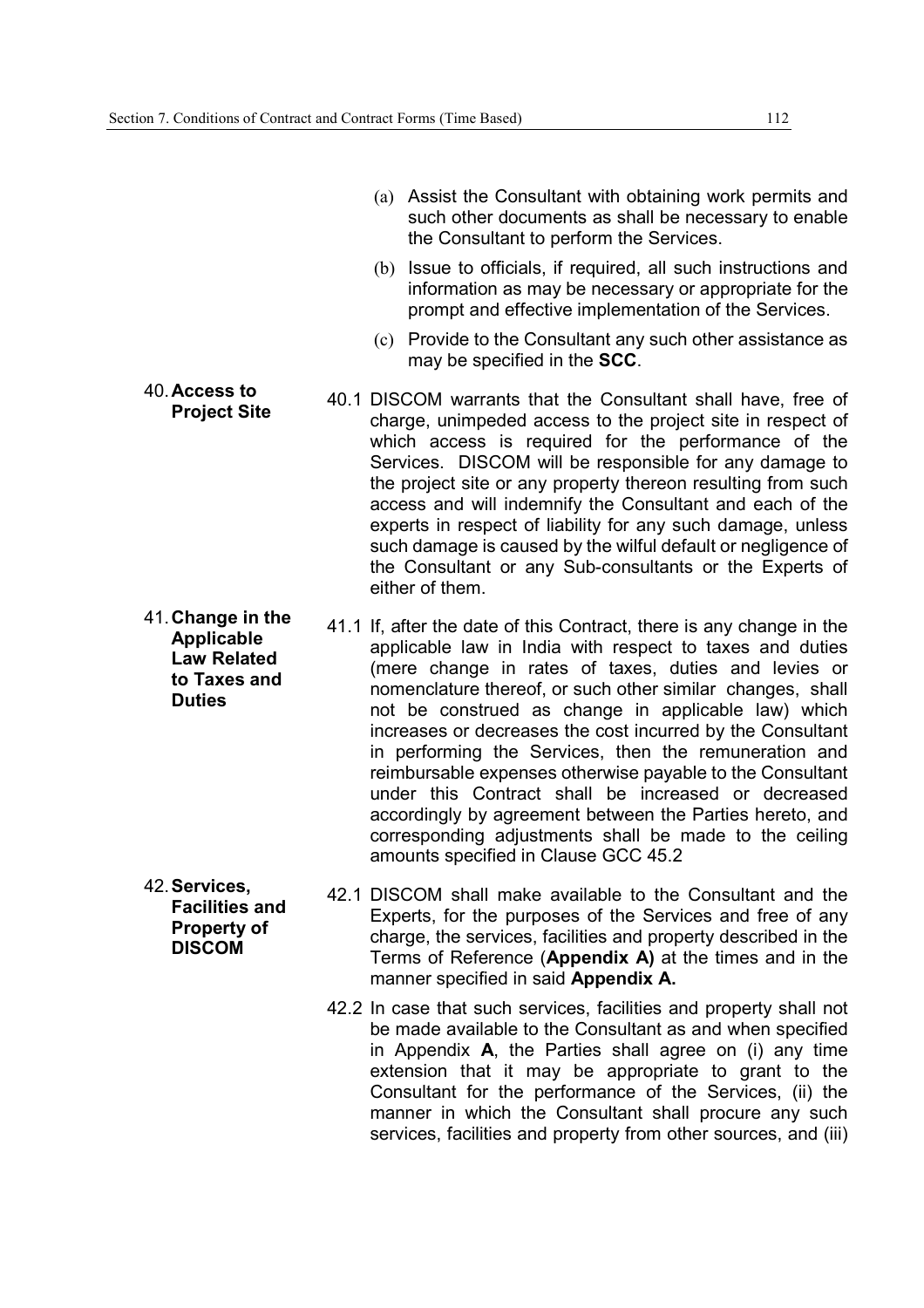44. **Payment** 

the additional payments, if any, to be made to the Consultant as a result thereof pursuant to Clause GCC 43.

- 43. **Counterpart Personnel** 43.1 DISCOM shall make available to the Consultant free of charge such professional and support counterpart personnel, to be nominated by DISCOM with the Consultant's advice, if specified in **Appendix A**.
	- 43.2 If counterpart personnel are not provided by DISCOM to the Consultant as and when specified in **Appendix A**, DISCOM and the Consultant shall agree on (i) how the affected part of the Services shall be carried out, and (ii) the additional payments, if any, to be made by DISCOM to the Consultant as a result thereof.
	- 43.3 Professional and support counterpart personnel, excluding DISCOM's liaison personnel, shall work together with the Consultant. If any member of the counterpart personnel fails to perform adequately any work assigned to such member that is consistent with the position occupied by such member, the Consultant may request the replacement of such member, and DISCOM shall not unreasonably refuse to act upon such request.
	- **Obligation** 44.1 In consideration of the Services performed by the Consultant under this Contract, DISCOM shall make such payments to the Consultant and in such manner as is provided by GCC F below.
		- 44.2 Furnishing of CPG as per GCC 10.2 shall be a condition precedent for release of any payment due under the Contract.

#### **F. PAYMENTS TO THE CONSULTANT**

- 45 **Ceiling Amount** This shall be based on agreed upon unit rates for the Consultant's Experts as per the Contract multiplied by the actual time spent by the Experts in executing the assignment. An estimate of the cost of the Services is set forth in **Appendix C** (Remuneration) and **Appendix D** (GST Payable/ Reimbursable by DISCOM).
	- 45.1 Payments under this Contract shall not exceed the ceilings in Indian Rupee specified in the **SCC**.
	- 45.2 For any payments in excess of the specified ceilings, an amendment to the Contract shall be signed by the Parties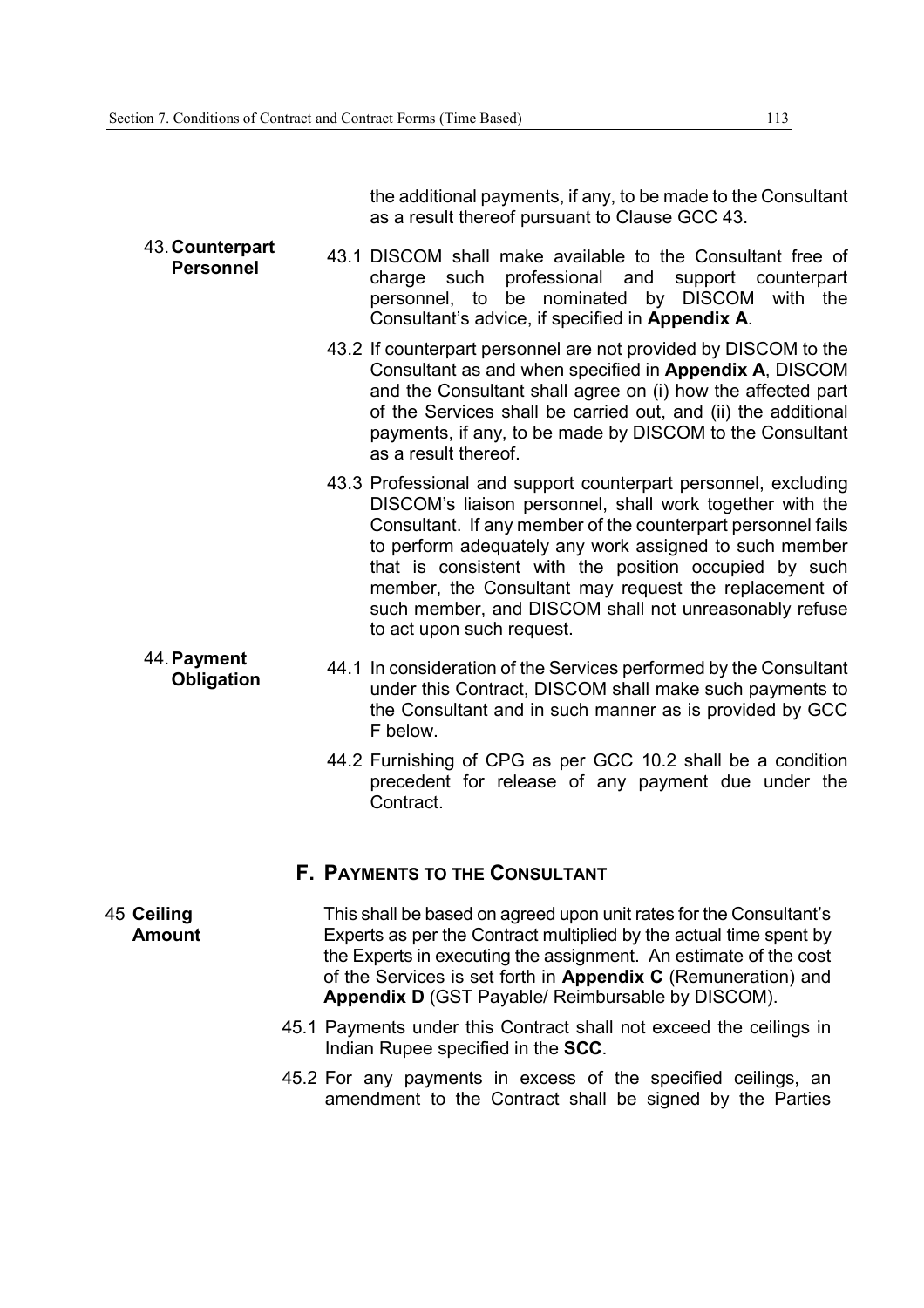referring to the provision of this Contract that evokes such amendment.

- 46. **Remuneration and Reimbursable Expenses**  46.1 DISCOM shall pay to the Consultant (i) remuneration that shall be determined on the basis of time actually spent by each Expert in the performance of the Services after the date of commencing of Services or such other date as the Parties shall agree in writing; and (ii) reimbursable expenses that are actually and reasonably incurred by the Consultant in the performance of the Services in accordance with the Contract but limited to the amount reimbursable as specified in **SCC**.
	- 46.2 All payments shall be at the rates set forth in **Appendix C** and Appendix **D**.
	- 46.3 Unless the **SCC** provides for the price adjustment of the remuneration rates, said remuneration shall be fixed for the duration of the Contract.
	- 46.4 The remuneration rates and charges are inclusive of all costs and interalia cover: (i) such salaries and allowances as the Consultant shall have agreed to pay to the Key- Experts/ non-Key Experts, if any, identified separately in **Appendix C** as well as factors for social charges/ allowances and overheads (bonuses or other means of profit-sharing shall not be allowed as an element of overheads but shall be considered inclusive in profit), (ii) the cost of backstopping by home office staff and/ or any non-Key Expert, if any, other than those identified separately in **Appendix C**, (iii) the Consultant's profit, (iv) all taxes, duties and levies whatsoever except those reimbursable/ payable by DISCOM as per GCC 47.2,and (iv) any other items as may be applicable but excluding reimbursable expenses reimbursable as per GCC 46.1.
- 47. **Taxes and Duties** 47.1 The Consultant, Sub-consultants and Experts are responsible for meeting any and all tax liabilities arising out of the Contract unless it is stated otherwise in the **SCC**. 47.2 As an exception to the above and as stated in the **SCC**, only GST applicable in India on the Services provided by the Consultant are reimbursable to the Consultant or are payable by DISCOM on behalf of the Consultant.

#### 48. **Currency of Payment** *AB.1 Any payment under this Contract shall be made in Indian*<br>Payment **Bungs** Rupee.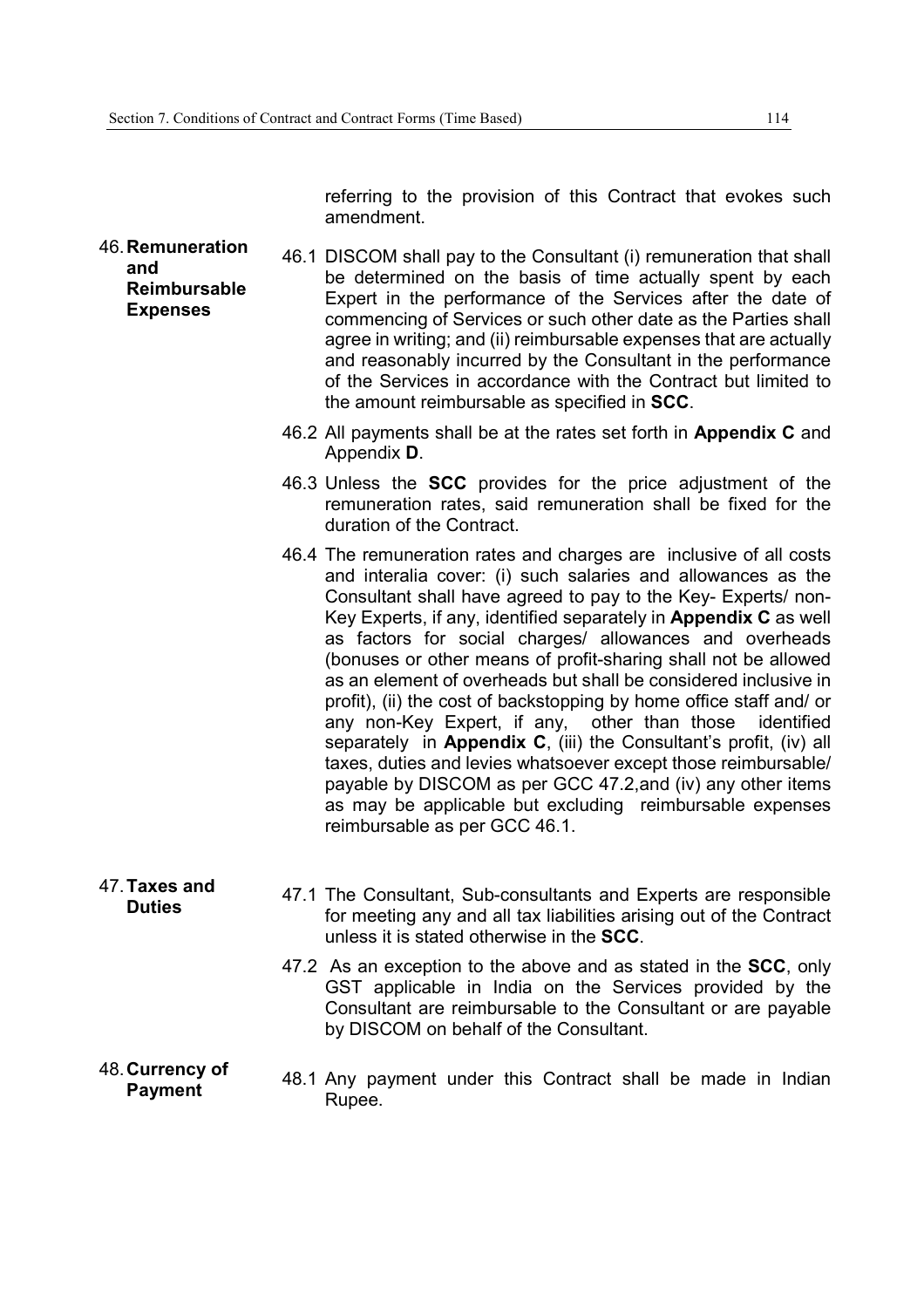49. **Mode of Billing and Payment** 

- 49.1 Billings and payments in respect of the Services shall be made as follows:
	- (a) *Advance payment*. Within the number of days after the Effective Date, DISCOM *shall* pay to the Consultant an advance payment as specified in the **SCC**. Unless otherwise indicated in the **SCC**, an advance payment shall be made against an advance payment bank guarantee acceptable to DISCOM in an amount (or amounts) specified in the **SCC**. Such guarantee (i) is to remain effective until the advance payment has been fully set off, and (ii) is to be in the form set forth in **Appendix E**, or in such other form as DISCOM shall have approved in writing. The advance payments will be set off by DISCOM in equal installments against the statements for the number of months of the Services specified in the **SCC** until said advance payments have been fully set off.
	- (b) *The Itemized Invoices.* As soon as practicable and not later than fifteen (15) days after the end of each calendar quarter during the period of the Services, the Consultant shall submit to DISCOM, in duplicate, itemized invoices, accompanied by receipts or other appropriate supporting documents, of the amounts payable pursuant to Clauses GCC 45 and GCC 46 for such interval along with the deliverables. Each invoice shall show remuneration and reimbursable expenses separately. The reimbursable/ payable taxes and duties as per Clause GCC 46 shall be paid/ reimbursed with the corresponding invoice.
	- (c) DISCOM shall pay the Consultant's invoices within thirty (30) days after receipt *by* DISCOM of such itemized invoices with supporting documents without linking to receipt of funds/grant from the nodal agency of the scheme. Only such portion of an invoice that is not satisfactorily supported may be withheld from payment. Should any discrepancy be found to exist between actual payment and costs authorized to be incurred by the Consultant, DISCOM may add or subtract the difference from any subsequent payments.
	- (d) *The Final Payment*. The final payment under this Clause shall be made only after the final report, as specified in SCC, and a final invoice, identified as such, shall have been submitted by the Consultant and approved as *satisfactory* by DISCOM. The Services shall be deemed completed and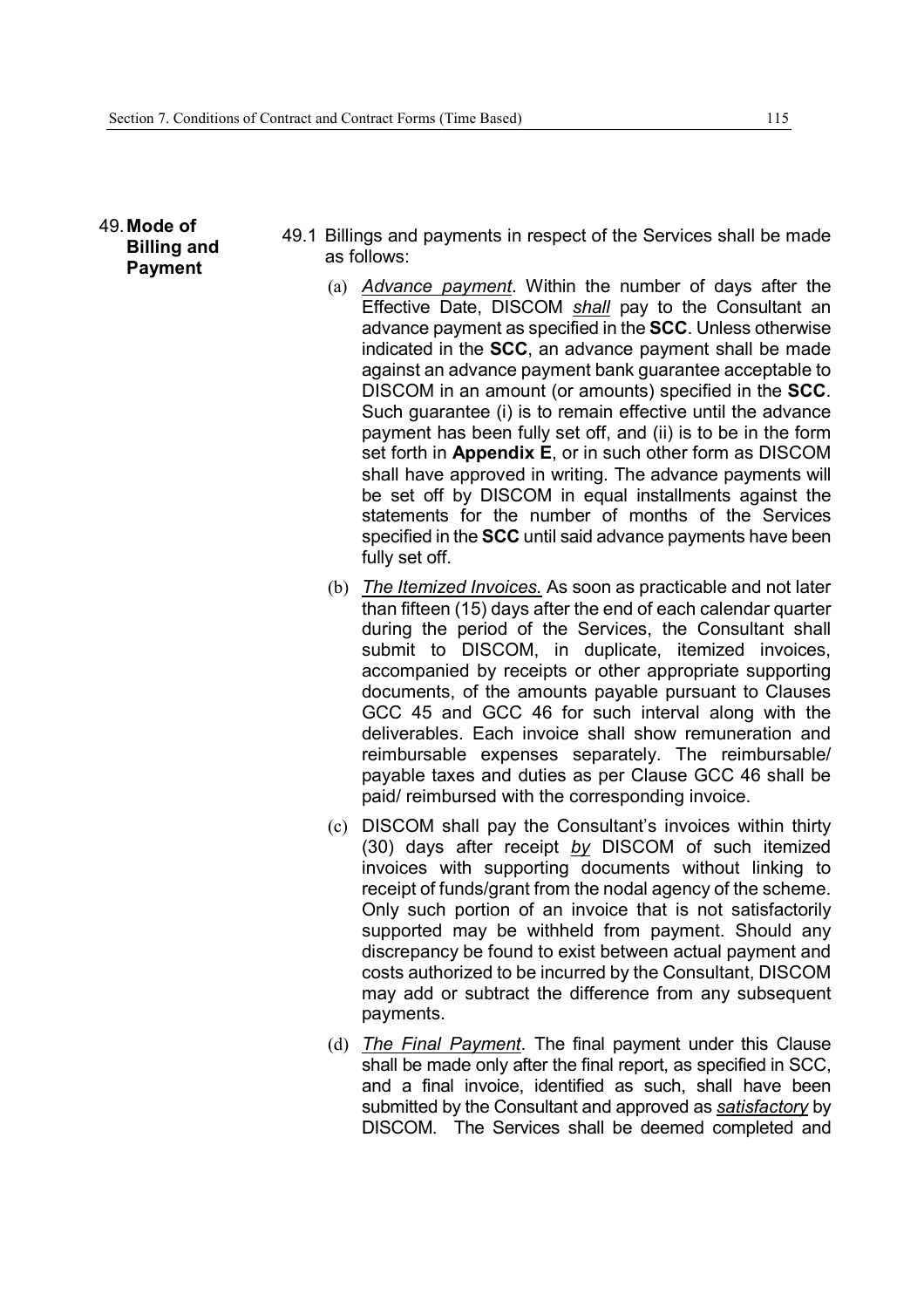finally accepted by DISCOM and the final report and final invoice shall be deemed approved by DISCOM as satisfactory ninety (90) calendar days after receipt of the final report and final invoice by DISCOM unless DISCOM, within such ninety (90) calendar day period, gives written notice to the Consultant specifying in detail deficiencies in the Services, the final report or final invoice. The Consultant shall thereupon promptly make any necessary corrections, and thereafter the foregoing process shall be repeated. Any amount that DISCOM has paid or has caused to be paid in accordance with this Clause in excess of the amounts payable in accordance with the provisions of this Contract shall be reimbursed by the Consultant to DISCOM within thirty (30) days after receipt by the Consultant of notice thereof. Any such claim by DISCOM for reimbursement must be made within twelve (12) calendar months after receipt by DISCOM of a final report and a final invoice approved by DISCOM in accordance with the above.

- (e) All payments under this Contract shall be made to the accounts of the Consultant specified in the **SCC**.
- (f) With the exception of the final payment under (d) above, payments do not constitute acceptance of the Services nor relieve the Consultant of any obligations hereunder.
- 50.1 DISCOM shall make best efforts and make payment as promptly as possible. However, no interest shall be applicable or payable if the payment gets delayed.

### **G. FAIRNESS AND GOOD FAITH**

51 **Good Faith** 51.1 The Parties undertake to act in good faith with respect to each other's rights under this Contract and to adopt all reasonable measures to ensure the realization of the objectives of this Contract.

### **H. SETTLEMENT OF DISPUTES**

- 52.1 The Parties shall seek to resolve any dispute amicably by mutual consultation.
	- 52.2 If either Party objects to any action or inaction of the other Party, the objecting Party may file a written

52 **Amicable Settlement**

**50 Prompt Payment**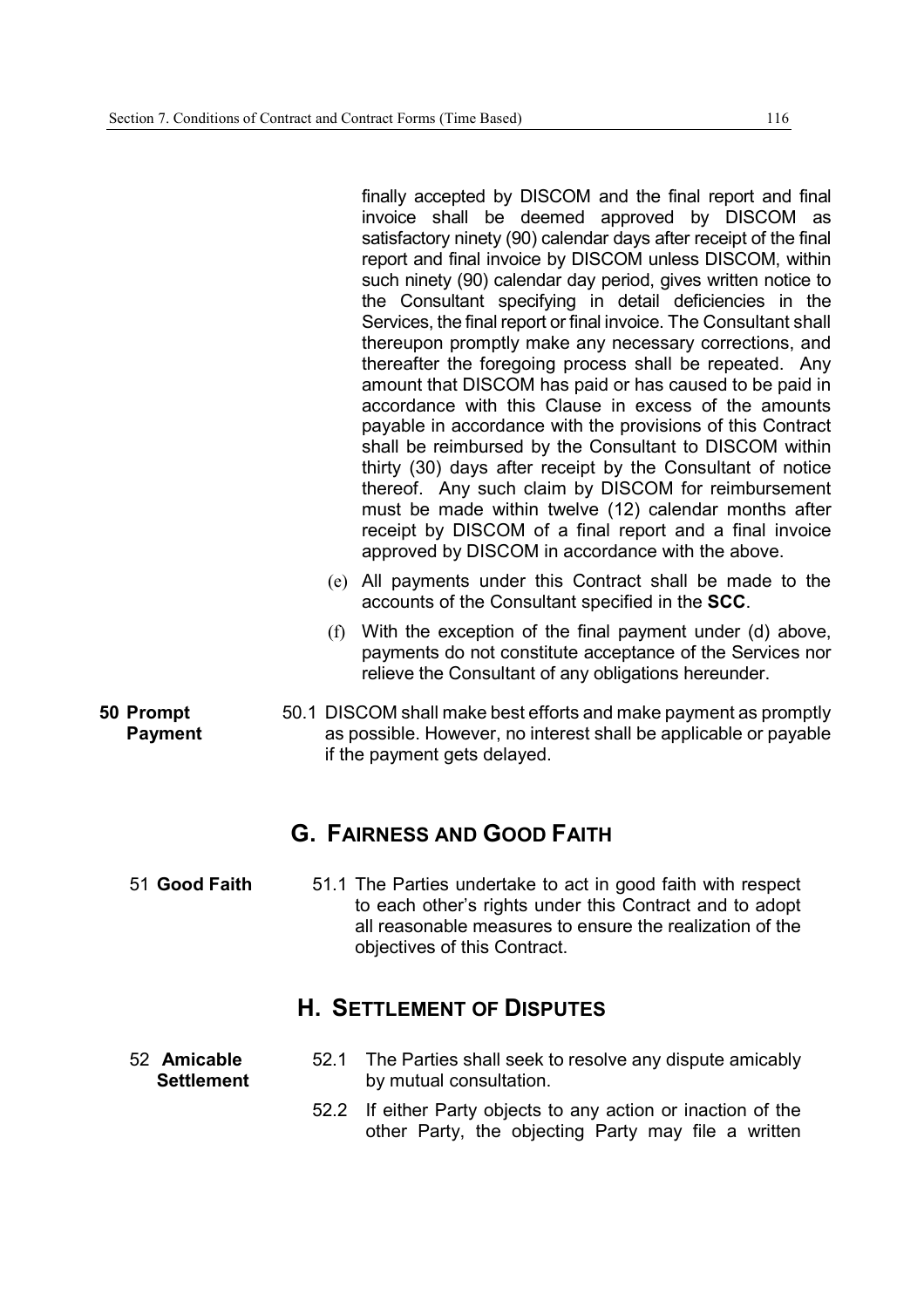Notice of Dispute to the other Party providing in detail the basis of the dispute. The Party receiving the Notice of Dispute will consider it and respond in writing within fourteen (14) days after receipt. If that Party fails to respond within fourteen (14) days, or the dispute cannot be amicably settled within fourteen (14) days following the response of that Party, Clause GCC 53 shall apply.

53 **Dispute Resolution** 53.1 Any dispute between the Parties arising under or related to this Contract that cannot be settled amicably may be referred to by either Party to conciliation/<br>adjudication/arbitration in accordance with the adjudication/arbitration in accordance with the provisions specified in the SCC. However, in case of any dispute among CPSEs & Govt Departments, it may be settled as per DPE Guideline on Resolution of Dispute, dated: 21.02.2020.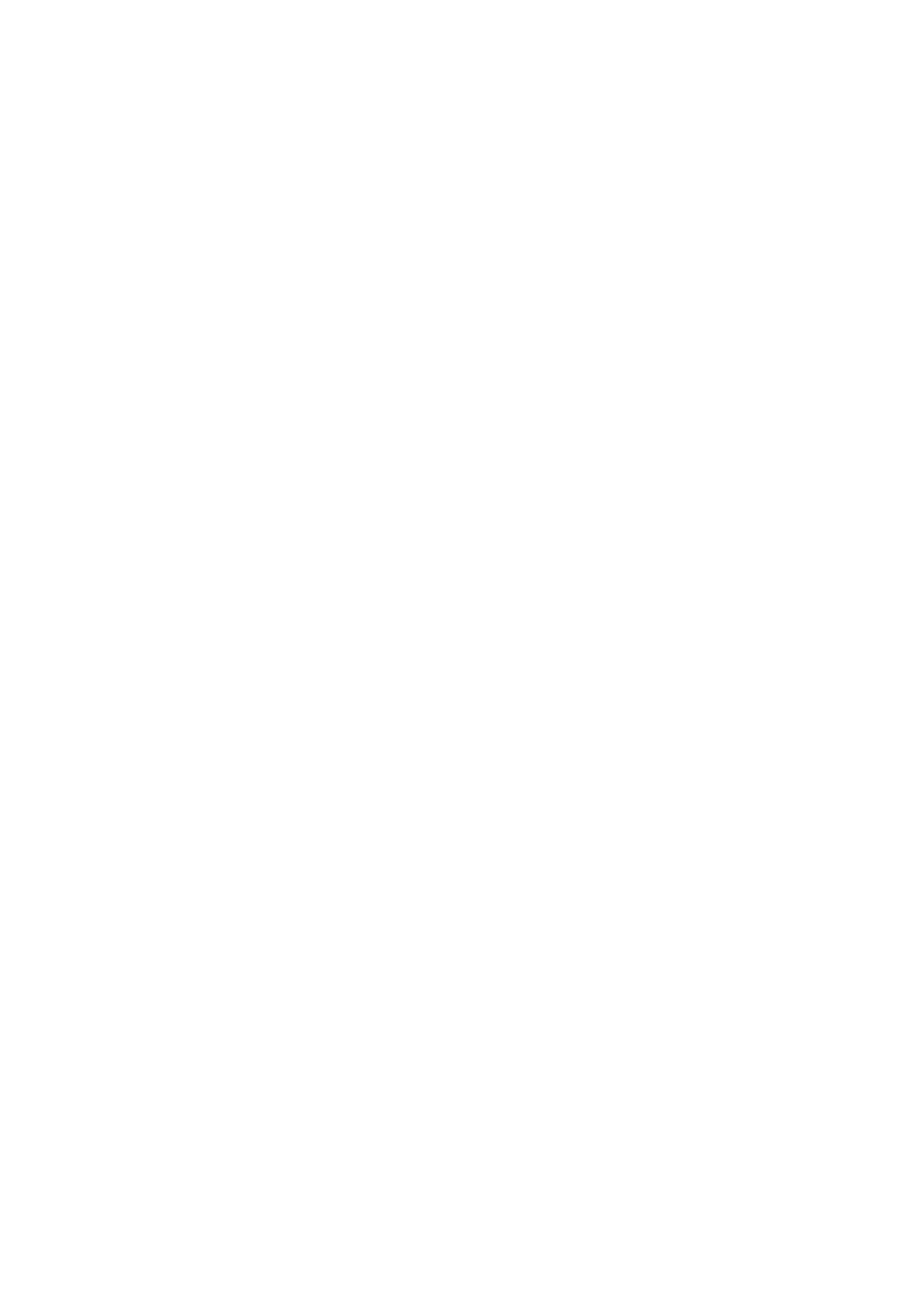## **III. Special Conditions of Contract**

*[Notes in brackets are for guidance purposes only and should be deleted in the final text of the signed contract]* 

| <b>Number of GC</b><br><b>Clause</b> | Amendments of, and Supplements to, Clauses in the General<br><b>Conditions of Contract</b>                                                                                                                                                                                                                                                                                                                                                                                                     |        |  |
|--------------------------------------|------------------------------------------------------------------------------------------------------------------------------------------------------------------------------------------------------------------------------------------------------------------------------------------------------------------------------------------------------------------------------------------------------------------------------------------------------------------------------------------------|--------|--|
| 6.1 & 6.2                            | The addresses for communications are [fill in at discussions with the<br>selected firm]:                                                                                                                                                                                                                                                                                                                                                                                                       |        |  |
|                                      | DISCOM:                                                                                                                                                                                                                                                                                                                                                                                                                                                                                        |        |  |
|                                      | Facsimile :<br><u> 1989 - Johann Stein, marwolaethau a bhann an t-Amhair an t-Amhair an t-Amhair an t-Amhair an t-Amhair an t-A</u>                                                                                                                                                                                                                                                                                                                                                            |        |  |
|                                      |                                                                                                                                                                                                                                                                                                                                                                                                                                                                                                |        |  |
|                                      | Attention:<br>Facsimile :<br><u> 1989 - Johann Barn, fransk politik (</u>                                                                                                                                                                                                                                                                                                                                                                                                                      |        |  |
| 8.1                                  | The Authorized Representatives are:                                                                                                                                                                                                                                                                                                                                                                                                                                                            |        |  |
|                                      |                                                                                                                                                                                                                                                                                                                                                                                                                                                                                                |        |  |
|                                      | <b>For the Consultant:</b><br><i>title</i> ]                                                                                                                                                                                                                                                                                                                                                                                                                                                   | [name, |  |
| 10.2                                 | The Consultant shall furnish CPG for an amount equal to 3% of<br>estimate of the cost of the Services as per Clause GCC 45. For this<br>purpose the estimate of the cost shall include only the amount and as<br>set forth in Appendix C (Remuneration). The CPG shall be in the form<br>of Bank Guarantee in the format as per Attachment -1. The Bank<br>Guarantee towards CPG shall be unconditional and irrevocable.<br>The Bank Guarantee shall be encashed in case of forfeiture of CPG. |        |  |
| 13.1                                 | <b>Expiration of Contract:</b>                                                                                                                                                                                                                                                                                                                                                                                                                                                                 |        |  |
|                                      | The time period shall be 48 months after the Effective Date subject to<br>any extension thereto.                                                                                                                                                                                                                                                                                                                                                                                               |        |  |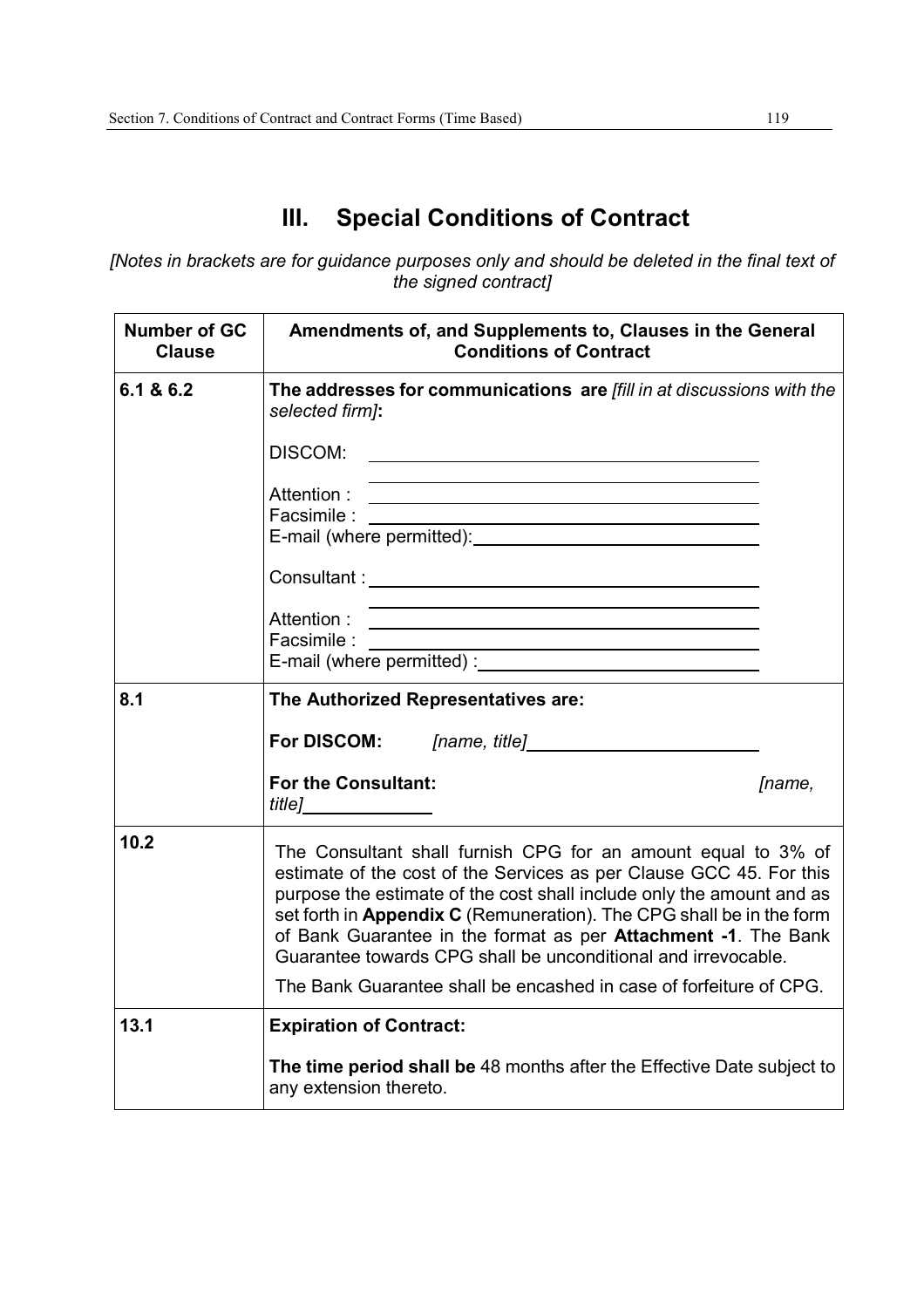| 19.1.2 | For delay in providing the services of Experts including replacement of<br>Experts and additional Experts as per GCC 34 & 35 respectively, the<br>Consultant shall be liable to pay liquidated damages at the rate of 1 %<br>of man-month rate of the Expert for each day of delay of providing the<br>services of the Expert for all whose services are provided with delay.<br>Maximum liquidated damages shall be limited to 10% of total project<br>value. |  |  |  |
|--------|----------------------------------------------------------------------------------------------------------------------------------------------------------------------------------------------------------------------------------------------------------------------------------------------------------------------------------------------------------------------------------------------------------------------------------------------------------------|--|--|--|
| 22.1   | The following limitation of the Consultant's Liability towards<br><b>DISCOM will be applicable:</b>                                                                                                                                                                                                                                                                                                                                                            |  |  |  |
|        | Limitation of the Consultant's Liability towards DISCOM:                                                                                                                                                                                                                                                                                                                                                                                                       |  |  |  |
|        | a) Except in the case of gross negligence or willful misconduct on the<br>part of the Consultant or on the part of any person or a firm acting<br>on behalf of the Consultant in carrying out the Services, the<br>Consultant, with respect to damage caused by the Consultant to<br>DISCOM's property, shall not be liable to DISCOM:                                                                                                                         |  |  |  |
|        | i. for any indirect or consequential loss or damage; and                                                                                                                                                                                                                                                                                                                                                                                                       |  |  |  |
|        | ii. for any direct loss or damage that exceeds the total value<br>of the Contract;                                                                                                                                                                                                                                                                                                                                                                             |  |  |  |
|        | b) This limitation of liability shall not                                                                                                                                                                                                                                                                                                                                                                                                                      |  |  |  |
|        | i.<br>affect the Consultant's liability, if any, for damage to<br>Third Parties caused by the Consultant or any person<br>or firm acting on behalf of the Consultant in carrying out<br>the Services;                                                                                                                                                                                                                                                          |  |  |  |
|        | ii.<br>be construed as providing the Consultant with any<br>limitation or exclusion from liability which is prohibited<br>by the Applicable Law.                                                                                                                                                                                                                                                                                                               |  |  |  |
| 23.1   | The insurance coverage against the risks shall be as follows:                                                                                                                                                                                                                                                                                                                                                                                                  |  |  |  |
|        | a) Professional liability insurance, with a minimum coverage of not<br>less than the total ceiling amount of the Contract;                                                                                                                                                                                                                                                                                                                                     |  |  |  |
|        | b) Third Party motor vehicle liability insurance in respect of motor<br>vehicles operated in India by the Consultant or its Experts or Sub-<br>consultants, as per the Applicable Law;                                                                                                                                                                                                                                                                         |  |  |  |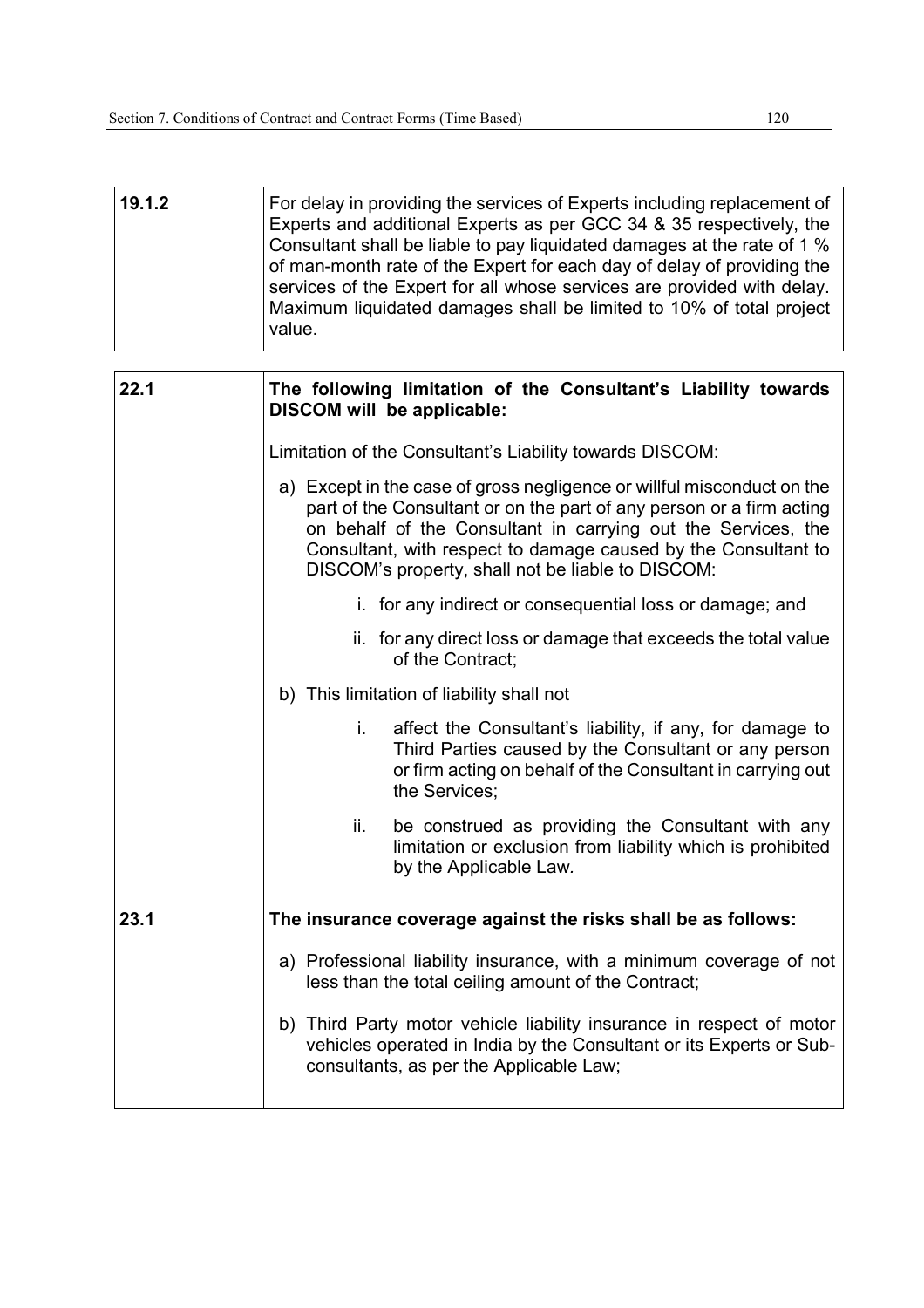|             | c) Third Party liability insurance, with a minimum coverage as per the<br>Applicable Law;                                                                                                                                                                                                                                                                                                                                                                    |
|-------------|--------------------------------------------------------------------------------------------------------------------------------------------------------------------------------------------------------------------------------------------------------------------------------------------------------------------------------------------------------------------------------------------------------------------------------------------------------------|
|             | d) Employer's liability and workers' compensation insurance in<br>respect of the experts and Sub-consultants in accordance with the<br>relevant provisions of the Applicable Law, as well as, with respect<br>to such Experts, any such life, health, accident, travel or other<br>insurance as may be appropriate; and                                                                                                                                      |
|             | $\leftrightarrow$ Insurance against loss of or damage to (i) equipment purchased in<br>whole or in part with funds provided under this Contract, (ii) the<br>Consultant's property used in the performance of the Services, and<br>(iii) any documents prepared by the Consultant in the performance<br>of the Services.                                                                                                                                     |
| 26.1 & 26.2 | The Consultant shall not use the documents and software created or<br>generated in providing the Services under the Contract, for purposes<br>unrelated to this Contract without the prior written approval of DISCOM.                                                                                                                                                                                                                                       |
| 33.2        | DISCOM reserves the right to increase / decrease the man-days/ man-<br>months/ number of the Experts to be deployed under the Contract up to<br>and including 100% of the number of Experts in each category specified<br>in Section 6. Terms of Reference.                                                                                                                                                                                                  |
| 45.2        | The ceiling amount in Indian Rupee is:<br>[insert amount and currency] inclusive of local taxes and duties<br>except GST as applicable in India chargeable in respect of the<br>Services provided by the Consultant under the Contract, which is<br>payable/ reimbursable by DISCOM as per GCC 47.1 & 47.2.                                                                                                                                                  |
|             | The estimated amount of such GST is<br>[insert the amount as finalized at the Contract discussions on the basis<br>of the estimates provided by the Consultant in Form FIN-2 of the<br>Consultant's Financial Proposal.]                                                                                                                                                                                                                                     |
|             | For removal of doubt, it is clarified that the amounts indicated above shall<br>be based on agreed upon unit rates for the Consultant's Experts as per the<br>Contract multiplied by the time spent by the Experts in executing the<br>assignment, and does not include the amount reimbursable, if any, towards<br>travel expenses including boarding and lodging as per GCC 46.1 and the<br>amount on account of price adjustment, if any, as per GCC 46.3 |
| 46.1        | The per man-month unit remuneration rates indicated in Appendix B<br>are inclusive of all costs and expenses that the Consultant may incur<br>in providing and deploying the Experts and other resources for                                                                                                                                                                                                                                                 |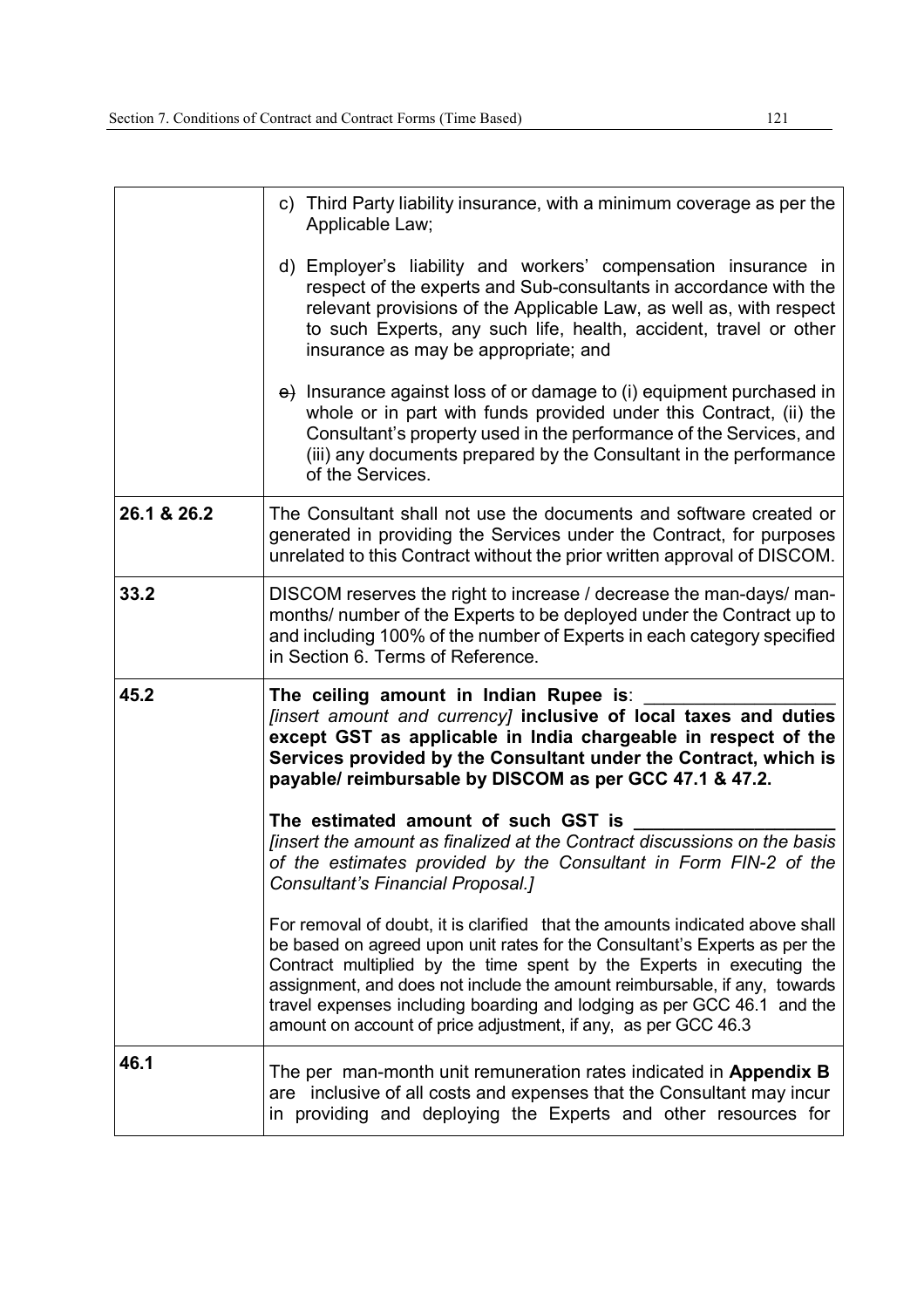|      | rendering the Services under the Contract, except the taxes, duties and<br>levies reimbursable/ payable by DISCOM as per GCC 47.1 & 47.2 and<br>the expenses towards visits of the Key Experts and Non-Key Experts<br>as given below:                                                                                                                                                                                                                                                                                                                                                                                                                                                                                                                                            |
|------|----------------------------------------------------------------------------------------------------------------------------------------------------------------------------------------------------------------------------------------------------------------------------------------------------------------------------------------------------------------------------------------------------------------------------------------------------------------------------------------------------------------------------------------------------------------------------------------------------------------------------------------------------------------------------------------------------------------------------------------------------------------------------------|
|      | Travel expenses including boarding and lodging towards visits of the<br>Key and Non-Key Experts outside the field jurisdiction of the expert, at<br>the request of DISCOM, for any purpose relevant to and in connection<br>with the assignment if conveyance, lodging, boarding etc., as the case<br>may be, is not provided by the DISCOM, shall be reimbursed.<br>However, no reimbursement shall be provided for local travel of Non-<br>Key Experts posted in the field.                                                                                                                                                                                                                                                                                                    |
|      | All such travel would be only as per prior approval of DISCOM.<br>Expenses for such travel will be reimbursed by DISCOM including<br>boarding, lodging, local and other travel, as per DISCOM policy for the<br>same applicable for Class I officers of the DISCOM.                                                                                                                                                                                                                                                                                                                                                                                                                                                                                                              |
| 46.3 | Price adjustment on the remuneration shall apply as under:                                                                                                                                                                                                                                                                                                                                                                                                                                                                                                                                                                                                                                                                                                                       |
|      | Remuneration (per man-month charges for Key Experts) paid in Indian<br>Rupee pursuant to the rates set forth in Contract shall be adjusted<br>months (and, for the first time, with effect from the<br>every 12<br>remuneration earned in 12th months after the calendar month of the<br>deadline for submission and receipt of Proposals through the e-<br>Procurement system as finally extended i.eto be filled in at the<br>the of contract), by applying the following formula:                                                                                                                                                                                                                                                                                             |
|      | $R_l = R_{lo} \times \left[ \begin{array}{c} \frac{I_l}{I_{lo}} \end{array} \right]$                                                                                                                                                                                                                                                                                                                                                                                                                                                                                                                                                                                                                                                                                             |
|      | where<br>$R_i$ is the adjusted remuneration;<br>$R_{\text{lo}}$ is the remuneration payable on the basis of the remuneration rates<br>as per the Contract in Indian Rupee;<br>$I_i$ is the average of the CPI (UNME) published by CSO, Ministry of<br>Statistics and Program Implementation, Government of India for the 12<br>month period preceding the month from which the adjustment is to have<br>effect as aforesaid; and<br>I <sub>lo</sub> is the CPI (UNME) published by CSO, Ministry of Statistics and<br>Program Implementation, Government of India for the month<br>immediately preceding the month of the deadline for submission and<br>receipt of Proposals through the e-Procurement system as finally<br>extended i.eto be filled in at the time of contract |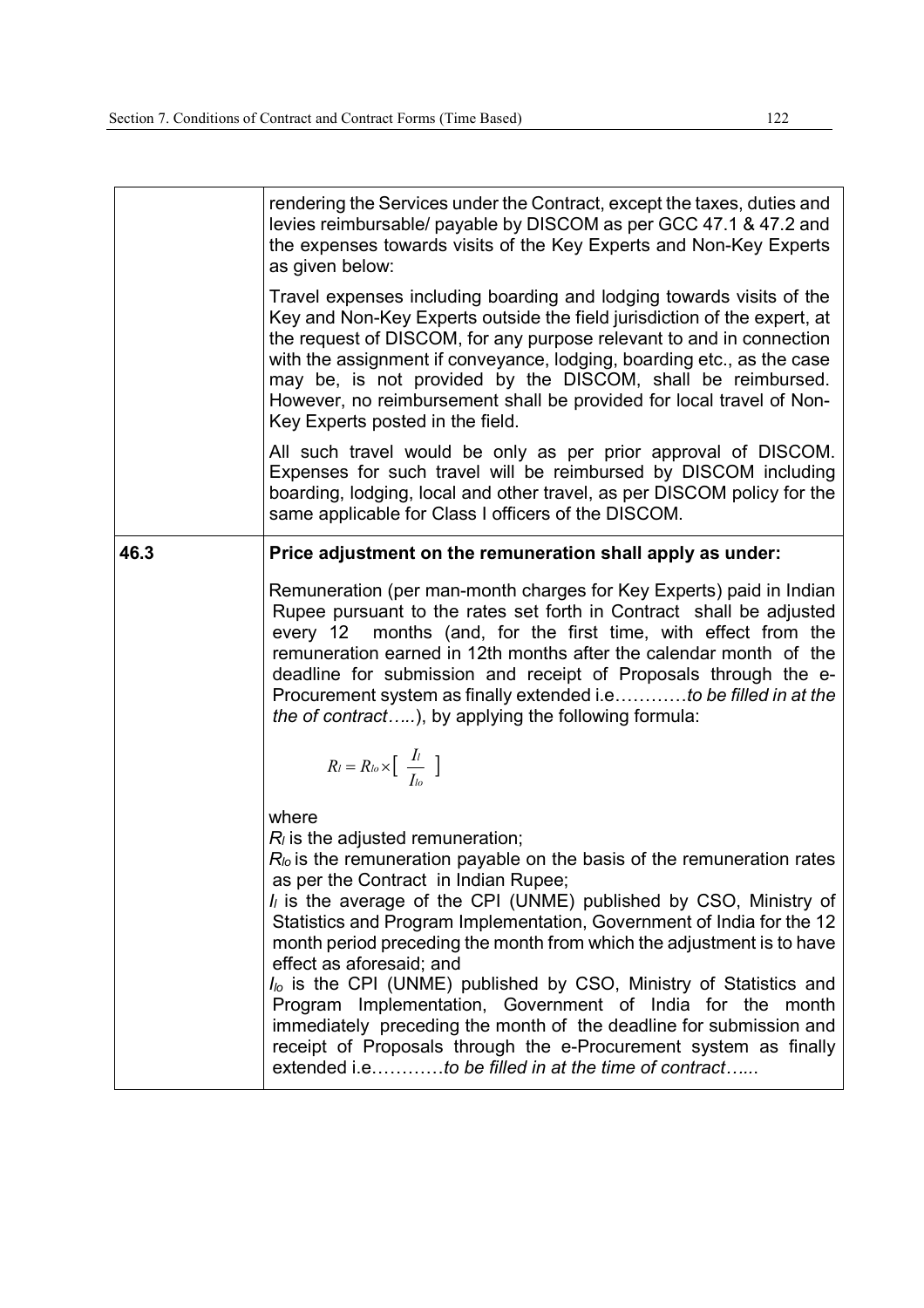| 47.1 & 47.2 | Only GST applicable in India, on the consulting services provided by<br>the Consultant to the DISCOM under the Contract shall be paid/<br>reimbursed by DISCOM against requisite documents as per actuals.<br>Other than the GST, as stated above, no reimbursement/ payment of<br>any other taxes, duties or levies will be done by DISCOM under any<br>circumstances.                                                                                                                                                 |  |  |
|-------------|-------------------------------------------------------------------------------------------------------------------------------------------------------------------------------------------------------------------------------------------------------------------------------------------------------------------------------------------------------------------------------------------------------------------------------------------------------------------------------------------------------------------------|--|--|
| 49.1(a)     | No advance payment under the Contract shall be made by DISCOM to<br>the Consultant.                                                                                                                                                                                                                                                                                                                                                                                                                                     |  |  |
| 49.1 (d)    | Final report for the purpose of the Final Payment shall mean report/<br>document, if any, to be submitted by the Consultant to DISCOM pursuant<br>to last of the functions completed by the Consultant, under the Scope of<br>Services specified in Appendix A- Terms of Reference, as certified by the<br>Utility. In case no such report/ document is to be submitted for the said<br>function, its completion as certified by the DISCOM shall be deemed to be<br>the final report for the purpose of Final Payment. |  |  |
| 49. 1(e)    | The account is:                                                                                                                                                                                                                                                                                                                                                                                                                                                                                                         |  |  |
|             | [insert account].                                                                                                                                                                                                                                                                                                                                                                                                                                                                                                       |  |  |
| 53.1        | 1. Disputes shall be settled by through conciliation or arbitration in<br>accordance with Arbitration and Conciliation Act, 1996 including<br>amendments thereto, as applicable from time to time, in<br>accordance with the rules thereto and the Applicable Law.                                                                                                                                                                                                                                                      |  |  |
|             | 2. In any arbitration proceeding hereunder:                                                                                                                                                                                                                                                                                                                                                                                                                                                                             |  |  |
|             | a) proceedings shall be held in New Delhi, India which shall be<br>the seat as well as the venue of arbitration except otherwise<br>agreed by the Parties.                                                                                                                                                                                                                                                                                                                                                              |  |  |
|             | language shall be the official language for all<br>b) English<br>purposes; and                                                                                                                                                                                                                                                                                                                                                                                                                                          |  |  |
|             | c) the decision of the sole arbitrator or of a majority of the<br>arbitrators (or of the third arbitrator if there is no such<br>majority) shall be final and binding and shall be enforceable<br>in the court of competent jurisdiction in India as per the<br>Applicable Law                                                                                                                                                                                                                                          |  |  |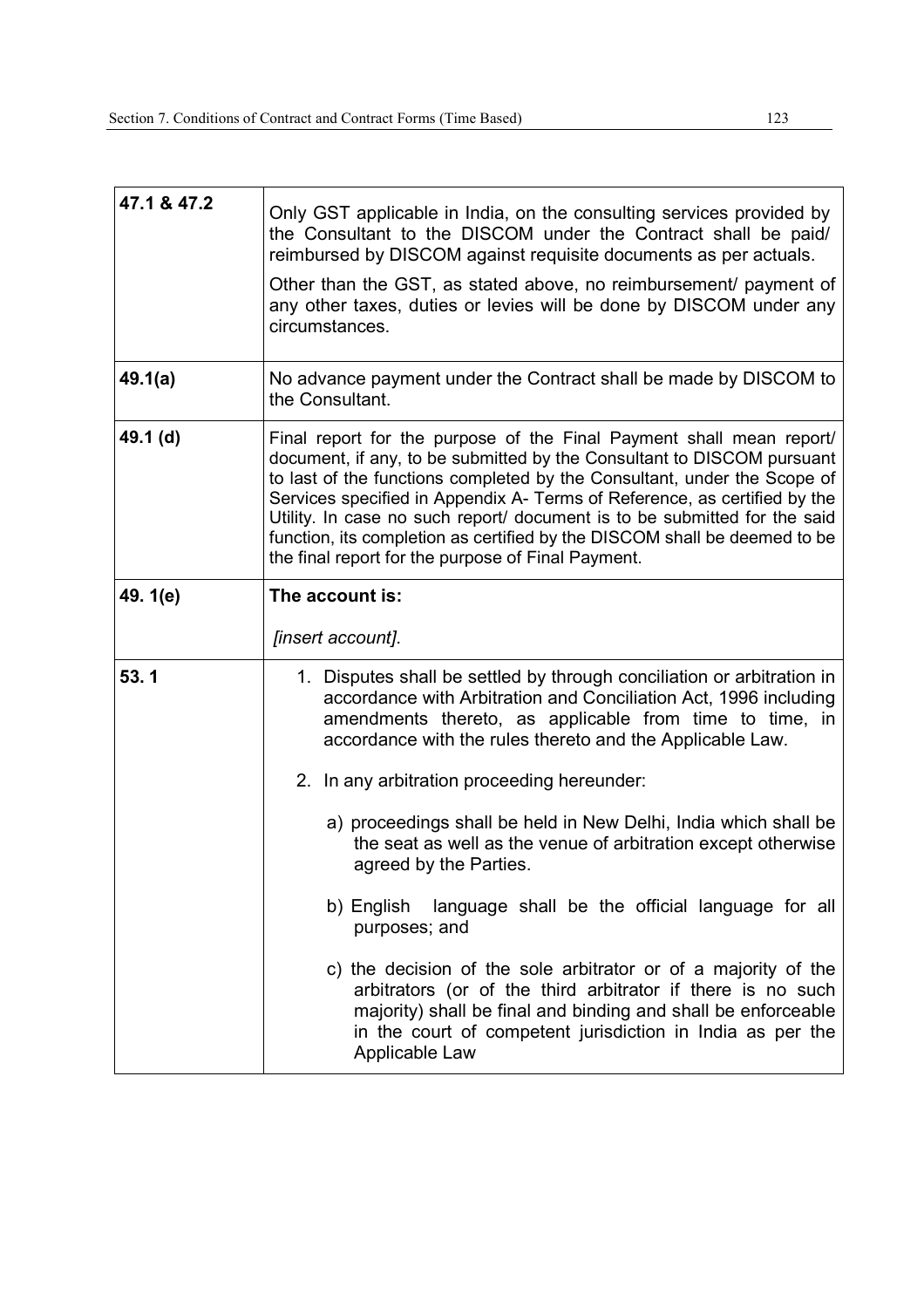#### **ATTACHMENT -1 TO SCC**

#### **FORM OF CONTRACT PERFORMANCE SECURITY (BANK GUARANTEE)**

[*Refer Clause GCC 10.2]*

**THE SUPERINTENDING ENGINEER (CSS), JODHPUR VIDYUT VITRAN NIGAM LTD., New Power House, Jodhpur- 342003 Phone No: 0291-2742336, Fax No: 0291-2745259 E-mail :- secssjodhpur@gmail.com, Website :- energy.rajasthan.gov.in/jdvvnl**  (With due stamp duty as applicable)

#### **OUR LETTER OF GUARANTEE No.**:

|    | In consideration                                                                                                                                                                   | 0f | <b>DISCOM</b>              | having | its                   | office       |
|----|------------------------------------------------------------------------------------------------------------------------------------------------------------------------------------|----|----------------------------|--------|-----------------------|--------------|
| at |                                                                                                                                                                                    |    |                            |        | (hereinafter referred |              |
|    | to as "DISCOM" which expression shall unless repugnant to the content or meaning thereof                                                                                           |    |                            |        |                       |              |
|    | include all its successors, administrators and executors) and having entered into an                                                                                               |    |                            |        |                       |              |
|    | agreement dated                                                                                                                                                                    |    | /issued Purchase Order No. |        | dated                 |              |
|    | with/on M/s                                                                                                                                                                        |    |                            |        |                       | (hereinafter |
|    | referred to as "The Supplier/Consultant" which expression unless repugnant to the content<br>or meaning thereof, shall include all the successors, administrators, and executors). |    |                            |        |                       |              |

This Bank Guarantee issued by **Example 20** and the Bank, on behalf of the contractor in favor of DISCOM is in respect of the Contract/agreement dated \_\_\_\_\_\_\_\_\_\_\_\_.

WHEREAS the Supplier/Consultant having unequivocally accepted to render the services as per terms and conditions given in the Agreement dated /Purchase Order No. the contract of the contract of the dated the contract and DISCOM having and  $\overline{C}$ agreed that the Supplier/Consultant shall furnish to DISCOM a Contract Performance Security for the faithful performance of the entire contract, to the extent of **3% (three percent)** (or the percentage as per the individual case) of the value of the Purchase Order  $i.e.$  for Rs.  $\blacksquare$ 

We, which shall include  $($ "The Bank") which shall include Our successors, administrators and executors herewith establish an irrevocable Letter of Guarantee No.  $\qquad \qquad$  in your favour for account of \_\_\_\_\_\_\_\_\_\_\_\_\_\_\_\_\_\_\_\_\_\_\_\_\_\_ (The Supplier/Consultant) in cover of Contract Performance Security in accordance with the terms and conditions of the Agreement/Purchase Order.

Hereby, we undertake to pay upto but not exceeding Rs.  $\qquad \qquad$  (say only) upon receipt by us of your first written demand accompanied by your declaration stating that the amount claimed is due by reason of the Supplier/Consultant having failed to perform the Agreement and despite any contestation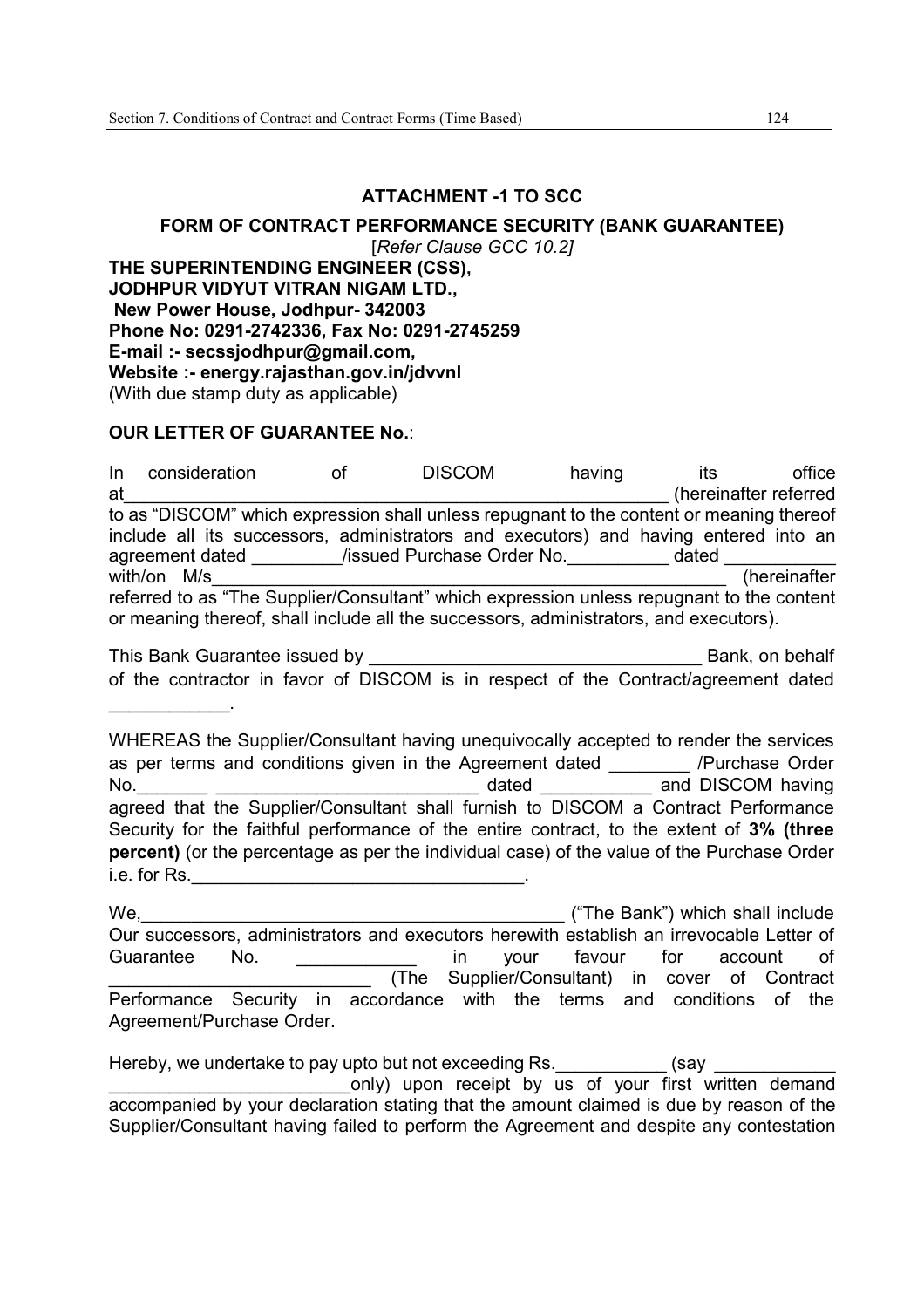on the part of above named supplier/consultant without any demure, reservation, contest, recourse or protest and/or without any reference to the supplier/consultant.

Any such demand made by the DISCOM on the Bank shall be conclusive and binding notwithstanding any difference between the DISCOM and Supplier/Consultant or any dispute pending before any court, tribunal or any other authority. The Bank undertakes not to revoke this guarantee during its currency without previous consent of the DISCOM and further agrees that the guarantee herein contained shall continue to be enforceable till the DISCOM discharges this guarantee.

The DISCOM shall have the fullest liberty without affecting in any way the liability of the Bank under this guarantee from time to time to extend the time for performance of the contract by Supplier/Consultant. The DISCOM shall have the fullest liberty, without affecting this guarantee, to postpone from time to time the exercise of any powers vested in them or of any right which they might have against the Supplier/Consultant, and to exercise the same at any point in any manner, and either to enforce or to forbear to enforce any covenants, contained or implied, in the Contract between the DISCOM and the Supplier/Consultant or any other course of or remedy or security available to the DISCOM. The Bank shall not be released of its obligations under these presents by any exercise by the DISCOM of its liberty with reference to the matters aforesaid or any of them or by reason of any other acts of omission or commission on the part of the DISCOM or any other indulgence shown by the DISCOM or by any other matters or thing whatsoever which under law would, but for this provision, have the effect of relieving the Bank.

The Bank also agrees that the DISCOM at its option shall be entitled to enforce this Guarantee against the Bank as a principal debtor, in the first instance without proceeding against the Supplier/Consultant and notwithstanding any security or other guarantee that DISCOM may have in relation to the Supplier's/Consultant's liabilities.

This Letter of Guarantee will expire on \_\_\_\_\_\_\_\_\_\_\_\_\_\_\_\_\_ plus 180 days of claim period and any claims made hereunder must be received by us on or before expiry date/claim period after which date this Letter of Guarantee will become of no effect whatsoever whether returned to us or not.

Notwithstanding anything contained hereinabove:

- a) Our liability under this Bank Guarantee shall not exceed and is restricted to Rs.  $(Rupees$  only)
- b) This Guarantee shall remain in force up to and including **the contract of the Contract Contract Contract Contract Contract Contract Contract Contract Contract Contract Contract Contract Contract Contract Contract Contra** period of three months) Unless the demand/claim under this guarantee is served upon us in writing before within 180 days all the rights of DISCOM under this guarantee shall stand automatically forfeited and we shall be relieved and discharged from all liabilities mentioned hereinabove.
- c) BG confirmation can also be sought by sending email to \_\_\_\_\_\_\_\_\_ (Bank Official email id)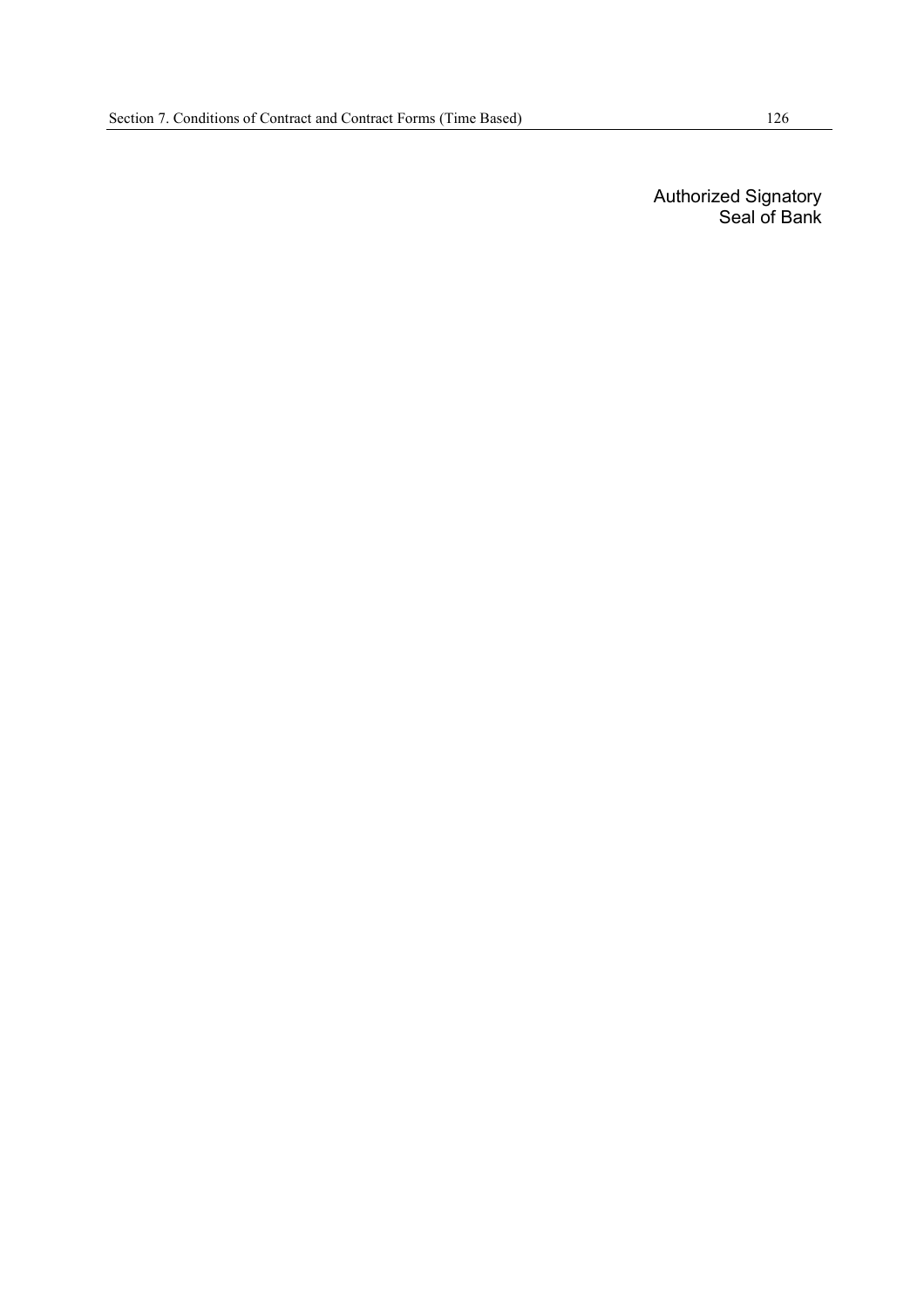## **Appendices**

## **APPENDIX A – TERMS OF REFERENCE**

*[This Appendix shall include the final Terms of Reference (TORs) worked out by DISCOM and the Consultant during the discussions; dates for completion of various tasks; location of performance for different tasks; detailed reporting requirements; DISCOM's input, including counterpart personnel assigned by DISCOM to work on the assignment; specific tasks that require prior approval by DISCOM Draft is given below which may be suitably amended*

#### **1. Duration of the engagement under the Contract**

The engagement of the Consultant under the Contract shall be for a period of 4 (Four) years from the date of signing of Contract with a provision for annual extension till completion of the project or for a period of 2 years whichever is earlier. The Key Experts and Non-Key Experts shall accordingly be deployed by the Consultant as per the requirement of DISCOM from time to time during the currency of the Contract including its extensions, for attaining the objectives of the assignment. The deployment would be offsite and/ or onsite at DISCOM's and Address depending on the requirement.

#### **2. Scope of Services**

The scope of services of the Consultant is to provide the services of the Key Experts and Non-Key Experts as per Appendix-B for the specified time period for the duration of the Contract for supporting and assisting DISCOM to carry out the functions of PMA:

The functions of the PMA include the following:

- C) Preparation of Action Plan and DPR as per the scheme Guidelines and instructions that may be issued by the Ministry of Power/Nodal Agency from time to time and based on the data/inputs to be provided by the DISCOM;
- D) Provide assistance and support for
	- a. Bid(s) Process Management
	- b. Project Management
	- c. Works mentioned in the Guidelines of the scheme
	- d. Any other works related to the project as assigned from time to time.

#### **3. Project Management:**

Consultant will provide assistance and support for the various activities of project management and monitoring like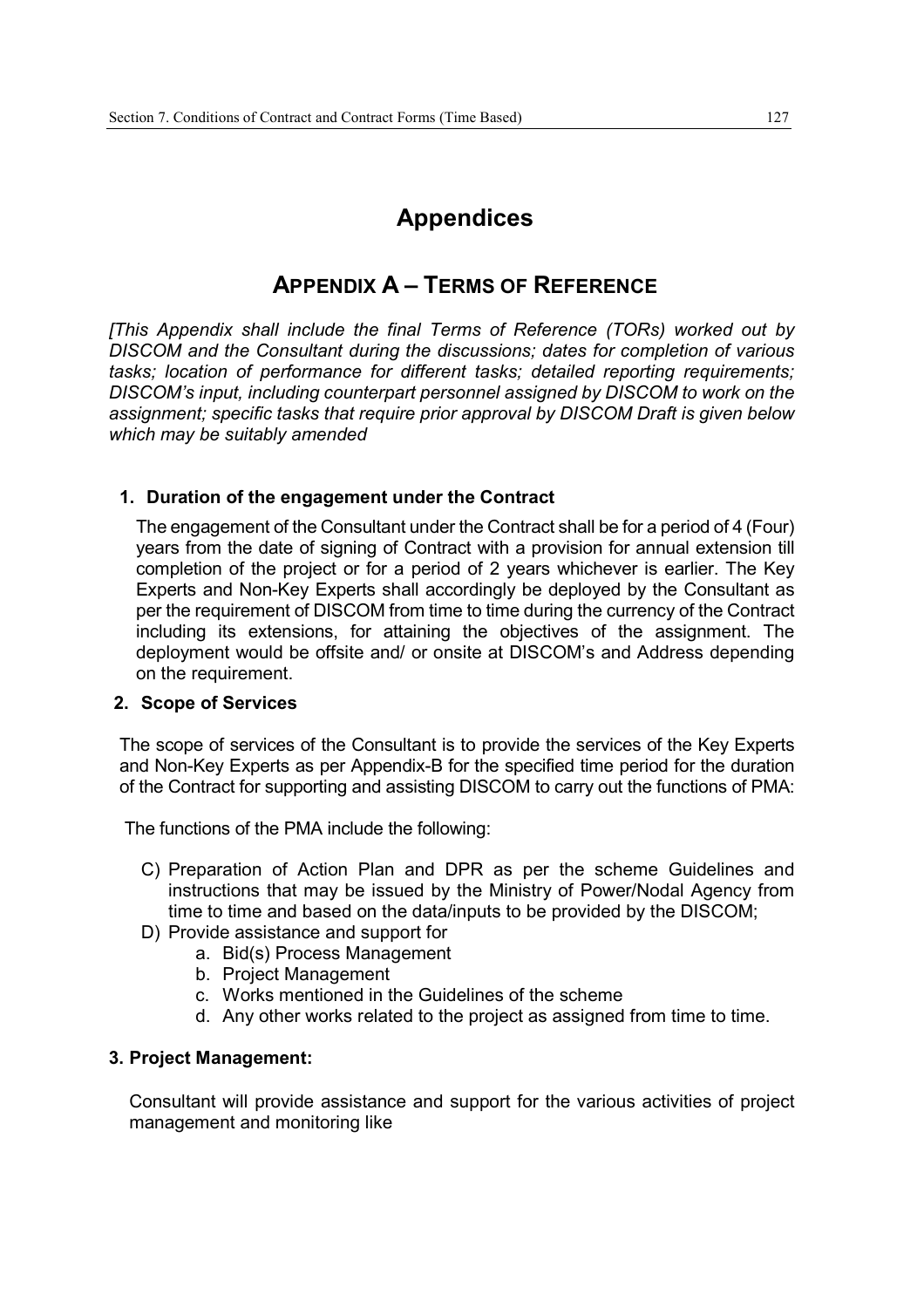- a. Finalization & approval of GTP, Technical specifications, drawings, of equipment to be installed, civil & electrical design layouts (If required).
- b. Quality Assurance
- c. Co-ordination with implementing agency/turnkey contractor and DISCOM to monitor the supply chain of materials.
- d. Maintenance of MIS related to the project, progress reports and details required for Results Evaluation Framework.
- e. Identification of anticipated bottlenecks in project implementation & preparation of remedial action plan.
- f. Coordination and reporting to various stakeholders including MoP and Nodal agencies.
- g. Fund flow management and recommend the claim of DISCOM for fund release.

#### **4. Exclusions:**

- a. PMA shall not certify the contractor bills nor carry out Joint Measurement.
- b. Pre-dispatch Inspection of materials

#### **5. Deliverables:**

The following are the deliverables of the Consultant:

- a. Action Plan;
- b. DPR;
- c. Draft RfP, Bid evaluation report etc. as per the work given to the experts;
- d. Monthly MIS reports including physical and financial progress reports and issues etc;
- e. Quarterly reports of the activities undertaken.

#### **6. DISCOM's Input and Counterpart Personnel**

- a. Services, facilities etc. to be made available to the experts by DISCOM: Only the working space equipped with table and chairs will be made available to the Consultant free of cost in DISCOM premises/ Office for use of the Experts under the Contract. Canteen facilities wherever available may also be utilized by the Experts on payment as applicable for the meals from time to time.
- b. The Experts shall, however, be required to use their own laptops/ computers /Data/ mobile phone etc. for their work.
- c. The Non-Key Experts posted in the field are expected to travel within the division/district etc. for monitoring and should be equipped with suitable conveyance for short journeys to be made at the expense of the Consultant.
- d. DISCOM shall provide all assistance and inputs, data etc. to enable the Consultant to carry out the functions of PMA.
- e. DISCOM shall appoint a nodal officer for coordination and management of the contract.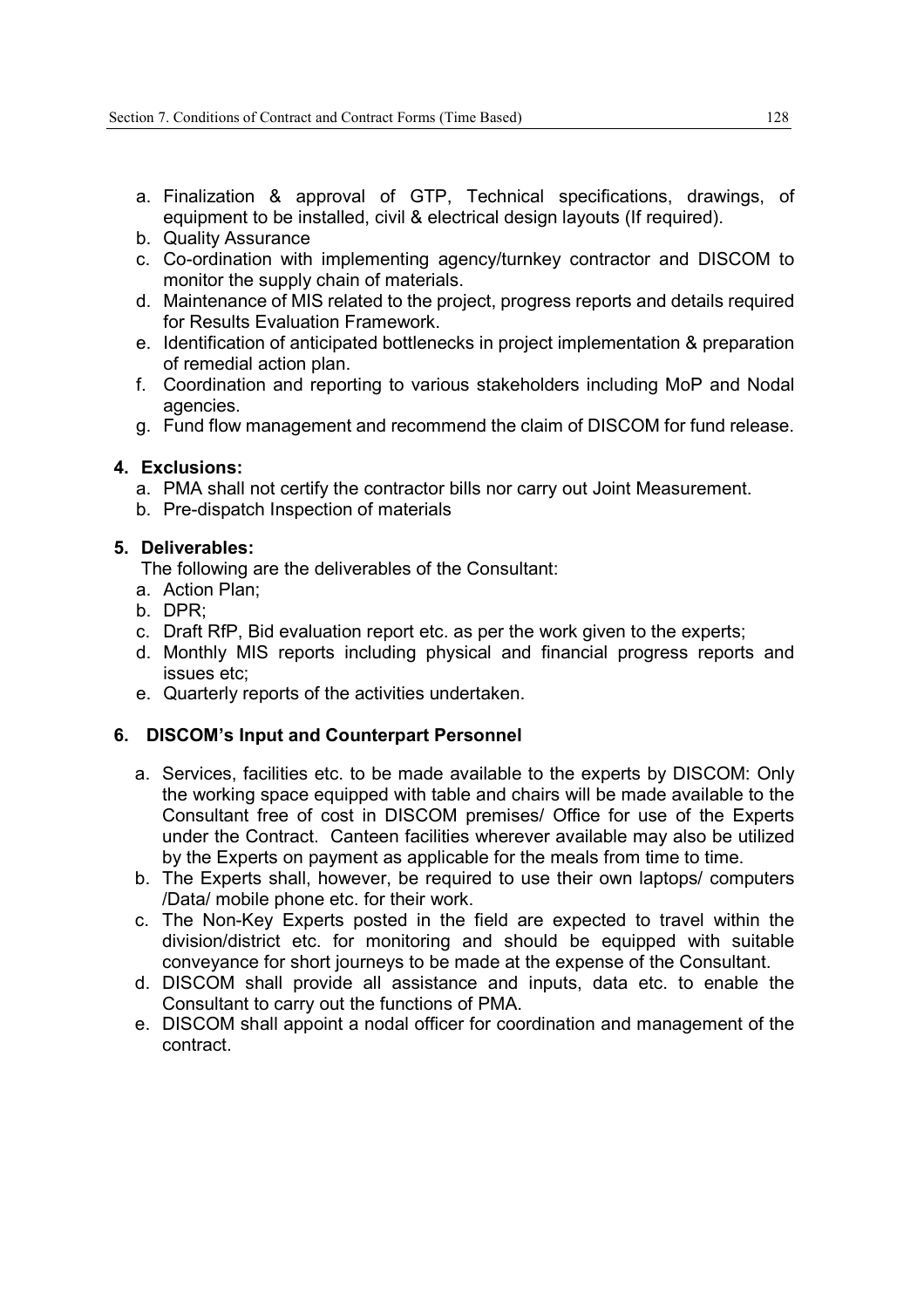## **APPENDIX B - KEY EXPERTS**

*[Insert a table based on Form TECH-6 of the Consultant's Technical Proposal and finalized at the Contract's discussions. Draft is given below:* 

|                                            | Sr. No. Position                                                                    | No.                                          | <b>Man Months</b> | <b>Total Man</b><br><b>Months</b> |  |
|--------------------------------------------|-------------------------------------------------------------------------------------|----------------------------------------------|-------------------|-----------------------------------|--|
| <b>KEY EXPERTS</b>                         |                                                                                     |                                              |                   |                                   |  |
| $\mathbf{1}$                               | <b>Team Leader</b>                                                                  | $\mathbf{1}$                                 | 48                | 48                                |  |
| $\overline{2}$                             | <b>Distribution Expert</b>                                                          | 1                                            | 48                | 48                                |  |
| 3                                          | <b>Smart Metering Expert</b>                                                        | 1                                            | 48                | 48                                |  |
| 4                                          | <b>SCADA/DMS Expert</b>                                                             | 1                                            | 48                | 48                                |  |
| 5                                          | MIS/IT Expert                                                                       | 1                                            | 48                | 48                                |  |
| 6                                          | <b>Material Quality Expert</b>                                                      | 1                                            | 48                | 48                                |  |
| $\overline{7}$                             | <b>Finance Expert</b>                                                               | 1                                            | 48                | 48                                |  |
| <b>NON-KEY EXPERTS posted in the field</b> |                                                                                     |                                              |                   |                                   |  |
| 8                                          | Field Engineer- 2 nos.<br>Each for 12 circles.<br><b>Distribution</b><br>for<br>(1) | 12<br>(For<br><b>Distribution</b><br>sector) | 48                | 576                               |  |
|                                            | sector<br>and 1 for IT<br>scheme)                                                   | 12<br>(For IT<br>Scheme)                     | 48                | 576                               |  |
|                                            | <b>Field Supervisors-2</b><br>nos.<br>Each for 12 circles.                          | 12<br>(For<br><b>Distribution</b><br>sector) | 48                | 576                               |  |
| 9                                          | for<br><b>Distribution</b><br>(1)<br>and 1 for IT<br>sector<br>scheme)              | 12<br>(For IT<br>Scheme)                     | 48                | 576                               |  |
|                                            | <b>Total</b>                                                                        |                                              |                   |                                   |  |

It is clarified that the requirement of the Experts over the total number of person-months is indicative. The deployment shall be as per requirement. All the Experts may not be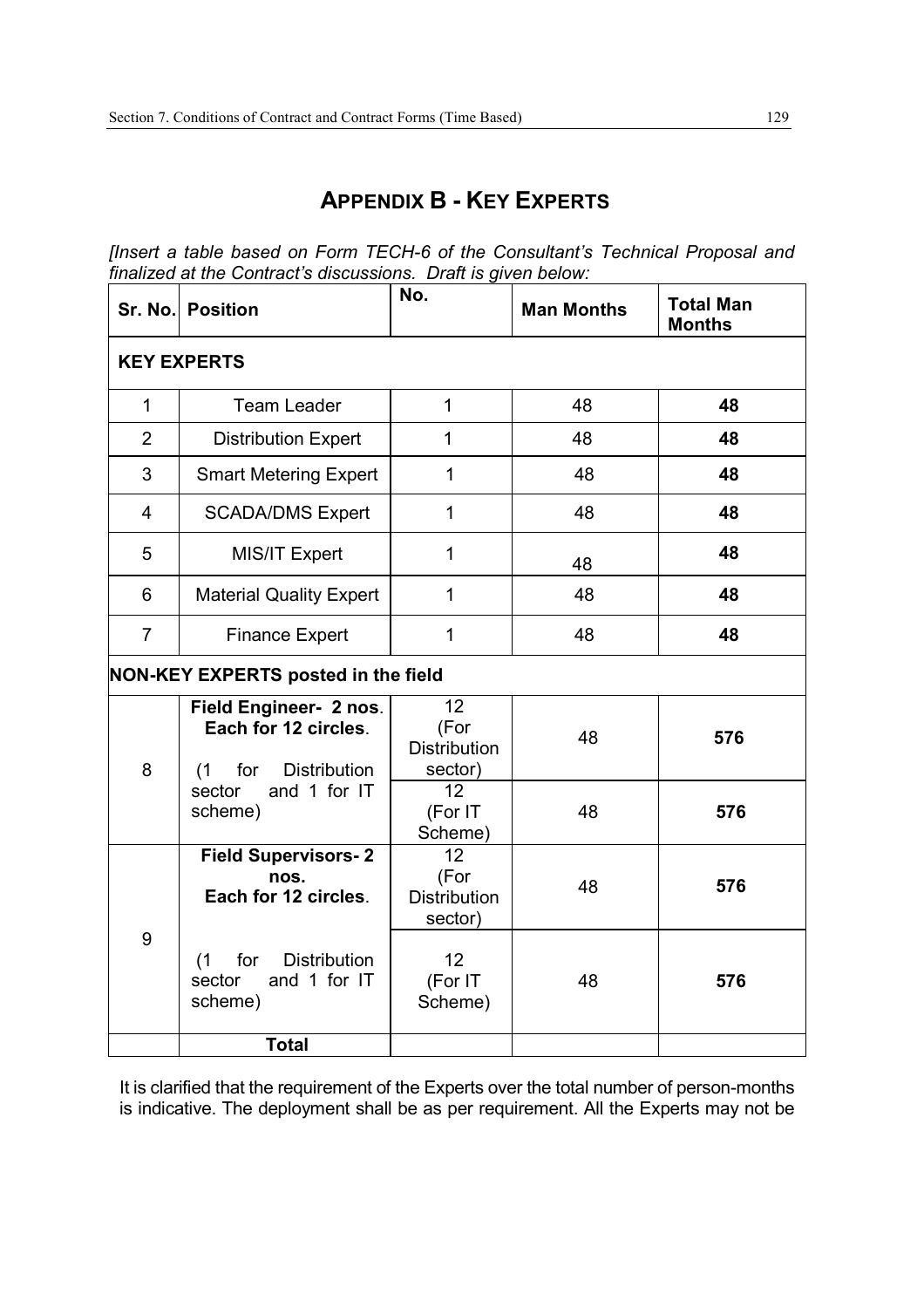deployed at the same time and number may change over the duration of the contract based on the requirements.

The experts shall be entitled to 15 days of leave per year other than holidays as per GCC 38. For any unauthorized absence of an Expert, a deduction at the rate of 125% (100% remuneration, as Expert was not available, and 25% as penalty/damages) of the man-month rate of the Expert divided by 22 shall be made for each day of absence from the man-month charges payable for that month.

Consultant's remuneration will be determined on the basis of the time actually spent by the Key Experts and Non-Key Experts in carrying out the functions of PMA, based on (i) agreed upon unit rates for the Consultant's Key Experts and Non-Key Experts as per the Contract multiplied by the actual time spent by the experts in executing the assignment, and (ii) reimbursable expenses as agreed and specified in the Contract. *The experts shall be entitled to 15 days of leave per year other than holidays as per GCC 38. For any unauthorized absence of an Expert, a deduction at the rate of 125% (100% as Expert was not available and 25% as penalty/damages) of the man-month rate of the Expert divided by 22 shall be made for each day of absence from the manmonth charges payable for that month.* 

## **APPENDIX C –** BREAKDOWN OF CONTRACT PRICE

 *"The agreed remuneration rates shall be per the accepted Financial Proposal and subsequent Contract discussions if any.* 

## **APPENDIX D – ESTIMATE OF GST PAYABLE/ REIMBURSABLE BY DISCOM**

*The applicable GST is 18% and shall be reimbursable accordingly. If there is a change in the GST, the changed rate will be applicable for reimbursement.* 

*.* 

**II. General Conditions Attachment 1 (Integrity Pact to be attached)**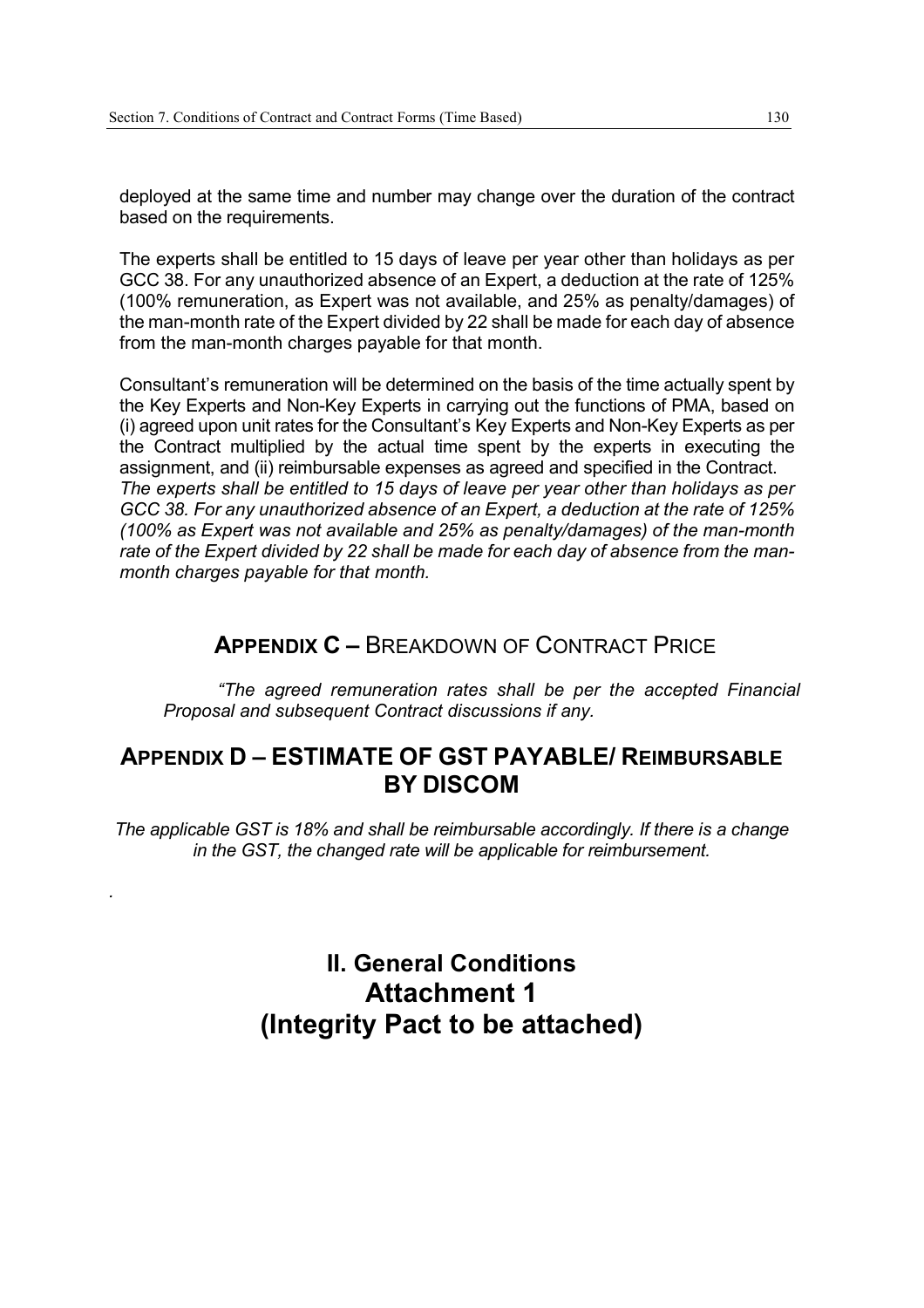## **PART III**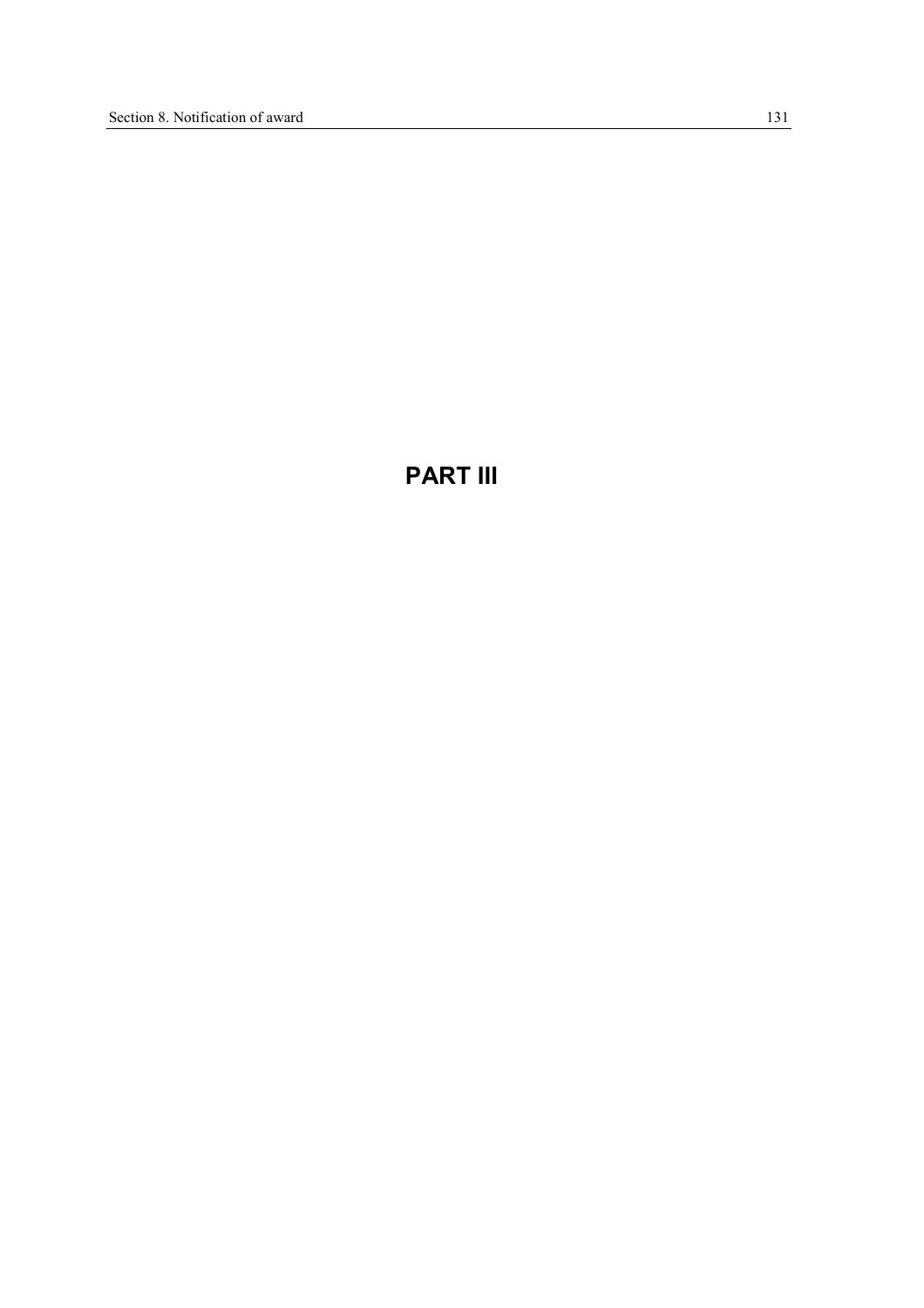## **Section 8. Notification of Award**

## **Notification of Award**

**[***This Notification of Award shall be addressed and sent to the successful Consultant selected through the RFP process. Send this Notification to the authorized representative of the Consultant].*

| Reference: |
|------------|
| Date       |

Address: *[insert Consultant's address]* Telephone/Fax numbers: *[insert telephone/fax numbers]* Email Address: *[insert email address]*

**DATE OF TRANSMISSION**: This Notification is sent by: [*email/fax*] on [*date*] (local time)

Kind Attention : [*Name and Designation of Consultant's authorized representative}*

# **Notification of Award**

**Sub. : Notification of Award for:** *[insert the name of the contract]* **RFP No:** *[insert RFP reference number]*

Dear Sir/ Madam,

1

1.0 REFERENCE

This has reference to the following:

1.1 RfP documents for the subject package downloaded by you from the portal http://www.eproc.rajasthan.gov.in, comprising the following:

 a) Section.1: …………………. b) Section.2: ……………………….. c) Section.3: …………………………… …………………………… ……………………………………… ……………………………….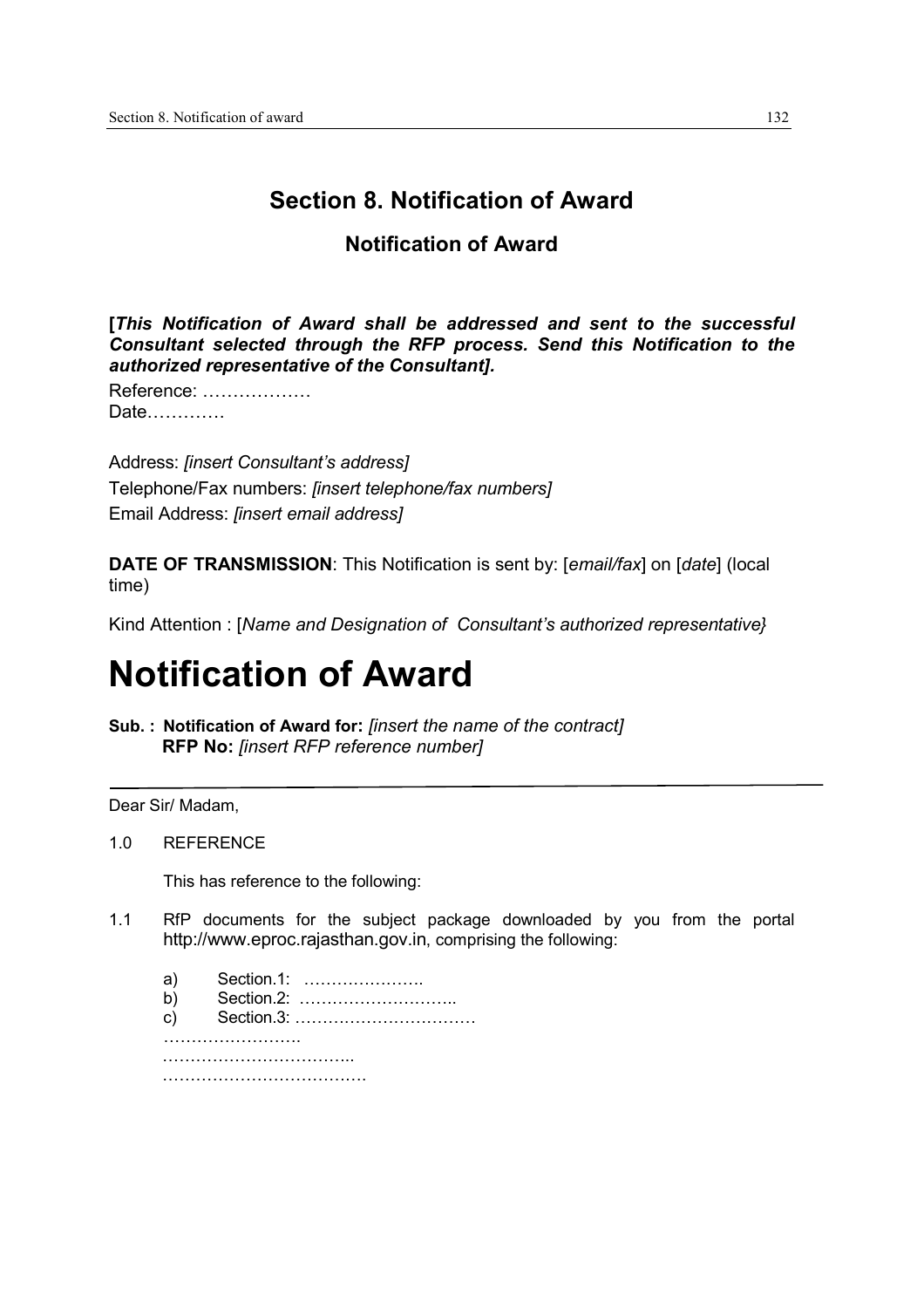- 1.1.1 Amendment No.-1 & Clarification No. -1 to the RfP Documents, which was issued to you through portal http://www.eproc.rajasthan.gov.in vide our letter Ref. No. ……………………….. dated ……………...
- 1.2 Your Proposal for the consulting services under the subject contract package comprising of Technical Proposal (First Envelope ) and Price Proposal (Second Envelope), submitted/uploaded by you on the portal http://www.eproc.rajasthan.gov.in [Technical Proposal reference no. …………………… dated …………. opened on …………].
- 1.3 Intimation for Opening of Price Proposal sent to you through portal http://www.eproc.rajasthan.gov.in
- 1.4 Your Price Proposal reference no. …………………… dated …………. opened on ………………
- 1.5 Intimation for conducting Contract discussions on ……….. and your Minutes of Contract discussions dated……….

#### 2.0 **AWARD OF CONTRACT**

We confirm having accepted your Proposal (referred to at para 1.2, 1.4 & 1.5 above) read in conjunction with the RfP Documents (referred to at para 1.1 above) and award on you the Contract for Consultancy Services for assisting and supporting in Project Management to JODHPUR DISCOM under "Revamped Reforms-Linked Results-Based Distribution Sector Scheme''.

#### 3.0 **ESTIMATED COST OF SERVICES**

3.1 The estimated cost of Services to be rendered / provided by the Consultant under and as per the Contract is Rupees………. (Remuneration) and Rupees…….. ( GST Payable/ Reimbursable by DISCOM).

#### 4.0 **COMMENCEMENT OF THE CONTRACT**

- 4.1 The Contract shall come into force and effect on the date (the "Effective Date") of signing of Contract or of DISCOM's notice to the Consultant instructing the Consultant to begin carrying out the Services, whichever is earlier.
- 4.2 The Contract shall remain in force for 48 months after the Effective Date unless terminated earlier or extended further as per the provisions thereof.
- 5.0 Through this Notification of Award we confirm acceptance of your Proposal read in conjunction with already discussed Contract and award of the Contract on you.